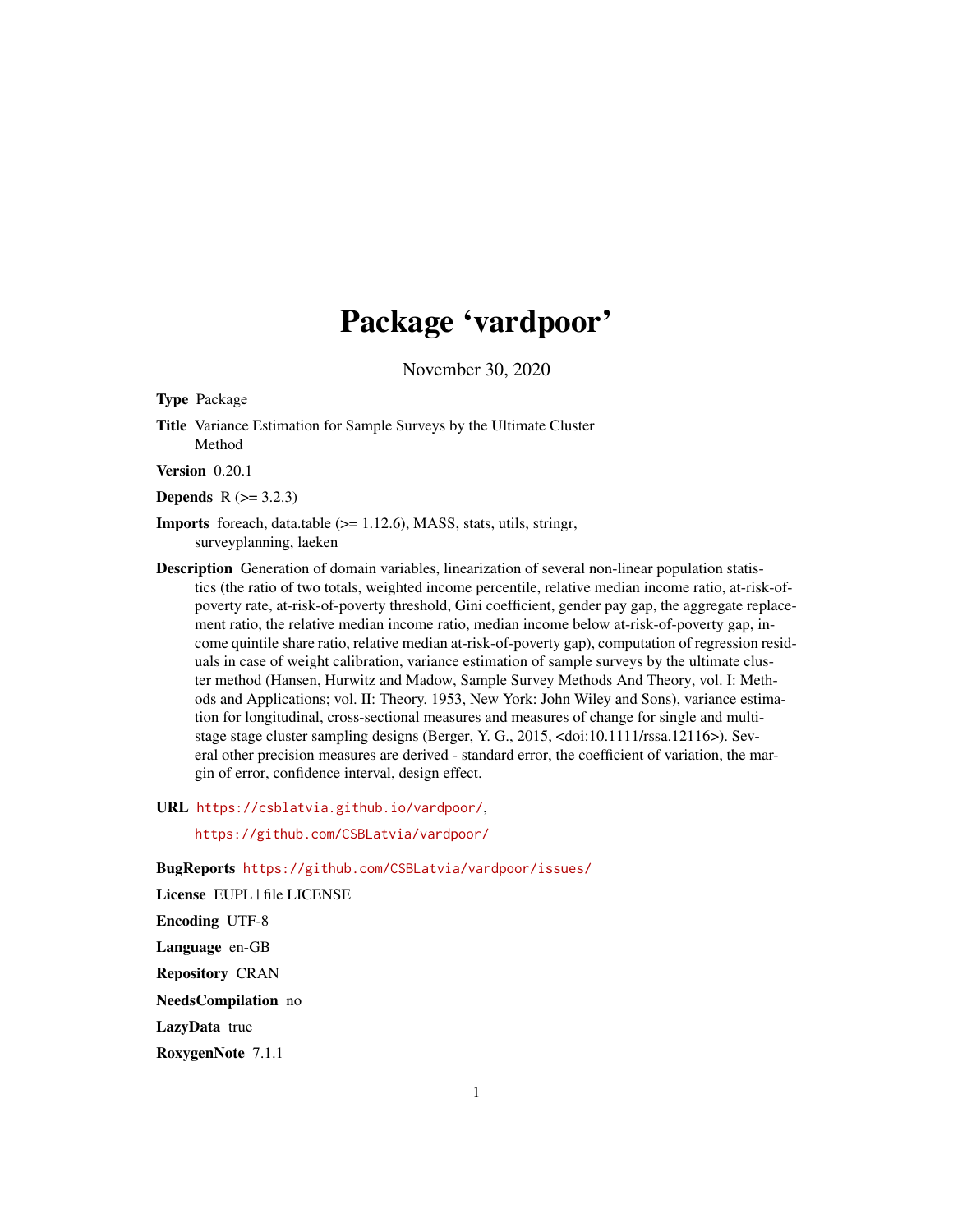Author Juris Breidaks [aut], Martins Liberts [aut, cre], Santa Ivanova [aut], Aleksis Jursevskis [ctb], Anthony Damico [ctb], Central Statistical Bureau of Latvia [cph, fnd]

Maintainer Martins Liberts <martins.liberts@csb.gov.lv>

Date/Publication 2020-11-30 10:00:03 UTC

# R topics documented:

| domain        | 3              |
|---------------|----------------|
| incPercentile | $\overline{4}$ |
|               | 6              |
|               | $\overline{7}$ |
| 10            |                |
| 12            |                |
| 15            |                |
| 16            |                |
| 18            |                |
| 21            |                |
| 23<br>lingsr  |                |
| 25            |                |
| 27<br>linrmpg |                |
| 30            |                |
| 31            |                |
| 38            |                |
| 44            |                |
| 49            |                |
| 52            |                |
| 59            |                |
| 64<br>vardom  |                |
| 68            |                |
| 73            |                |
| 77            |                |
| 79            |                |
| 82            |                |
| 88            |                |

**Index [90](#page-89-0)**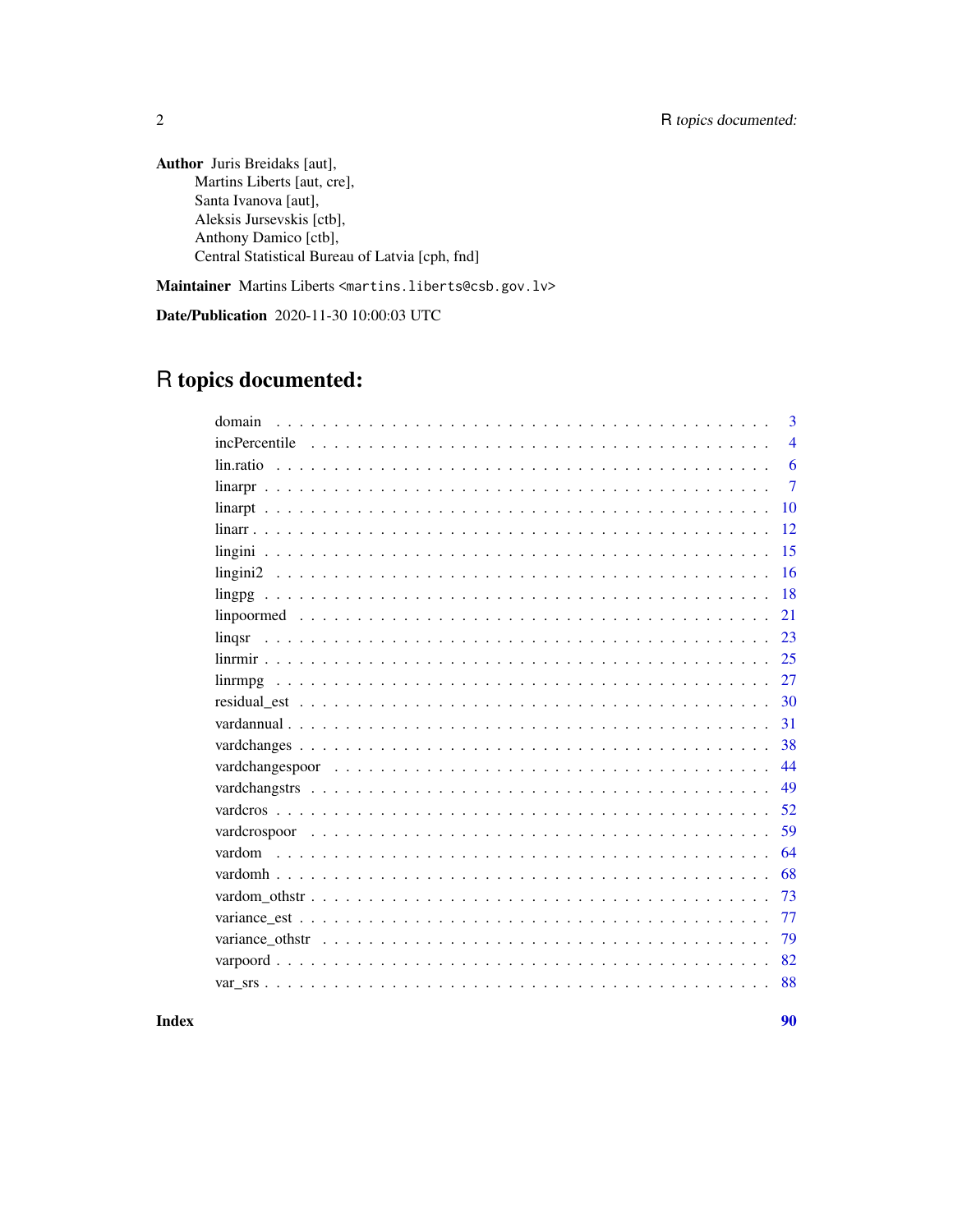<span id="page-2-1"></span><span id="page-2-0"></span>

### **Description**

The function computes extra variables for domain estimation. Each unique D row defines a domain. Extra variables are computed for each Y variable.

### Usage

domain(Y, D, dataset = NULL, checking = TRUE)

### Arguments

| Y        | Matrix of study variables. Any object convertible to data, table with numeric<br>values, NA values are not allowed. Object convertible to data. table or variable<br>names as character, column numbers.                                                      |
|----------|---------------------------------------------------------------------------------------------------------------------------------------------------------------------------------------------------------------------------------------------------------------|
| D        | Matrix of domain variables. Any object convertible to data, table. The num-<br>ber of rows of D must match the number of rows of Y. Duplicated names are<br>not allowed. Object convertible to data, table or variable names as character,<br>column numbers. |
| dataset  | Optional survey data object convertible to data. table.                                                                                                                                                                                                       |
| checking | Optional variable if this variable is TRUE, then function checks data preparation<br>errors, otherwise not checked. This variable by default is TRUE.                                                                                                         |

#### Value

Numeric data.table containing extra variables for domain estimation.

### References

Carl-Erik Sarndal, Bengt Swensson, Jan Wretman. Model Assisted Survey Sampling. Springer-Verlag, 1992, p.70.

#### See Also

[vardom](#page-63-1), [vardomh](#page-67-1)

### Examples

```
### Example 0
domain(Y = 1, D = "A")
```
### Example 1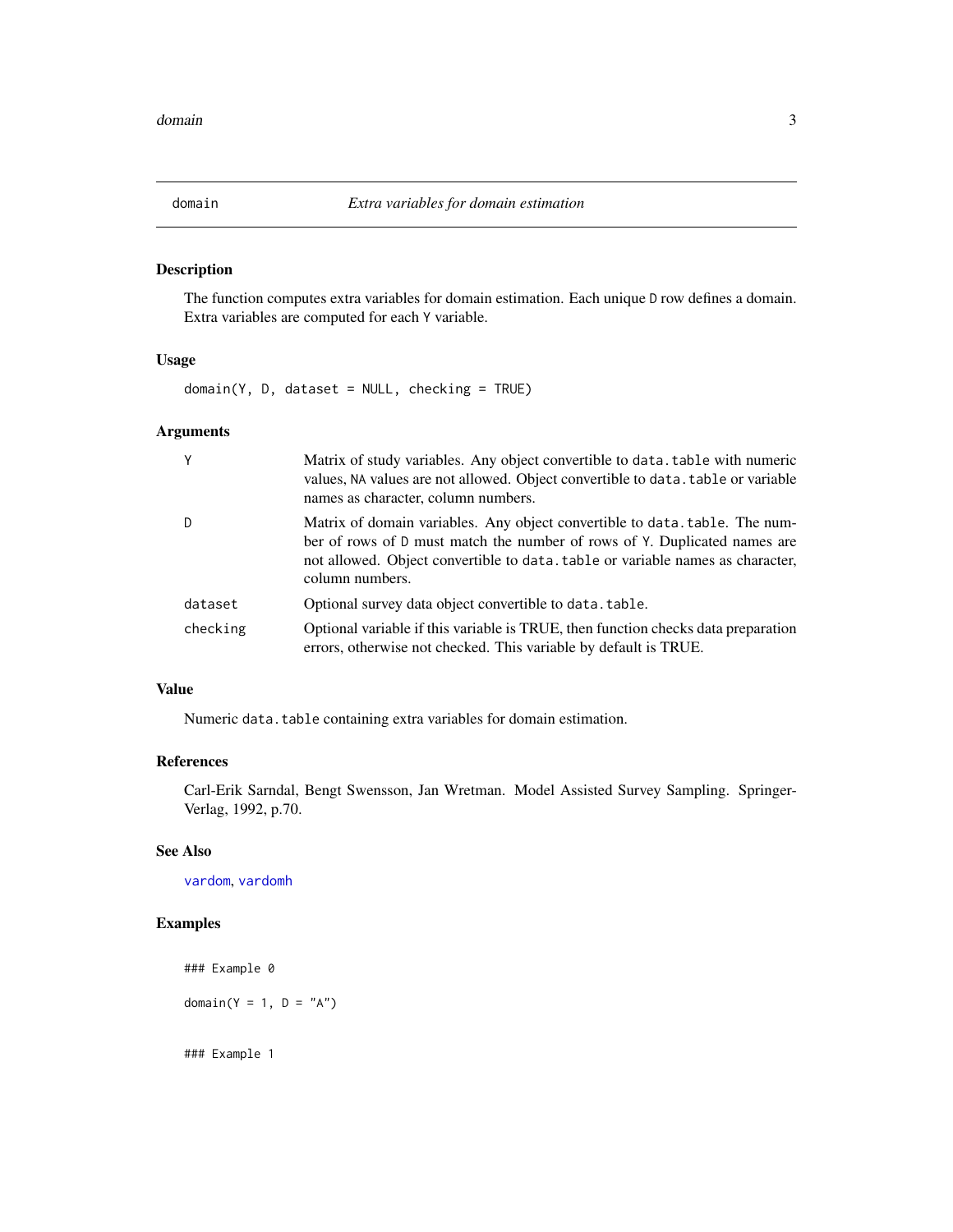```
Y1 <- as.matrix(1 : 10)
colnames(Y1) <- "Y1"
D1 \leq as.matrix(rep(1, 10))
colnames(D1) <- "D1"
domain(Y = Y1, D = D1)### Example 2
Y <- matrix(1 : 20, 10, 2)
\text{colnames}(Y) \leq \text{past} \cdot \theta("Y", 1 : 2)D \le - matrix(rep(1 : 2, each = 5), 10, 1)
colnames(D) <- "D"
domain(Y, D)
### Example 3
Y <- matrix(1 : 20, 10, 2)
\text{colnames}(Y) \leftarrow \text{paste0("Y", 1 : 2)}D \le - matrix(rep(1 : 4, each = 5), 10, 2)
\text{colnames}(D) \leq \text{paste0("D", 1 : 2)}domain(Y, D)
### Example 4
Y <- matrix(1 : 20, 10, 2)
\text{colnames}(Y) \leq \text{past} \cdot \theta("Y", 1 : 2)D \le - matrix(c(rep(1 : 2, each = 5), rep(3, 10)), 10, 2)
\text{colnames}(D) \leq \text{paste0("D", 1 : 2)}domain(Y, D)
```
<span id="page-3-1"></span>incPercentile *Estimation of weighted percentiles*

#### Description

The function computes the estimates of weighted percentiles.

### Usage

```
incPercentile(
 Y,
 weights = NULL,
 sort = NULL,
 Dom = NULL,period = NULL,
 k = c(20, 80),
 dataset = NULL,
  checking = TRUE
)
```
<span id="page-3-0"></span>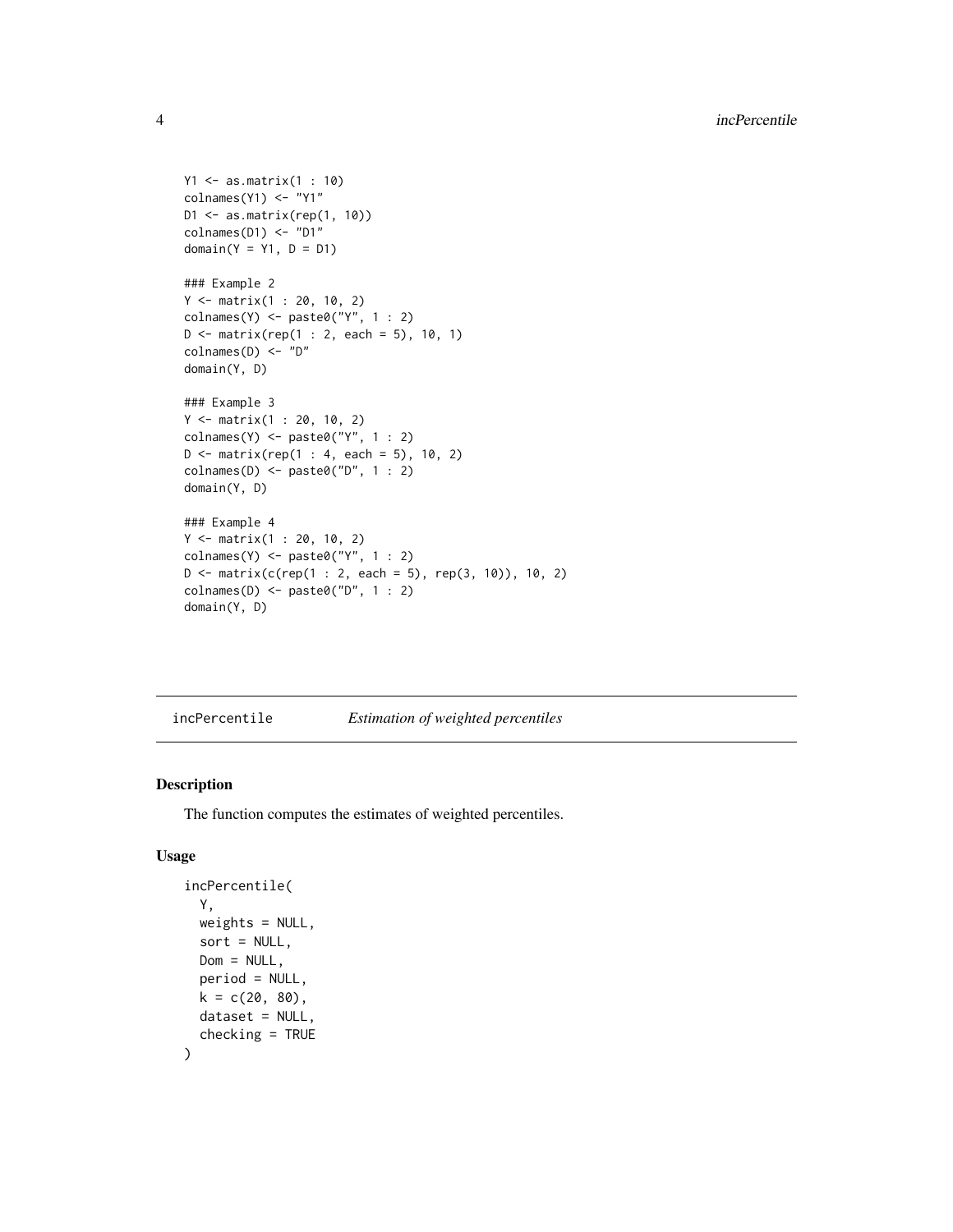#### incPercentile 5

### Arguments

| Y        | Study variable (for example equalized disposable income). One dimensional<br>object convertible to one-column data.table or variable name as character,<br>column number.                                                                  |
|----------|--------------------------------------------------------------------------------------------------------------------------------------------------------------------------------------------------------------------------------------------|
| weights  | Optional weight variable. One dimensional object convert to one-column data. table<br>or variable name as character, column number.                                                                                                        |
| sort     | Optional variable to be used as tie-breaker for sorting. One dimensional object<br>convertible to one-column data.table or variable name as character, column<br>number.                                                                   |
| Dom      | Optional variables used to define population domains. If supplied, the esti-<br>mates of percentiles are computed for each domain. An object convertible to<br>data.table or variable names as character vector, column numbers.           |
| period   | Optional variable for survey period. If supplied, linearization of at-risk-of-<br>poverty threshold is done for each survey period. Object convertible to data. table<br>or variable names as character, column numbers as numeric vector. |
| k        | A vector of values between 0 and 100 specifying the percentiles to be computed<br>(0 gives the minimum, 100 gives the maximum).                                                                                                            |
| dataset  | Optional survey data object convertible to data.table.                                                                                                                                                                                     |
| checking | Optional variable if this variable is TRUE, then function checks data preparation<br>errors, otherwise not checked. This variable by default is TRUE.                                                                                      |

### Value

A data.table containing the estimates of weighted income percentiles specified by k.

### References

Working group on Statistics on Income and Living Conditions (2004) Common cross-sectional EU indicators based on EU-SILC; the gender pay gap. *EU-SILC 131-rev/04*, Eurostat.

### See Also

[linarpt](#page-9-1), [linarpr](#page-6-1), [linqsr](#page-22-1)

### Examples

```
library("laeken")
data("eusilc")
incPercentile(Y = "eq Income", weights = "rb050", Dom = "db040", dataset = eusile)
```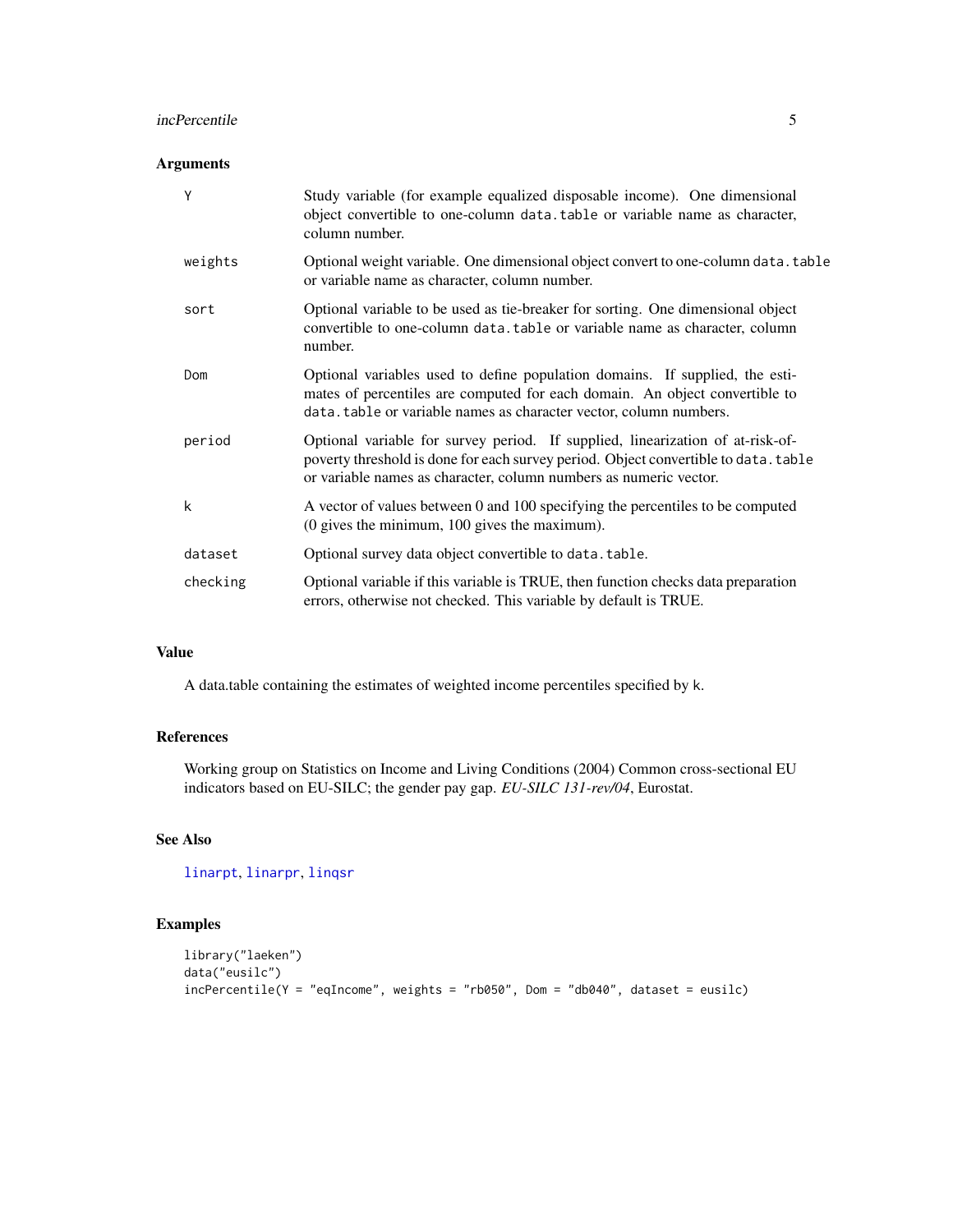### Description

Computes linearized variable for the ratio estimator.

### Usage

```
lin.ratio(
  Y,
  Z,
  weight,
  Dom = NULL,
  dataset = NULL,
  percentratio = 1,
  checking = TRUE
\mathcal{L}
```
### Arguments

| Y            | Matrix of numerator variables. Any object convertible to data, table with nu-<br>meric values, NA values are not allowed.                                          |
|--------------|--------------------------------------------------------------------------------------------------------------------------------------------------------------------|
| Z            | Matrix of denominator variables. Any object convertible to data.table with<br>numeric values, NA values are not allowed.                                           |
| weight       | Weight variable. One dimensional object convertible to one-column data, table.                                                                                     |
| Dom          | Optional variables used to define population domains. If supplied, the linearized<br>variables are computed for each domain. An object convertible to data, table. |
| dataset      | Optional survey data object convertible to data. table.                                                                                                            |
| percentratio | Positive integer value. All linearized variables are multiplied with percentratio<br>value, by default - 1.                                                        |
| checking     | Optional variable if this variable is TRUE, then function checks data preparation<br>errors, otherwise not checked. This variable by default is TRUE.              |

### Value

The function returns the data.table of the linearized variables for the ratio estimator.

### References

Carl-Erik Sarndal, Bengt Swensson, Jan Wretman. Model Assisted Survey Sampling. Springer-Verlag, 1992, p.178.

### See Also

[domain](#page-2-1), [vardom](#page-63-1), [vardomh](#page-67-1), [vardcros](#page-51-1), [vardchanges](#page-37-1), [vardannual](#page-30-1)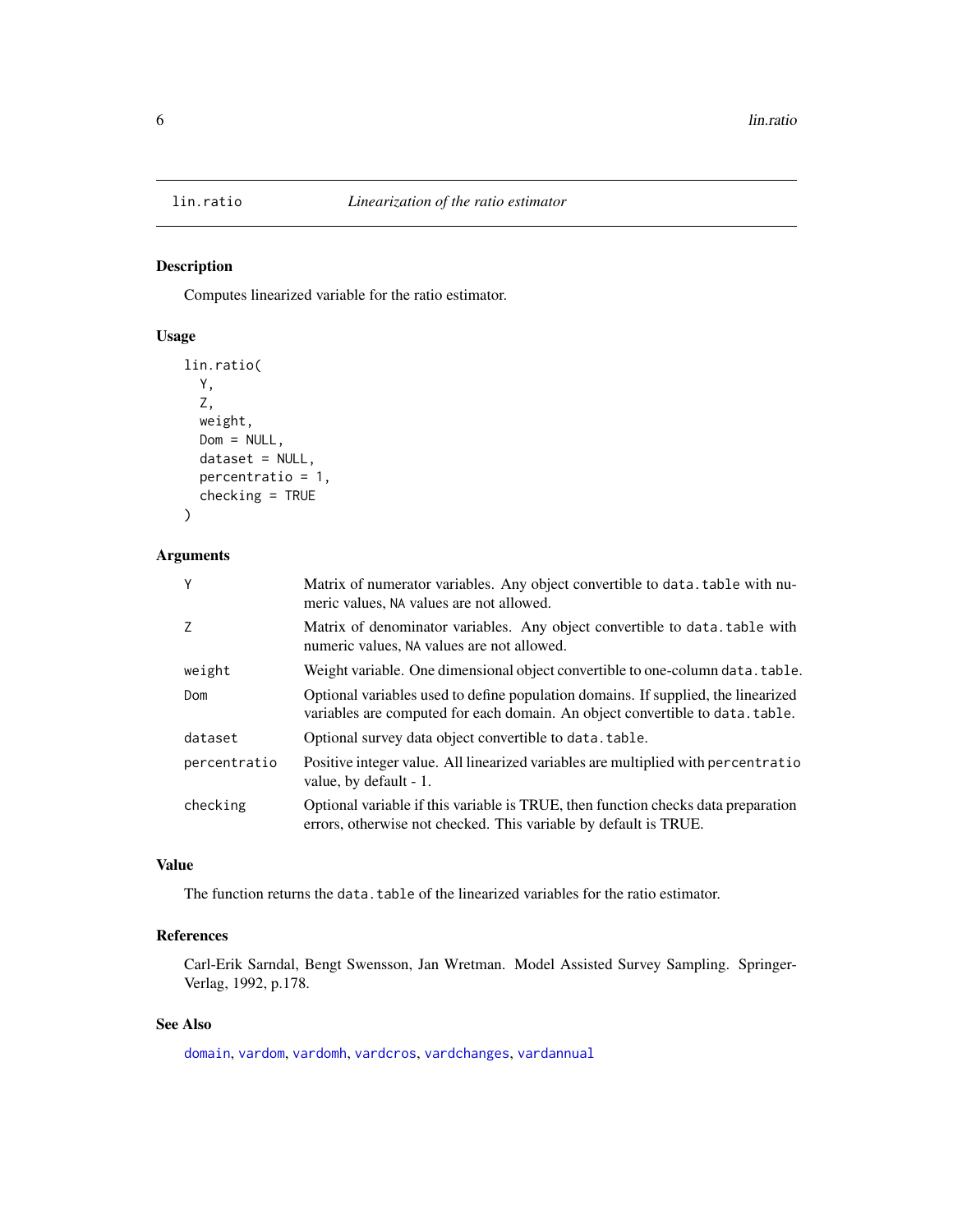#### <span id="page-6-0"></span>linarpr 7 and 2008 and 2008 and 2008 and 2008 and 2008 and 2008 and 2008 and 2008 and 2008 and 2008 and 2008 a

### Examples

```
library("data.table")
Y \leftarrow data.title(Y = <math>rchisq(10, 3)</math>)Z \leftarrow data.table(Z =rchisq(10, 3))
weights \leq rep(2, 10)
data.table(Y, Z, weights,
            V1 = \text{lin.ratio}(Y, Z, weights, percentage = 1),
            V10 = \text{lin.ratio}(Y, Z, weights, percentage = 10),V100 = lin.ratio(Y, Z, weights, percentratio = 100))
```
<span id="page-6-1"></span>linarpr *Linearization of at-risk-of-poverty rate*

### Description

Estimates the at-risk-of-poverty rate (defined as the proportion of persons with equalized disposable income below at-risk-of-poverty threshold) and computes linearized variable for variance estimation.

### Usage

```
linarpr(
 Y,
  id = NULL,weight = NULL,
 Y_thres = NULL,
 wght_thres = NULL,
  sort = NULL,Dom = NULL,
 period = NULL,
 dataset = NULL,
 percentage = 60,
 order_quant = 50,
 var_name = "lin_arpr",
  checking = TRUE
```
### )

### Arguments

|    | Study variable (for example equalized disposable income). One dimensional<br>object convertible to one-column data, table or variable name as character,<br>column number). |
|----|-----------------------------------------------------------------------------------------------------------------------------------------------------------------------------|
| id | Optional variable for unit ID codes. One dimensional object convertible to one-<br>column data, table or variable name as character, column number or logical<br>vector).   |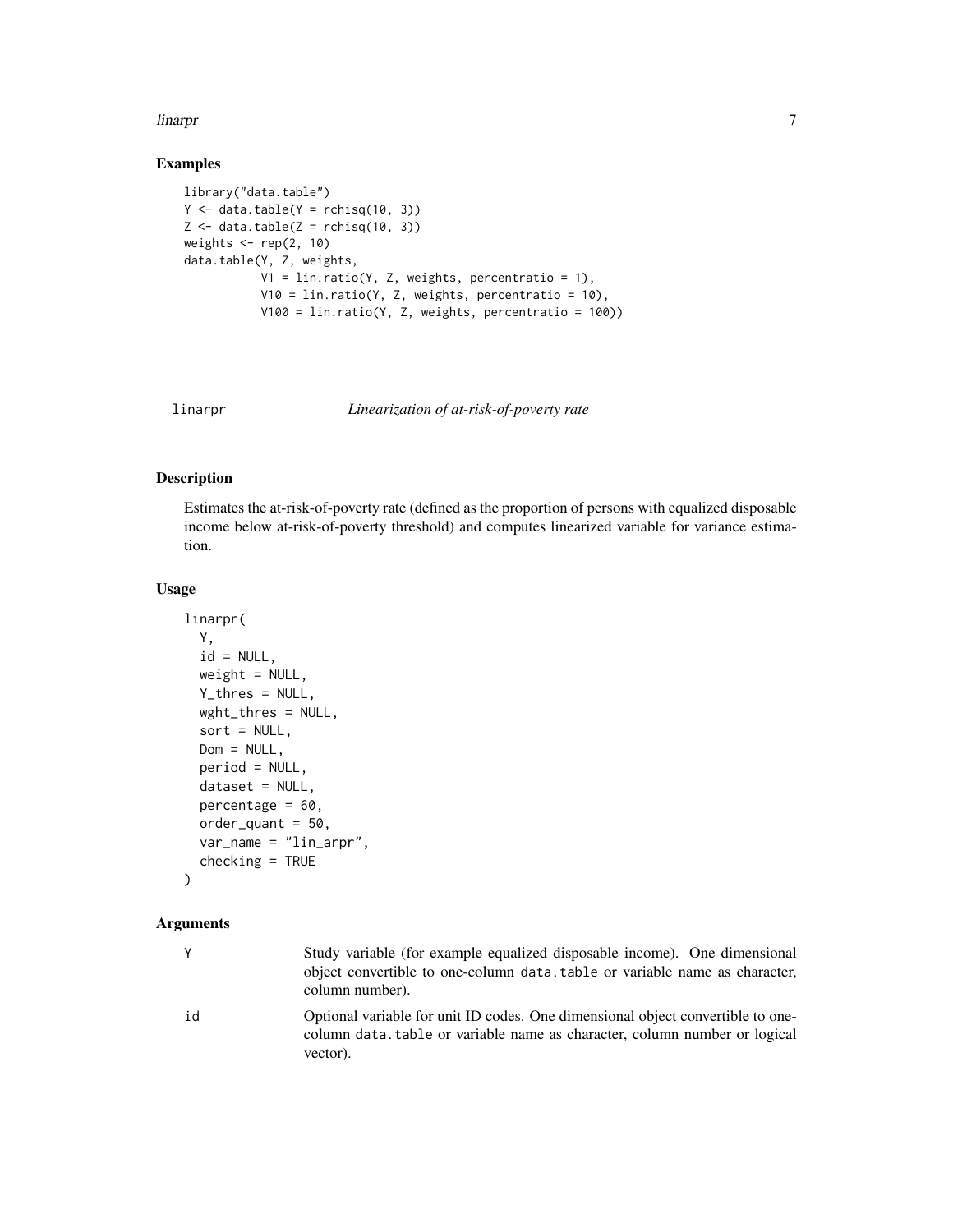| weight      | Optional weight variable. One dimensional object convertible to one-column<br>data.table or variable name as character, column number or logical vector).                                                                                                                                                              |
|-------------|------------------------------------------------------------------------------------------------------------------------------------------------------------------------------------------------------------------------------------------------------------------------------------------------------------------------|
| Y_thres     | Variable (for example equalized disposable income) used for computation and<br>linearization of poverty threshold. One dimensional object convertible to one-<br>column data.table or variable name as character, column number. Variable<br>specified for inc is used as income_thres if income_thres is not defined. |
| wght_thres  | Weight variable used for computation and linearization of poverty threshold.<br>One dimensional object convertible to one-column data. table or variable name<br>as character, column number or logical vector. Variable specified for weight is<br>used as wght_thres if wght_thres is not defined.                   |
| sort        | Optional variable to be used as tie-breaker for sorting. One dimensional object<br>convertible to one-column data. table or variable name as character, column<br>number.                                                                                                                                              |
| Dom         | Optional variables used to define population domains. If supplied, linearization<br>of at-risk-of-poverty threshold is done for each domain. An object convertible to<br>data.table or variable names as character vector, column numbers as numeric<br>vector.                                                        |
| period      | Optional variable for survey period. If supplied, linearization of at-risk-of-<br>poverty threshold is done for each survey period. Object convertible to data. table<br>or variable names as character, column numbers as numeric vector.                                                                             |
| dataset     | Optional survey data object convertible to data.table.                                                                                                                                                                                                                                                                 |
| percentage  | A numeric value in range $[0, 100]$ for p in the formula for at-risk-of-poverty<br>threshold computation:                                                                                                                                                                                                              |
|             | $\frac{p}{100} \cdot Z_{\frac{\alpha}{100}}.$                                                                                                                                                                                                                                                                          |
|             | For example, to compute at-risk-of-poverty threshold equal to 60% of some in-<br>come quantile, $p \#$ 'should be set equal to 60.                                                                                                                                                                                     |
| order_quant | A numeric value in range [0, 100] for $\alpha$ in the formula #'for at-risk-of-poverty<br>threshold computation:<br>$\frac{p}{100} \cdot Z_{\frac{\alpha}{100}}.$                                                                                                                                                      |
|             | For example, to compute at-risk-of-poverty threshold equal to some percentage<br>of median income, $\alpha$ should be set equal to 50.                                                                                                                                                                                 |
| var_name    | A character specifying the name of the linearized variable.                                                                                                                                                                                                                                                            |
| checking    | Optional variable if this variable is TRUE, then function checks data preparation<br>errors, otherwise not checked. This variable by default is TRUE.                                                                                                                                                                  |
|             |                                                                                                                                                                                                                                                                                                                        |

### Details

The implementation strictly follows the Eurostat definition.

### Value

A list with four objects are returned:

• quantile - a data.table containing the estimated value of the quantile used for at-risk-ofpoverty threshold estimation.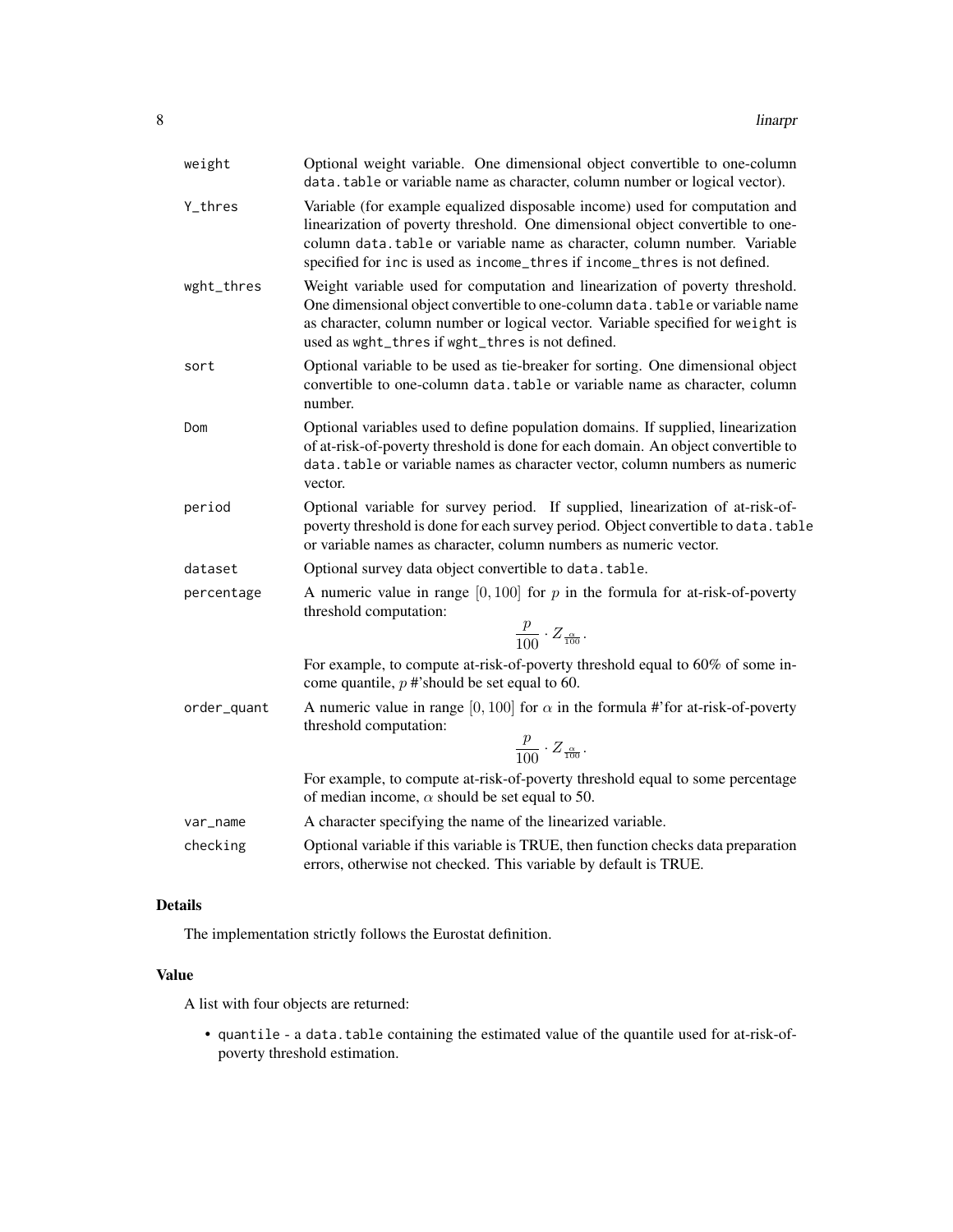#### linarpr **9**

- threshold a data.table containing the estimated at-risk-of-poverty threshold.
- value a data.table containing the estimated at-risk-of-poverty rate (in percentage).
- lin a data.table containing the linearized variables of the at-risk-of-poverty rate (in percentage).

#### References

Working group on Statistics on Income and Living Conditions (2004) Common cross-sectional EU indicators based on EU-SILC; the gender pay gap. *EU-SILC 131-rev/04*, Eurostat.

Guillaume Osier (2009). Variance estimation for complex indicators of poverty and inequality. *Journal of the European Survey Research Association*, Vol.3, No.3, pp. 167-195, ISSN 1864-3361, URL <https://ojs.ub.uni-konstanz.de/srm/article/view/369>.

Jean-Claude Deville (1999). Variance estimation for complex statistics and estimators: linearization and residual techniques. Survey Methodology, 25, 193-203, URL [https://www150.statcan.](https://www150.statcan.gc.ca/n1/pub/12-001-x/1999002/article/4882-eng.pdf) [gc.ca/n1/pub/12-001-x/1999002/article/4882-eng.pdf](https://www150.statcan.gc.ca/n1/pub/12-001-x/1999002/article/4882-eng.pdf).

### See Also

[linarpt](#page-9-1), [varpoord](#page-81-1), [vardcrospoor](#page-58-1), [vardchangespoor](#page-43-1)

#### Examples

```
library("data.table")
library("laeken")
data("eusilc")
dataset1 <- data.table(IDd = paste0("V", 1 : nrow(eusilc)), eusilc)
# Full population
d \le -\text{linearpr}(Y = \text{"equance", id} = \text{"IDd",}weight = "rb050", Dom = NULL,
             dataset = dataset1, percentage = 60,
             order_quant = 50L)
d$value
## Not run:
# By domains
dd <- linarpr(Y = "eqIncome", id = "IDd",
              weight = "rb050", Dom = "db040",
              dataset = dataset1, percentage = 60,
              order_quant = 50L)
dd
## End(Not run)
```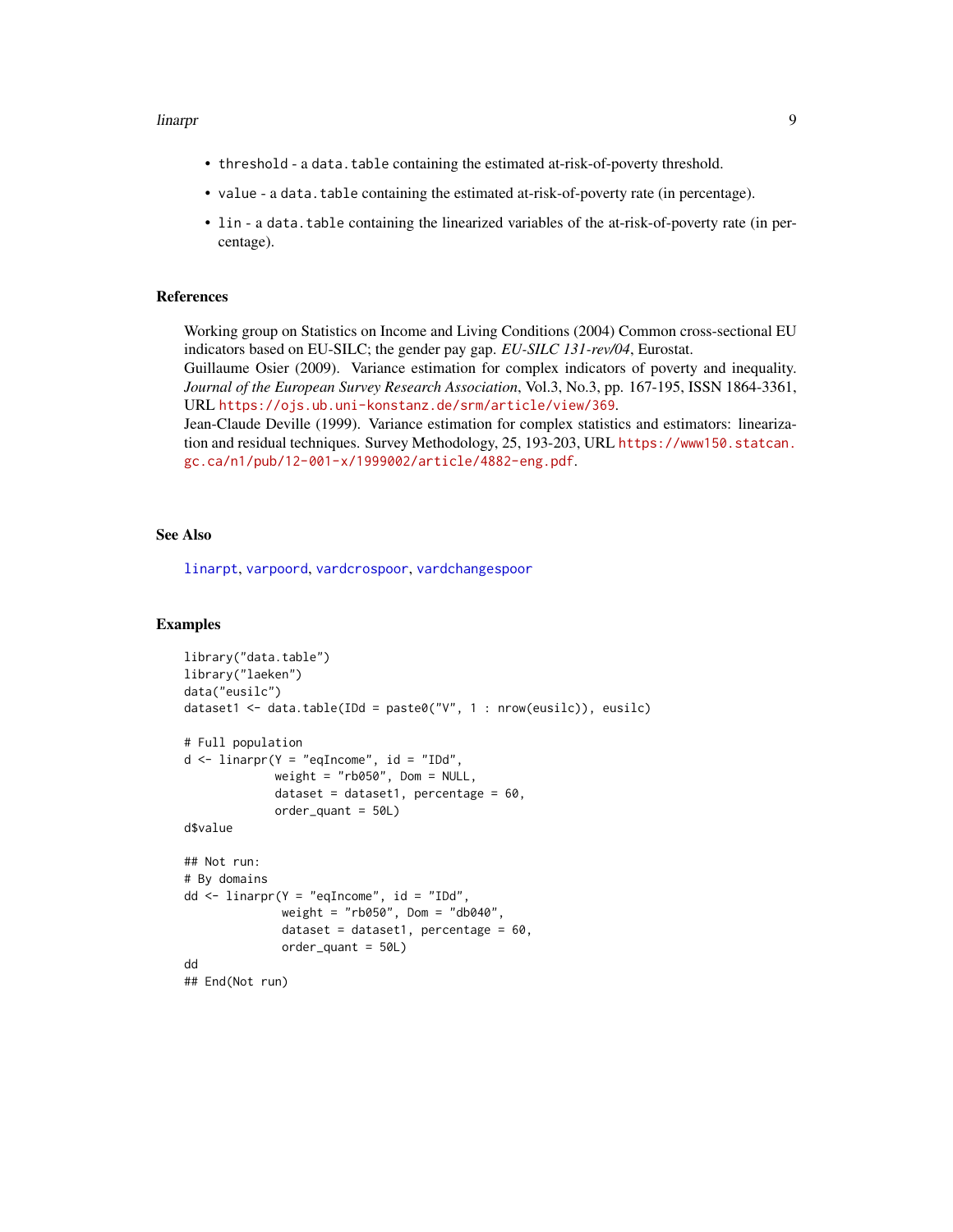### <span id="page-9-1"></span><span id="page-9-0"></span>Description

Estimates the at-risk-of-poverty threshold (defined as percentage (usually 60%) of equalised disposable income after social transfers quantile (usually median)) and computes linearized variable for variance estimation.

### Usage

```
linarpt(
 Y,
  id = NULL,weight = NULL,
 sort = NULL,Dom = NULL,period = NULL,
 dataset = NULL,
 percentage = 60,
 order_quant = 50,
 var_name = "lin_arpt",
  checking = TRUE
)
```
### Arguments

| Y       | Study variable (for example equalised disposable income after social transfers).<br>One dimensional object convertible to one-column data. table or variable name<br>as character, column number.                                                               |
|---------|-----------------------------------------------------------------------------------------------------------------------------------------------------------------------------------------------------------------------------------------------------------------|
| id      | Optional variable for unit ID codes. One dimensional object convertible to one-<br>column data. table or variable name as character, column number.                                                                                                             |
| weight  | Optional weight variable. One dimensional object convertible to one-column<br>data. table or variable name as character, column number.                                                                                                                         |
| sort    | Optional variable to be used as tie-breaker for sorting. One dimensional object<br>convertible to one-column data. table or variable name as character, column<br>number.                                                                                       |
| Dom     | Optional variables used to define population domains. If supplied, linearization<br>of at-risk-of-poverty threshold is done for each domain. An object convertible to<br>data.table or variable names as character vector, column numbers as numeric<br>vector. |
| period  | Optional variable for survey period. If supplied, linearization of at-risk-of-<br>poverty threshold is done for each survey period. Object convertible to data. table<br>or variable names as character, column numbers as numeric vector.                      |
| dataset | Optional survey data object convertible to data. table.                                                                                                                                                                                                         |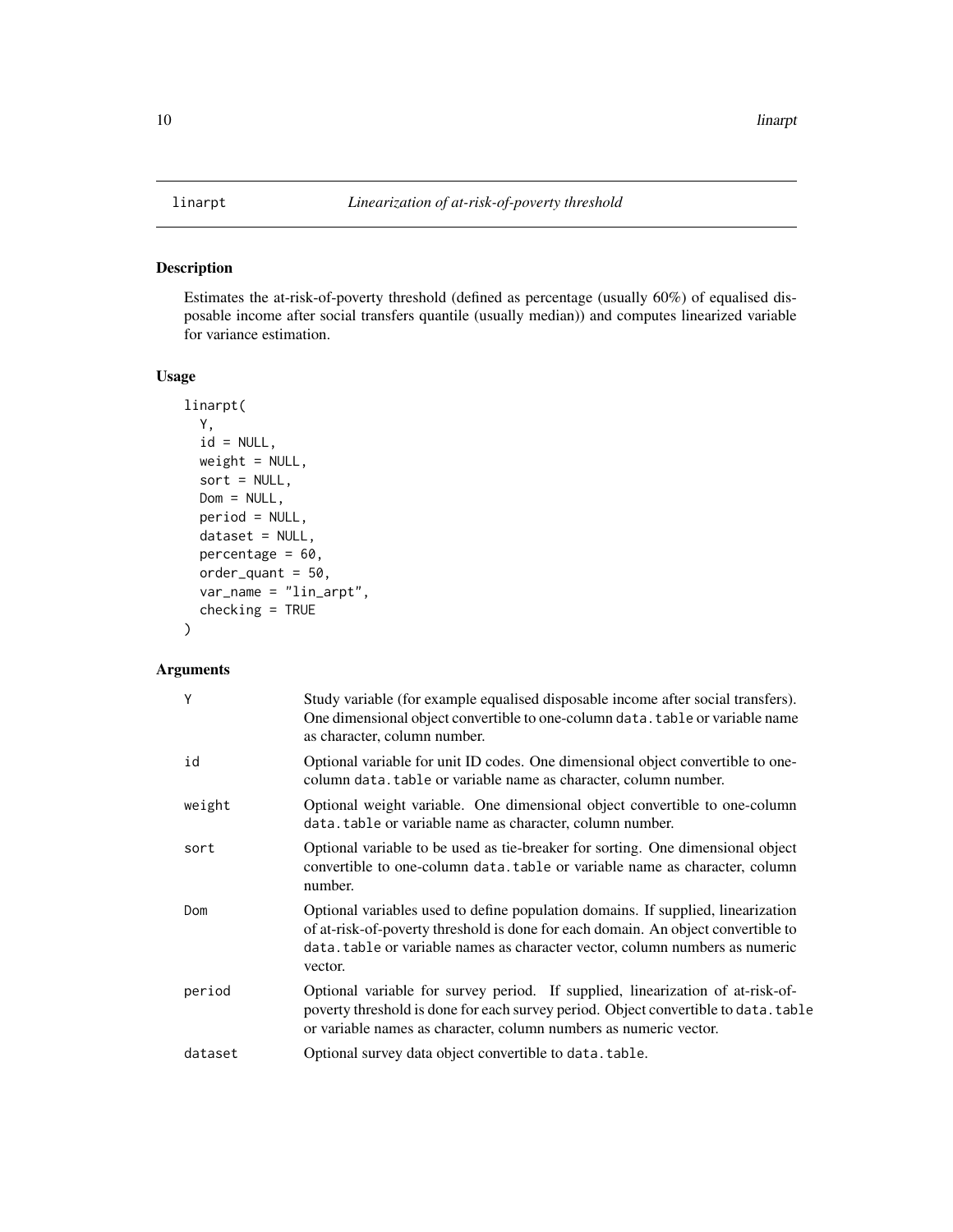| percentage  | A numeric value in range $[0, 100]$ for p in the formula for at-risk-of-poverty<br>threshold computation:                                             |
|-------------|-------------------------------------------------------------------------------------------------------------------------------------------------------|
|             | $\frac{p}{100} \cdot Z_{\frac{\alpha}{100}}$ .                                                                                                        |
|             | For example, to compute poverty threshold equal to 60% of some income quan-<br>tile, $p$ should be set equal to 60.                                   |
| order_quant | A numeric value in range [0, 100] for $\alpha$ in the formula for at-risk-of-poverty<br>threshold computation:                                        |
|             | $\frac{p}{100} \cdot Z_{\frac{\alpha}{100}}$ .                                                                                                        |
|             | For example, to compute poverty threshold equal to some percentage of median<br>income, $\alpha$ should be set equal to 50.                           |
| var_name    | A character specifying the name of the linearized variable.                                                                                           |
| checking    | Optional variable if this variable is TRUE, then function checks data preparation<br>errors, otherwise not checked. This variable by default is TRUE. |

### Details

The implementation strictly follows the Eurostat definition.

#### Value

A list with three objects are returned:

- quantile a data.table containing the estimated value of the quantile used for at-risk-ofpoverty threshold estimation.
- value a data.table containing the estimated at-risk-of-poverty threshold (in percentage).
- lin a data.table containing the linearized variables of the at-risk-of-poverty threshold (in percentage).

### References

Working group on Statistics on Income and Living Conditions (2004) Common cross-sectional EU indicators based on EU-SILC; the gender pay gap. *EU-SILC 131-rev/04*, Eurostat.

Guillaume Osier (2009). Variance estimation for complex indicators of poverty and inequality. *Journal of the European Survey Research Association*, Vol.3, No.3, pp. 167-195, ISSN 1864-3361, URL <https://ojs.ub.uni-konstanz.de/srm/article/view/369>.

Jean-Claude Deville (1999). Variance estimation for complex statistics and estimators: linearization and residual techniques. Survey Methodology, 25, 193-203, URL [https://www150.statcan.](https://www150.statcan.gc.ca/n1/pub/12-001-x/1999002/article/4882-eng.pdf) [gc.ca/n1/pub/12-001-x/1999002/article/4882-eng.pdf](https://www150.statcan.gc.ca/n1/pub/12-001-x/1999002/article/4882-eng.pdf).

### See Also

[linarpr](#page-6-1), [incPercentile](#page-3-1), [varpoord](#page-81-1) , [vardcrospoor](#page-58-1), [vardchangespoor](#page-43-1)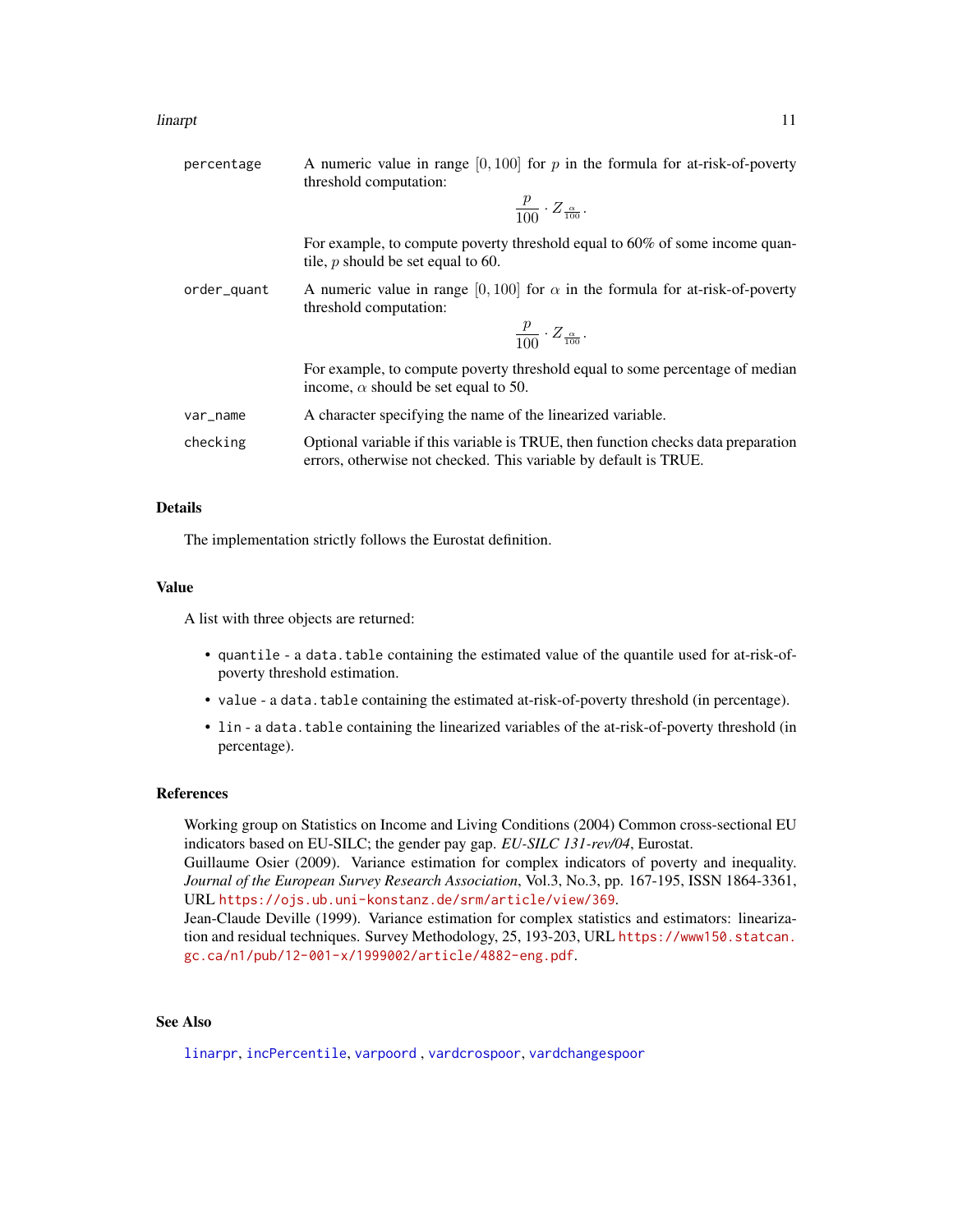### Examples

```
library("data.table")
library("laeken")
data("eusilc")
dataset1 <- data.table(IDd = paste0("V", 1 : nrow(eusilc)), eusilc)
# Full population
d1 <- linarpt(Y = "eqIncome", id = "IDd",weight = "rb050", Dom = NULL,
              dataset = dataset1, percentage = 60,
              order_quant = 50L)
d1$value
## Not run:
# By domains
d2 \le -\text{linearpt}(Y = \text{"equance", id} = \text{"IDd",}weight = "rb050", Dom = "db040",dataset = dataset1, percentage = 60,
              order_quant = 50L)
d2$value
## End(Not run)
```
linarr *Linearization of the aggregate replacement ratio*

#### Description

Estimates the aggregate replacement ratio (defined as the gross median individual pension income of the population aged 65-74 relative to the gross median individual earnings from work of the population aged 50-59, excluding other social benefits) and computes linearized variable for variance estimation.

#### Usage

```
linarr(
  Y,
  Y_den,
  id = NULL,age,
  pl085,
  month_at_work,
  weight = NULL,sort = NULL,Dom = NULL,period = NULL,
  dataset = NULL,order\_quant = 50,
```
<span id="page-11-0"></span>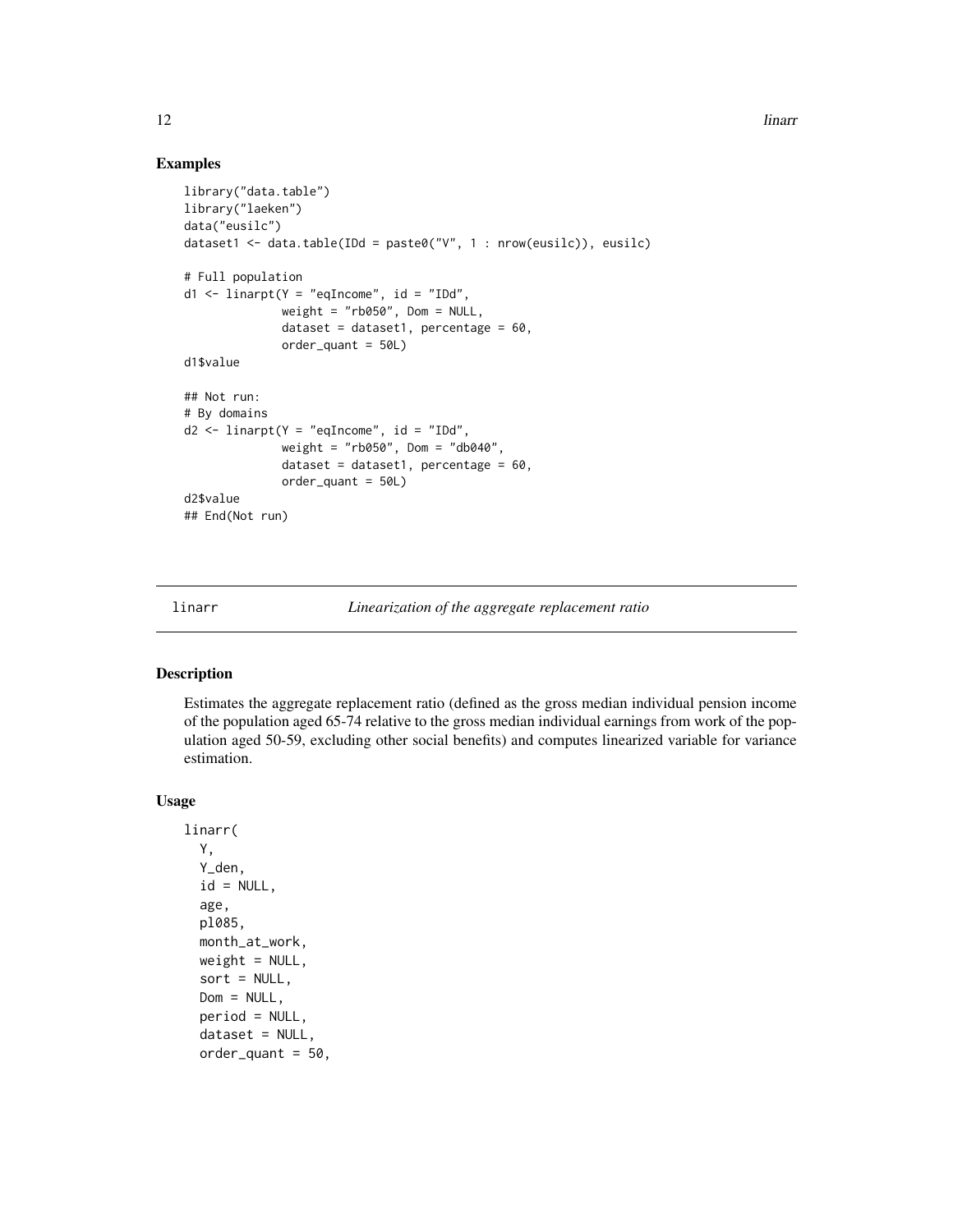linarr 13

```
var_name = "lin_arr",
   checking = TRUE
\mathcal{L}
```
## Arguments

| Y             | Numerator variable (for gross pension income). One dimensional object con-<br>vertible to one-column data. table or variable name as character, column num-<br>ber.                                                                                                                                                                                                                                                                                                      |
|---------------|--------------------------------------------------------------------------------------------------------------------------------------------------------------------------------------------------------------------------------------------------------------------------------------------------------------------------------------------------------------------------------------------------------------------------------------------------------------------------|
| Y_den         | Denominator variable (for example gross individual earnings). One dimensional<br>object convertible to one-column data, table or variable name as character,<br>column number.                                                                                                                                                                                                                                                                                           |
| id            | Optional variable for unit ID codes. One dimensional object convertible to one-<br>column data. table or variable name as character, column number.                                                                                                                                                                                                                                                                                                                      |
| age           | Age variable. One dimensional object convertible to one-column data.table<br>or variable name as character, column number.                                                                                                                                                                                                                                                                                                                                               |
| p1085         | Retirement variable (Number of months spent in retirement or early retirement).<br>One dimensional object convertible to one-column data. table or variable name<br>as character, column number.                                                                                                                                                                                                                                                                         |
| month_at_work | Variable for total number of month at work (sum of the number of months spent<br>at full-time work as employee, number of months spent at part-time work as<br>employee, number of months spent at full-time work as self-employed (includ-<br>ing family worker), number of months spent at part-time work as self-employed<br>(including family worker)). One dimensional object convertible to one-column<br>data.table or variable name as character, column number. |
| weight        | Optional weight variable. One dimensional object convertible to one-column<br>data. table or variable name as character, column number.                                                                                                                                                                                                                                                                                                                                  |
| sort          | Optional variable to be used as tie-breaker for sorting. One dimensional object<br>convertible to one-column data. table or variable name as character, column<br>number.                                                                                                                                                                                                                                                                                                |
| Dom           | Optional variables used to define population domains. If supplied, linearization<br>of at-risk-of-poverty threshold is done for each domain. An object convertible to<br>data. table or variable names as character vector, column numbers as numeric<br>vector.                                                                                                                                                                                                         |
| period        | Optional variable for survey period. If supplied, linearization of at-risk-of-<br>poverty threshold is done for each survey period. Object convertible to data. table<br>or variable names as character, column numbers as numeric vector.                                                                                                                                                                                                                               |
| dataset       | Optional survey data object convertible to data.table.                                                                                                                                                                                                                                                                                                                                                                                                                   |
| order_quant   | A numeric value in range [0, 100] for $\alpha$ in the formula #'for at-risk-of-poverty<br>threshold computation:<br>$\frac{p}{100}\cdot Z_{\frac{\alpha}{100}}.$                                                                                                                                                                                                                                                                                                         |
|               | For example, to compute at-risk-of-poverty threshold equal to some percentage<br>of median income, $\alpha$ #'should be set equal to 50.                                                                                                                                                                                                                                                                                                                                 |
| var_name      | A character specifying the name of the linearized variable.                                                                                                                                                                                                                                                                                                                                                                                                              |
| checking      | Optional variable if this variable is TRUE, then function checks data preparation<br>errors, otherwise not checked. This variable by default is TRUE.                                                                                                                                                                                                                                                                                                                    |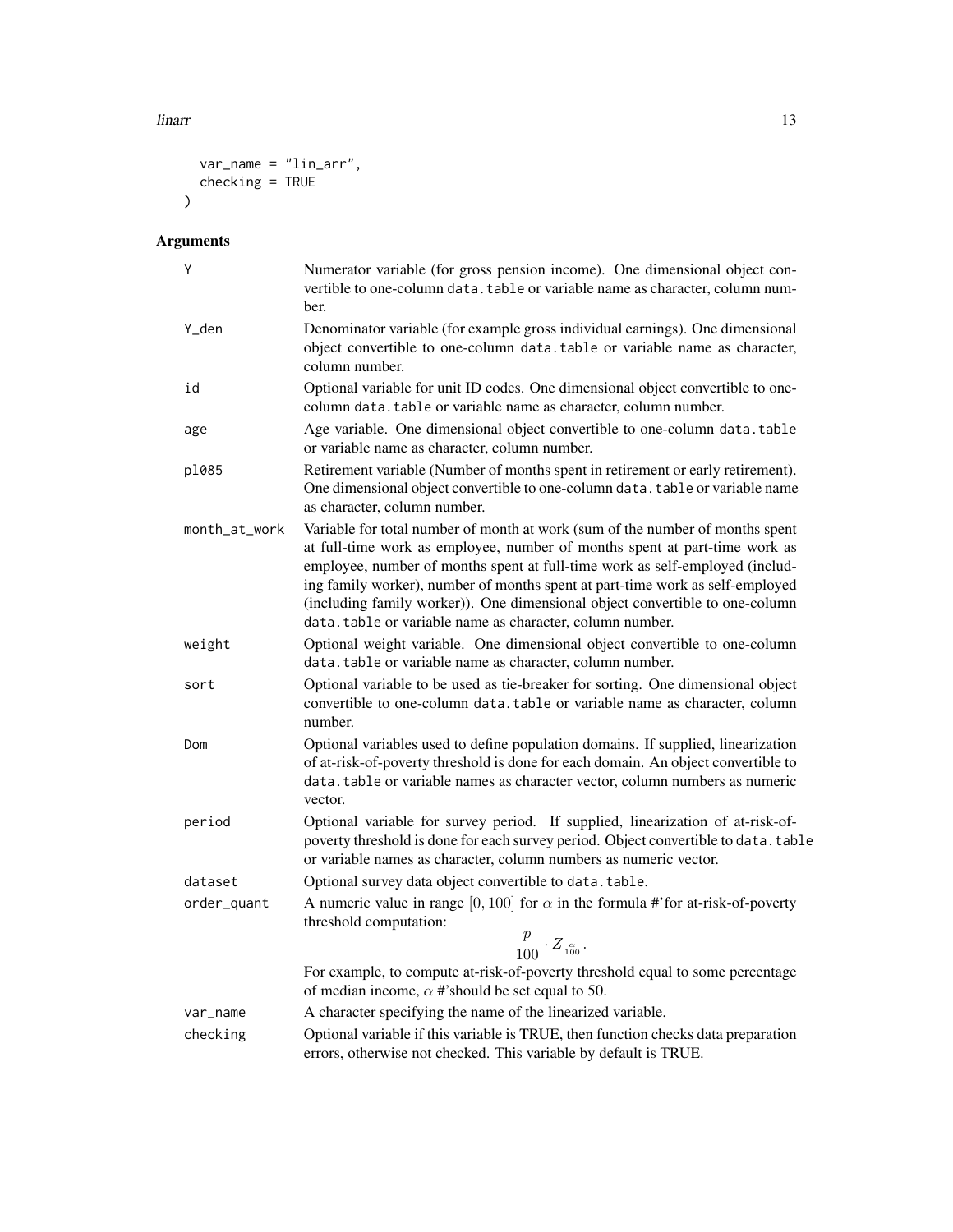#### Details

The implementation strictly follows the Eurostat definition.

#### Value

A list with four objects are returned:

- value a data.table containing the estimated the aggregate replacement ratio.
- lin a data.table containing the linearized variables of the aggregate replacement ratio.

#### References

Working group on Statistics on Income and Living Conditions (2015) Task 5 - Improvement and optimization of calculation of net change. *LC- 139/15/EN*, Eurostat.

Jean-Claude Deville (1999). Variance estimation for complex statistics and estimators: linearization and residual techniques. Survey Methodology, 25, 193-203, URL [https://www150.statcan.](https://www150.statcan.gc.ca/n1/pub/12-001-x/1999002/article/4882-eng.pdf) [gc.ca/n1/pub/12-001-x/1999002/article/4882-eng.pdf](https://www150.statcan.gc.ca/n1/pub/12-001-x/1999002/article/4882-eng.pdf).

### See Also

[varpoord](#page-81-1), [vardcrospoor](#page-58-1), [vardchangespoor](#page-43-1)

#### Examples

```
library("data.table")
library("laeken")
data("eusilc")
dataset1 <- data.table(IDd = paste0("V", 1 : nrow(eusilc)), eusilc)
dataset1$pl085 <- 12 * trunc(runif(nrow(dataset1), 0, 2))
dataset1$month_at_work <- 12 * trunc(runif(nrow(dataset1), 0, 2))
# Full population
d <- linarr(Y = "eqIncome", Y_den = "eqIncome",
            id = "IDd", age = "age",p1085 = "p1085", month_at_work = "month_at_work",weight = "rb050", Dom = NULL,
            dataset = dataset1, order_quant = 50L)
d$value
## Not run:
# By domains
dd <- linarr(Y = "eqIncome", Y_den = "eqIncome",
             id = "IDd", age = "age",pl085 = "pl085", month_at_work = "month_at_work",
             weight = "rb050", Dom = "db040",
             dataset = dataset1, order_quant = 50L)dd
## End(Not run)
```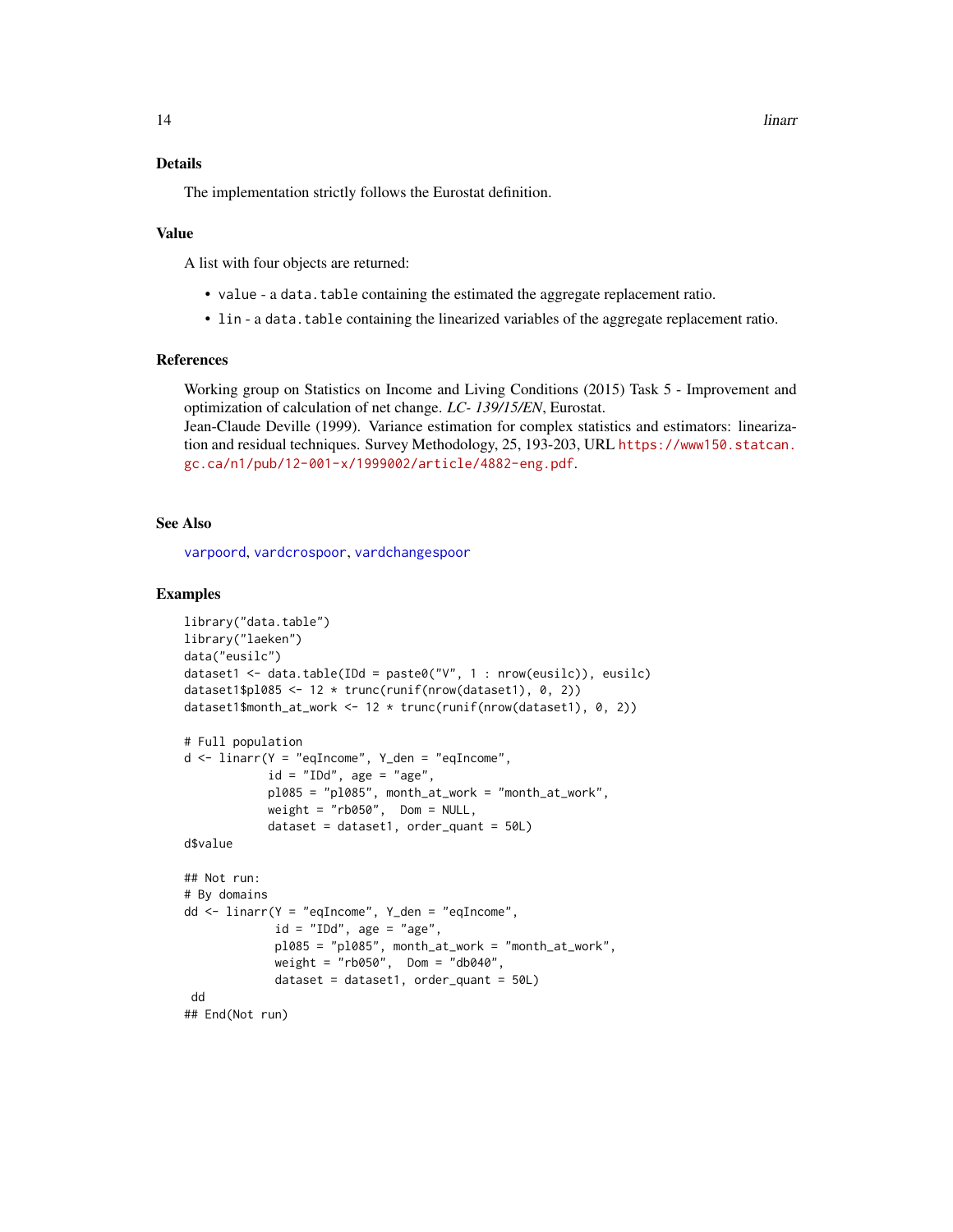### <span id="page-14-1"></span><span id="page-14-0"></span>Description

Estimate the Gini coefficient, which is a measure for inequality, and its linearization.

### Usage

```
lingini(
 Y,
  id = NULL,weight = NULL,sort = NULL,
 Dom = NULL,
 period = NULL,
 dataset = NULL,
 var_name = "lin_gini",
 checking = TRUE
\mathcal{L}
```
### Arguments

| Y        | Study variable (for example equalized disposable income). One dimensional<br>object convertible to one-column data.table or variable name as character,<br>column number.                                               |
|----------|-------------------------------------------------------------------------------------------------------------------------------------------------------------------------------------------------------------------------|
| id       | Optional variable for unit ID codes. One dimensional object convertible to one-<br>column data.table or variable name as character, column number.                                                                      |
| weight   | Optional weight variable. One dimensional object convertible to one-column<br>data.table or variable name as character, column number.                                                                                  |
| sort     | Optional variable to be used as tie-breaker for sorting. One dimensional object<br>convertible to one-column data.table or variable name as character, column<br>number.                                                |
| Dom      | Optional variables used to define population domains. If supplied, linearization<br>of the Gini is done for each domain. An object convertible to data. table or<br>variable names as character vector, column numbers. |
| period   | Optional variable for survey period. If supplied, linearization of the Gini is done<br>for each time period. Object convertible to data. table or variable names as<br>character, column numbers.                       |
| dataset  | Optional survey data object convertible to data.table.                                                                                                                                                                  |
| var_name | A character specifying the name of the linearized variable.                                                                                                                                                             |
| checking | Optional variable if this variable is TRUE, then function checks data preparation<br>errors, otherwise not checked. This variable by default is TRUE.<br>return A list with two objects are returned by the function:   |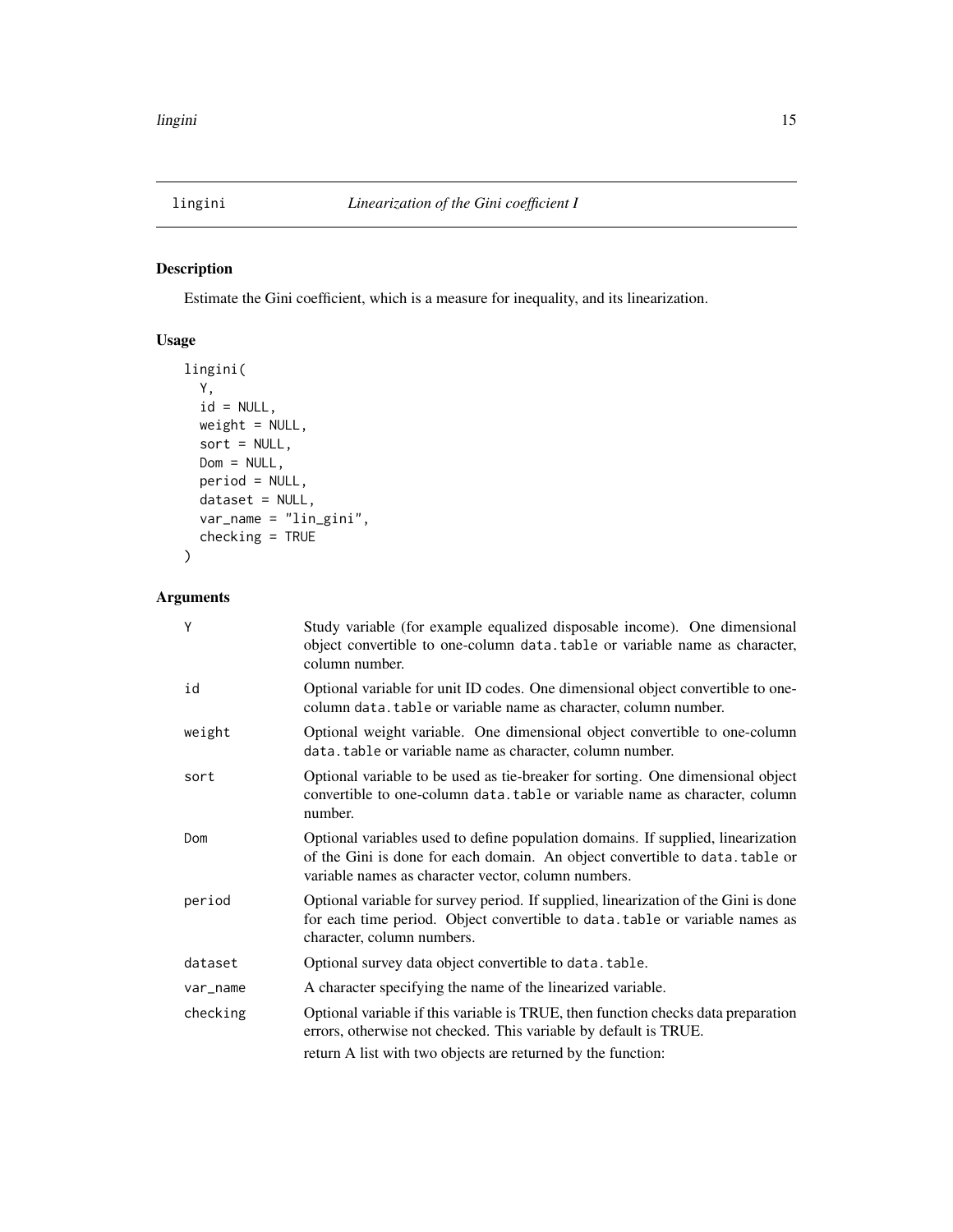- value a data.table containing the estimated Gini coefficients (in percentage) by G. Osier and Eurostat.
- lin a data.table containing the linearized variables of the Gini coefficients (in percentage) by G. Osier.

#### <span id="page-15-0"></span>References

Working group on Statistics on Income and Living Conditions (2004) Common cross-sectional EU indicators based on EU-SILC; the gender pay gap. *EU-SILC 131-rev/04*, Eurostat.

Guillaume Osier (2009). Variance estimation for complex indicators of poverty and inequality. *Journal of the European Survey Research Association*, Vol.3, No.3, pp. 167-195, ISSN 1864-3361, URL <https://ojs.ub.uni-konstanz.de/srm/article/view/369>.

Jean-Claude Deville (1999). Variance estimation for complex statistics and estimators: linearization and residual techniques. Survey Methodology, 25, 193-203, URL [https://www150.statcan.](https://www150.statcan.gc.ca/n1/pub/12-001-x/1999002/article/4882-eng.pdf) [gc.ca/n1/pub/12-001-x/1999002/article/4882-eng.pdf](https://www150.statcan.gc.ca/n1/pub/12-001-x/1999002/article/4882-eng.pdf).

#### See Also

[lingini2](#page-15-1), [linqsr](#page-22-1), [varpoord](#page-81-1), [vardcrospoor](#page-58-1), [vardchangespoor](#page-43-1)

#### Examples

```
library("laeken")
library("data.table")
data("eusilc")
dataset1 <- data.table(IDd = paste0("V", 1 : nrow(eusilc)), eusilc)[1 : 3,]
# Full population
dat1 \le lingini(Y = "eqIncome", id = "IDd",
                weight = "rb050", dataset = dataset1)dat1$value
## Not run:
# By domains
dat2 \leftarrow lingini(Y = "eqIncome", id = "IDd", weight = "rb050",
                Dom = c("db040"), dataset = dataset1)
dat2$value
## End(Not run)
```
<span id="page-15-1"></span>lingini2 *Linearization of the Gini coefficient II*

#### Description

Estimate the Gini coefficient, which is a measure for inequality, and its linearization.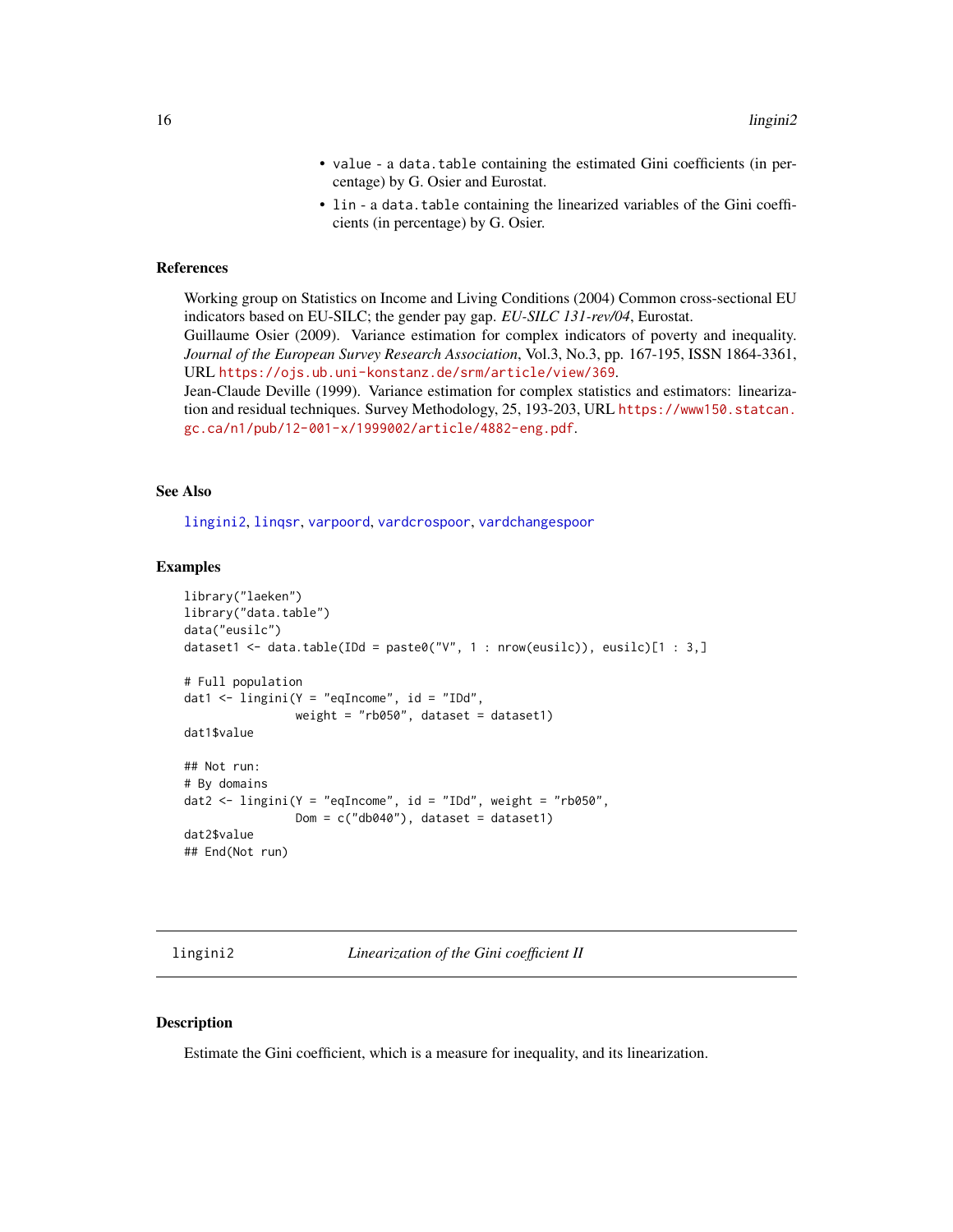### lingini2 **17**

### Usage

```
lingini2(
  Y,
 id = NULL,weight = NULL,sort = NULL,Dom = NULL,
 period = NULL,
 dataset = NULL,
 var_name = "lin_gini2",
  checking = TRUE
\mathcal{L}
```
### Arguments

| Y        | Study variable (for example equalized disposable income). One dimensional<br>object convertible to one-column data. table or variable name as character,<br>column number.                                              |
|----------|-------------------------------------------------------------------------------------------------------------------------------------------------------------------------------------------------------------------------|
| id       | Optional variable for unit ID codes. One dimensional object convertible to one-<br>column data. table or variable name as character, column number.                                                                     |
| weight   | Optional weight variable. One dimensional object convertible to one-column<br>data. table or variable name as character, column number.                                                                                 |
| sort     | Optional variable to be used as tie-breaker for sorting. One dimensional object<br>convertible to one-column data, table or variable name as character, column<br>number.                                               |
| Dom      | Optional variables used to define population domains. If supplied, linearization<br>of the Gini is done for each domain. An object convertible to data. table or<br>variable names as character vector, column numbers. |
| period   | Optional variable for survey period. If supplied, linearization of the Gini is done<br>for each time period. Object convertible to data. table or variable names as<br>character, column numbers.                       |
| dataset  | Optional survey data object convertible to data. table.                                                                                                                                                                 |
| var_name | A character specifying the name of the linearized variable.                                                                                                                                                             |
| checking | Optional variable if this variable is TRUE, then function checks data preparation<br>errors, otherwise not checked. This variable by default is TRUE.                                                                   |

### Value

A list with two objects are returned by the function:

- value a data.table containing the estimated Gini coefficients (in percentage) by Langel and Tille (2012) and Eurostat.
- lin a data.table containing the linearized variables of the Gini coefficients (in percentage) by Langel and Tille (2012).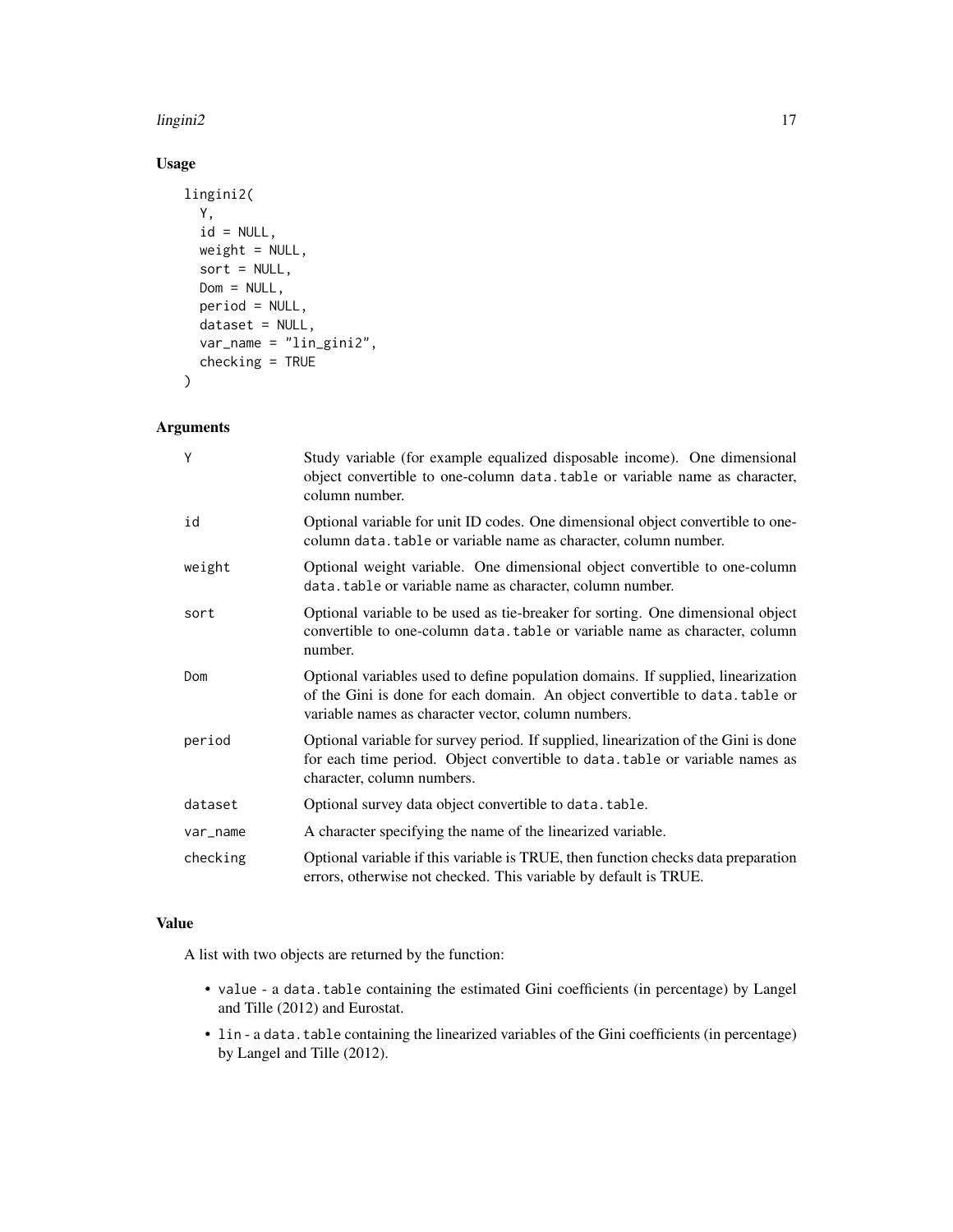#### <span id="page-17-0"></span>References

Eric Graf, Yves Tille, Variance Estimation Using Linearization for Poverty and Social Exclusion Indicators, Survey Methodology, June 2014 61 Vol. 40, No. 1, pp. 61-79, Statistics Canada, Catalogue no. 12-001-X, URL [https://www150.statcan.gc.ca/n1/pub/12-001-x/12-001-x2014001-en](https://www150.statcan.gc.ca/n1/pub/12-001-x/12-001-x2014001-eng.pdf)g. [pdf](https://www150.statcan.gc.ca/n1/pub/12-001-x/12-001-x2014001-eng.pdf)

Jean-Claude Deville (1999). Variance estimation for complex statistics and estimators: linearization and residual techniques. Survey Methodology, 25, 193-203, URL [https://www150.statcan.](https://www150.statcan.gc.ca/n1/pub/12-001-x/1999002/article/4882-eng.pdf) [gc.ca/n1/pub/12-001-x/1999002/article/4882-eng.pdf](https://www150.statcan.gc.ca/n1/pub/12-001-x/1999002/article/4882-eng.pdf).

Matti Langel, Yves Tille, Corrado Gini, a pioneer in balanced sampling and inequality theory. *Metron - International Journal of Statistics*, 2011, vol. LXIX, n. 1, pp. 45-65, URL [http:](http://dx.doi.org/10.1007/BF03263549) [//dx.doi.org/10.1007/BF03263549](http://dx.doi.org/10.1007/BF03263549).

Working group on Statistics on Income and Living Conditions (2004) Common cross-sectional EU indicators based on EU-SILC; the gender pay gap. *EU-SILC 131-rev/04*, Eurostat.

#### See Also

[lingini](#page-14-1), [linqsr](#page-22-1), [varpoord](#page-81-1), [vardcrospoor](#page-58-1), [vardchangespoor](#page-43-1)

#### Examples

```
library("data.table")
library("laeken")
data("eusilc")
dataset1 <- data.table(IDd = paste0("V", 1 : nrow(eusilc)), eusilc)
# Full population
dat1 <- lingini2(Y = "eqIncome", id = "IDd",weight = "rb050", dataset = dataset1)
dat1$value
## Not run:
# By domains
dat2 <- lingini2(Y = "eqIncome", id = "IDd",weight = "rb050", Dom = c("db040"),
                 dataset = dataset1)
dat2$value
## End(Not run)
```
<span id="page-17-1"></span>lingpg *Linearization of the gender pay (wage) gap.*

#### **Description**

Estimation of gender pay (wage) gap and computation of linearized variables for variance estimation.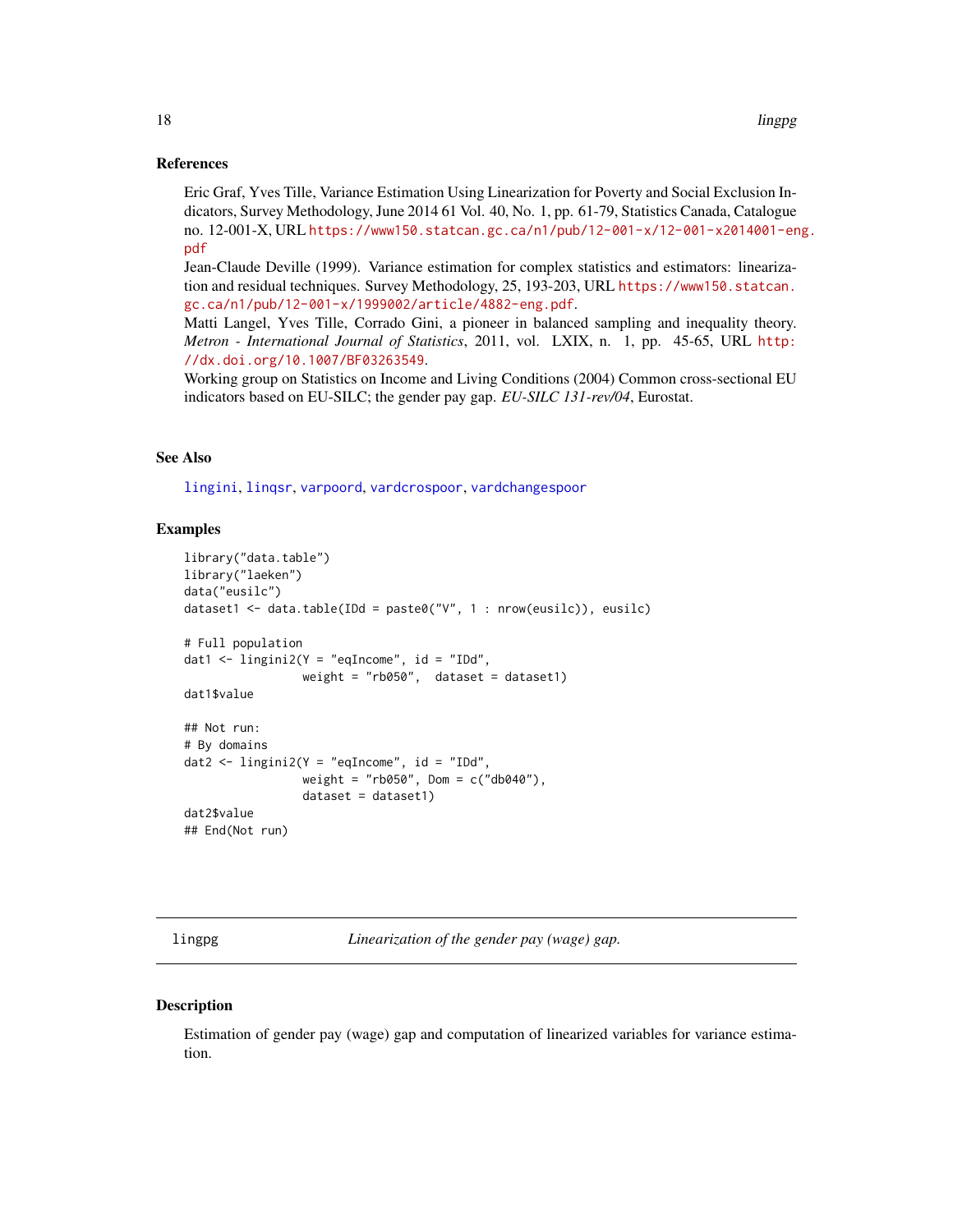lingpg the contract of the contract of the contract of the contract of the contract of the contract of the contract of the contract of the contract of the contract of the contract of the contract of the contract of the con

### Usage

```
lingpg(
 Y,
 gender = NULL,
 id = NULL,weight = NULL,sort = NULL,Dom = NULL,
 period = NULL,
 dataset = NULL,
 var_name = "lin_gpg",
 checking = TRUE
)
```
### Arguments

| Y        | Study variable (for example the gross hourly earning). One dimensional object<br>convertible to one-column data. table or variable name as character, column<br>number.                                                                                 |
|----------|---------------------------------------------------------------------------------------------------------------------------------------------------------------------------------------------------------------------------------------------------------|
| gender   | Numerical variable for gender, where 1 is for males, but 2 is for females. One<br>dimensional object convertible to one-column data. table or variable name as<br>character, column number.                                                             |
| id       | Optional variable for unit ID codes. One dimensional object convertible to one-<br>column data.table or variable name as character, column number.                                                                                                      |
| weight   | Optional weight variable. One dimensional object convertible to one-column<br>data.table or variable name as character, column number.                                                                                                                  |
| sort     | Optional variable to be used as tie-breaker for sorting. One dimensional object<br>convertible to one-column data. table or variable name as character, column<br>number.                                                                               |
| Dom      | Optional variables used to define population domains. If supplied, estimation<br>and linearization of gender pay (wage) gap is done for each domain. An ob-<br>ject convertible to data.table or variable names as character vector, column<br>numbers. |
| period   | Optional variable for survey period. If supplied, estimation and linearization<br>of gender pay (wage) gap is done for each time period. Object convertible to<br>data.table or variable names as character, column numbers.                            |
| dataset  | Optional survey data object convertible to data.table.                                                                                                                                                                                                  |
| var_name | A character specifying the name of the linearized variable.                                                                                                                                                                                             |
| checking | Optional variable if this variable is TRUE, then function checks data preparation<br>errors, otherwise not checked. This variable by default is TRUE.                                                                                                   |

### Value

A list with two objects are returned:

• value - a data.table containing the estimated gender pay (wage) gap (in percentage).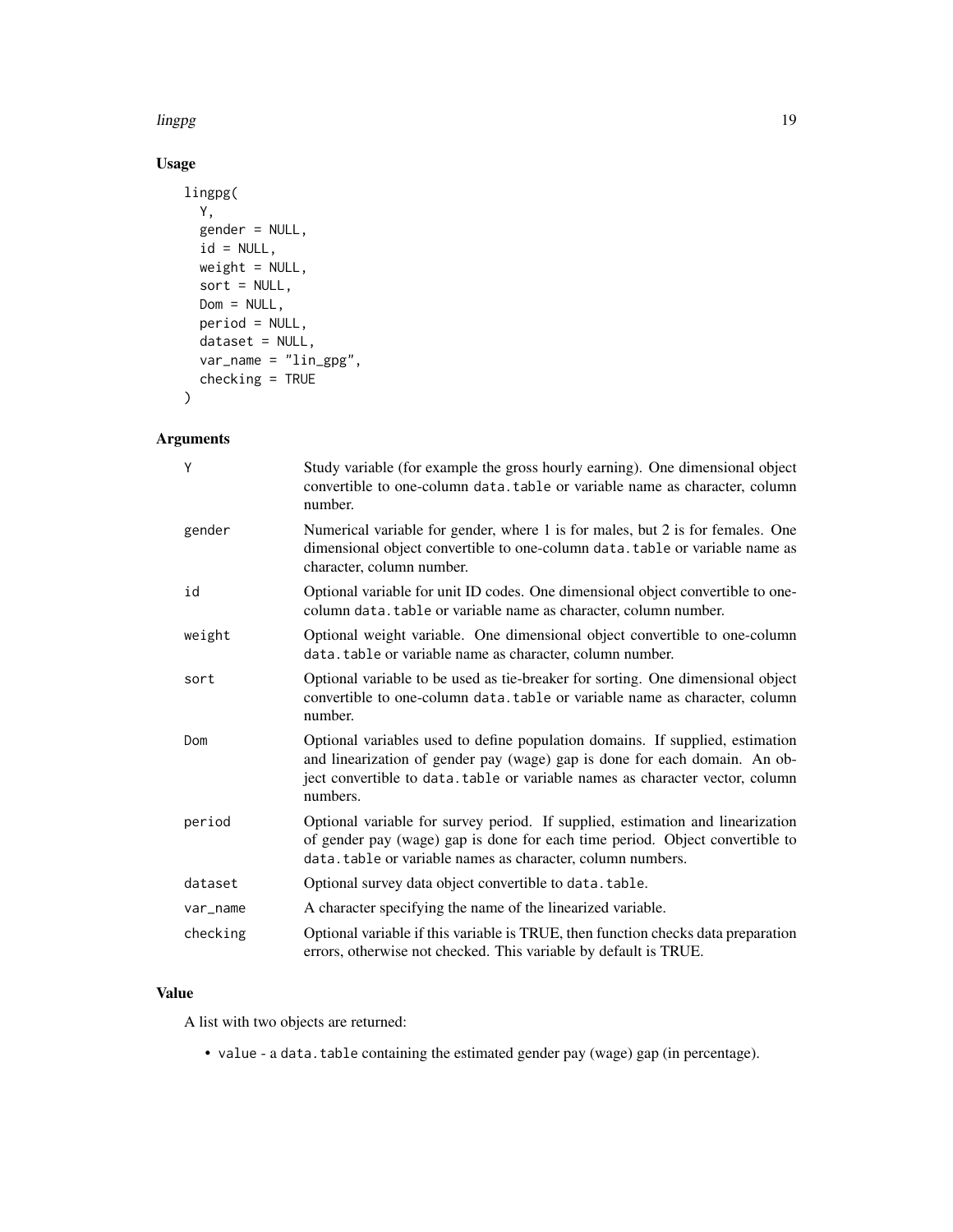• lin - a data.table containing the linearized variables of the gender pay (wage) gap (in percentage) for variance estimation.

#### References

Working group on Statistics on Income and Living Conditions (2004) Common cross-sectional EU indicators based on EU-SILC; the gender pay gap. *EU-SILC 131-rev/04*, Eurostat.

Guillaume Osier (2009). Variance estimation for complex indicators of poverty and inequality. *Journal of the European Survey Research Association*, Vol.3, No.3, pp. 167-195, ISSN 1864-3361, URL <https://ojs.ub.uni-konstanz.de/srm/article/view/369>.

Jean-Claude Deville (1999). Variance estimation for complex statistics and estimators: linearization and residual techniques. Survey Methodology, 25, 193-203, URL [https://www150.statcan.](https://www150.statcan.gc.ca/n1/pub/12-001-x/1999002/article/4882-eng.pdf) [gc.ca/n1/pub/12-001-x/1999002/article/4882-eng.pdf](https://www150.statcan.gc.ca/n1/pub/12-001-x/1999002/article/4882-eng.pdf).

### See Also

[linqsr](#page-22-1), [lingini](#page-14-1), [varpoord](#page-81-1) , [vardcrospoor](#page-58-1), [vardchangespoor](#page-43-1)

#### Examples

```
library("data.table")
library("laeken")
data("ses")
dataset1 <- data.table(ID = paste0("V", 1 : nrow(ses)), ses)
dataset1[, IDnum := .I]
setnames(dataset1, "sex", "sexf")
dataset1[sexf == "male", sex:= 1]
dataset1[sexf == "female", sex:= 2]
# Full population
gpgs1 \leq -\text{lingpg}(Y = \text{"earningsHour", gender = \text{"sex",}id = "IDnum", weight = "weights",
                dataset = dataset1)gpgs1$value
## Not run:
# Domains by education
gpgs2 <- lingpg(Y = "earningsHour", gender = "sex",id = "IDnum", weight = "weights",Dom = "education", dataset = dataset1)
gpgs2$value
# Sort variable
gpgs3 \leq 1ingpg(Y = "earningsHour", gender = "sex",id = "IDnum", weight = "weights",
                sort = "IDnum", Dom = "education",
                dataset = dataset1)
gpgs3$value
```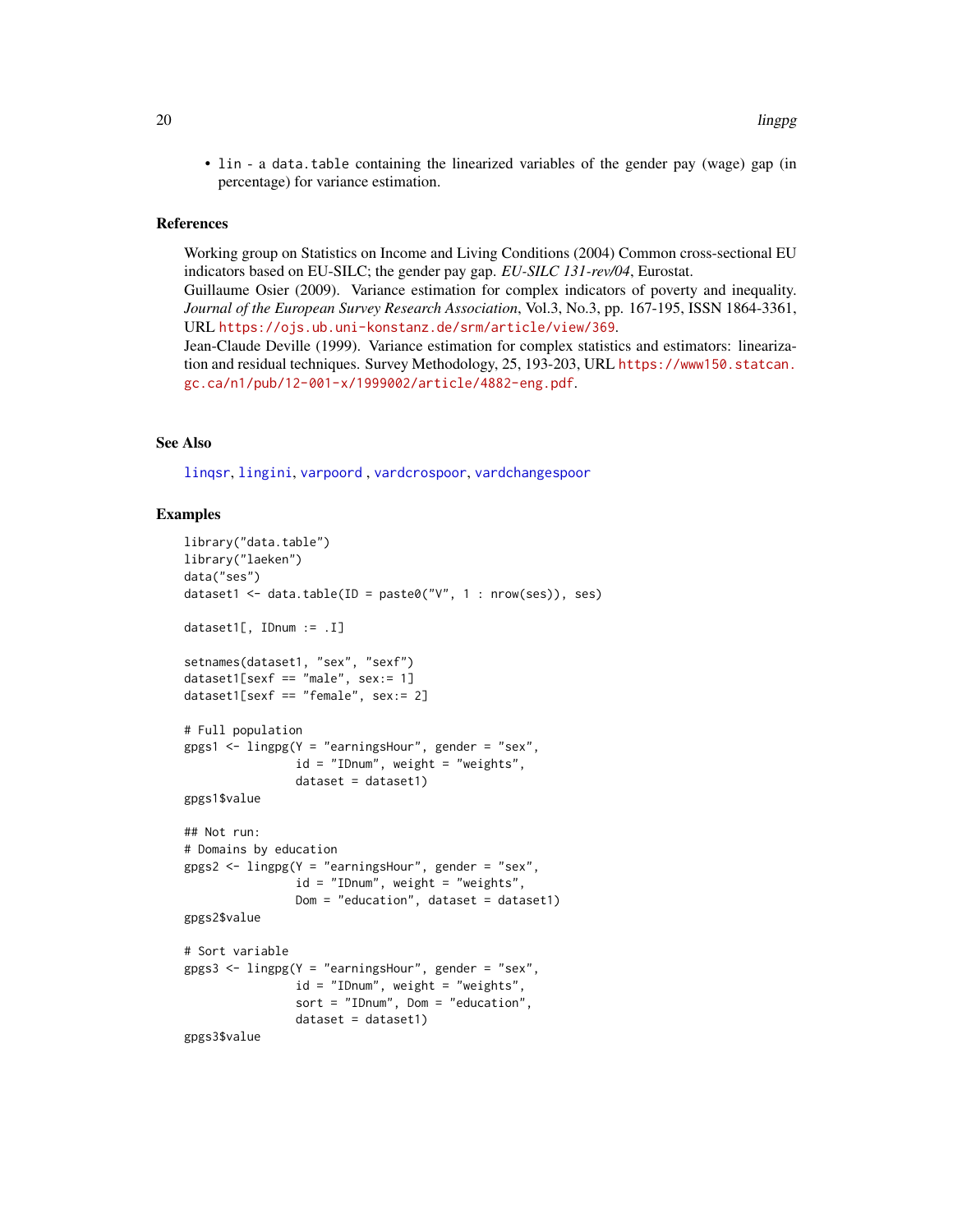### <span id="page-20-0"></span>linpoormed 21

```
# Two survey periods
dataset1[, year := 2010]
dataset2 <- copy(dataset1)
dataset2[, year := 2011]
dataset1 <- rbind(dataset1, dataset2)
gpgs4 \leq 1ingpg(Y = "earningsHour", gender = "sex",
                id = "IDnum", weight = "weights",
                sort = "IDnum", Dom = "education",
                period = "year", dataset = dataset1)
gpgs4$value
names(gpgs4$lin)
## End(Not run)
```
<span id="page-20-1"></span>linpoormed *Linearization of the median income of individuals below the At Risk of Poverty Threshold*

### **Description**

Estimation of the median income of individuals below At Risk of Poverty Threshold and computation of linearized variable for variance estimation. The At Risk of Poverty Threshold is estimated for the whole population always. The median income is estimated for the whole population or for each domain.

#### Usage

```
linpoormed(
  Y,
  id = NULL,weight = NULL,sort = NULL,Dom = NULL,
  period = NULL,
  dataset = NULL,
 percentage = 60.
  order_quant = 50,
  var_name = "lin_poormed",
  checking = TRUE
\mathcal{L}
```
#### Arguments

Y Study variable (for example equalized disposable income). One dimensional object convertible to one-column data.table or variable name as character, column number.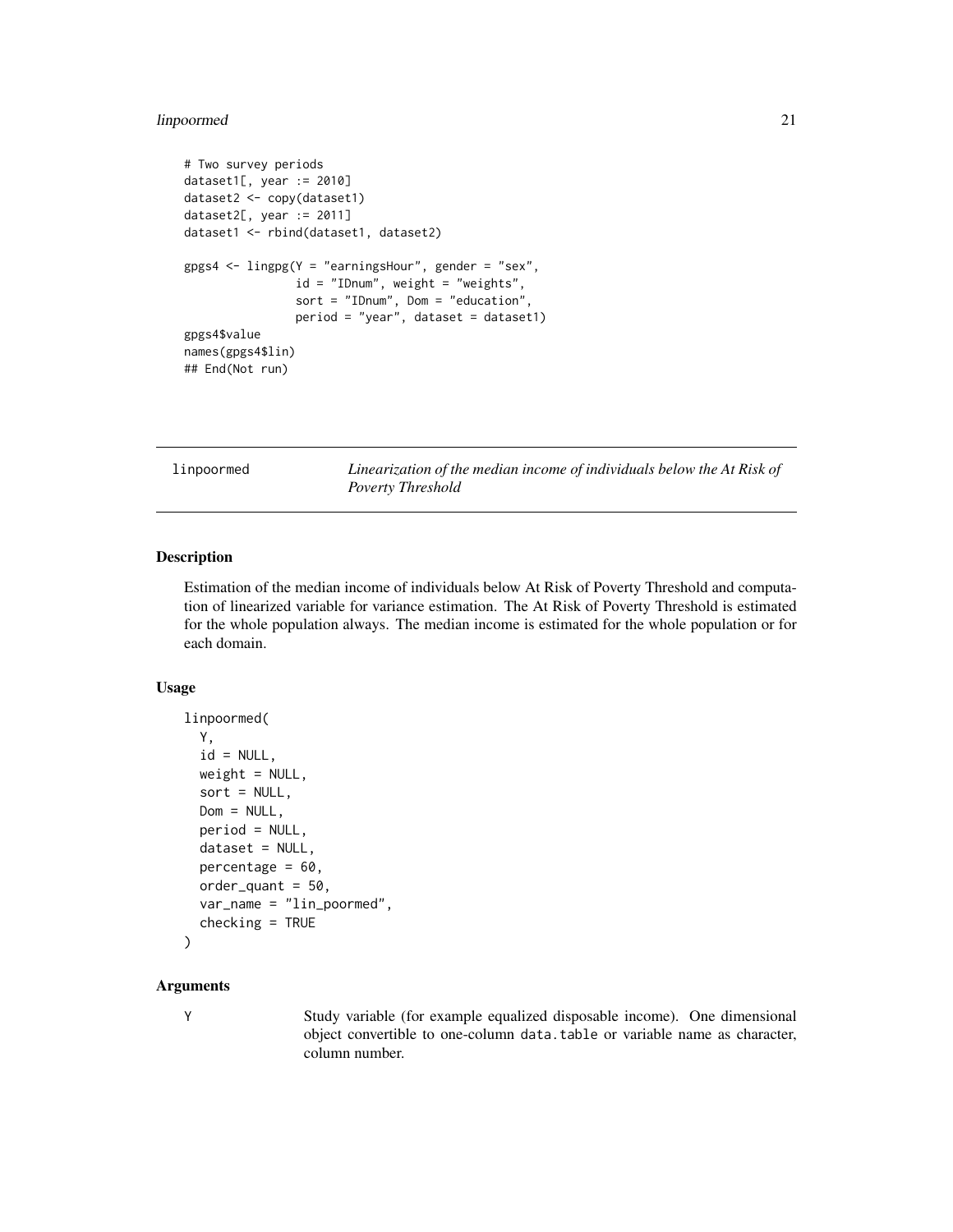| id           | Optional variable for unit ID codes. One dimensional object convertible to one-<br>column data.table or variable name as character, column number.                                                                                                                       |
|--------------|--------------------------------------------------------------------------------------------------------------------------------------------------------------------------------------------------------------------------------------------------------------------------|
| weight       | Optional weight variable. One dimensional object convertible to one-column<br>data.table or variable name as character, column number.                                                                                                                                   |
| sort         | Optional variable to be used as tie-breaker for sorting. One dimensional object<br>convertible to one-column data. table or variable name as character, column<br>number.                                                                                                |
| Dom          | Optional variables used to define population domains. If supplied, linearization<br>of the median income of persons below a poverty threshold is done for each<br>domain. An object convertible to data. table or variable names as character<br>vector, column numbers. |
| period       | Optional variable for survey period. If supplied, linearization of the median in-<br>come of persons below a poverty threshold is done for each time period. Object<br>convertible to data. table or variable names as character, column numbers.                        |
| dataset      | Optional survey data object convertible to data.table.                                                                                                                                                                                                                   |
| percentage   | A numeric value in range $[0, 100]$ for p in the formula for poverty threshold<br>computation:<br>$\frac{p}{100} \cdot Z_{\frac{\alpha}{100}}.$                                                                                                                          |
|              | For example, to compute poverty threshold equal to 60% of some income quan-<br>tile, $p$ should be set equal to 60.                                                                                                                                                      |
| order_quant  | A numeric value in range [0,100] for $\alpha$ in the formula for poverty threshold<br>computation:<br>$\frac{p}{100} \cdot Z_{\frac{\alpha}{100}}.$                                                                                                                      |
|              | . For example, to compute poverty threshold equal to some percentage of median<br>income, $\alpha$ should be set equal to 50.                                                                                                                                            |
| var_name     | A character specifying the name of the linearized variable.                                                                                                                                                                                                              |
| checking     | Optional variable if this variable is TRUE, then function checks data preparation<br>errors, otherwise not checked. This variable by default is TRUE.                                                                                                                    |
| $\mathbf{a}$ |                                                                                                                                                                                                                                                                          |

### Value

A list with two objects are returned by the function:

- value a data.table containing the estimated median income of individuals below the At Risk of Poverty Threshold.
- lin a data.table containing the linearized variables of the median income below the At Risk of Poverty Threshold.

### References

Working group on Statistics on Income and Living Conditions (2004) Common cross-sectional EU indicators based on EU-SILC; the gender pay gap. *EU-SILC 131-rev/04*, Eurostat. Guillaume Osier (2009). Variance estimation for complex indicators of poverty and inequality. *Journal of the European Survey Research Association*, Vol.3, No.3, pp. 167-195, ISSN 1864-3361,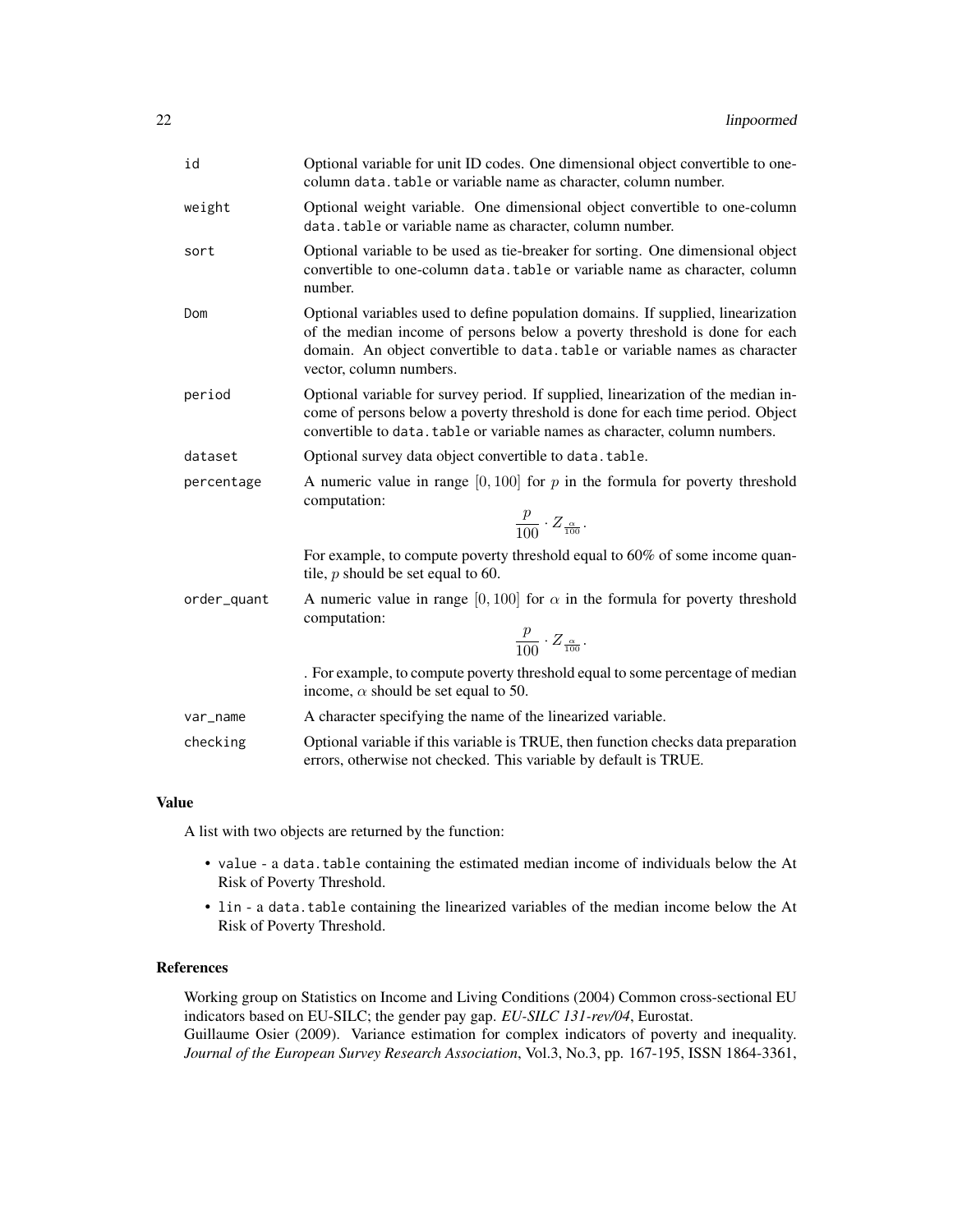#### <span id="page-22-0"></span>linqsr 23

URL <https://ojs.ub.uni-konstanz.de/srm/article/view/369>. Jean-Claude Deville (1999). Variance estimation for complex statistics and estimators: linearization and residual techniques. Survey Methodology, 25, 193-203, URL [https://www150.statcan.](https://www150.statcan.gc.ca/n1/pub/12-001-x/1999002/article/4882-eng.pdf) [gc.ca/n1/pub/12-001-x/1999002/article/4882-eng.pdf](https://www150.statcan.gc.ca/n1/pub/12-001-x/1999002/article/4882-eng.pdf).

#### See Also

[linarpt](#page-9-1), [linrmpg](#page-26-1), [varpoord](#page-81-1), [vardcrospoor](#page-58-1), [vardchangespoor](#page-43-1)

### Examples

```
library("laeken")
library("data.table")
data("eusilc")
dataset1 <- data.table(IDd = paste0("V", 1 : nrow(eusilc)), eusilc)
# Full population
d \le -1inpoormed(Y = "eqIncome", id = "IDd",
                weight = "rb050", Dom = NULL,
                dataset = dataset1, percentage = 60,
                order_quant = 50L)
## Not run:
# Domains by location of houshold
dd <- linpoormed(Y = "eqIncome", id = "IDd",
                 weight = "rb050", Dom = "db040",
                 dataset = dataset1, percentage = 60,
                 order_quant = 50L)
dd
## End(Not run)
```
<span id="page-22-1"></span>linqsr *Linearization of the Quintile Share Ratio*

#### Description

Estimate the Quintile Share Ratio, which is defined as the ratio of the sum of equalized disposable income received by the top 20% to the sum of equalized disposable income received by the bottom 20%, and its linearization.

### Usage

```
linqsr(
 Y,
 id = NULL,weight = NULL,sort = NULL,
```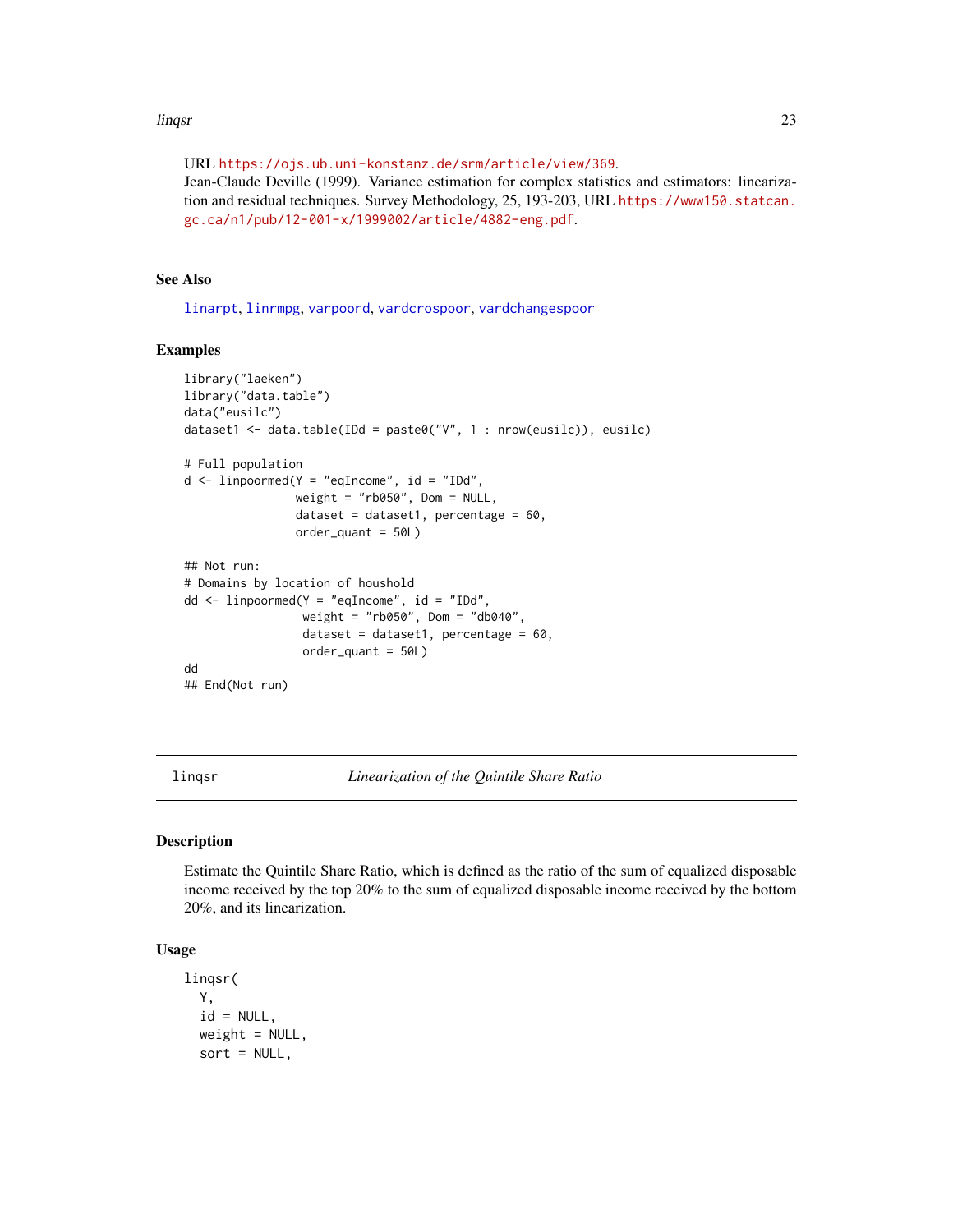24 lingsr

```
Dom = NULL,
period = NULL,
dataset = NULL,
alpha = 20,
var_name = "lin_qsr",
checking = TRUE
```
)

### Arguments

| Y        | Study variable (for example equalized disposable income). One dimensional<br>object convertible to one-column data.table or variable name as character,<br>column number.                                                                      |
|----------|------------------------------------------------------------------------------------------------------------------------------------------------------------------------------------------------------------------------------------------------|
| id       | Optional variable for unit ID codes. One dimensional object convertible to one-<br>column data. table or variable name as character, column number.                                                                                            |
| weight   | Optional weight variable. One dimensional object convertible to one-column<br>data.table or variable name as character, column number.                                                                                                         |
| sort     | Optional variable to be used as tie-breaker for sorting. One dimensional object<br>convertible to one-column data, table or variable name as character, column<br>number.                                                                      |
| Dom      | Optional variables used to define population domains. If supplied, linearization<br>of the income quantile share ratio is done for each domain. An object convertible<br>to data. table or variable names as character vector, column numbers. |
| period   | Optional variable for survey period. If supplied, linearization of the income<br>quantile share ratio is done for each time period. Object convertible to data. table<br>or variable names as character, column numbers.                       |
| dataset  | Optional survey data object convertible to data.table.                                                                                                                                                                                         |
| alpha    | a numeric value in range $[0, 100]$ for the order of the Quintile Share Ratio.                                                                                                                                                                 |
| var_name | A character specifying the name of the linearized variable.                                                                                                                                                                                    |
| checking | Optional variable if this variable is TRUE, then function checks data preparation<br>errors, otherwise not checked. This variable by default is TRUE.                                                                                          |

### Value

A list with two objects are returned by the function:

- value a data. table containing the estimated Quintile Share Ratio by G. Osier and Eurostat papers.
- lin a data.table containing the linearized variables of the Quintile Share Ratio by G. Osier paper.

### References

Working group on Statistics on Income and Living Conditions (2004) Common cross-sectional EU indicators based on EU-SILC; the gender pay gap. *EU-SILC 131-rev/04*, Eurostat. Guillaume Osier (2009). Variance estimation for complex indicators of poverty and inequality.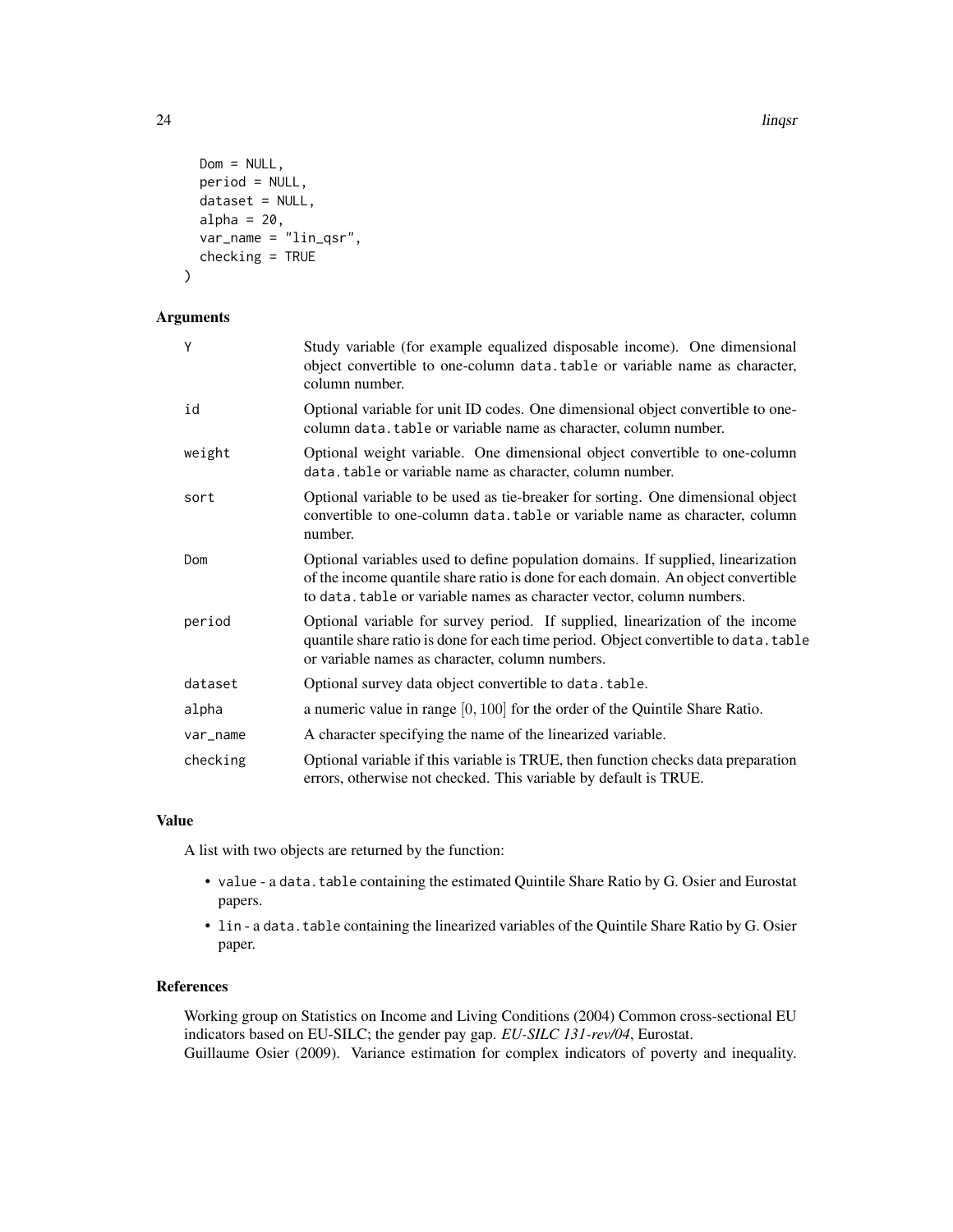#### <span id="page-24-0"></span>linrmir 25

*Journal of the European Survey Research Association*, Vol.3, No.3, pp. 167-195, ISSN 1864-3361, URL <https://ojs.ub.uni-konstanz.de/srm/article/view/369>. Jean-Claude Deville (1999). Variance estimation for complex statistics and estimators: linearization and residual techniques. Survey Methodology, 25, 193-203, URL [https://www150.statcan.](https://www150.statcan.gc.ca/n1/pub/12-001-x/1999002/article/4882-eng.pdf) [gc.ca/n1/pub/12-001-x/1999002/article/4882-eng.pdf](https://www150.statcan.gc.ca/n1/pub/12-001-x/1999002/article/4882-eng.pdf).

### See Also

[incPercentile](#page-3-1), [varpoord](#page-81-1), [vardcrospoor](#page-58-1), [vardchangespoor](#page-43-1)

#### Examples

```
library("data.table")
library("laeken")
data("eusilc")
dataset1 <- data.table(IDd = paste0("V", 1 : nrow(eusilc)), eusilc)
# Full population
dd \le -\text{linger}(Y = \text{"equHome", id} = \text{"IDd",}weight = "rb050", Dom = NULL,
              dataset = dataset1, alpha = 20)
dd$value
## Not run:
# By domains
dd <- linqsr(Y = "eqIncome", id = "IDd",
              weight = "rb050", Dom = "db040",
              dataset = dataset1, alpha = 20)
dd$value
## End(Not run)
```
linrmir *Linearization of the relative median income ratio*

#### Description

Estimates the relative median income ratio (defined as the ratio of the median equivalised disposable income of people aged above age to the median equivalised disposable income of those aged below 65) and computes linearized variable for variance estimation.

### Usage

```
linrmir(
  Y,
  id = NULL,age,
 weight = NULL,
```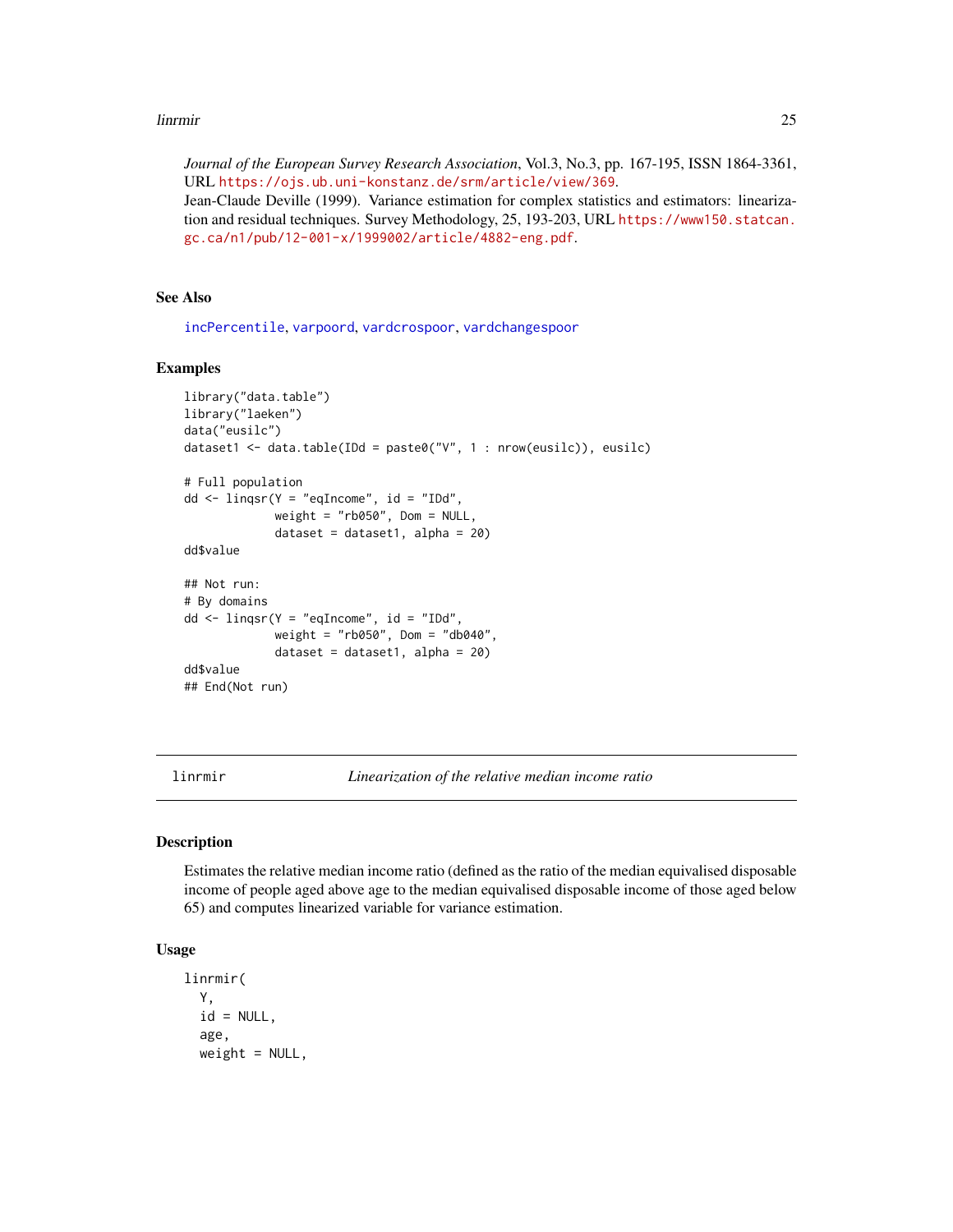26 linrmir

```
sort = NULL,Dom = NULL,
 period = NULL,
 dataset = NULL,
 order_quant = 50,
 var_name = "lin_rmir",
 checking = TRUE
)
```
### Arguments

| Υ           | Study variable (for example equalized disposable income). One dimensional<br>object convertible to one-column data.table or variable name as character,<br>column number.                                                                                       |
|-------------|-----------------------------------------------------------------------------------------------------------------------------------------------------------------------------------------------------------------------------------------------------------------|
| id          | Optional variable for unit ID codes. One dimensional object convertible to one-<br>column data.table or variable name as character, column number.                                                                                                              |
| age         | Age variable. One dimensional object convertible to one-column data.table<br>or variable name as character, column number.                                                                                                                                      |
| weight      | Optional weight variable. One dimensional object convertible to one-column<br>data. table or variable name as character, column number.                                                                                                                         |
| sort        | Optional variable to be used as tie-breaker for sorting. One dimensional object<br>convertible to one-column data. table or variable name as character, column<br>number.                                                                                       |
| Dom         | Optional variables used to define population domains. If supplied, linearization<br>of at-risk-of-poverty threshold is done for each domain. An object convertible to<br>data.table or variable names as character vector, column numbers as numeric<br>vector. |
| period      | Optional variable for survey period. If supplied, linearization of at-risk-of-<br>poverty threshold is done for each survey period. Object convertible to data. table<br>or variable names as character, column numbers as numeric vector.                      |
| dataset     | Optional survey data object convertible to data.table.                                                                                                                                                                                                          |
| order_quant | A numeric value in range [0, 100] for $\alpha$ in the formula for at-risk-of-poverty<br>threshold computation:                                                                                                                                                  |
|             | $\frac{p}{100} \cdot Z_{\frac{\alpha}{100}}.$                                                                                                                                                                                                                   |
|             | For example, to compute the relative median income ratio to some percentage<br>of median income, $\alpha$ should be set equal to 50.                                                                                                                            |
| var_name    | A character specifying the name of the linearized variable.                                                                                                                                                                                                     |
| checking    | Optional variable if this variable is TRUE, then function checks data preparation<br>errors, otherwise not checked. This variable by default is TRUE.                                                                                                           |

### Details

The implementation strictly follows the Eurostat definition.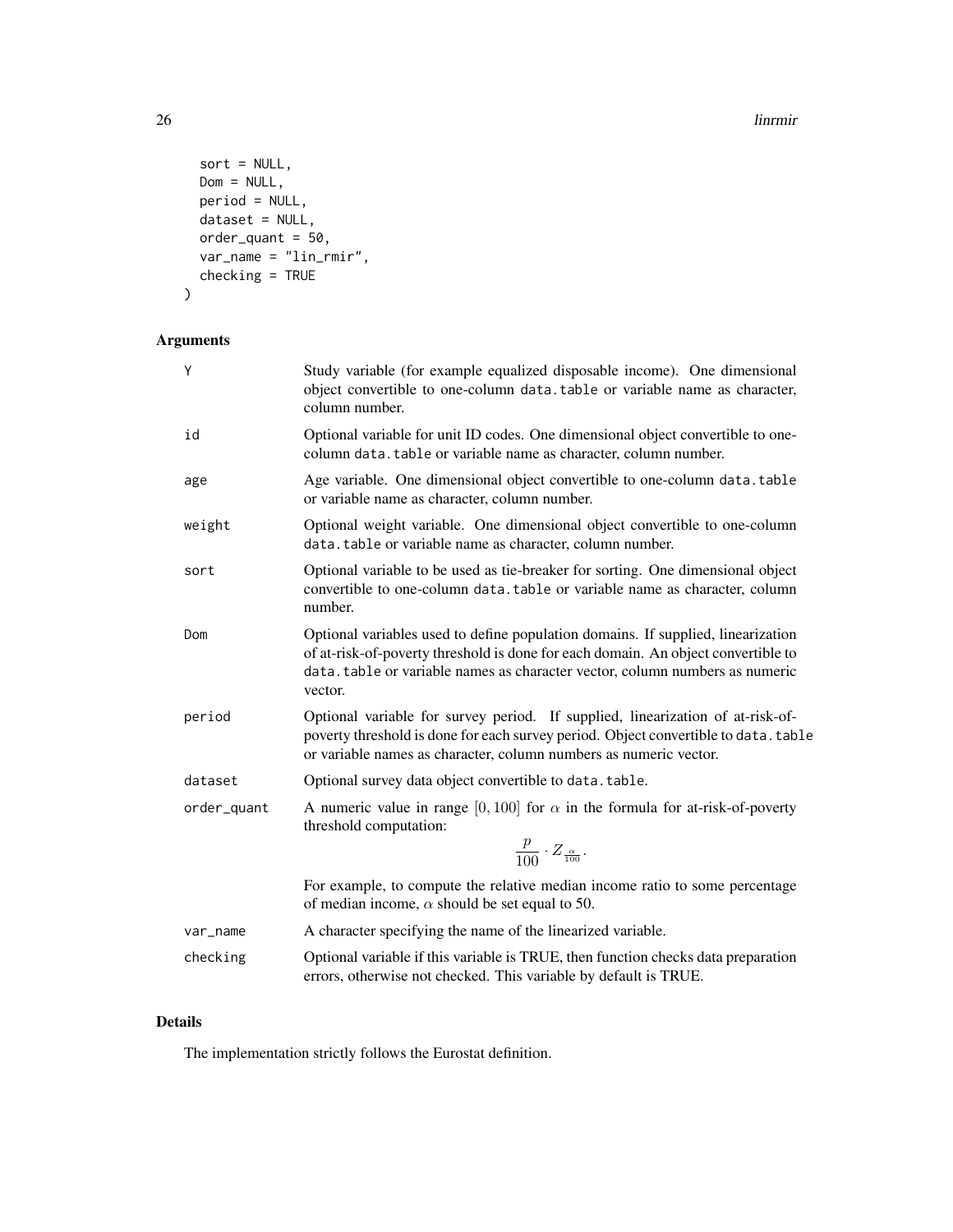#### <span id="page-26-0"></span>linrmpg 27

### Value

A list with four objects are returned:

- value a data.table containing the estimated relative median income ratio.
- lin a data.table containing the linearized variables of the relative median income ratio.

#### References

Working group on Statistics on Income and Living Conditions (2015) Task 5 - Improvement and optimization of calculation of net change. *LC- 139/15/EN*, Eurostat. Jean-Claude Deville (1999). Variance estimation for complex statistics and estimators: lineariza-

tion and residual techniques. Survey Methodology, 25, 193-203, URL [https://www150.statcan.](https://www150.statcan.gc.ca/n1/pub/12-001-x/1999002/article/4882-eng.pdf) [gc.ca/n1/pub/12-001-x/1999002/article/4882-eng.pdf](https://www150.statcan.gc.ca/n1/pub/12-001-x/1999002/article/4882-eng.pdf).

### See Also

[varpoord](#page-81-1), [vardcrospoor](#page-58-1), [vardchangespoor](#page-43-1)

#### Examples

```
library("laeken")
library("data.table")
data("eusilc")
dataset1 <- data.table(IDd = paste0("V", 1 : nrow(eusilc)), eusilc)
# Full population
d \le -\lim min(Y = "eqIncome", id = "IDd", age = "age",weight = "rb050", Dom = NULL,
             dataset = dataset1, order_quant = 50L)
## Not run:
# By domains
dd <- linrmir(Y = "eqIncome", id = "IDd", age = "age",
               weight = "rb050", Dom = "db040",
               dataset = dataset1, order_quant = 50L)
 dd
## End(Not run)
```
<span id="page-26-1"></span>linrmpg *Linearization of the relative median at-risk-of-poverty gap*

#### **Description**

Estimate the relative median at-risk-of-poverty gap, which is defined as the relative difference between the median equalized disposable income of persons below the At Risk of Poverty Threshold and the At Risk of Poverty Threshold itself (expressed as a percentage of the at-risk-of-poverty threshold) and its linearization.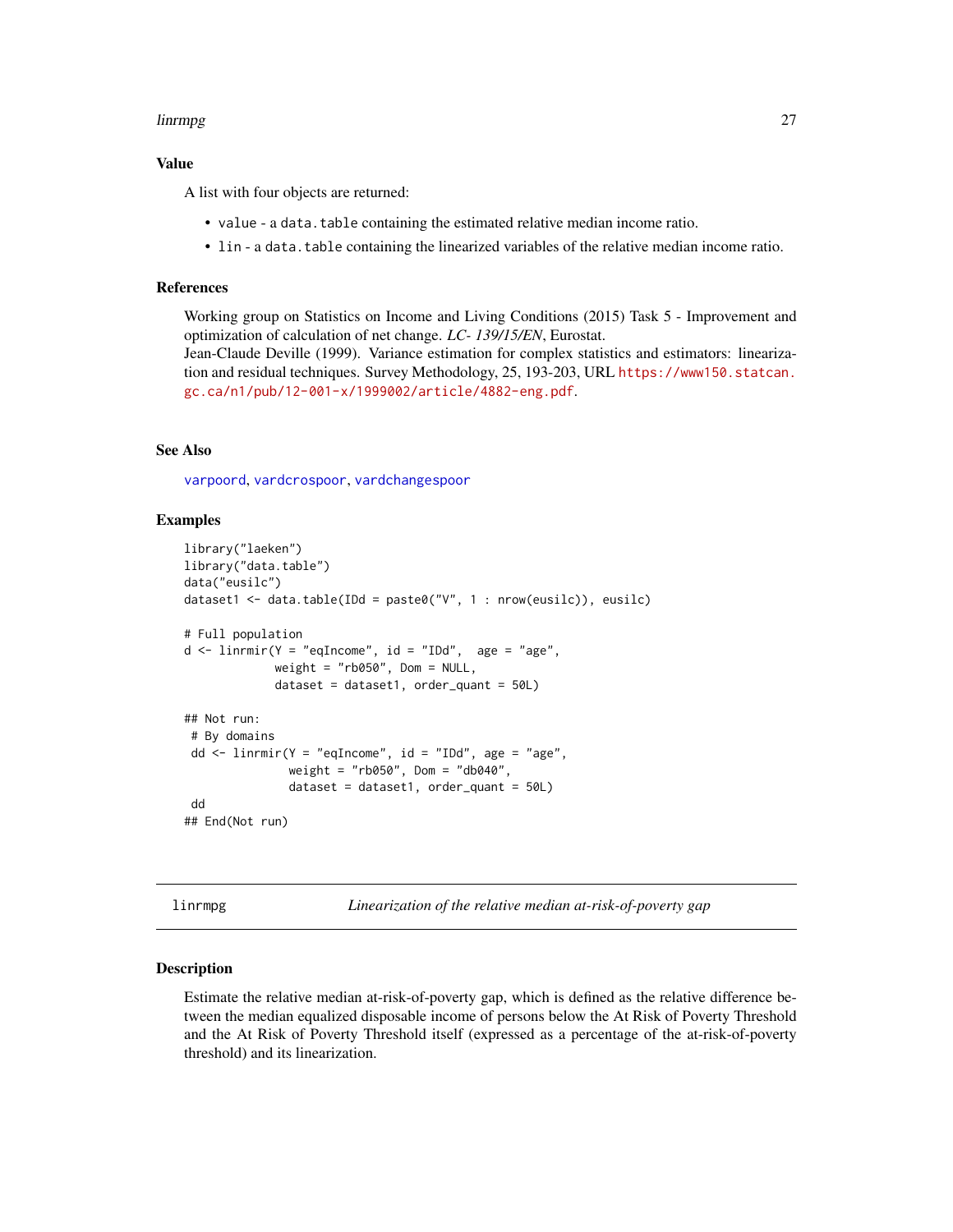#### 28 linrmpg and the set of the set of the set of the set of the set of the set of the set of the set of the set of the set of the set of the set of the set of the set of the set of the set of the set of the set of the set o

### Usage

```
linrmpg(
 Y,
 id = NULL,weight = NULL,
 sort = NULL,Dom = NULL,
 period = NULL,
 dataset = NULL,
 percentage = 60,
 order\_quant = 50,
 var_name = "lin_rmpg",
 checking = TRUE
\mathcal{L}
```
### Arguments

| Ý           | Study variable (for example equalized disposable income). One dimensional<br>object convertible to one-column data.table or variable name as character,<br>column number.                                                                                      |
|-------------|----------------------------------------------------------------------------------------------------------------------------------------------------------------------------------------------------------------------------------------------------------------|
| id          | Optional variable for unit ID codes. One dimensional object convertible to one-<br>column data.table or variable name as character, column number.                                                                                                             |
| weight      | Optional weight variable. One dimensional object convertible to one-column<br>data. table or variable name as character, column number.                                                                                                                        |
| sort        | Optional variable to be used as tie-breaker for sorting. One dimensional object<br>convertible to one-column data. table or variable name as character, column<br>number.                                                                                      |
| Dom         | Optional variables used to define population domains. If supplied, linearization<br>of the relative median at-risk-of-poverty gap is done for each domain. An ob-<br>ject convertible to data. table or variable names as character vector, column<br>numbers. |
| period      | Optional variable for survey period. If supplied, linearization of the relative<br>median at-risk-of-poverty gap is done for each time period. Object convertible<br>to data. table or variable names as character, column numbers.                            |
| dataset     | Optional survey data object convertible to data. table.                                                                                                                                                                                                        |
| percentage  | A numeric value in range $[0, 100]$ for p in the formula for poverty threshold<br>computation:<br>$\frac{p}{100} \cdot Z_{\frac{\alpha}{100}}.$                                                                                                                |
|             | For example, to compute poverty threshold equal to 60% of some income quan-<br>tile, $p$ should be set equal to 60.                                                                                                                                            |
| order_quant | A numeric value in range [0, 100] for $\alpha$ in the formula for poverty threshold<br>computation:<br>$\frac{p}{100} \cdot Z_{\frac{\alpha}{100}}$ .                                                                                                          |
|             | For example, to compute poverty threshold equal to some percentage of median<br>income, $\alpha$ should be set equal to 50.                                                                                                                                    |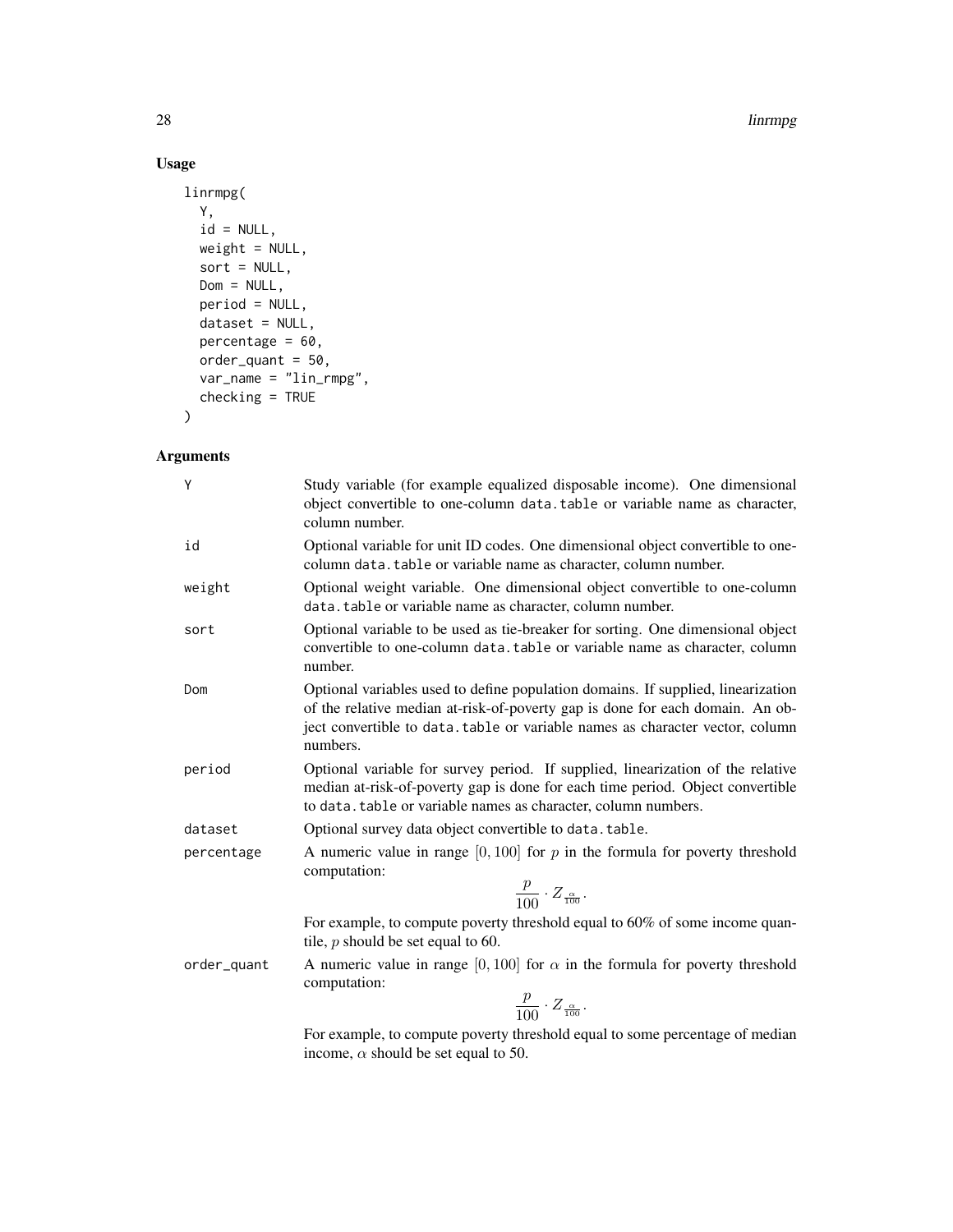#### linrmpg 29

| var_name | A character specifying the name of the linearized variable.                                                                                           |
|----------|-------------------------------------------------------------------------------------------------------------------------------------------------------|
| checking | Optional variable if this variable is TRUE, then function checks data preparation<br>errors, otherwise not checked. This variable by default is TRUE. |
|          | return A list with two objects are returned by the function:                                                                                          |
|          | • value - a data. table containing the estimated relative median at-risk-of-<br>poverty gap (in percentage).                                          |
|          | • lin - a data.table containing the linearized variables of the relative me-                                                                          |

dian at-risk-of-poverty gap (in percentage).

#### References

Working group on Statistics on Income and Living Conditions (2004) Common cross-sectional EU indicators based on EU-SILC; the gender pay gap. *EU-SILC 131-rev/04*, Eurostat.

Guillaume Osier (2009). Variance estimation for complex indicators of poverty and inequality. *Journal of the European Survey Research Association*, Vol.3, No.3, pp. 167-195, ISSN 1864-3361, URL <https://ojs.ub.uni-konstanz.de/srm/article/view/369>.

Jean-Claude Deville (1999). Variance estimation for complex statistics and estimators: linearization and residual techniques. Survey Methodology, 25, 193-203, URL [https://www150.statcan.](https://www150.statcan.gc.ca/n1/pub/12-001-x/1999002/article/4882-eng.pdf) [gc.ca/n1/pub/12-001-x/1999002/article/4882-eng.pdf](https://www150.statcan.gc.ca/n1/pub/12-001-x/1999002/article/4882-eng.pdf).

### See Also

[linarpt](#page-9-1), [linarpr](#page-6-1), [linpoormed](#page-20-1), [varpoord](#page-81-1), [vardcrospoor](#page-58-1), [vardchangespoor](#page-43-1)

#### Examples

```
library("data.table")
library("laeken")
data("eusilc")
dataset1 <- data.table(IDd = paste0("V", 1 : nrow(eusilc)), eusilc)
# Full population
d \leq 1inrmpg(Y = "eqIncome", id = "IDd",
             weight = "rb050", Dom = NULL,
             dataset = dataset1, percentage = 60,
             order\_quant = 50Ld$value
d$threshold
## Not run:
# By domains
dd <- linrmpg(Y = "eqIncome", id = "IDd",
              weight = "rb050", Dom = "db040",
              dataset = dataset1, percentage = 60,
              order_quant = 50L)
dd$value
## End(Not run)
```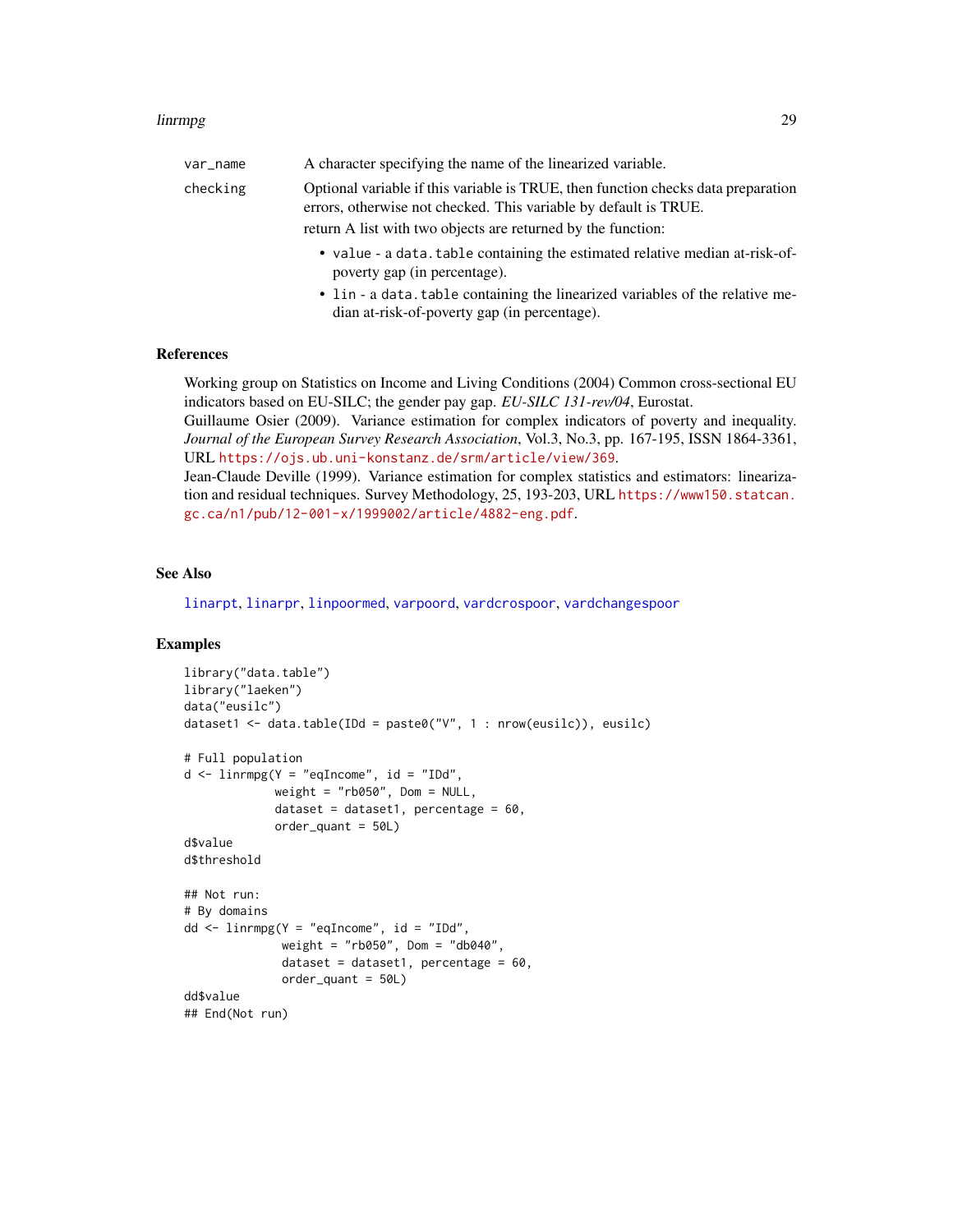<span id="page-29-0"></span>

### Description

Computes the estimation residuals of calibration.

### Usage

residual\_est(Y, X, weight, q, dataset = NULL, checking = TRUE)

### Arguments

| Y            | Matrix of the variable of interest.                                                                                                                   |
|--------------|-------------------------------------------------------------------------------------------------------------------------------------------------------|
| $\mathsf{X}$ | Matrix of the auxiliary variables for the calibration estimator. This is the matrix<br>of the sample calibration variables.                           |
| weight       | Weight variable. One dimensional object convertible to one-column data. frame.                                                                        |
| q            | Variable of the positive values accounting for heteroscedasticity. One dimen-<br>sional object convertible to one-column data. frame.                 |
| dataset      | Optional survey data object convertible to data. table.                                                                                               |
| checking     | Optional variable if this variable is TRUE, then function checks data preparation<br>errors, otherwise not checked. This variable by default is TRUE. |

### Details

The function implements the following estimator:

$$
e_k = Y_k - X_k^{'}B
$$

where

$$
\hat{B} = \left(\sum_{s} weight_k q_k X_k X_k'\right)^{-1} \left(\sum_{s} weight_k q_k X_k Y_k\right)
$$

### Value

.

A list with objects are returned by the function:

- residuals a numeric data.table containing the estimated residuals of calibration.
- betas a numeric data.table containing the estimated coefficients of calibration.

#### References

Sixten Lundstrom and Carl-Erik Sarndal. Estimation in the presence of Nonresponse and Frame Imperfections. Statistics Sweden, 2001, p. 43-44.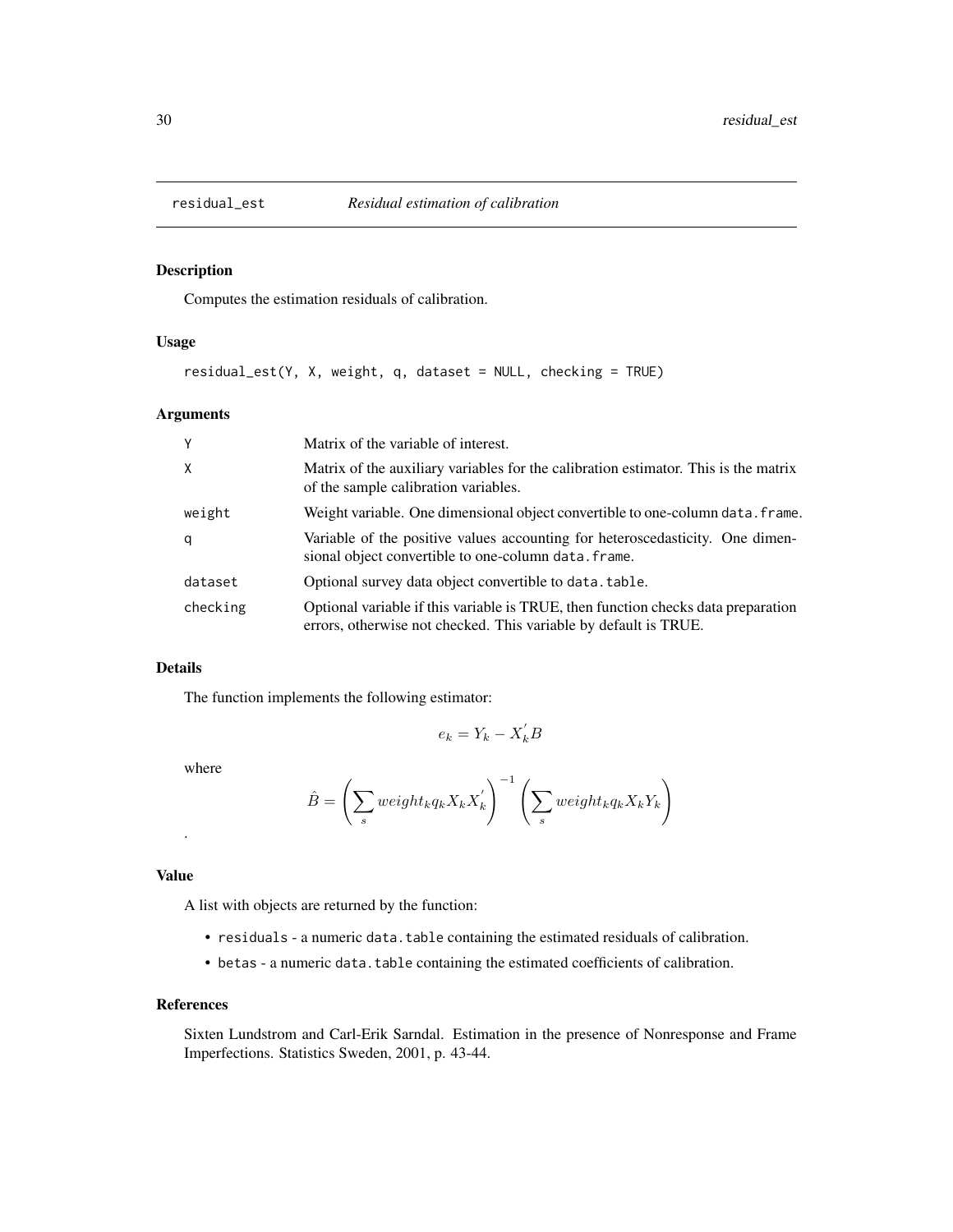#### <span id="page-30-0"></span>vardannual 31 ann an Seanaiste ann an Seanaiste ann an Seanaiste ann an Seanaiste ann an Seanaiste ann an Sean

### See Also

```
domain, lin.ratio, linarpr, linarpt, lingini, lingini2, lingpg, linpoormed, linqsr, linrmpg,
vardom, vardomh, varpoord, variance_est, variance_othstr
```
#### Examples

```
Y <- matrix(rchisq(10, 3), 10, 1)
X <- matrix(rchisq(20, 3), 10, 2)
w <- rep(2, 10)
q \leq rep(1, 10)residual_est(Y, X, w, q)
### Test2
Y <- matrix(rchisq(10, 3), 10, 1)
X \leftarrow matrix(c(rchisq(10, 2), rchisq(10, 2) + 10), 10, 2)w <- rep(2, 10)
q \leftarrow rep(1, 10)residual_est(Y, X, w, q)
as.matrix(lm(Y \sim X - 1, weights = w * q)$residuals)
```
<span id="page-30-1"></span>vardannual *Variance estimation for measures of annual net change or annual for single and multistage stage cluster sampling designs*

#### Description

Computes the variance estimation for measures of annual net change or annual for single and multistage stage cluster sampling designs.

### Usage

```
vardannual(
 Y,
 H,
 PSU,
 w_final,
  ID_level1,
  ID_level2,
 Dom = NULL,Z = NULL,gender = NULL,
  country = NULL,
 years,
  subperiods,
  dataset = NULL,
  year1 = NULL,year2 = NULL,
```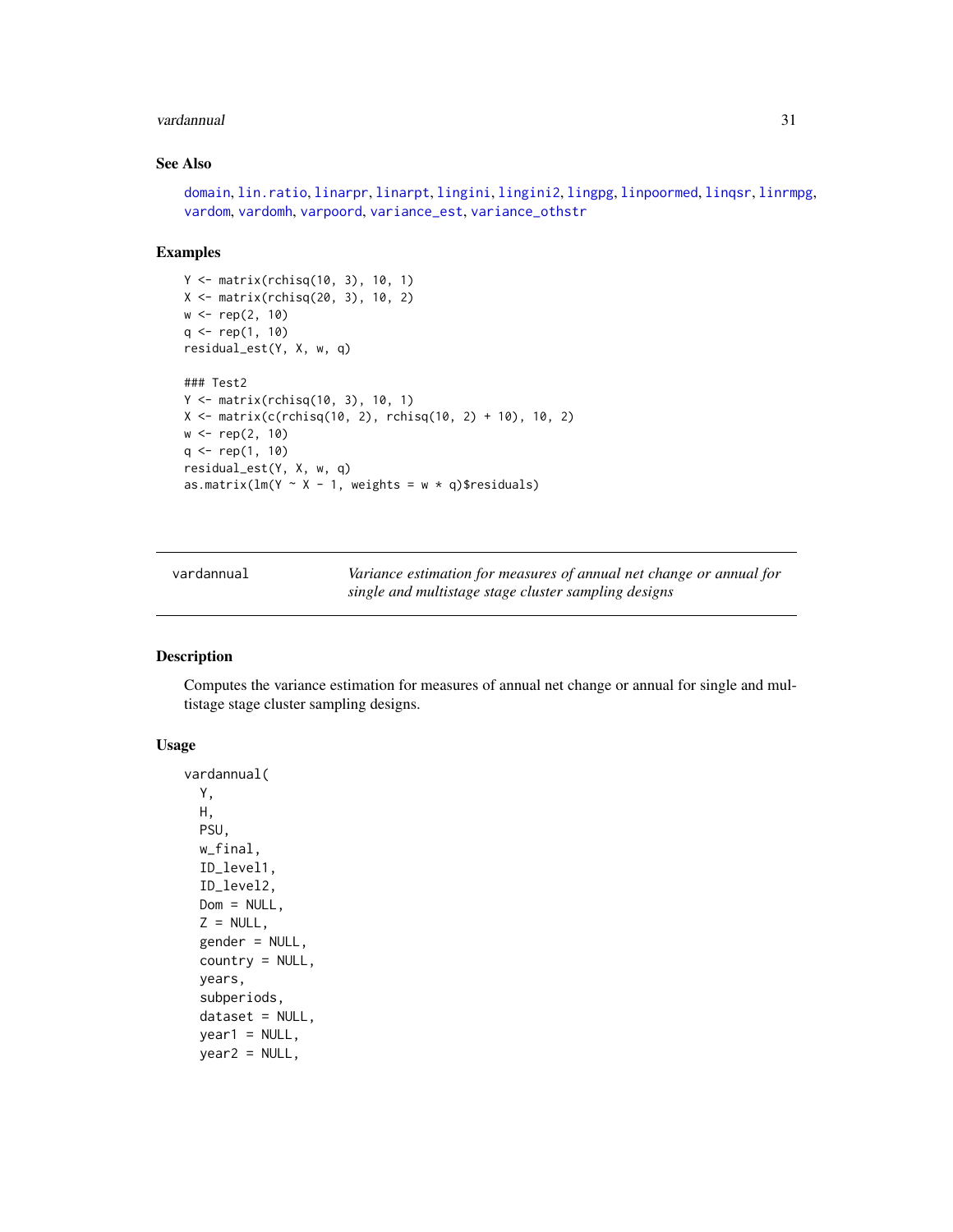#### 32 vardannual

```
X = NULL,countryX = NULL,
years = NULL,subperiodsX = NULL,
X_ID_level1 = NULL,
ind\_gr = NULL,g = NULL,q = NULL,datasetX = NULL,frate = 0,
percentratio = 1,
use.estVar = FALSE,
use.gender = FALSE,
confidence = 0.95,
method = "cross"
```
### )

### Arguments

| Υ          | Variables of interest. Object convertible to data. table or variable names as<br>character, column numbers.                                                                                                                      |
|------------|----------------------------------------------------------------------------------------------------------------------------------------------------------------------------------------------------------------------------------|
| Η          | The unit stratum variable. One dimensional object convertible to one-column<br>data.table or variable name as character, column number.                                                                                          |
| PSU        | Primary sampling unit variable. One dimensional object convertible to one-<br>column data.table or variable name as character, column number.                                                                                    |
| w_final    | Weight variable. One dimensional object convertible to one-column data. table<br>or variable name as character, column number.                                                                                                   |
| ID_level1  | Variable for level1 ID codes. One dimensional object convertible to one-column<br>data.table or variable name as character, column number.                                                                                       |
| Dom        | Optional variables used to define population domains. If supplied, variables are<br>calculated for each domain. An object convertible to data. table or variable<br>names as character vector, column numbers.                   |
| Ζ          | Optional variables of denominator for ratio estimation. If supplied, the ratio<br>estimation is computed. Object convertible to data. table or variable names as<br>character, column numbers. This variable is NULL by default. |
| gender     | Numerical variable for gender, where 1 is for males, but 2 is for females. One<br>dimensional object convertible to one-column data. table or variable name as<br>character, column number.                                      |
| country    | Variable for the survey countries. The values for each country are computed in-<br>dependently. Object convertible to data. table or variable names as character,<br>column numbers.                                             |
| years      | Variable for the all survey years. The values for each year are computed inde-<br>pendently. Object convertible to data.table or variable names as character,<br>column numbers.                                                 |
| subperiods | Variable for the all survey sub-periods. The values for each sub-period are com-<br>puted independently. Object convertible to data.table or variable names as<br>character, column numbers.                                     |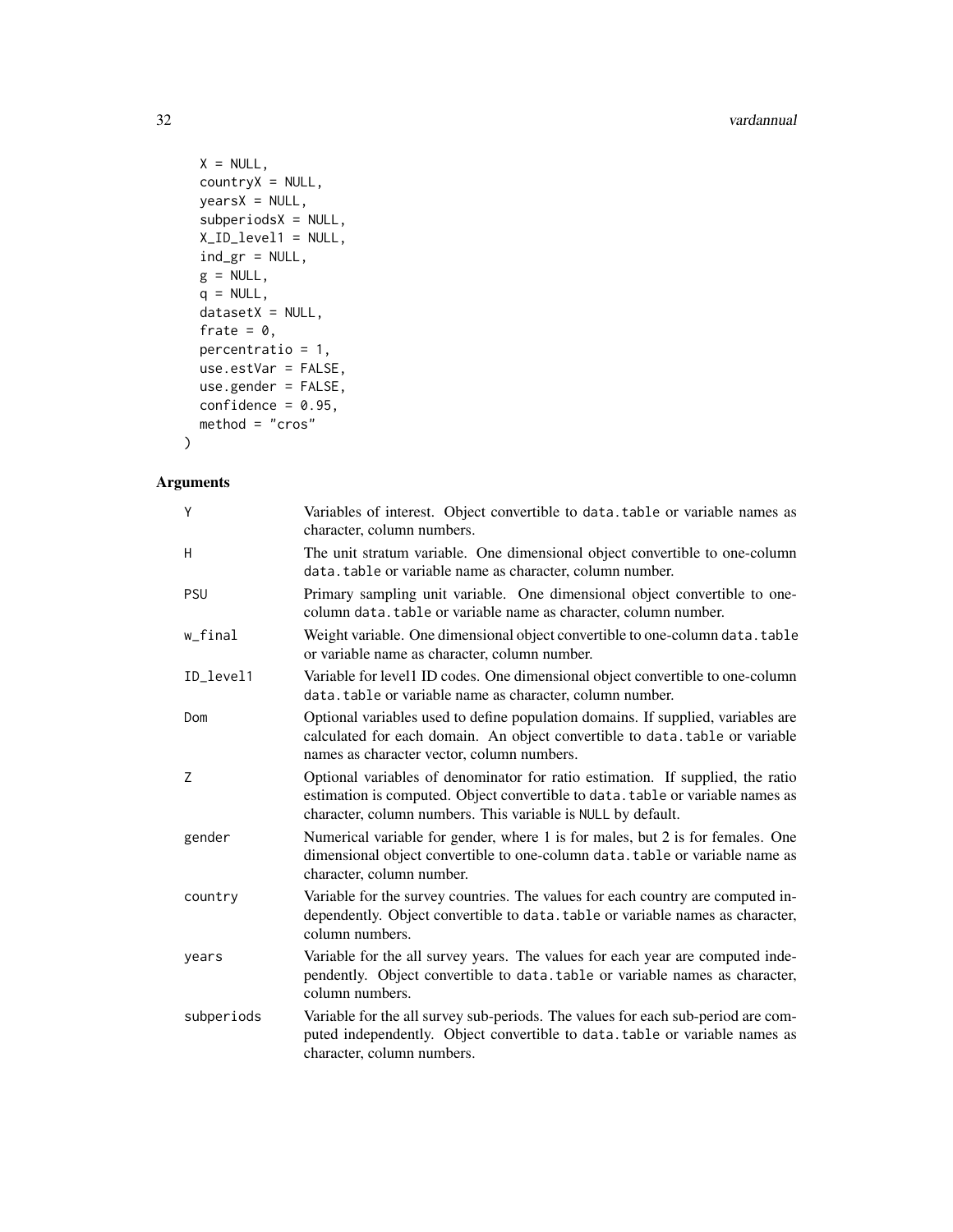| year1        | The vector of years from variable years describes the first year for measures of<br>annual net change.                                                                                                                                          |
|--------------|-------------------------------------------------------------------------------------------------------------------------------------------------------------------------------------------------------------------------------------------------|
| year2        | The vector of years from variable periods describes the second year for mea-<br>sures of annual net change.                                                                                                                                     |
| Χ            | Optional matrix of the auxiliary variables for the calibration estimator. Object<br>convertible to data. table or variable names as character, column numbers.                                                                                  |
| countryX     | Optional variable for the survey countries. The values for each country are com-<br>puted independently. Object convertible to data.table or variable names as<br>character, column numbers.                                                    |
| yearsX       | Variable of the all survey years. If supplied, residual estimation of calibration is<br>done independently for each time period. Object convertible to data.table or<br>variable names as character, column numbers.                            |
| subperiodsX  | Variable for the all survey sub-periods. If supplied, residual estimation of cali-<br>bration is done independently for each time period. Object convertible to data. table<br>or variable names as character, column numbers.                  |
| X_ID_level1  | Variable for level1 ID codes. One dimensional object convertible to one-column<br>data.table or variable name as character, column number.                                                                                                      |
| ind_gr       | Optional variable by which divided independently X matrix of the auxiliary vari-<br>ables for the calibration. One dimensional object convertible to one-column<br>data.table or variable name as character, column number.                     |
| g            | Optional variable of the g weights. One dimensional object convertible to one-<br>column data. table or variable name as character, column number.                                                                                              |
| q            | Variable of the positive values accounting for heteroscedasticity. One dimen-<br>sional object convertible to one-column data. table or variable name as char-<br>acter, column number.                                                         |
| datasetX     | Optional survey data object in household level convertible to data. table.                                                                                                                                                                      |
| frate        | Positive numeric value. Sampling rate in percentage, by default - 0.                                                                                                                                                                            |
| percentratio | Positive numeric value. All linearized variables are multiplied with percentratio<br>value, by default - 1.                                                                                                                                     |
| use.estVar   | Logical value. If value is TRUE, then R function estVar is used for the estimation<br>of covariance matrix of the residuals. If value is FALSE, then R function estVar<br>is not used for the estimation of covariance matrix of the residuals. |
| use.gender   | Logical value. If value is TRUE, then subperiods is defined together with<br>gender.                                                                                                                                                            |
| confidence   | optional; either a positive value for confidence interval. This variable by default<br>is 0.95.                                                                                                                                                 |
| method       | character value; value 'cros' is for measures of annual or value 'netchanges' is<br>for measures of annual net change. This variable by default is netchanges.                                                                                  |
| ID_level2    | Optionalvariable for unit ID codes. One dimensional object convertible to one-<br>column data. table or variable name as character, column number.                                                                                              |
| dataset      | Optionalsurvey data object convertible to data.table.                                                                                                                                                                                           |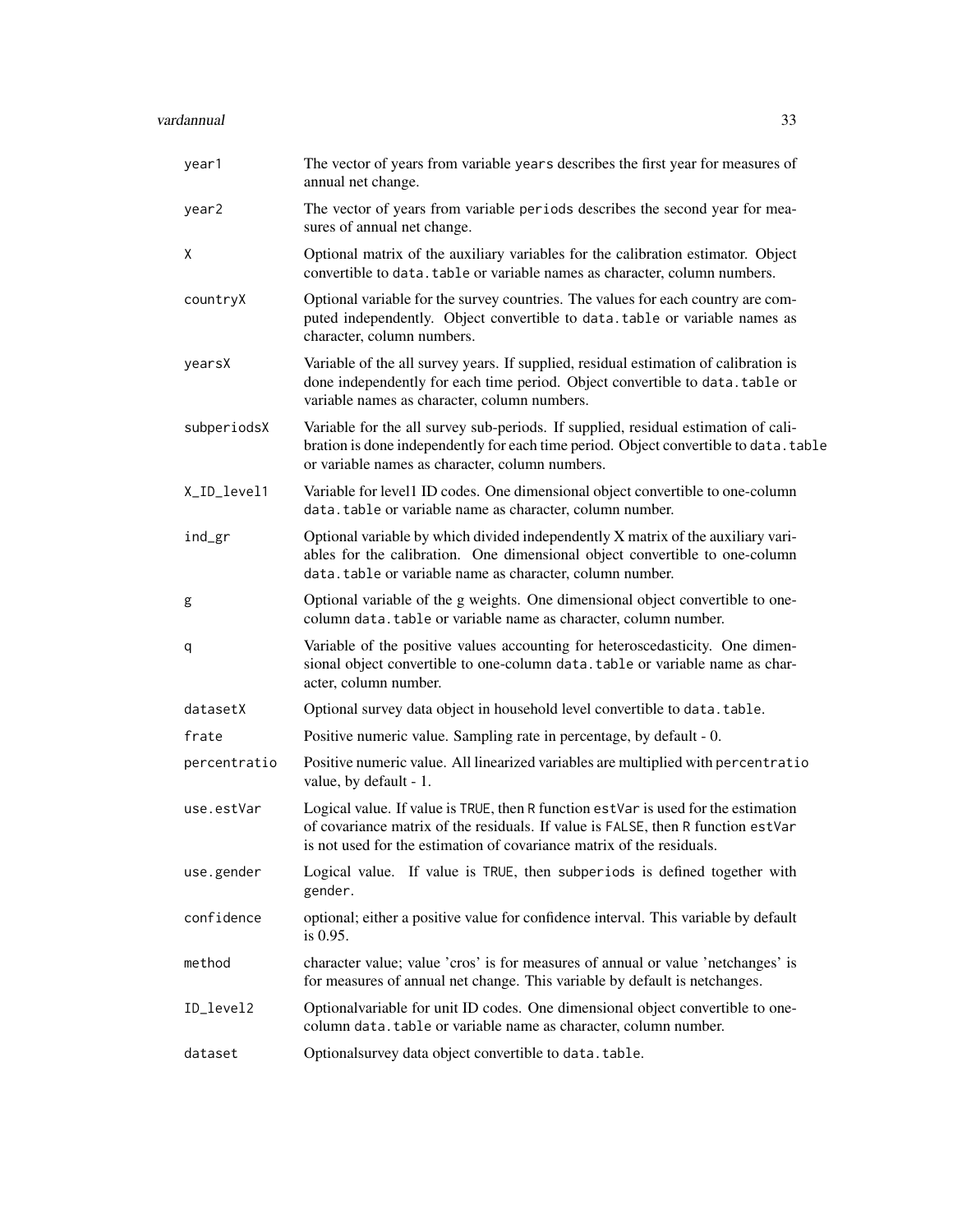### Value

A list with objects are returned by the function:

```
• crossectional_results - a data.table containing:
  year - survey years,
  subperiods - survey sub-periods,
  country - survey countries,
  Dom - optional variable of the population domains,
  namesY - variable with names of variables of interest,
  namesZ - optional variable with names of denominator for ratio estimation,
  sample_size - the sample size (in numbers of individuals),
  pop_size - the population size (in numbers of individuals),
  total - the estimated totals,
  variance - the estimated variance of cross-sectional or longitudinal measures,
  sd_w - the estimated weighted variance of simple random sample,
  sd_nw - the estimated variance estimation of simple random sample,
  pop - the population size (in numbers of households),
  sampl_siz - the sample size (in numbers of households),
  stderr_w - the estimated weighted standard error of simple random sample,
  stderr_nw - the estimated standard error of simple random sample,
  se - the estimated standard error of cross-sectional or longitudinal,
  rse - the estimated relative standard error (coefficient of variation),
  cv - the estimated relative standard error (coefficient of variation) in percentage,
  absolute_margin_of_error - the estimated absolute margin of error,
  relative_margin_of_error - the estimated relative margin of error,
  CI_lower - the estimated confidence interval lower bound,
  CI_upper - the estimated confidence interval upper bound,
  confidence_level - the positive value for confidence interval.
• crossectional_var_grad - a data.table containing:
  year - survey years,
  subperiods - survey sub-periods,
  country - survey countries,
  Dom - optional variable of the population domains,
  namesY - variable with names of variables of interest,
  namesZ - optional variable with names of denominator for ratio estimation,
  grad - the estimated gradient,
  var - the estimated a design-based variance.
• vardchanges_grad_var - a data.table containing:
  year_1 - survey years of years1,
  subperiods_1 - survey sub-periods of years1,
  year_2 - survey years of years2,
  subperiods_2 - survey sub-periods of years2,
  country - survey countries,
 Dom - optional variable of the population domains,
  namesY - variable with names of variables of interest,
  namesZ - optional variable with names of denominator for ratio estimation,
  nams - gradient names, numerator (num) and denominator (den), for each year,
  grad - the estimated gradient,
```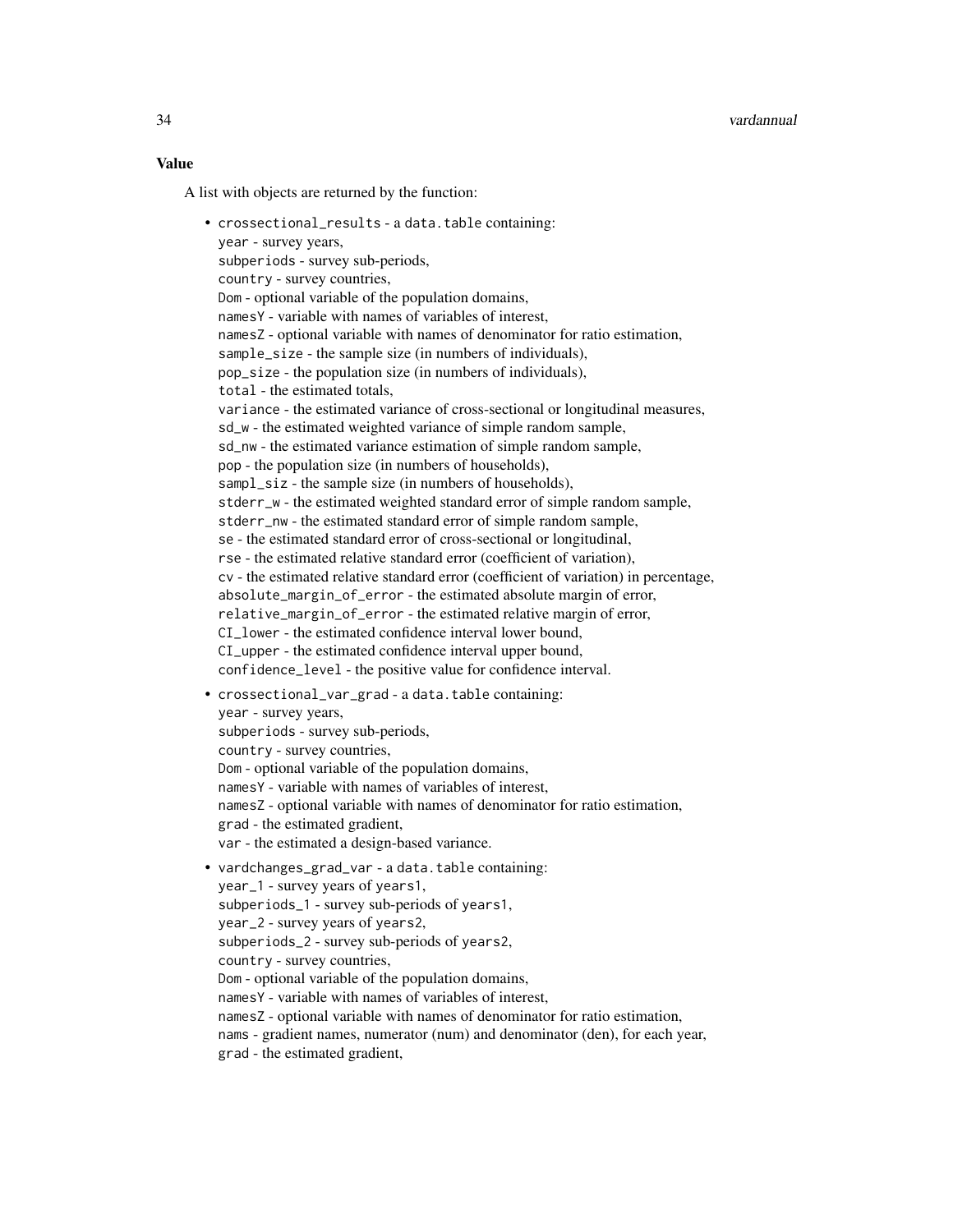#### vardannual 35

cros\_var - the estimated a design-based variance.

• vardchanges\_rho - a data.table containing: year - survey years of years for cross-sectional estimates, subperiods - survey sub-periods of years for cross-sectional estimates, year\_1 - survey years of years1, subperiods\_1 - survey sub-periods of years1, year\_2 - survey years of years2, subperiods\_2 - survey sub-periods of years2, country - survey countries, Dom - optional variable of the population domains, namesY - variable with names of variables of interest, namesZ - optional variable with names of denominator for ratio estimation, nams - gradient names, numerator (num) and denominator (den), for each year, rho - the estimated correlation matrix. • vardchanges\_var\_tau - a data.table containing: year\_1 - survey years of years1, subperiods\_1 - survey sub-periods of years1, year\_2 - survey years of years2, subperiods\_2 - survey sub-periods of years2, country - survey countries, Dom - optional variable of the population domains, namesY - variable with names of variables of interest, namesZ - optional variable with names of denominator for ratio estimation, nams - gradient names, numerator (num) and denominator (den), for each year, var\_tau - the estimated covariance matrix. • vardchanges\_results - a data.table containing: year - survey years of years for measures of annual, subperiods - survey sub-periods of years for measures of annual, year\_1 - survey years of years1 for measures of annual net change, subperiods\_1 - survey sub-periods of years1 for measures of annual net change, year\_2 - survey years of years2 for measures of annual net change, subperiods\_2 - survey sub-periods of years2 for measures of annual net change, country - survey countries, Dom - optional variable of the population domains, namesY - variable with names of variables of interest, namesZ - optional variable with names of denominator for ratio estimation, estim\_1 - the estimated value for period1, estim\_2 - the estimated value for period2, estim - the estimated value, var - the estimated variance, se - the estimated standard error, CI\_lower - the estimated confidence interval lower bound, CI\_upper - the estimated confidence interval upper bound, confidence\_level - the positive value for confidence interval, significant - is the the difference significant • X\_annual - a data.table containing: year - survey years of years for measures of annual, year\_1 - survey years of years1 for measures of annual net change,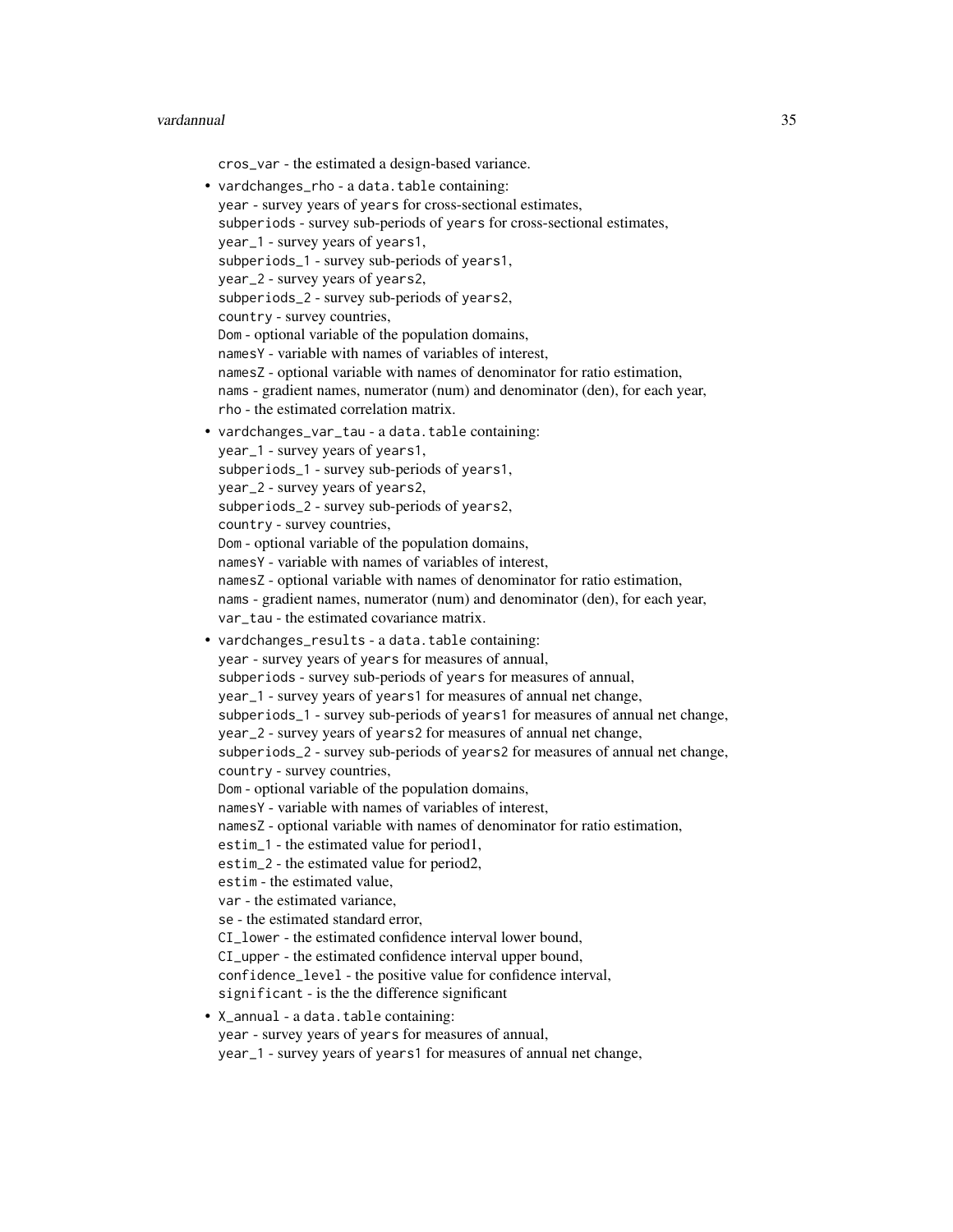```
year_2 - survey years of years2 for measures of annual net change,
 period - period1 and period2 together,
  country - survey countries,
  Dom - optional variable of the population domains,
  namesY - variable with names of variables of interest,
  namesZ - optional variable with names of denominator for ratio estimation,
  cros_se - the estimated cross-sectional standard error.
• A_matrix - a data.table containing:
  year - survey years of years1 for measures of annual,
  year_1 - survey years of years1 for measures of annual net change,
  year_2 - survey years of years2 for measures of annual net change,
  country - survey countries,
 Dom - optional variable of the population domains,
  namesY - variable with names of variables of interest,
  namesZ - optional variable with names of denominator for ratio estimation,
  cols - the estimated matrix_A columns,
 matrix_A - the estimated matrix A.
• annual_sum - a data.table containing:
  year - survey years,
  country - survey countries,
 Dom - optional variable of the population domains,
  namesY - variable with names of variables of interest,
  namesZ - optional variable with names of denominator for ratio estimation,
  totalY - the estimated value of variables of interest for period1,
  totalZ - optional the estimated value of denominator for period2,
  estim - the estimated value for year.
• annual_results - a data.table containing:
  year - survey years of years for measures of annual,
  year_1 - survey years of years1 for measures of annual net change,
 year_2 - survey years of years2 for measures of annual net change,
  country - survey countries,
  Dom - optional variable of the population domains,
  namesY - variable with names of variables of interest,
  namesZ - optional variable with names of denominator for ratio estimation,
  estim_1 - the estimated value for period1 for measures of annual net change,
  estim_2 - the estimated value for period2 for measures of annual net change,
  estim - the estimated value,
  var - the estimated variance,
  se - the estimated standard error,
  rse - the estimated relative standard error (coefficient of variation),
  cv - the estimated relative standard error (coefficient of variation) in percentage,
  absolute_margin_of_error - the estimated absolute margin of error for period1 for mea-
  sures of annual,
  relative_margin_of_error - the estimated relative margin of error in percentage for mea-
  sures of annual,
  CI_lower - the estimated confidence interval lower bound,
```
CI\_upper - the estimated confidence interval upper bound,

confidence\_level - the positive value for confidence interval,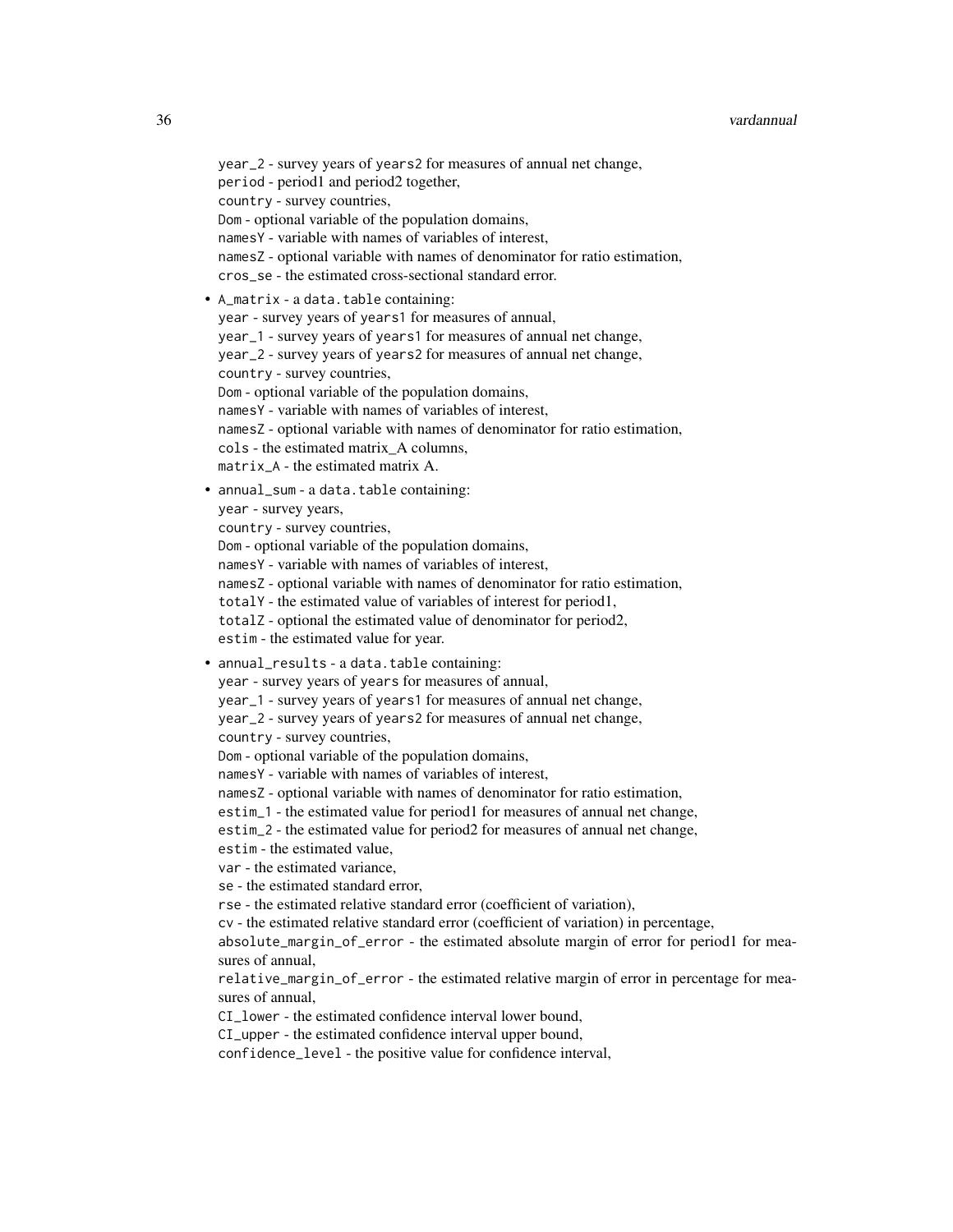#### vardannual 37

significant - is the the difference significant

### References

Guillaume Osier, Virginie Raymond, (2015), Development of methodology for the estimate of variance of annual net changes for LFS-based indicators. Deliverable 1 - Short document with derivation of the methodology.

Guillaume Osier, Yves Berger, Tim Goedeme, (2013), Standard error estimation for the EU-SILC indicators of poverty and social exclusion, Eurostat Methodologies and Working papers, URL <http://ec.europa.eu/eurostat/documents/3888793/5855973/KS-RA-13-024-EN.PDF>. Eurostat Methodologies and Working papers, Handbook on precision requirements and variance es-

timation for ESS household surveys, 2013, URL [http://ec.europa.eu/eurostat/documents/](http://ec.europa.eu/eurostat/documents/3859598/5927001/KS-RA-13-029-EN.PDF) [3859598/5927001/KS-RA-13-029-EN.PDF](http://ec.europa.eu/eurostat/documents/3859598/5927001/KS-RA-13-029-EN.PDF).

Yves G. Berger, Tim Goedeme, Guillame Osier (2013). Handbook on standard error estimation and other related sampling issues in EU-SILC, URL [https://ec.europa.eu/eurostat/cros/](https://ec.europa.eu/eurostat/cros/content/handbook-standard-error-estimation-and-other-related-sampling-issues-ver-29072013_en) [content/handbook-standard-error-estimation-and-other-related-sampling-issues-ve](https://ec.europa.eu/eurostat/cros/content/handbook-standard-error-estimation-and-other-related-sampling-issues-ver-29072013_en)r-29072013\_ [en](https://ec.europa.eu/eurostat/cros/content/handbook-standard-error-estimation-and-other-related-sampling-issues-ver-29072013_en)

### See Also

[domain](#page-2-0), [vardcros](#page-51-0), [vardchanges](#page-37-0)

### Examples

```
### Example
library("data.table")
set.seed(1)
data("eusilc", package = "laeken")
eusilc1 <- eusilc[1:20, ]
rm(eusilc)
dataset1 <- data.table(rbind(eusilc1, eusilc1),
                       year = c(rep(2010, nrow(eusilc1)),
                                rep(2011, nrow(eusilc1))))
rm(eusilc1)
dataset1[, country := "AT"]dataset1[, half := .1 - 2 * true((.1 - 1) / 2)]
dataset1[, quarter := I - 4 * true((I - 1) / 4)]dataset1[age \leq \emptyset, age := 0]
PSU <- dataset1[, .N, keyby = "db030"][, N := NULL][]
PSU[, PSU := trunc(runif(.N, \theta, 5))]
dataset1 <- merge(dataset1, PSU, all = TRUE, by = "db030")
rm(PSU)
```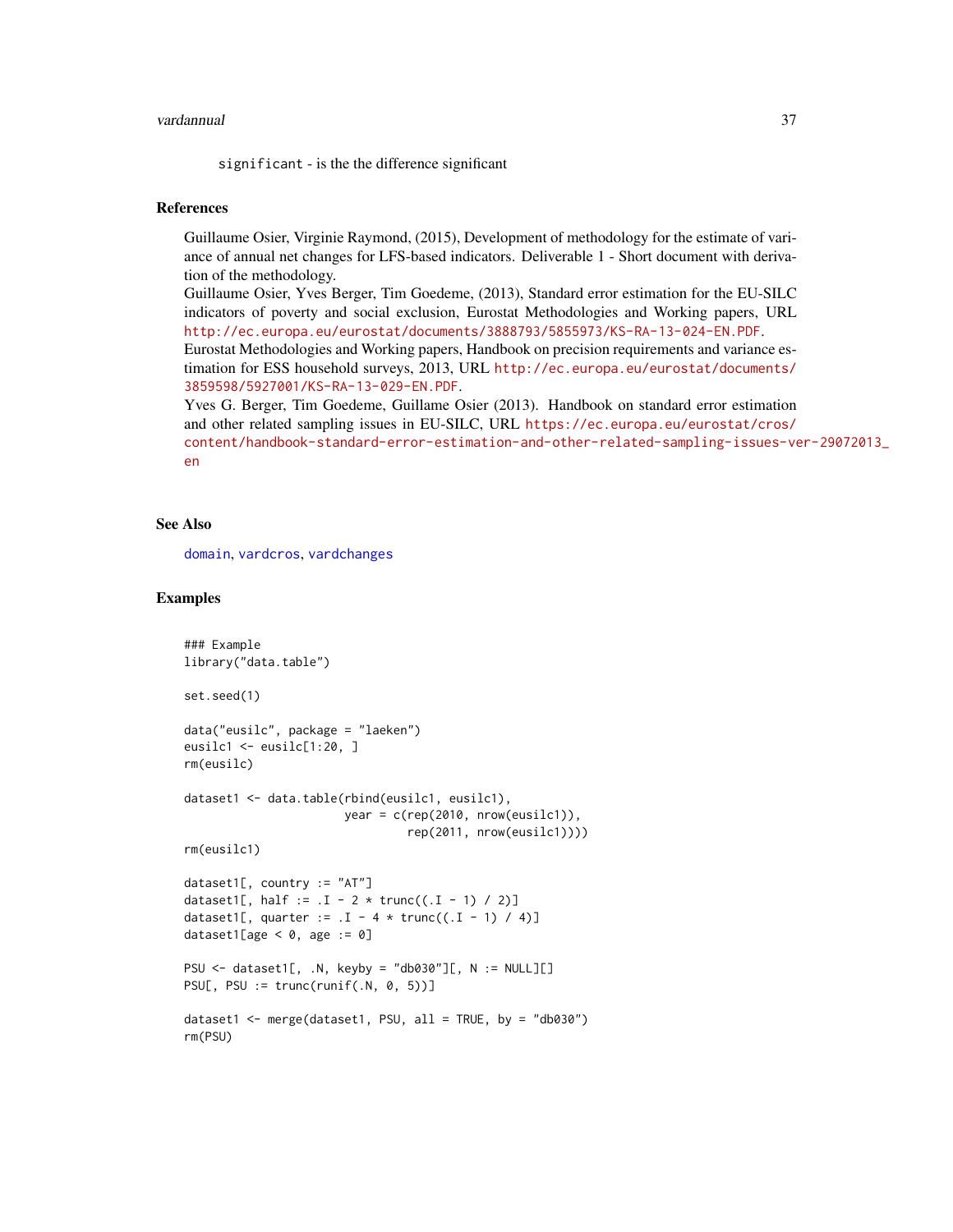```
dataset1[, strata := "XXXX"]
dataset1[, employed := trunc(runif(.N, 0, 2))]
dataset1[, unemployed := trunc(runif(.N, 0, 2))]
dataset1[, labour_force := employed + unemployed]
dataset1[, id_lv2 := paste0("V", .I)]vardannual(Y = "employed", H = "strata",PSU = "PSU", w_final = "rb050",
           ID\_level1 = "db030", ID\_level2 = "id\_lv2",Dom = NULL, Z = NULL, years = "year",
           subperiods = "half", dataset = dataset1,
           percentratio = 100, confidence = 0.95,
           method = "cross")## Not run:
vardannual(Y = "employed", H = "strata",
          PSU = "PSU", w_final = "rb050",
           ID_level1 = "db030", ID_level2 = "id_lv2",
           Dom = NULL, Z = NULL, country = "country",
           years = "year", subperiods = "quarter",
           dataset = dataset1, year1 = 2010, year2 = 2011,
           percentratio = 100, confidence = 0.95,
           method = "netchanges")
vardannual(Y = "unemployed", H = "strata",PSU = "PSU", w_final = "rb050",
           ID\_level1 = "db030", ID\_level2 = "id\_lv2",Dom = NULL, Z = "labor\_force",country = "country", years = "year",
           subperiods = "quarter", dataset = dataset1,
           year1 = 2010, year2 = 2011,
           percentratio = 100, confidence = 0.95,
           method = "netchanges")
## End(Not run)
```
<span id="page-37-0"></span>

| vardchanges |
|-------------|
|-------------|

Variance estimation for measures of change for single and multistage *stage cluster sampling designs*

### Description

Computes the variance estimation for measures of change for single and multistage stage cluster sampling designs.

#### Usage

vardchanges( Y,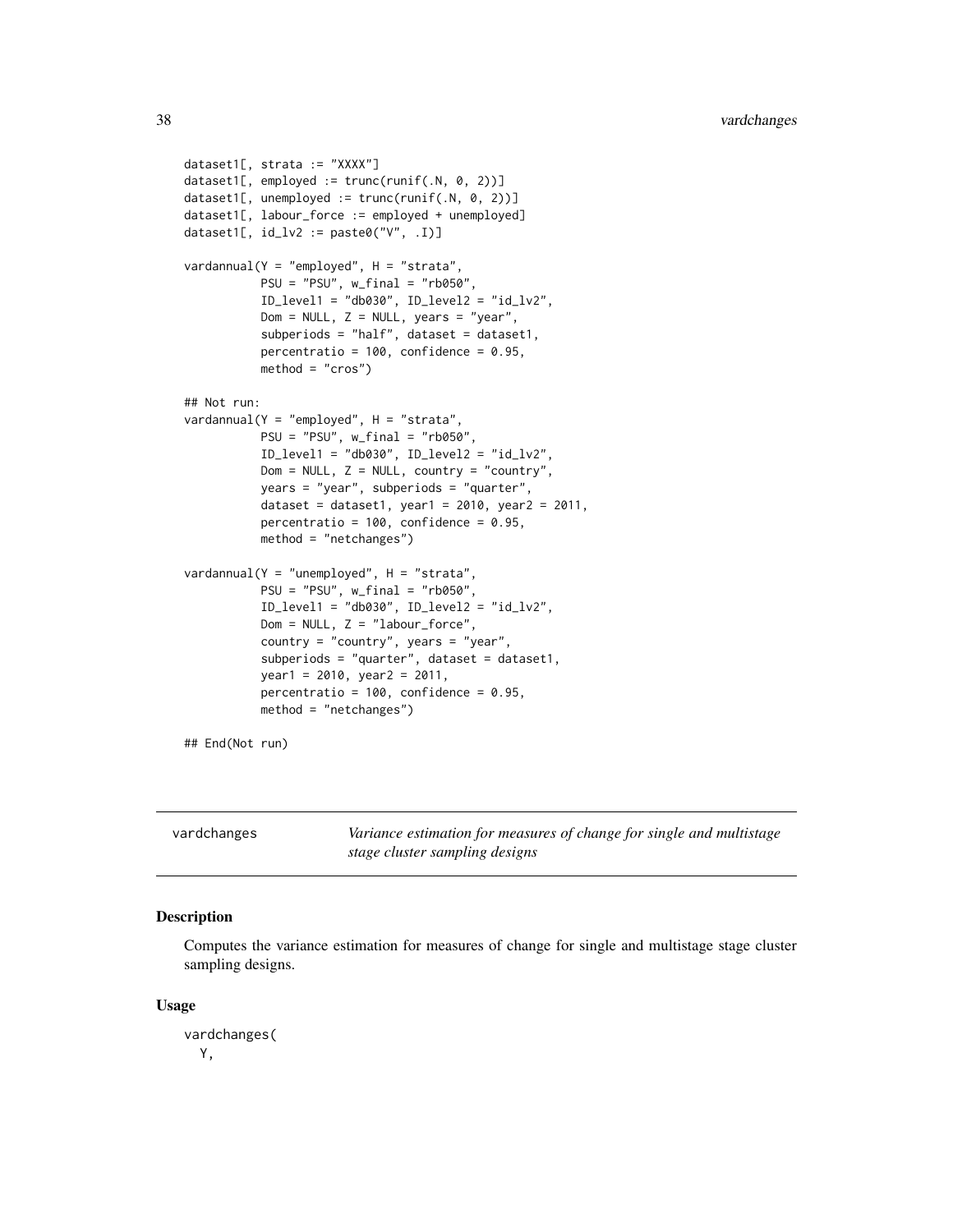```
H,
 PSU,
 w_final,
 ID_level1,
  ID_level2,
 Dom = NULL,
  Z = NULL,gender = NULL,
  country = NULL,
 period,
  dataset = NULL,
 period1,
 period2,
 X = NULL,countryX = NULL,periodX = NULL,
 X_ID_level1 = NULL,
  ind\_gr = NULL,g = NULL,q = NULL,datasetX = NULL,linratio = FALSE,
 percentratio = 1,
  use.estVar = FALSE,
 outp_res = FALSE,
  confidence = 0.95,
  change_type = "absolute",
  checking = TRUE
\mathcal{L}
```
### Arguments

| Y          | Variables of interest. Object convertible to data.table or variable names as<br>character, column numbers.                                                                                                     |
|------------|----------------------------------------------------------------------------------------------------------------------------------------------------------------------------------------------------------------|
| H          | The unit stratum variable. One dimensional object convertible to one-column<br>data. table or variable name as character, column number.                                                                       |
| <b>PSU</b> | Primary sampling unit variable. One dimensional object convertible to one-<br>column data. table or variable name as character, column number.                                                                 |
| w_final    | Weight variable. One dimensional object convertible to one-column data. table<br>or variable name as character, column number.                                                                                 |
| ID_level1  | Variable for level1 ID codes. One dimensional object convertible to one-column<br>data. table or variable name as character, column number.                                                                    |
| ID level2  | Optional variable for unit ID codes. One dimensional object convertible to one-<br>column data. table or variable name as character, column number.                                                            |
| Dom        | Optional variables used to define population domains. If supplied, variables are<br>calculated for each domain. An object convertible to data, table or variable<br>names as character vector, column numbers. |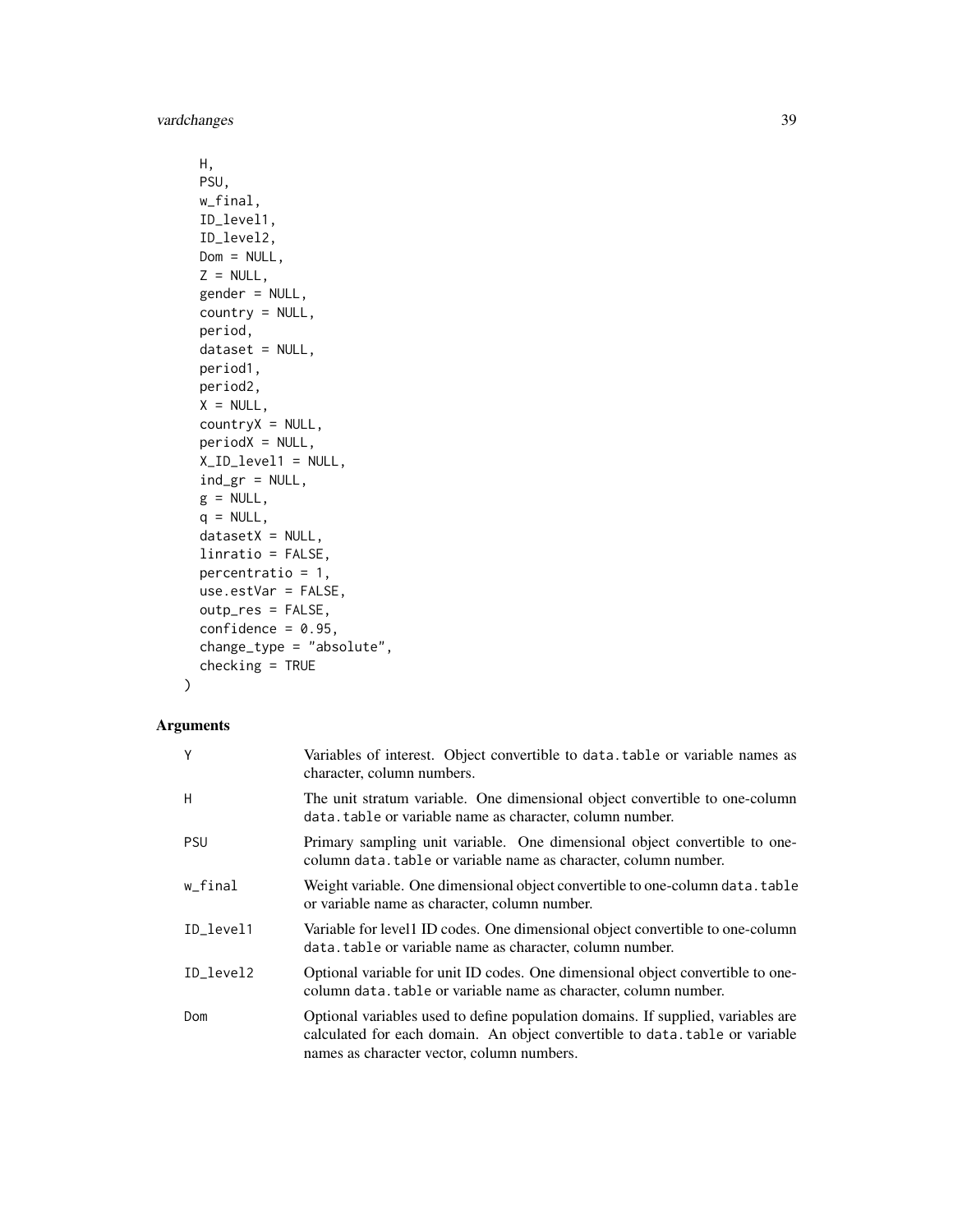| Ζ            | Optional variables of denominator for ratio estimation. If supplied, the ratio<br>estimation is computed. Object convertible to data. table or variable names as<br>character, column numbers. This variable is NULL by default.                |
|--------------|-------------------------------------------------------------------------------------------------------------------------------------------------------------------------------------------------------------------------------------------------|
| gender       | Numerical variable for gender, where 1 is for males, but 2 is for females. One<br>dimensional object convertible to one-column data. table or variable name as<br>character, column number.                                                     |
| country      | Variable for the survey countries. The values for each country are computed in-<br>dependently. Object convertible to data. table or variable names as character,<br>column numbers.                                                            |
| period       | Variable for the all survey periods. The values for each period are computed in-<br>dependently. Object convertible to data. table or variable names as character,<br>column numbers.                                                           |
| dataset      | Optional survey data object convertible to data.table.                                                                                                                                                                                          |
| period1      | The vector of periods from variable periods describes the first period.                                                                                                                                                                         |
| period2      | The vector of periods from variable periods describes the second period.                                                                                                                                                                        |
| X.           | Optional matrix of the auxiliary variables for the calibration estimator. Object<br>convertible to data. table or variable names as character, column numbers.                                                                                  |
| countryX     | Optional variable for the survey countries. The values for each country are com-<br>puted independently. Object convertible to data.table or variable names as<br>character, column numbers.                                                    |
| periodX      | Optional variable of the all survey periods. If supplied, residual estimation of<br>calibration is done independently for each time period. Object convertible to<br>data.table or variable names as character, column numbers.                 |
| X_ID_level1  | Variable for level1 ID codes. One dimensional object convertible to one-column<br>data.table or variable name as character, column number.                                                                                                      |
| ind_gr       | Optional variable by which divided independently X matrix of the auxiliary vari-<br>ables for the calibration. One dimensional object convertible to one-column<br>data.table or variable name as character, column number.                     |
| g            | Optional variable of the g weights. One dimensional object convertible to one-<br>column data.table or variable name as character, column number.                                                                                               |
| q            | Variable of the positive values accounting for heteroscedasticity. One dimen-<br>sional object convertible to one-column data. table or variable name as char-<br>acter, column number.                                                         |
| datasetX     | Optional survey data object in household level convertible to data. table.                                                                                                                                                                      |
| linratio     | Logical value. If value is TRUE, then the linearized variables for the ratio estima-<br>tor is used for variance estimation. If value is FALSE, then the gradients is used<br>for variance estimation.                                          |
| percentratio | Positive numeric value. All linearized variables are multiplied with percentratio<br>value, by default - 1.                                                                                                                                     |
| use.estVar   | Logical value. If value is TRUE, then R function estVar is used for the estimation<br>of covariance matrix of the residuals. If value is FALSE, then R function estVar<br>is not used for the estimation of covariance matrix of the residuals. |
| outp_res     | Logical value. If TRUE estimated residuals of calibration will be printed out.                                                                                                                                                                  |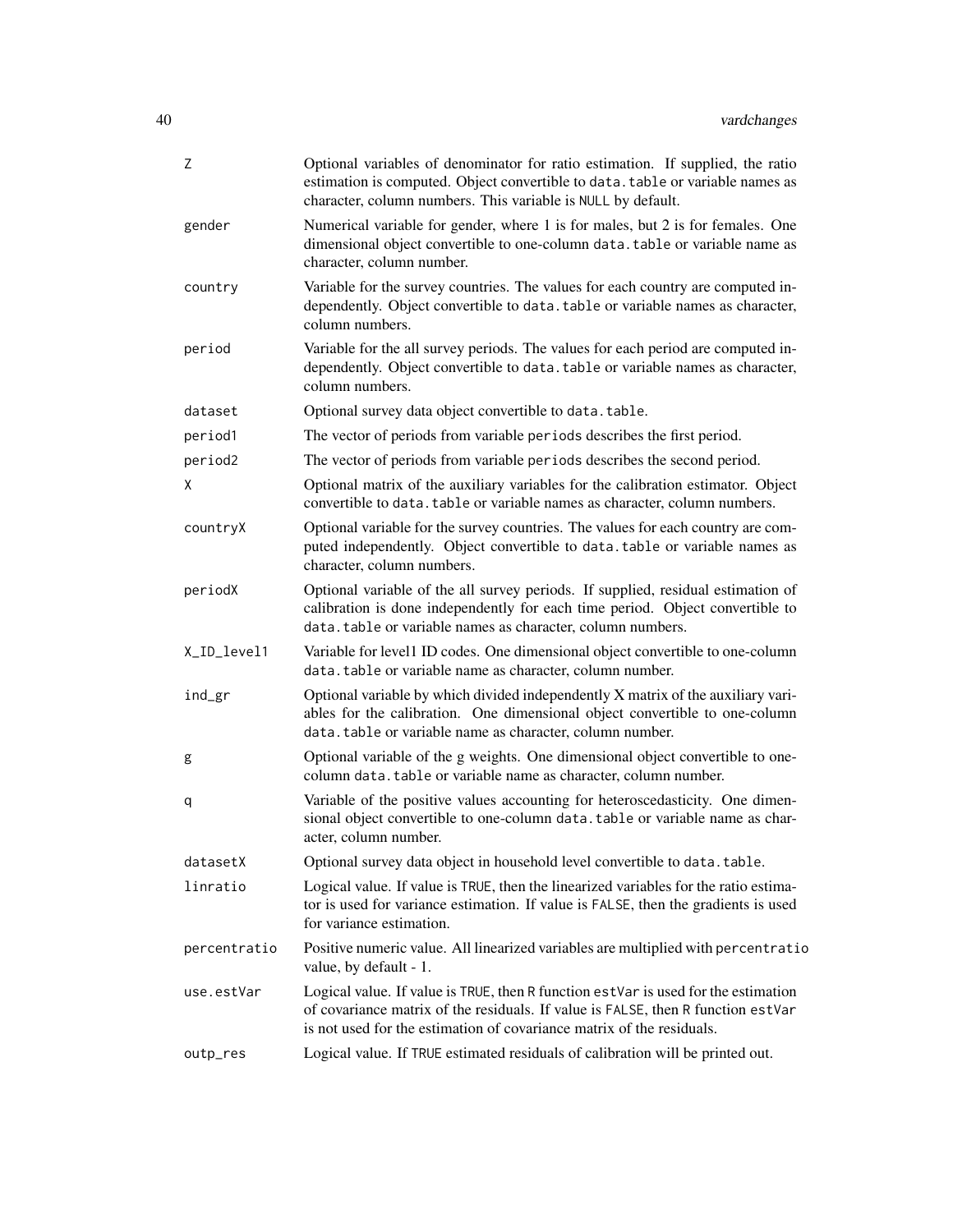| confidence  | optional; either a positive value for confidence interval. This variable by default<br>is $0.95$ .                                                    |
|-------------|-------------------------------------------------------------------------------------------------------------------------------------------------------|
| change_type | character value net changes type - absolute or relative.                                                                                              |
| checking    | Optional variable if this variable is TRUE, then function checks data preparation<br>errors, otherwise not checked. This variable by default is TRUE. |

### Value

A list with objects are returned by the function:

• res\_out - a data.table containing the estimated residuals of calibration with ID\_level1 and PSU by periods and countries (if available). #'

```
• crossectional_results - a data.table containing:
  period - survey periods,
  country - survey countries,
  Dom - optional variable of the population domains,
  namesY - variable with names of variables of interest,
  namesZ - optional variable with names of denominator for ratio estimation,
  sample_size - the sample size (in numbers of individuals),
  pop_size - the population size (in numbers of individuals),
  total - the estimated totals,
  variance - the estimated variance of cross-sectional or longitudinal measures,
  sd_w - the estimated weighted variance of simple random sample,
  sd_nw - the estimated variance estimation of simple random sample,
  pop - the population size (in numbers of households),
  sampl_siz - the sample size (in numbers of households),
  stderr_w - the estimated weighted standard error of simple random sample,
  stderr_nw - the estimated standard error of simple random sample,
  se - the estimated standard error of cross-sectional or longitudinal,
  rse - the estimated relative standard error (coefficient of variation),
  cv - the estimated relative standard error (coefficient of variation) in percentage,
  absolute_margin_of_error - the estimated absolute margin of error,
  relative_margin_of_error - the estimated relative margin of error,
  CI_lower - the estimated confidence interval lower bound,
  CI_upper - the estimated confidence interval upper bound. #'
• crossectional_var_grad - a data.table containing:
  periods - survey periods,
  country - survey countries,
  Dom - optional variable of the population domains,
  namesY - variable with names of variables of interest,
  namesZ - optional variable with names of denominator for ratio estimation,
  grad - the estimated gradient,
  var - the estimated a design-based variance.
• rho - a data.table containing:
  periods_1 - survey periods of periods1,
 periods_2 - survey periods of periods2,
```
Dom - optional variable of the population domains,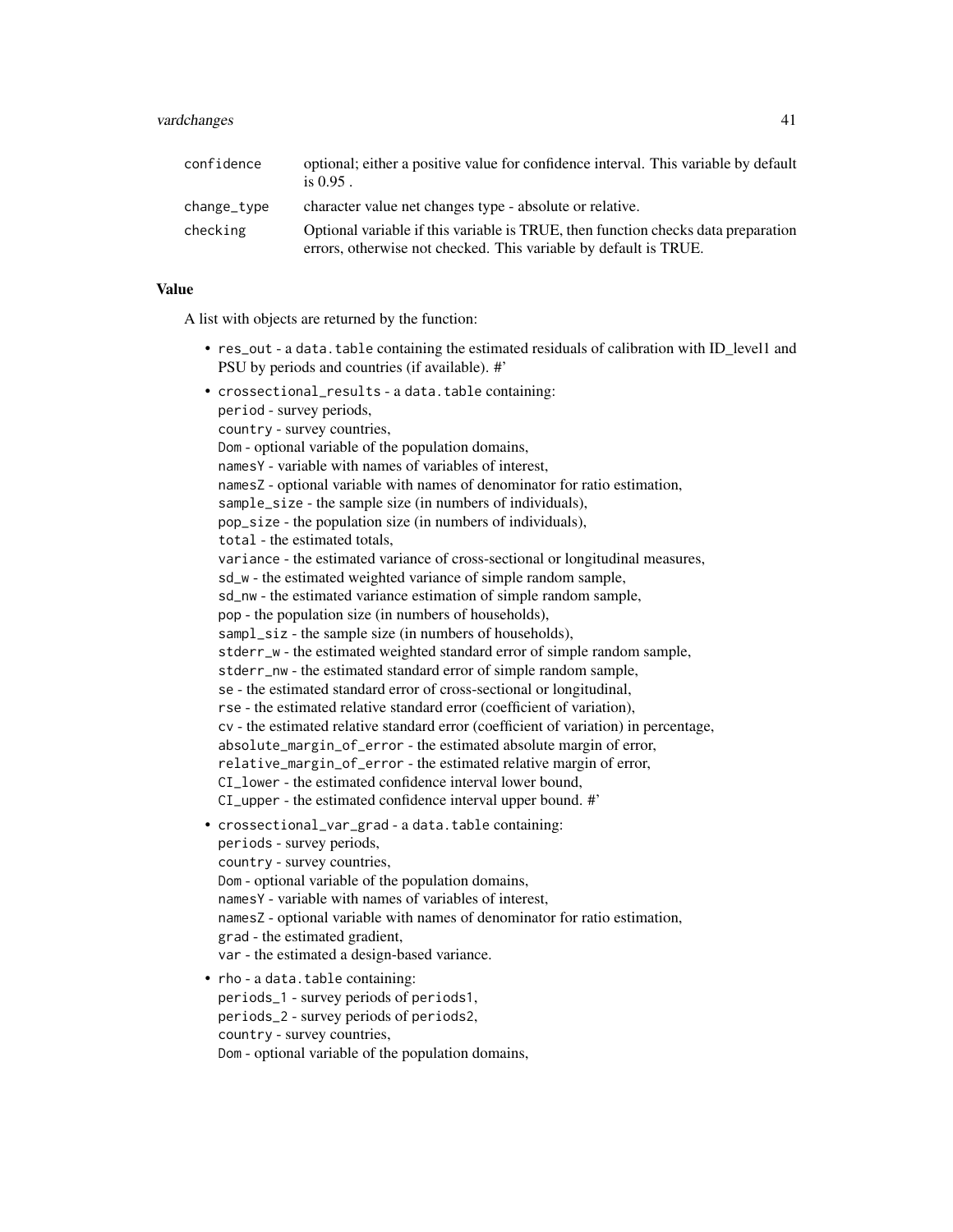namesY - variable with names of variables of interest, namesZ - optional variable with names of denominator for ratio estimation, nams - the variable names in correlation matrix, rho - the estimated correlation matrix.

- var\_tau a data.table containing: periods\_1 - survey periods of periods1, periods\_2 - survey periods of periods2, country - survey countries, Dom - optional variable of the population domains, namesY - variable with names of variables of interest, namesZ - optional variable with names of denominator for ratio estimation, nams - the variable names in correlation matrix, var tau - the estimated covariance matrix. • changes\_results - a data.table containing:
- periods\_1 survey periods of periods1, periods\_2 - survey periods of periods2, country - survey countries, Dom - optional variable of the population domains, namesY - variable with names of variables of interest, namesZ - optional variable with names of denominator for ratio estimation, estim\_1 - the estimated value for period1, estim\_2 - the estimated value for period2, estim - the estimated value, var - the estimated variance, se - the estimated standard error, CI\_lower - the estimated confidence interval lower bound, CI\_upper - the estimated confidence interval upper bound. significant - is the the difference significant.

### References

Guillaume Osier, Yves Berger, Tim Goedeme, (2013), Standard error estimation for the EU-SILC indicators of poverty and social exclusion, Eurostat Methodologies and Working papers, URL <http://ec.europa.eu/eurostat/documents/3888793/5855973/KS-RA-13-024-EN.PDF>. Eurostat Methodologies and Working papers, Handbook on precision requirements and variance estimation for ESS household surveys, 2013, URL [http://ec.europa.eu/eurostat/documents/](http://ec.europa.eu/eurostat/documents/3859598/5927001/KS-RA-13-029-EN.PDF) [3859598/5927001/KS-RA-13-029-EN.PDF](http://ec.europa.eu/eurostat/documents/3859598/5927001/KS-RA-13-029-EN.PDF).

Yves G. Berger, Tim Goedeme, Guillame Osier (2013). Handbook on standard error estimation and other related sampling issues in EU-SILC, URL [https://ec.europa.eu/eurostat/cros/](https://ec.europa.eu/eurostat/cros/content/handbook-standard-error-estimation-and-other-related-sampling-issues-ver-29072013_en) [content/handbook-standard-error-estimation-and-other-related-sampling-issues-ve](https://ec.europa.eu/eurostat/cros/content/handbook-standard-error-estimation-and-other-related-sampling-issues-ver-29072013_en)r-29072013\_ [en](https://ec.europa.eu/eurostat/cros/content/handbook-standard-error-estimation-and-other-related-sampling-issues-ver-29072013_en)

### See Also

[domain](#page-2-0), [vardcros](#page-51-0), [vardchangespoor](#page-43-0)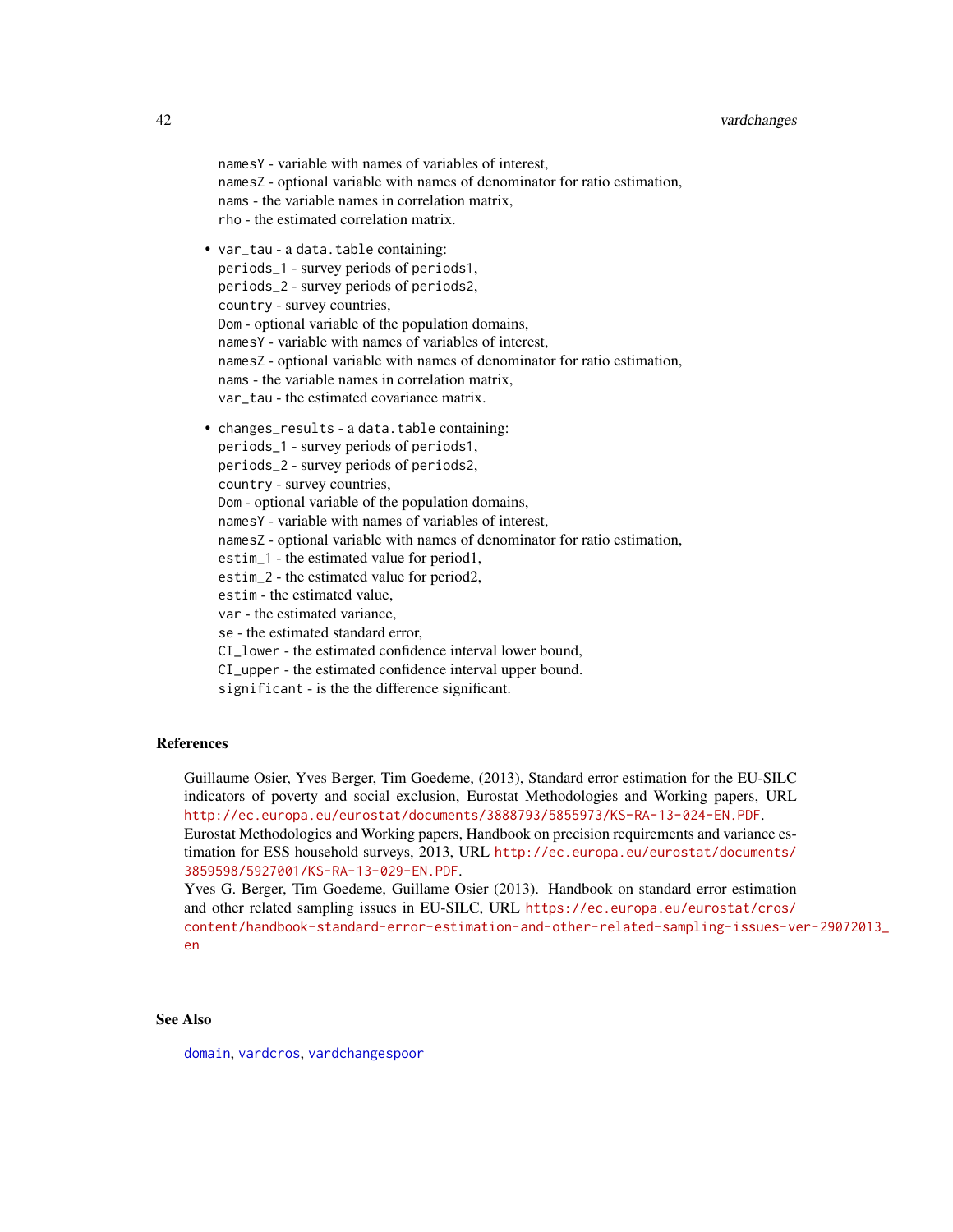### vardchanges and the state of the state of the state of the state of the state of the state of the state of the state of the state of the state of the state of the state of the state of the state of the state of the state o

### Examples

```
### Example
library("data.table")
library("laeken")
data("eusilc")
set.seed(1)
eusilc1 \leftarrow \text{eusilc}[1:40, ]set.seed(1)
dataset1 <- data.table(rbind(eusilc1, eusilc1),
                       year = c(rep(2010, nrow(eusilc1)),
                                 rep(2011, nrow(eusilc1))))
dataset1[age \leq \emptyset, age := 0]
PSU \le dataset1[, .N, keyby = "db030"][, N := NULL]
PSU[, PSU := trunc(runif(nrow(PSU), 0, 5))]
dataset1 <- merge(dataset1, PSU, all = TRUE, by = "db030")
PSU <- eusilc <- NULL
dataset1[, strata := c("XXXX")]
dataset1[, t_pov := trunc(runif(nrow(dataset1), 0, 2)]
dataset1[, exp := 1]
# At-risk-of-poverty (AROP)
dataset1[, pov := ifelse (t_{p0} = 1, 1, 0)]
dataset1[, id\_lev2 := paste0("V", .I)]result <- vardchanges(Y = "pov", H = "strata",
                      PSU = "PSU", w_final = "rb050",
                      ID\_level1 = "db030", ID\_level2 = "id\_lev2",Dom = NULL, Z = NULL, period = "year",
                      dataset = dataset1, period1 = 2010,
                      period2 = 2011, change_type = "absolute")
result
## Not run:
data("eusilc")
dataset1 <- data.table(rbind(eusilc, eusilc),
                       year = c(rep(2010, nrow(eusile)),rep(2011, nrow(eusilc))))
dataset1[age < 0, age := 0]
PSU \leq dataset1[,.N, keyby = "db030"][, N := NULL]
PSU[, PSU := trunc(runif(nrow(PSU), 0, 100))]
dataset1 <- merge(dataset1, PSU, all = TRUE, by = "db030")
PSU <- eusilc <- NULL
dataset1[, strata := "XXXX"]
dataset1[, t_pov := trunc(runif(nrow(dataset1), 0, 2))]
dataset1[, t_dep := trunc(runif(nrow(dataset1), 0, 2))]
dataset1[, t_lwi := trunc(runif(nrow(dataset1), 0, 2))]
dataset1[, exp := 1]
dataset1[, exp2 := 1 * (age < 60)]
```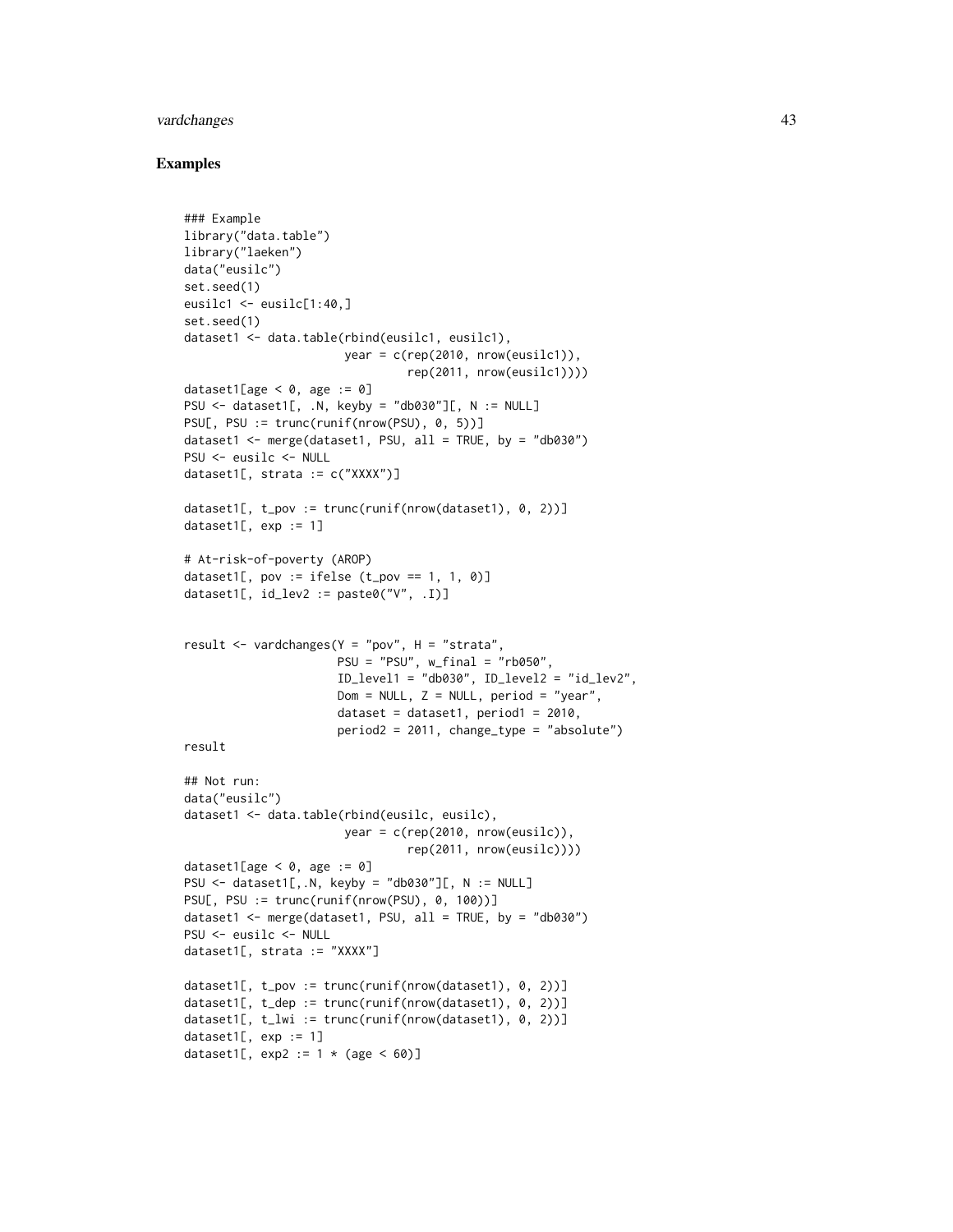```
# At-risk-of-poverty (AROP)
dataset1[, pov := ifelse (t_{p0} = 1, 1, 0)]
# Severe material deprivation (DEP)
dataset1[, dep := ifelse (t<sup>dep ==</sup> 1, 1, 0)]
# Low work intensity (LWI)
dataset1[, lwi := ifelse (t_l w_i = 1 & 0 \text{ exp2} == 1, 1, 0)]
# At-risk-of-poverty or social exclusion (AROPE)
dataset1[, arope := ifelse (pov == 1 | dep == 1 | lwi == 1, 1, 0)]
dataset1[, dom := 1]
dataset1[, id_lev2 := .I]
result <- vardchanges(Y = c("pov", "dep", "lwi", "arope"),
                      H = "strata", PSU = "PSU", w_final = "rb050",ID_level1 = "db030", ID_level2 = "id_lev2",
                      Dom = "rb090", Z = NULL, period = "year",dataset = dataset1, period1 = 2010,
                      period2 = 2011, change_type = "absolute")
result
## End(Not run)
```
<span id="page-43-0"></span>

| vardchangespoor | Variance estimation for measures of change for sample surveys for |
|-----------------|-------------------------------------------------------------------|
|                 | indicators on social exclusion and poverty                        |

### Description

Computes the variance estimation for measures of change for indicators on social exclusion and poverty.

### Usage

```
vardchangespoor(
  Y,
  age = NULL,p1085 = NULL,month_at_work = NULL,
  Y_dden = NULL,
  Y_thres = NULL,
  wght_thres = NULL,
 H,
 PSU,
  w_final,
  ID_level1,
  ID_level2,
```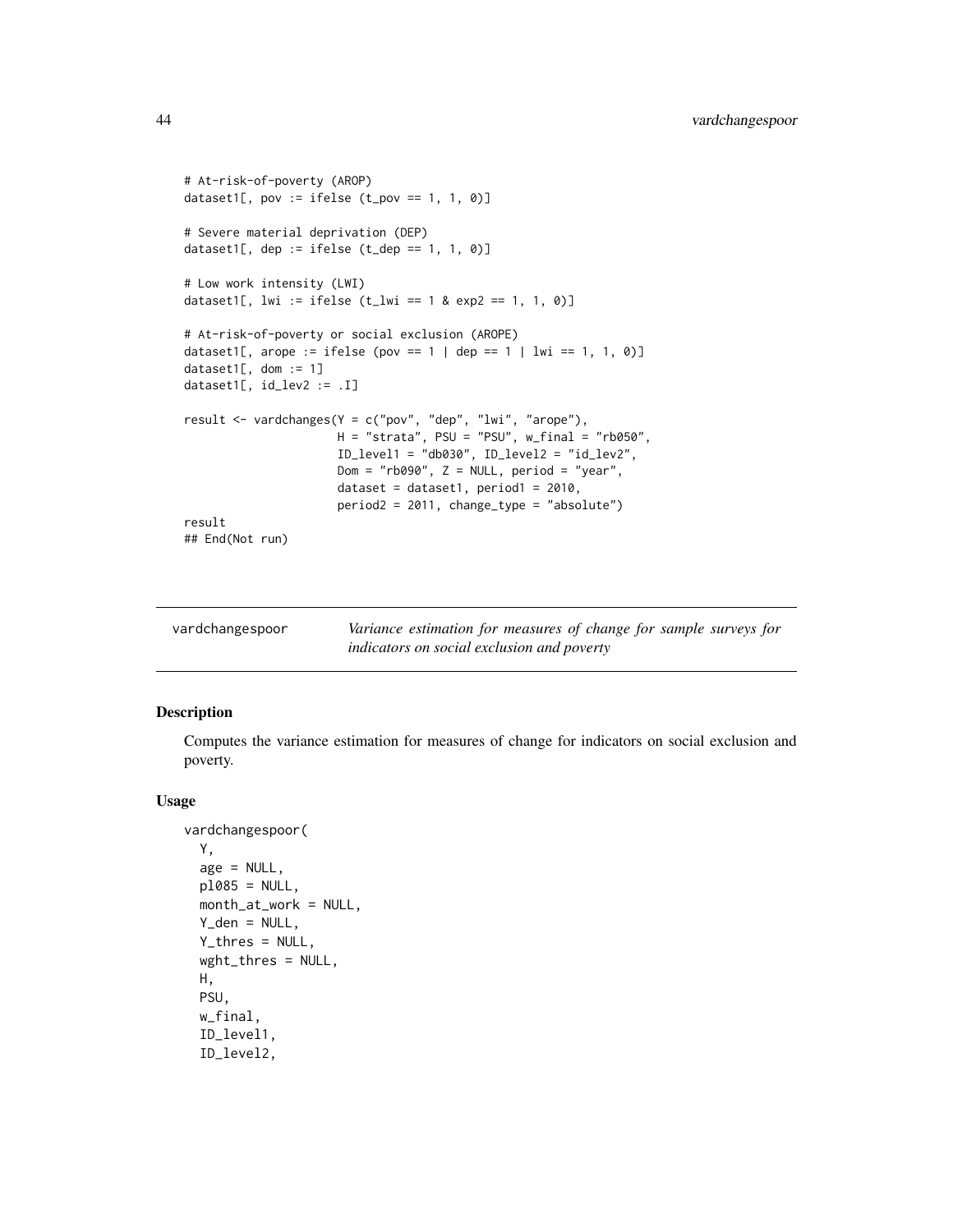```
Dom = NULL,country = NULL,
period,
sort = NULL,period1,
period2,
gender = NULL,
dataset = NULL,
X = NULL,countryX = NULL,periodX = NULL,
X_ID_level1 = NULL,
ind\_gr = NULL,g = NULL,q = NULL,datasetX = NULL,percentage = 60,
order_quant = 50,
alpha = 20,
use.estVar = FALSE,
confidence = 0.95,
outp_lin = FALSE,
outp_res = FALSE,
type = "linrmpg",
change_type = "absolute"
```
### Arguments

 $\mathcal{L}$ 

| Y             | Study variable (for example equalized disposable income or gross pension in-<br>come). One dimensional object convertible to one-column data. table or vari-<br>able name as character, column number.                                                                                                                                                                                                                                                                    |
|---------------|---------------------------------------------------------------------------------------------------------------------------------------------------------------------------------------------------------------------------------------------------------------------------------------------------------------------------------------------------------------------------------------------------------------------------------------------------------------------------|
| age           | Age variable. One dimensional object convertible to one-column data.table<br>or variable name as character, column number.                                                                                                                                                                                                                                                                                                                                                |
| p1085         | Retirement variable (Number of months spent in retirement or early retirement).<br>One dimensional object convertible to one-column data. table or variable name<br>as character, column number.                                                                                                                                                                                                                                                                          |
| month_at_work | Variable for total number of month at work (sum of the number of months spent<br>at full-time work as employee, number of months spent at part-time work as<br>employee, number of months spent at full-time work as self-employed (includ-<br>ing family worker), number of months spent at part-time work as self-employed<br>(including family worker)). One dimensional object convertible to one-column<br>data. table or variable name as character, column number. |
| Y_den         | Denominator variable (for example gross individual earnings). One dimensional<br>object convertible to one-column data. table or variable name as character,<br>column number.                                                                                                                                                                                                                                                                                            |
| Y_thres       | Variable (for example equalized disposable income) used for computation and<br>linearization of poverty threshold. One dimensional object convertible to one-                                                                                                                                                                                                                                                                                                             |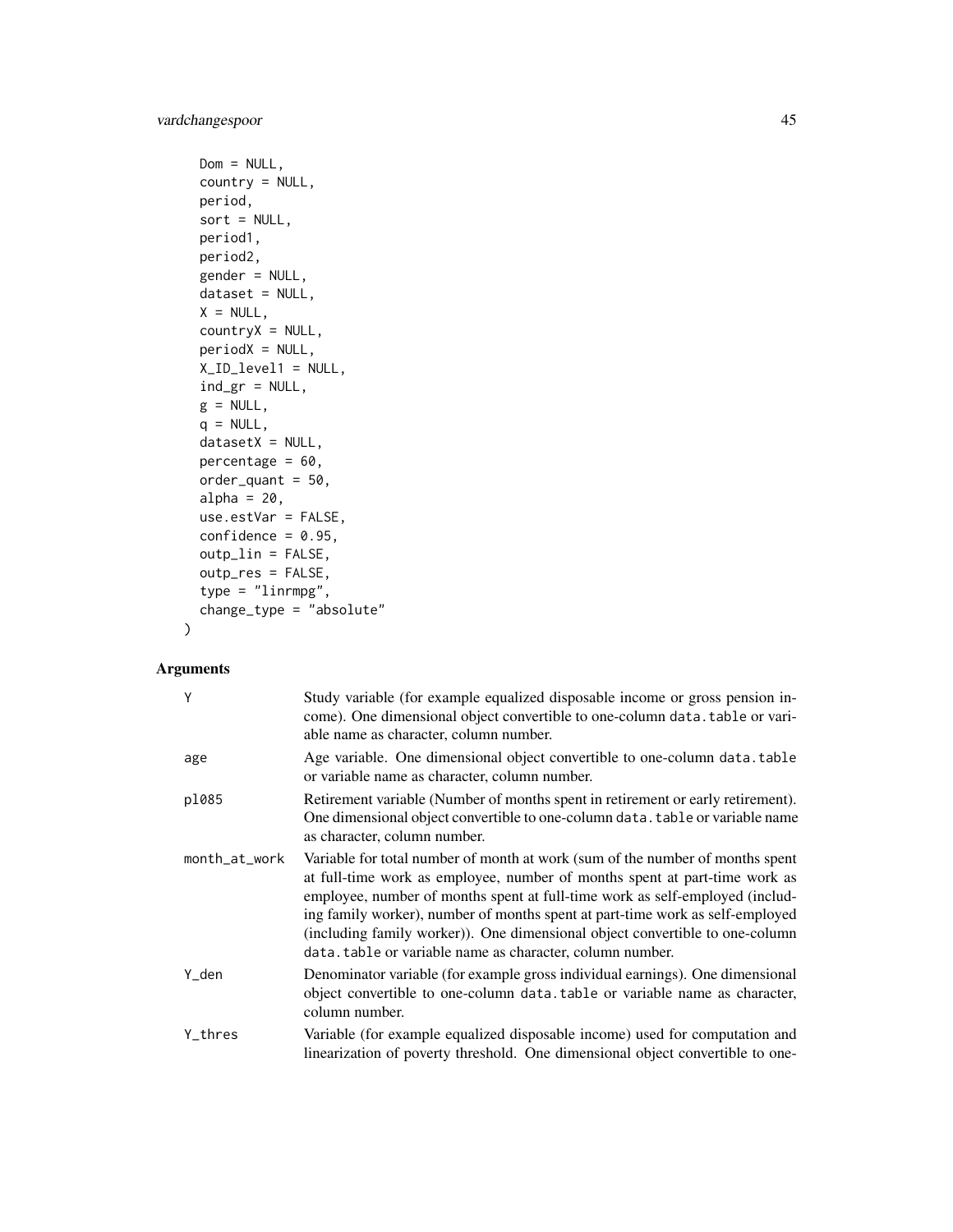|            | column data.table or variable name as character, column number. Variable<br>specified for inc is used as income_thres if income_thres is not defined.                                                                                                                              |
|------------|------------------------------------------------------------------------------------------------------------------------------------------------------------------------------------------------------------------------------------------------------------------------------------|
| wght_thres | Weight variable used for computation and linearization of poverty threshold.<br>One dimensional object convertible to one-column data. table or variable name<br>as character, column number. Variable specified for weight is used as wght_thres<br>if wght_thres is not defined. |
| H          | The unit stratum variable. One dimensional object convertible to one-column<br>data.table or variable name as character, column number.                                                                                                                                            |
| <b>PSU</b> | Primary sampling unit variable. One dimensional object convertible to one-<br>column data.table or variable name as character, column number.                                                                                                                                      |
| w_final    | Weight variable. One dimensional object convertible to one-column data. table<br>or variable name as character, column number or logical vector with only one<br>TRUE value (length of the vector has to be the same as the column count of<br>dataset).                           |
| ID_level1  | Variable for level1 ID codes. One dimensional object convertible to one-column<br>data.table or variable name as character, column number.                                                                                                                                         |
| ID_level2  | Optional variable for unit ID codes. One dimensional object convertible to one-<br>column data.table or variable name as character, column number.                                                                                                                                 |
| Dom        | Optional variables used to define population domains. If supplied, variables are<br>calculated for each domain. An object convertible to data.table or variable<br>names as character vector, column numbers.                                                                      |
| country    | Variable for the survey countries. The values for each country are computed in-<br>dependently. Object convertible to data. table or variable names as character,<br>column numbers.                                                                                               |
| period     | Variable for the all survey periods. The values for each period are computed in-<br>dependently. Object convertible to data. table or variable names as character,<br>column numbers.                                                                                              |
| sort       | Optional variable to be used as tie-breaker for sorting. One dimensional object<br>convertible to one-column data. table or variable name as character, column<br>number.                                                                                                          |
| period1    | The vector from variable period describes the first period.                                                                                                                                                                                                                        |
| period2    | The vector from variable period describes the second period.                                                                                                                                                                                                                       |
| gender     | Numerical variable for gender, where 1 is for males, but 2 is for females. One<br>dimensional object convertible to one-column data. table or variable name as<br>character, column number.                                                                                        |
| dataset    | Optional survey data object convertible to data. frame.                                                                                                                                                                                                                            |
| X          | Optional matrix of the auxiliary variables for the calibration estimator. Object<br>convertible to data. table or variable names as character, column numbers.                                                                                                                     |
| countryX   | Optional variable for the survey countries. The values for each country are com-<br>puted independently. Object convertible to data.table or variable names as<br>character, column numbers.                                                                                       |
| periodX    | Optional variable of the survey periods and countries. If supplied, residual es-<br>timation of calibration is done independently for each time period. Object con-<br>vertible to data. table or variable names as character, column numbers.                                     |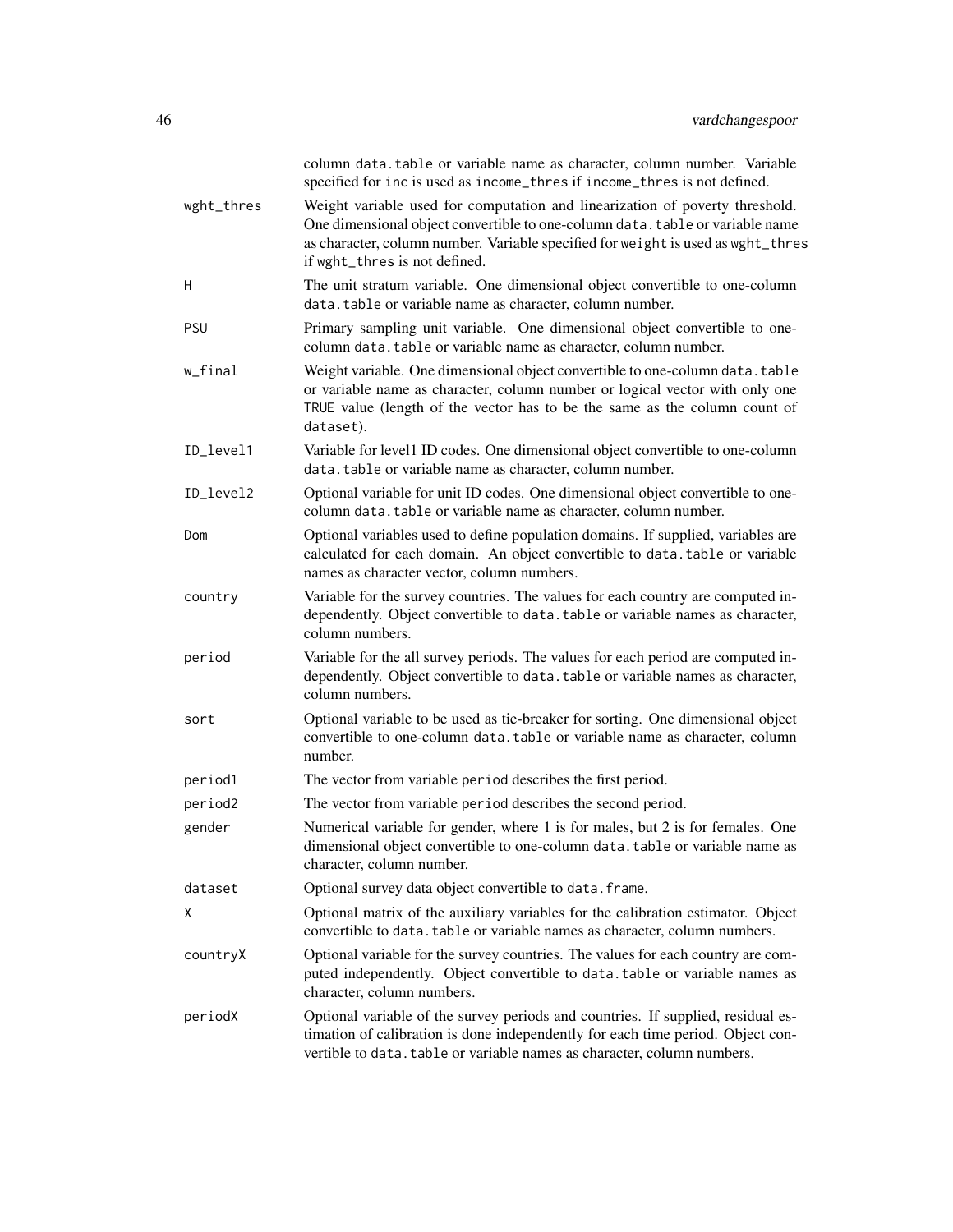| X_ID_level1 | Variable for level1 ID codes. One dimensional object convertible to one-column<br>data.table or variable name as character, column number.                                                                                                      |
|-------------|-------------------------------------------------------------------------------------------------------------------------------------------------------------------------------------------------------------------------------------------------|
| ind_gr      | Optional variable by which divided independently X matrix of the auxiliary vari-<br>ables for the calibration. One dimensional object convertible to one-column<br>data.table or variable name as character, column number.                     |
| g           | Optional variable of the g weights. One dimensional object convertible to one-<br>column data. table or variable name as character, column number.                                                                                              |
| q           | Variable of the positive values accounting for heteroscedasticity. One dimen-<br>sional object convertible to one-column data. table or variable name as char-<br>acter, column number.                                                         |
| datasetX    | Optional survey data object in household level convertible to data. table.                                                                                                                                                                      |
| percentage  | A numeric value in range $[0, 100]$ for p in the formula for poverty threshold<br>computation:                                                                                                                                                  |
|             | $\frac{p}{100} \cdot Z_{\frac{\alpha}{100}}.$                                                                                                                                                                                                   |
|             | For example, to compute poverty threshold equal to 60% of some income quan-<br>tile, $p$ should be set equal to 60.                                                                                                                             |
| order_quant | A numeric value in range [0, 100] for $\alpha$ in the formula for poverty threshold<br>computation:                                                                                                                                             |
|             | $\frac{p}{100} \cdot Z_{\frac{\alpha}{100}}.$                                                                                                                                                                                                   |
|             | For example, to compute poverty threshold equal to some percentage of median<br>income, $\alpha$ should be set equal to 50.                                                                                                                     |
| alpha       | a numeric value in range $[0, 100]$ for the order of the income quantile share ratio<br>(in percentage).                                                                                                                                        |
| use.estVar  | Logical value. If value is TRUE, then R function estVar is used for the estimation<br>of covariance matrix of the residuals. If value is FALSE, then R function estVar<br>is not used for the estimation of covariance matrix of the residuals. |
| confidence  | optional; either a positive value for confidence interval. This variable by default<br>is $0.95$ .                                                                                                                                              |
| outp_lin    | Logical value. If TRUE linearized values of the ratio estimator will be printed<br>out.                                                                                                                                                         |
| outp_res    | Logical value. If TRUE estimated residuals of calibration will be printed out.                                                                                                                                                                  |
| type        | a character vector (of length one unless several ok is TRUE), example "linarpr", "linarpt",<br>"lingpg", "linpoormed", "linrmpg", "lingini", "lingini2", "linqsr", "linarr", "linr-<br>mir", "all_choices".                                     |
| change_type | character value net changes type - absolute or relative.                                                                                                                                                                                        |

## Value

A list with objects are returned by the function:

• cros\_lin\_out - a data.table containing the linearized values of the ratio estimator with ID\_level2 and PSU by periods and countries (if available).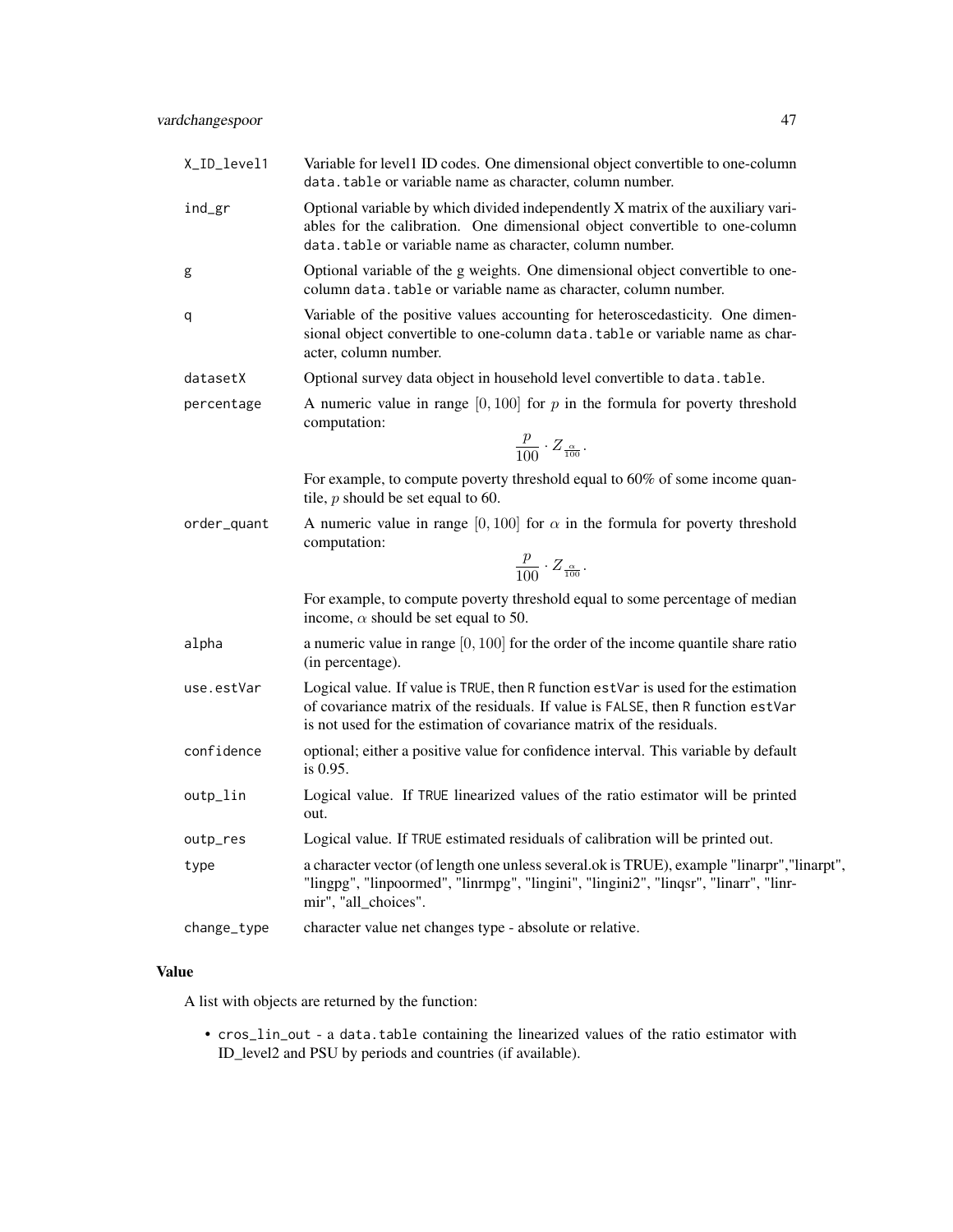- cros\_res\_out a data.table containing the estimated residuals of calibration with ID\_level1 and PSU by periods and countries (if available).
- crossectional\_results a data.table containing: period - survey periods, country - survey countries, Dom - optional variable of the population domains, type - type variable, count\_respondents - the count of respondents, pop\_size - the population size (in numbers of individuals), estim - the estimated value, se - the estimated standard error, var - the estimated variance, rse - the estimated relative standard error (coefficient of variation), cv - the estimated relative standard error (coefficient of variation) in percentage. • changes\_results - a data.table containing: period - survey periods, country - survey countries, Dom - optional variable of the population domains, type - type variable,

estim\_1 - the estimated value for period1,

estim\_2 - the estimated value for period2,

estim - the estimated value,

se - the estimated standard error,

var - the estimated variance,

rse - the estimated relative standard error (coefficient of variation),

cv - the estimated relative standard error (coefficient of variation) in percentage.

#### References

Guillaume Osier, Yves Berger, Tim Goedeme, (2013), Standard error estimation for the EU-SILC indicators of poverty and social exclusion, Eurostat Methodologies and Working papers, URL <http://ec.europa.eu/eurostat/documents/3888793/5855973/KS-RA-13-024-EN.PDF>. Eurostat Methodologies and Working papers, Handbook on precision requirements and variance estimation for ESS household surveys, 2013, URL [http://ec.europa.eu/eurostat/documents/](http://ec.europa.eu/eurostat/documents/3859598/5927001/KS-RA-13-029-EN.PDF) [3859598/5927001/KS-RA-13-029-EN.PDF](http://ec.europa.eu/eurostat/documents/3859598/5927001/KS-RA-13-029-EN.PDF).

Yves G. Berger, Tim Goedeme, Guillame Osier (2013). Handbook on standard error estimation and other related sampling issues in EU-SILC, URL [https://ec.europa.eu/eurostat/cros/](https://ec.europa.eu/eurostat/cros/content/handbook-standard-error-estimation-and-other-related-sampling-issues-ver-29072013_en) [content/handbook-standard-error-estimation-and-other-related-sampling-issues-ve](https://ec.europa.eu/eurostat/cros/content/handbook-standard-error-estimation-and-other-related-sampling-issues-ver-29072013_en)r-29072013\_ [en](https://ec.europa.eu/eurostat/cros/content/handbook-standard-error-estimation-and-other-related-sampling-issues-ver-29072013_en)

#### See Also

[domain](#page-2-0), [vardchanges](#page-37-0), [vardcros](#page-51-0), [vardcrospoor](#page-58-0)

### Examples

### Example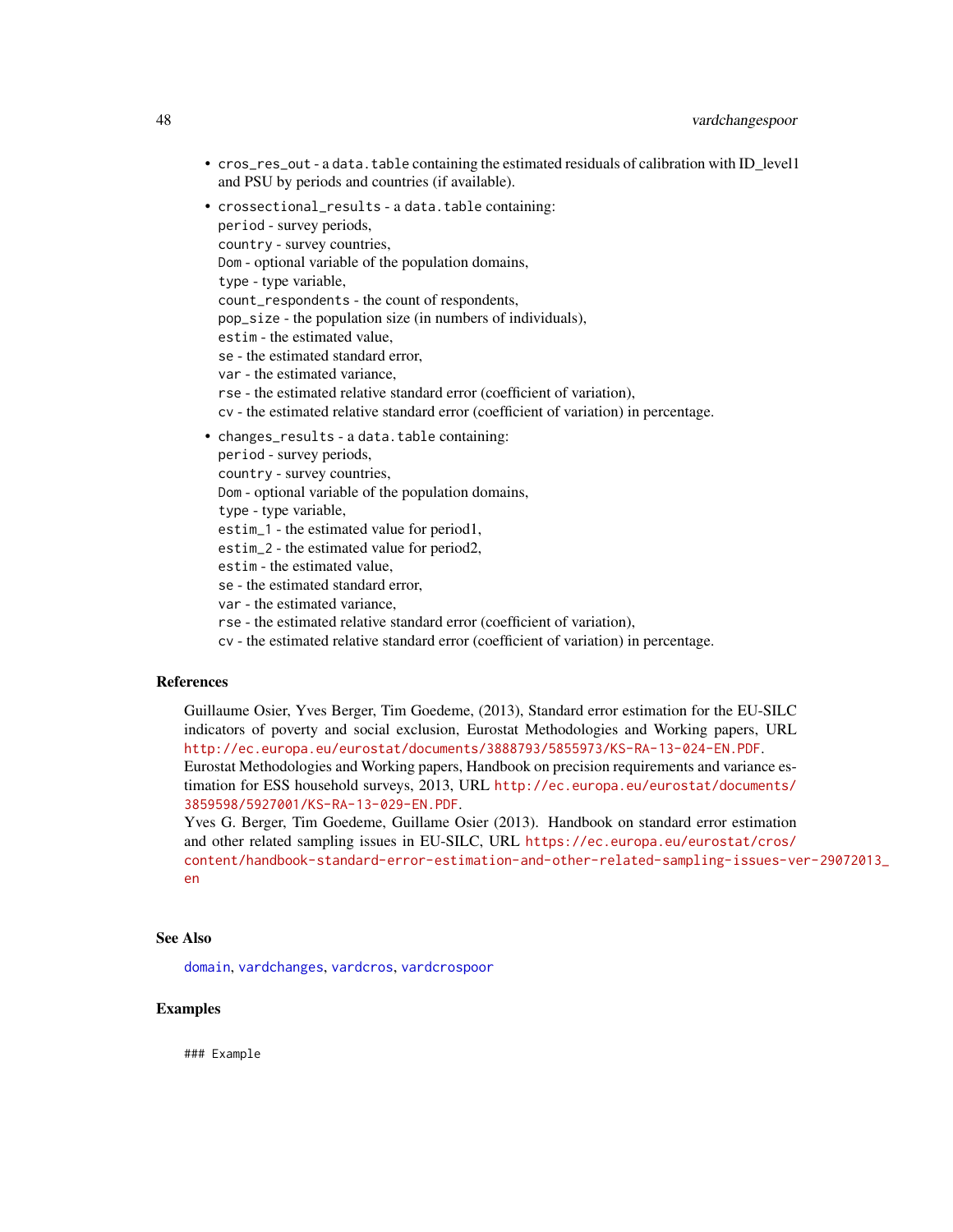```
library("laeken")
library("data.table")
data(eusilc)
set.seed(1)
dataset1 <- data.table(rbind(eusilc, eusilc),
                       year = c(rep(2010, nrow(eusilc)),
                                rep(2011, nrow(eusilc))),
                       country = c(rep("AT", nrow(eusilc)),
                                   rep("AT", nrow(eusilc))))
dataset1[age < 0, age := 0]
PSU <- dataset1[, .N, keyby = "db030"][, N := NULL]
PSU[, PSU := trunc(runif(nrow(PSU), 0, 100))]
PSU$inc <- runif(nrow(PSU), 20, 100000)
dataset1 <- merge(dataset1, PSU, all = TRUE, by = "db030")
PSU <- eusilc <- NULL
dataset1[, strata := c("XXXX")]
dataset1$pl085 <- 12 * trunc(runif(nrow(dataset1), 0, 2))
dataset1$month_at_work <- 12 * trunc(runif(nrow(dataset1), 0, 2))
dataset1[, id_l2 := paste0("V", .I)]
result \le vardchangespoor(Y = "inc", age = "age",
                          pl085 = "pl085", month_at_work = "month_at_work",
                          Y_den = "inc", Y_thres = "inc",
                          wght_thres = "rb050", H = "strata",PSU = "PSU", w_final="rb050",
                          ID_level1 = "db030", ID_level2 = "id_l2",
                          Dom = c("rb090"), country = "country",
                          period = "year", sort = NULL,
                          period1 = c(2010, 2011),period2 = c(2011, 2010),
                          gender = NULL, dataset = dataset1,
                          percentage = 60, order_quant = 50L,
                          alpha = 20, confidence = 0.95,
                          type = "linrmpg")
```
result

vardchangstrs *Variance estimation for measures of annual net change or annual for single stratified sampling designs*

### Description

Computes the variance estimation for measures of annual net change or annual for single stratified sampling designs.

#### Usage

```
vardchangstrs(
 Y,
```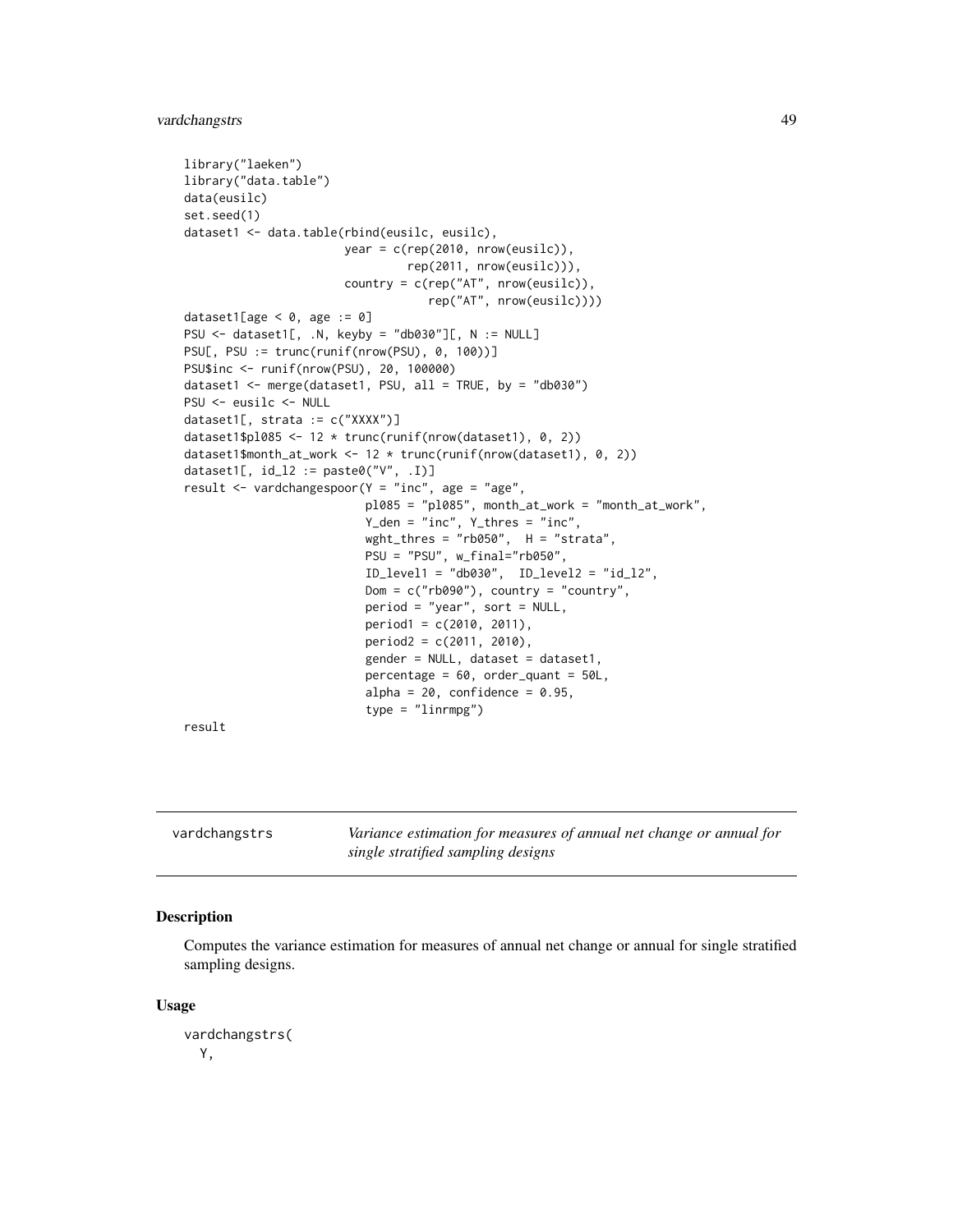```
H,
 PSU,
 w_final,
 Dom = NULL,
 periods = NULL,dataset,
 periods1,
 periods2,
 in_sample,
  in_frame,
 confidence = 0.95,
 percentratio = 1
\mathcal{L}
```
# Arguments

| Y            | Variables of interest. Object convertible to data. table or variable names as<br>character, column numbers.                                                                                                   |
|--------------|---------------------------------------------------------------------------------------------------------------------------------------------------------------------------------------------------------------|
| H            | The unit stratum variable. One dimensional object convertible to one-column<br>data.table or variable name as character, column number.                                                                       |
| PSU          | Primary sampling unit variable. One dimensional object convertible to one-<br>column data. table or variable name as character, column number.                                                                |
| w_final      | Weight variable. One dimensional object convertible to one-column data. table<br>or variable name as character, column number.                                                                                |
| Dom          | Optional variables used to define population domains. If supplied, variables are<br>calculated for each domain. An object convertible to data.table or variable<br>names as character vector, column numbers. |
| periods      | Variable for the all survey periods. The values for each period are computed in-<br>dependently. Object convertible to data. table or variable names as character,<br>column numbers.                         |
| dataset      | Optional survey data object convertible to data.table.                                                                                                                                                        |
| periods1     | The vector of periods from variable periods describes the first period for mea-<br>sures of change.                                                                                                           |
| periods2     | The vector of periods from variable periods describes the second period for<br>measures of change.                                                                                                            |
| in_sample    | Sample variable. One dimensional object convertible to one-column data. table<br>or variable name as character, column number.                                                                                |
| in_frame     | Frame variable. One dimensional object convertible to one-column data. table<br>or variable name as character, column number.                                                                                 |
| confidence   | optional; either a positive value for confidence interval. This variable by default<br>is $0.95$ .                                                                                                            |
| percentratio | Positive numeric value. All linearized variables are multiplied with percentratio<br>value, by default - 1.                                                                                                   |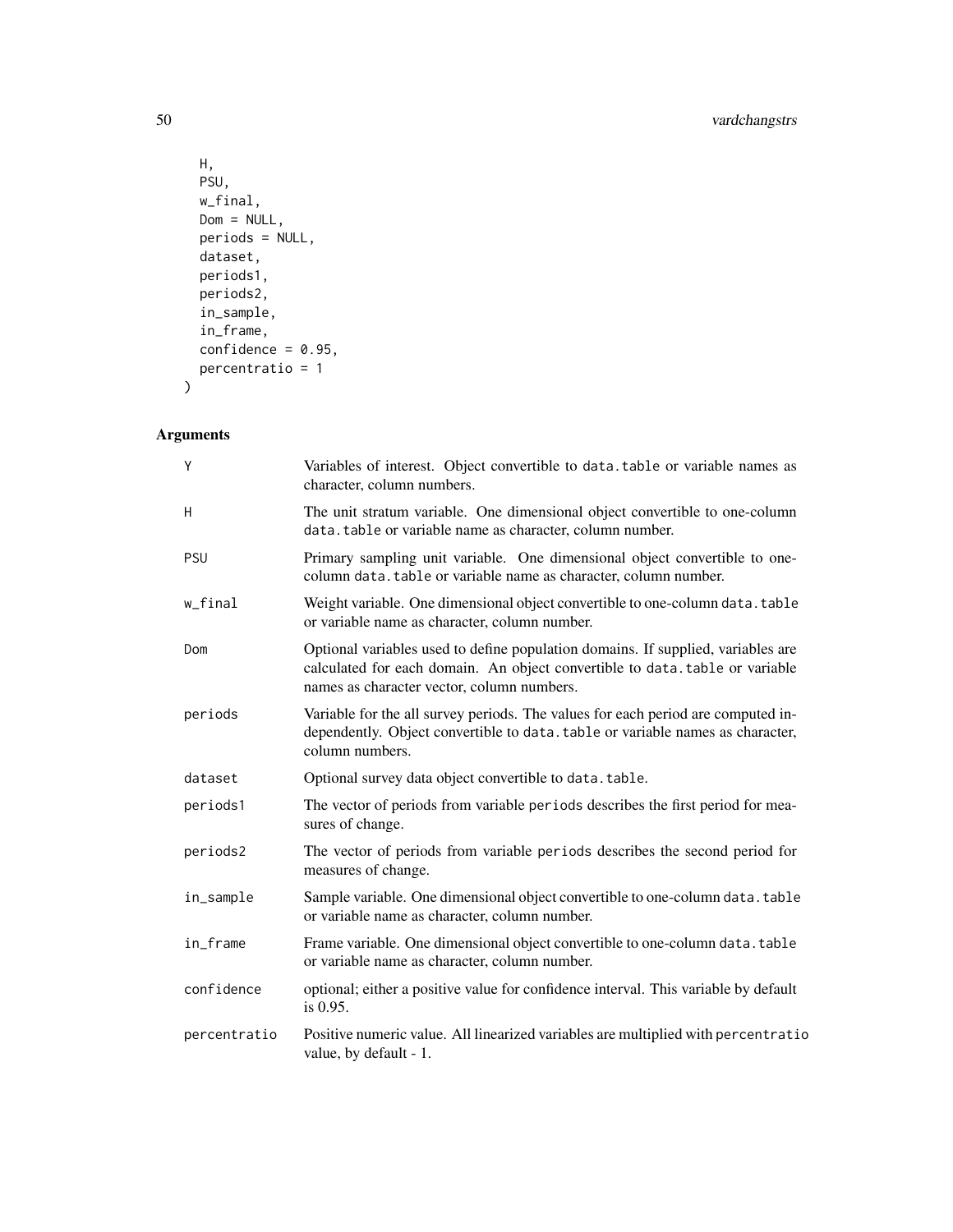### vardchangstrs 51

#### Value

A list with objects are returned by the function:

```
• crossectional_results - a data.table containing:
  year - survey years,
  subperiods - survey sub-periods,
  variable - names of variables of interest,
  Dom - optional variable of the population domains,
  estim - the estimated value,
  var - the estimated variance of cross-sectional and longitudinal measures,
  sd_w - the estimated weighted variance of simple random sample,
  se - the estimated standard error of cross-sectional or longitudinal,
  rse - the estimated relative standard error (coefficient of variation),
  cv - the estimated relative standard error (coefficient of variation) in percentage,
  absolute_margin_of_error - the estimated absolute margin of error,
  relative_margin_of_error - the estimated relative margin of error,
  CI_lower - the estimated confidence interval lower bound,
  CI_upper - the estimated confidence interval upper bound,
  confidence_level - the positive value for confidence interval.
• annual_results - a data.table containing: year_1 - survey years of years1 for measures
  of annual net change,
  year_2 - survey years of years2 for measures of annual net change,
  Dom - optional variable of the population domains,
  variable - names of variables of interest,
  estim_2 - the estimated value for period2 for measures of annual net change,
  estim_1 - the estimated value for period1 for measures of annual net change,
  estim - the estimated value,
  var - the estimated variance,
  se - the estimated standard error,
  rse - the estimated relative standard error (coefficient of variation),
  cv - the estimated relative standard error (coefficient of variation) in percentage,
  absolute_margin_of_error - the estimated absolute margin of error for period1 for mea-
  sures of annual,
  relative_margin_of_error - the estimated relative margin of error in percentage for mea-
  sures of annual,
  CI_lower - the estimated confidence interval lower bound,
  CI_upper - the estimated confidence interval upper bound,
  confidence_level - the positive value for confidence interval,
  significant - is the the difference significant
```
### References

Guillaume OSIER, Virginie RAYMOND, (2015), Development of methodology for the estimate of variance of annual net changes for LFS-based indicators. Deliverable 1 - Short document with derivation of the methodology.

### See Also

[vardchanges](#page-37-0), [vardannual](#page-30-0)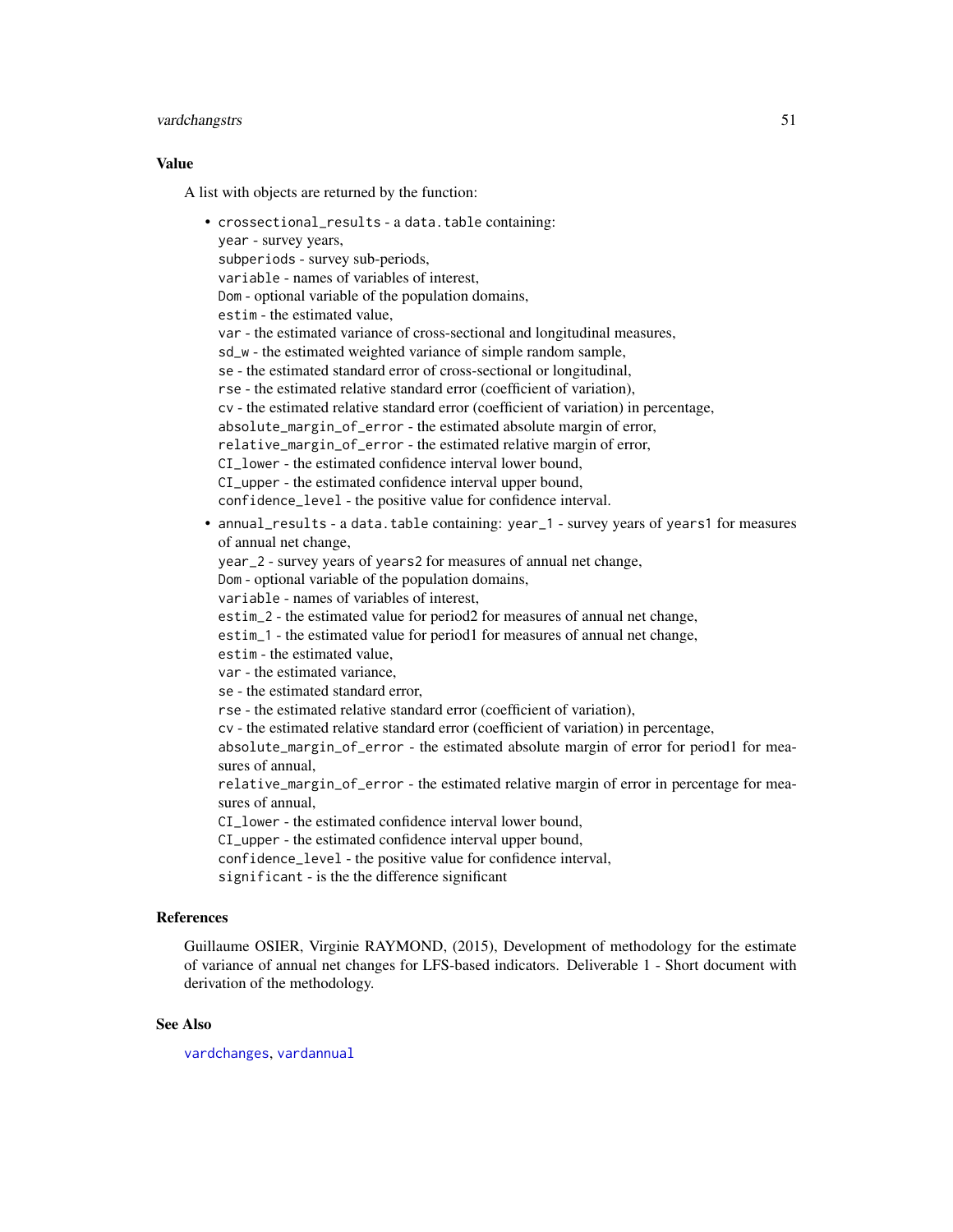<span id="page-51-0"></span>vardcros *Variance estimation for cross-sectional, longitudinal measures for single and multistage stage cluster sampling designs*

### Description

Computes the variance estimation for cross-sectional and longitudinal measures for any stage cluster sampling designs.

### Usage

```
vardcros(
 Y,
 H,
 PSU,
 w_final,
 ID_level1,
  ID_level2,
 Dom = NULL,
  Z = NULL,gender = NULL,
  country = NULL,
 period,
  dataset = NULL,
 X = NULL,countryX = NULL,periodX = NULL,
  X_ID_level1 = NULL,
  ind\_gr = NULL,g = NULL,q = NULL,datasetX = NULL,linratio = FALSE,
 percentratio = 1,
 use.estVar = FALSE,
  ID_level1_max = TRUE,
 outp_res = FALSE,
 withperiod = TRUE,
 netchanges = TRUE,
 confidence = 0.95,
  checking = TRUE
```
# )

### Arguments

Y Variables of interest. Object convertible to data.table or variable names as character, column numbers.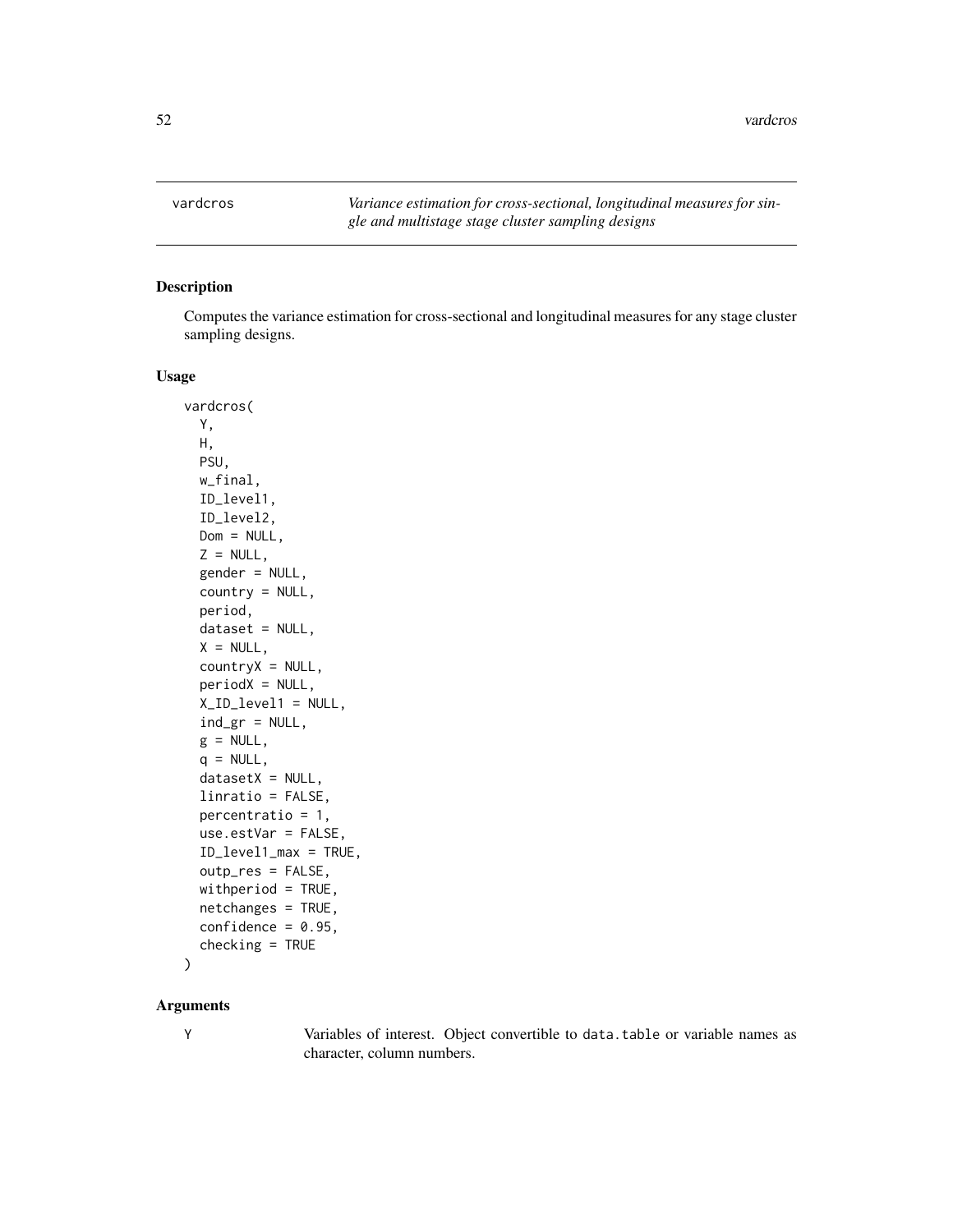vardcros 53

| Η           | The unit stratum variable. One dimensional object convertible to one-column<br>data.table or variable name as character, column number.                                                                                                        |
|-------------|------------------------------------------------------------------------------------------------------------------------------------------------------------------------------------------------------------------------------------------------|
| <b>PSU</b>  | Primary sampling unit variable. One dimensional object convertible to one-<br>column data.table or variable name as character, column number.                                                                                                  |
| w_final     | Weight variable. One dimensional object convertible to one-column data. table<br>or variable name as character, column number.                                                                                                                 |
| ID_level1   | Variable for level1 ID codes. One dimensional object convertible to one-column<br>data.table or variable name as character, column number.                                                                                                     |
| ID_level2   | Optional variable for unit ID codes. One dimensional object convertible to one-<br>column data.table or variable name as character, column number.                                                                                             |
| Dom         | Optional variables used to define population domains. If supplied, variables are<br>calculated for each domain. An object convertible to data.table or variable<br>names as character vector, column numbers.                                  |
| Ζ           | Optional variables of denominator for ratio estimation. If supplied, the ratio<br>estimation is computed. Object convertible to data. table or variable names as<br>character, column numbers. This variable is NULL by default.               |
| gender      | Numerical variable for gender, where 1 is for males, but 2 is for females. One<br>dimensional object convertible to one-column data. table or variable name as<br>character, column number.                                                    |
| country     | Variable for the survey countries. The values for each country are computed in-<br>dependently. Object convertible to data. table or variable names as character,<br>column numbers.                                                           |
| period      | Variable for the survey periods. The values for each period are computed in-<br>dependently. Object convertible to data. table or variable names as character,<br>column numbers.                                                              |
| dataset     | Optional survey data object convertible to data.table.                                                                                                                                                                                         |
| X           | Optional matrix of the auxiliary variables for the calibration estimator. Object<br>convertible to data.table or variable names as character, column numbers.                                                                                  |
| countryX    | Optional variable for the survey countries. The values for each country are com-<br>puted independently. Object convertible to data.table or variable names as<br>character, column numbers.                                                   |
| periodX     | Optional variable of the survey periods and countries. If supplied, residual es-<br>timation of calibration is done independently for each time period. Object con-<br>vertible to data. table or variable names as character, column numbers. |
| X_ID_level1 | Variable for level1 ID codes. One dimensional object convertible to one-column<br>data.table or variable name as character, column number.                                                                                                     |
| ind_gr      | Optional variable by which divided independently X matrix of the auxiliary vari-<br>ables for the calibration. One dimensional object convertible to one-column<br>data.table or variable name as character, column number.                    |
| g           | Optional variable of the g weights. One dimensional object convertible to one-<br>column data.table or variable name as character, column number.                                                                                              |
| q           | Variable of the positive values accounting for heteroscedasticity. One dimen-<br>sional object convertible to one-column data. table or variable name as char-<br>acter, column number.                                                        |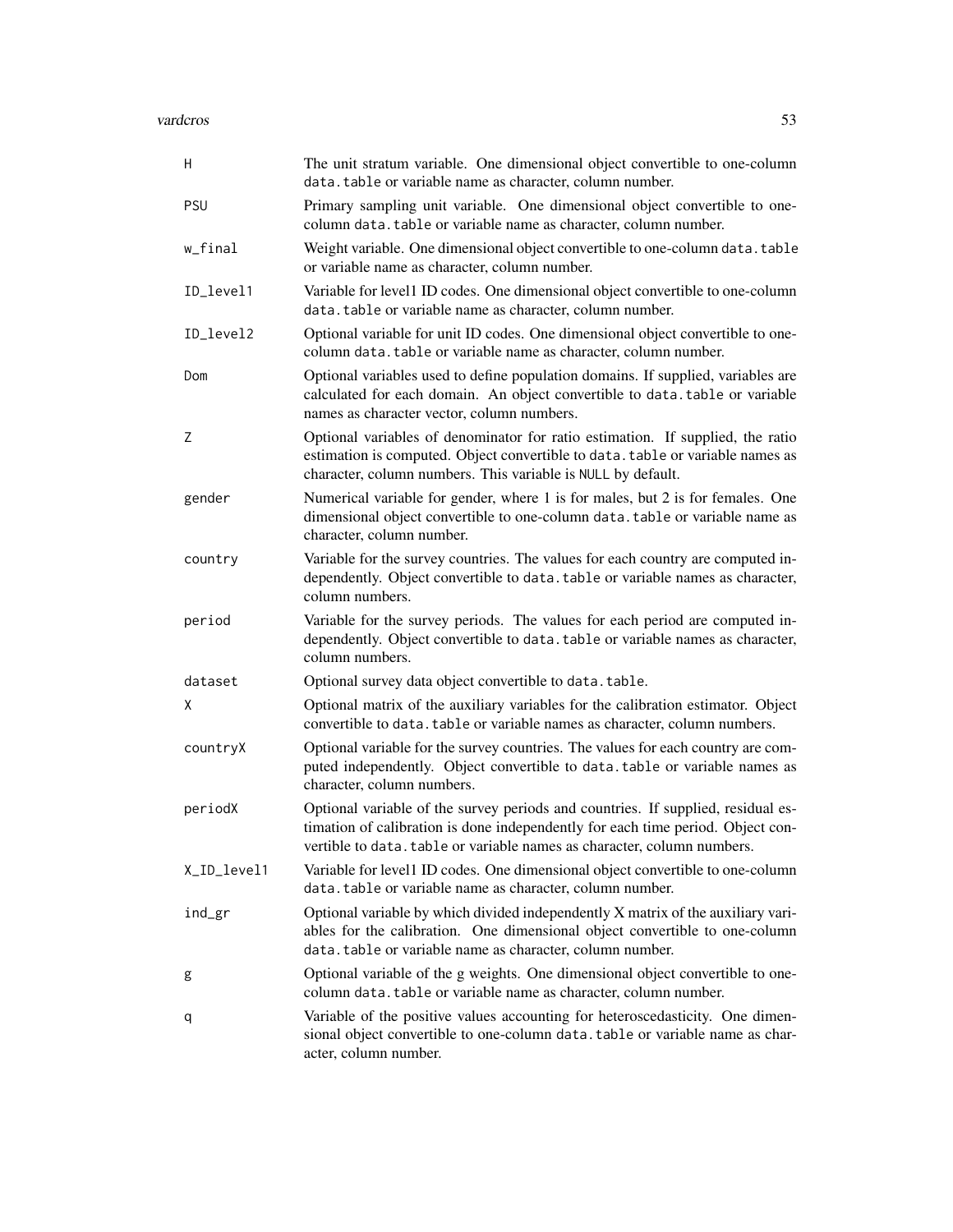| datasetX      | Optional survey data object in household level convertible to data. table.                                                                                                                                                                                                                                                                                            |
|---------------|-----------------------------------------------------------------------------------------------------------------------------------------------------------------------------------------------------------------------------------------------------------------------------------------------------------------------------------------------------------------------|
| linratio      | Logical value. If value is TRUE, then the linearized variables for the ratio estima-<br>tor is used for variance estimation. If value is FALSE, then the gradients is used<br>for variance estimation.                                                                                                                                                                |
| percentratio  | Positive numeric value. All linearized variables are multiplied with percentratio<br>value, by default - 1.                                                                                                                                                                                                                                                           |
| use.estVar    | Logical value. If value is TRUE, then R function estVar is used for the estimation<br>of covariance matrix of the residuals. If value is FALSE, then R function estVar<br>is not used for the estimation of covariance matrix of the residuals.                                                                                                                       |
| ID_level1_max | Logical value. If value is TRUE, then the size of sample for variance under simple<br>random sampling is taken as maximum value of size in ID_level1. If value is<br>FALSE, then the size of sample for variance under simple random sampling is<br>taken as count of ID_level2 in ID_level1.                                                                         |
| outp_res      | Logical value. If TRUE estimated residuals of calibration will be printed out.                                                                                                                                                                                                                                                                                        |
| withperiod    | Logical value. If TRUE is value, the results is with period, if FALSE, without<br>period.                                                                                                                                                                                                                                                                             |
| netchanges    | Logical value. If value is TRUE, then produce two objects: the first object is<br>aggregation of weighted data by period (if available), country, strata and PSU,<br>the second object is an estimation for Y, the variance, gradient for numerator<br>and denominator by country and period (if available). If value is FALSE, then<br>both objects containing NULL. |
| confidence    | Optional positive value for confidence interval. This variable by default is 0.95.                                                                                                                                                                                                                                                                                    |
| checking      | Optional variable if this variable is TRUE, then function checks data preparation<br>errors, otherwise not checked. This variable by default is TRUE.                                                                                                                                                                                                                 |

# Value

A list with four objects are returned by the function:

- res\_out a data. table containing the estimated residuals of calibration with ID\_level1 and PSU.
- data\_net\_changes a data.table containing aggregation of weighted data by period (if available) and countries (if available), country, strata, PSU.
- var\_grad a data.table containing estimation for Y, the variance, gradient for numerator and denominator by period, country (if available) and population domains (if available).

| • results A data.table containing:                                             |
|--------------------------------------------------------------------------------|
| period - survey periods,                                                       |
| country - survey countries (if available).                                     |
| Dom - optional variable of the population domains,                             |
| names Y - names of variables of interest,                                      |
| namesZ - optional variable for names of denominator for ratio estimation,      |
| sample_size - the sample size (in numbers of individuals),                     |
| pop_size - the population size (in numbers of individuals),                    |
| total - the estimated totals,                                                  |
| variance - the estimated variance of cross-sectional or longitudinal measures, |
|                                                                                |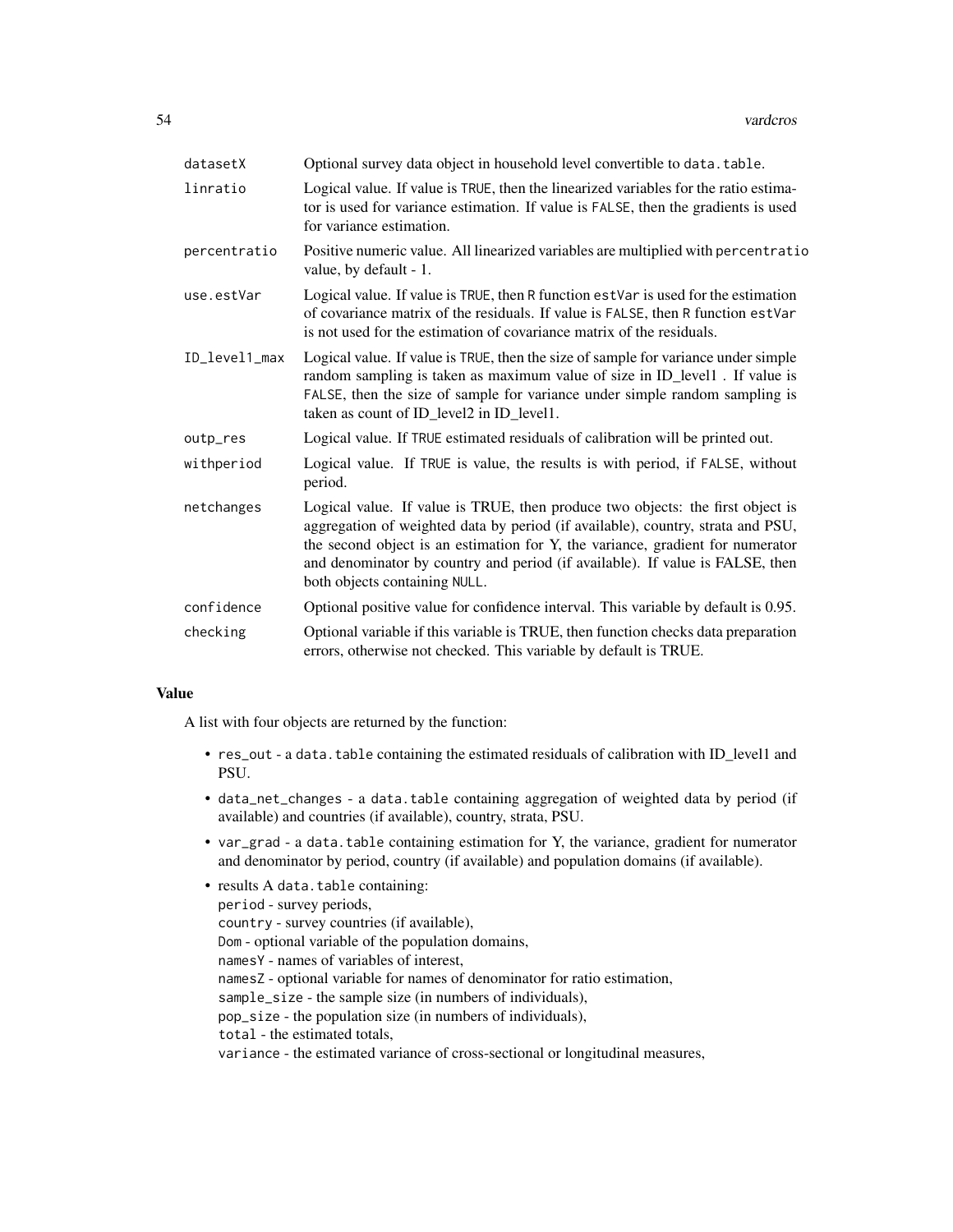#### vardcros 55

sd\_w - the estimated weighted variance of simple random sample, sd\_nw - the estimated variance estimation of simple random sample, pop - the population size (in numbers of households), sampl\_siz - the sample size (in numbers of households), stderr\_w - the estimated weighted standard error of simple random sample, stderr\_nw - the estimated standard error of simple random sample, se - the estimated standard error of cross-sectional or longitudinal, rse - the estimated relative standard error (coefficient of variation), cv - the estimated relative standard error (coefficient of variation) in percentage, absolute\_margin\_of\_error - the estimated absolute margin of error, relative\_margin\_of\_error - the estimated relative margin of error, CI\_lower - the estimated confidence interval lower bound, CI\_upper - the estimated confidence interval upper bound, confidence\_level - the positive value for confidence interval.

#### References

Guillaume Osier, Yves Berger, Tim Goedeme, (2013), Standard error estimation for the EU-SILC indicators of poverty and social exclusion, Eurostat Methodologies and Working papers, URL <http://ec.europa.eu/eurostat/documents/3888793/5855973/KS-RA-13-024-EN.PDF>. Yves G. Berger, Tim Goedeme, Guillame Osier (2013). Handbook on standard error estimation and other related sampling issues in EU-SILC, URL [https://ec.europa.eu/eurostat/cros/](https://ec.europa.eu/eurostat/cros/content/handbook-standard-error-estimation-and-other-related-sampling-issues-ver-29072013_en) [content/handbook-standard-error-estimation-and-other-related-sampling-issues-ve](https://ec.europa.eu/eurostat/cros/content/handbook-standard-error-estimation-and-other-related-sampling-issues-ver-29072013_en)r-29072013\_ [en](https://ec.europa.eu/eurostat/cros/content/handbook-standard-error-estimation-and-other-related-sampling-issues-ver-29072013_en)

Eurostat Methodologies and Working papers, Handbook on precision requirements and variance estimation for ESS household surveys, 2013, URL [http://ec.europa.eu/eurostat/documents/](http://ec.europa.eu/eurostat/documents/3859598/5927001/KS-RA-13-029-EN.PDF) [3859598/5927001/KS-RA-13-029-EN.PDF](http://ec.europa.eu/eurostat/documents/3859598/5927001/KS-RA-13-029-EN.PDF).

### See Also

[domain](#page-2-0), [lin.ratio](#page-5-0)

#### Examples

```
library("data.table")
library("laeken")
```

```
# Example 1
data(eusilc)
set.seed(1)
dataset1 <- data.table(eusilc)
dataset1[, year := 2010]
dataset1[, country := "AT"]
dataset1[age < 0, age := 0]
PSU \le dataset1[, .N, keyby = "db030"][, N := NULL]
PSU[, PSU := trunc(runif(nrow(PSU), 0, 100))]
dataset1 <- merge(dataset1, PSU, by = "db030", all = TRUE)
PSU <- eusilc <- 0
```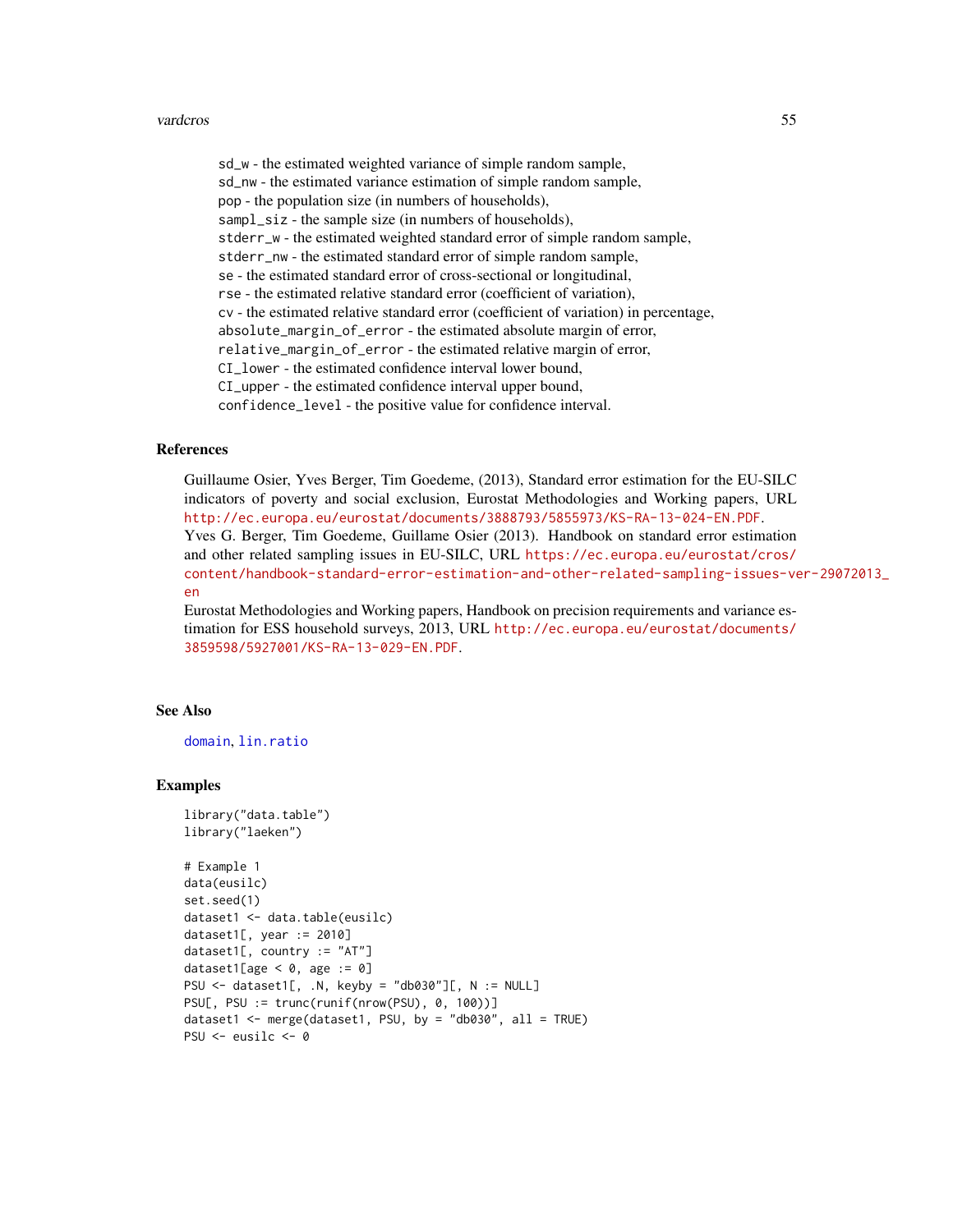```
dataset1[, strata := "XXXX"]
dataset1[, t_pov := trunc(runif(nrow(dataset1), 0, 2))]
dataset1[, t_dep := trunc(runif(nrow(dataset1), 0, 2))]
dataset1[, t_lw_i := true(runif(nrow(dataset1), 0, 2))]
dataset1[, exp := 1]
dataset1[, exp2 := 1 * (age < 60)]
# At-risk-of-poverty (AROP)
dataset1[, pov := ifelse (t\_pov == 1, 1, 0)]
# Severe material deprivation (DEP)
dataset1[, dep := ifelse (t<sup>d</sup>ep == 1, 1, 0)]
# Low work intensity (LWI)
dataset1[, lwi := ifelse (t_l)wi == 1 & exp2 == 1, 1, 0)]
# At-risk-of-poverty or social exclusion (AROPE)
dataset1[, arope := ifelse (pov == 1 | dep == 1 | lwi == 1, 1, 0)]
result11 <- vardcros(Y="arope", H = "strata",
                     PSU = "PSU", w_final = "rb050",
                     ID_level1 = "db030", ID_level2 = "rb030",
                     Dom = "rb090", Z = NULL, country = "country",period = "year", dataset = dataset1,
                     linratio = FALSE, withperiod = TRUE,
                     netchanges = TRUE, confidence = .95)
## Not run:
# Example 2
data(eusilc)
set.seed(1)
dataset1 <- data.table(rbind(eusilc, eusilc),
                       year = c(rep(2010, nrow(eusilc)),
                                rep(2011, nrow(eusilc))))
dataset1[, country := "AT"]
dataset1[age < 0, age := 0]
PSU <- dataset1[, .N, keyby = "db030"][, N := NULL]
PSU[, PSU := trunc(runif(nrow(PSU), 0, 100))]
dataset1 <- merge(dataset1, PSU, by = "db030", all = TRUE)
PSU <- eusilc <- 0
dataset1[, strata := "XXXX"]
dataset1[, strata := as.character(strata)]
dataset1[, t_pov := trunc(runif(nrow(dataset1), 0, 2))]
dataset1[, t_dep := trunc(runif(nrow(dataset1), 0, 2))]
dataset1[, t_lwi := trunc(runif(nrow(dataset1), 0, 2))]
dataset1[, exp := 1]
dataset1[, exp2 := 1 * (age < 60)]
# At-risk-of-poverty (AROP)
dataset1[, pov := ifelse(t_pov == 1, 1, 0)]
# Severe material deprivation (DEP)
dataset1[, dep := ifelse(t_dep == 1, 1, 0)]
```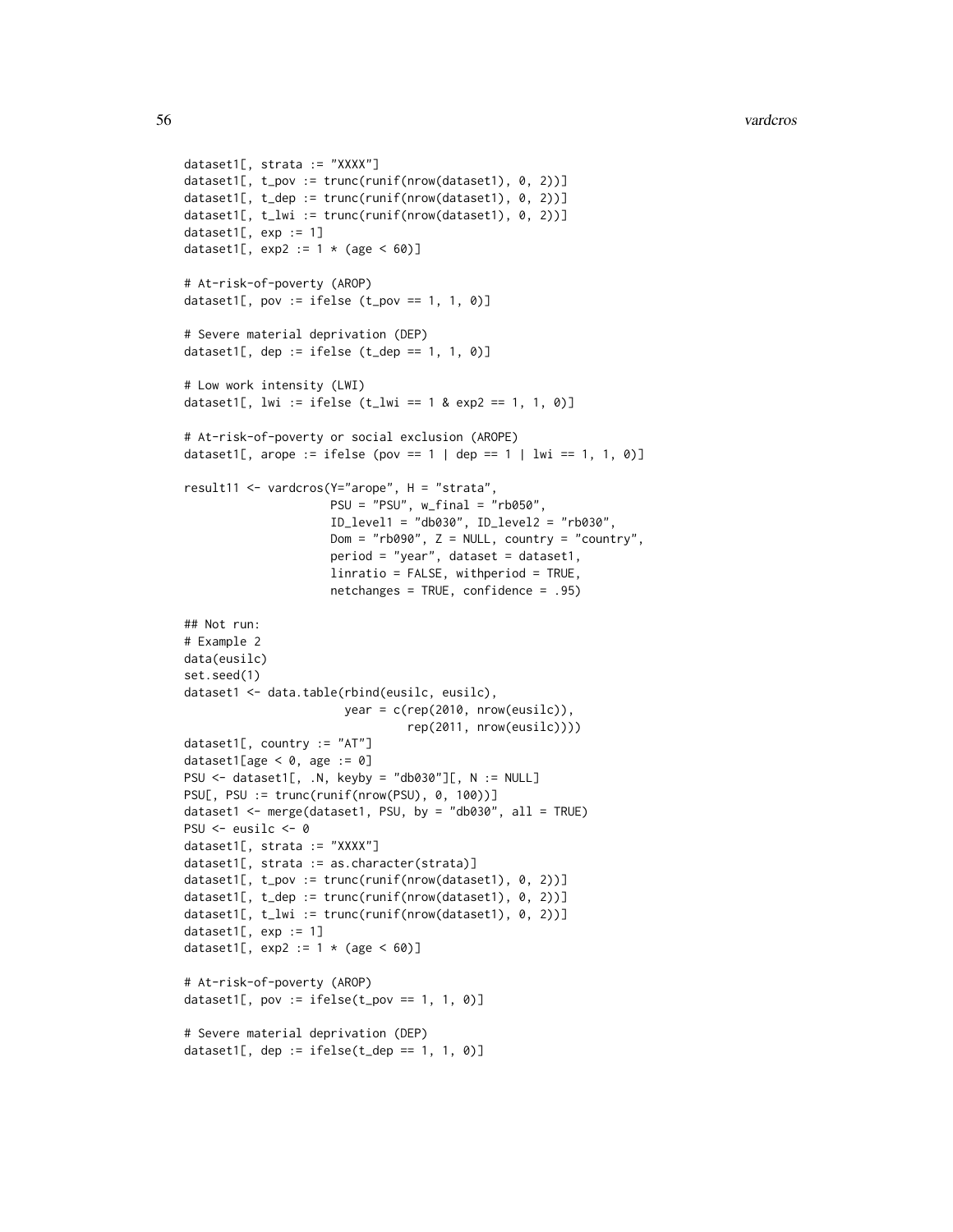```
# Low work intensity (LWI)
dataset1[, lwi := ifelse(t_lwi == 1 & exp2 == 1, 1, 0)]
# At-risk-of-poverty or social exclusion (AROPE)
dataset1[, arope := ifelse(pov == 1 | dep == 1 | lwi == 1, 1, 0)]
result11 <- vardcros(Y = c("pov", "dep", "arope"),H = "strata", PSU = "PSU", w\_final = "rb050",ID_level1 = "db030", ID_level2 = "rb030",
                    Dom = "rb090", Z = NULL, country = "country",period = "year", dataset = dataset1,
                     linratio = FALSE, withperiod = TRUE,
                    netchanges = TRUE, confidence = .95)
dataset2 <- dataset1[exp2 == 1]
result12 <- vardcros(Y = c("lwi"), H = "strata",PSU = "PSU", w_final = "rb050",
                     ID_level1 = "db030", ID_level2 = "rb030",
                    Dom = "rb090", Z = NULL,country = "country", period = "year",
                     dataset = dataset2, linratio = FALSE,
                     withperiod = TRUE, netchanges = TRUE,
                     confidence = .95)
### Example 3
data(eusilc)
set.seed(1)
year <- 2011
dataset1 <- data.table(rbind(eusilc, eusilc, eusilc, eusilc),
                       rb010 = c(rep(2008, nrow(eusile)),rep(2009, nrow(eusilc)),
                                 rep(2010, nrow(eusilc)),
                                 rep(2011, nrow(eusilc))))
dataset1[, rb020 := "AT"]
dataset1[, u := 1]
dataset1[age < 0, age := 0]
dataset1[, strata := "XXXX"]
PSU <- dataset1[, .N, keyby = "db030"][, N:=NULL]
PSU[, PSU := trunc(runif(nrow(PSU), 0, 100))]
dataset1 <- merge(dataset1, PSU, by = "db030", all = TRUE)
thres <- data.table(rb020 = as.character(rep("AT", 4)),
                   thres = c(11406, 11931, 12371, 12791),
                  rb010 = 2008:2011)
dataset1 <- merge(dataset1, thres, all.x = TRUE, by = c("rb010", "rb020"))
dataset1[is.na(u), u := 0]
dataset1 \leq dataset1[u == 1]
#############
# T3 #
#############
```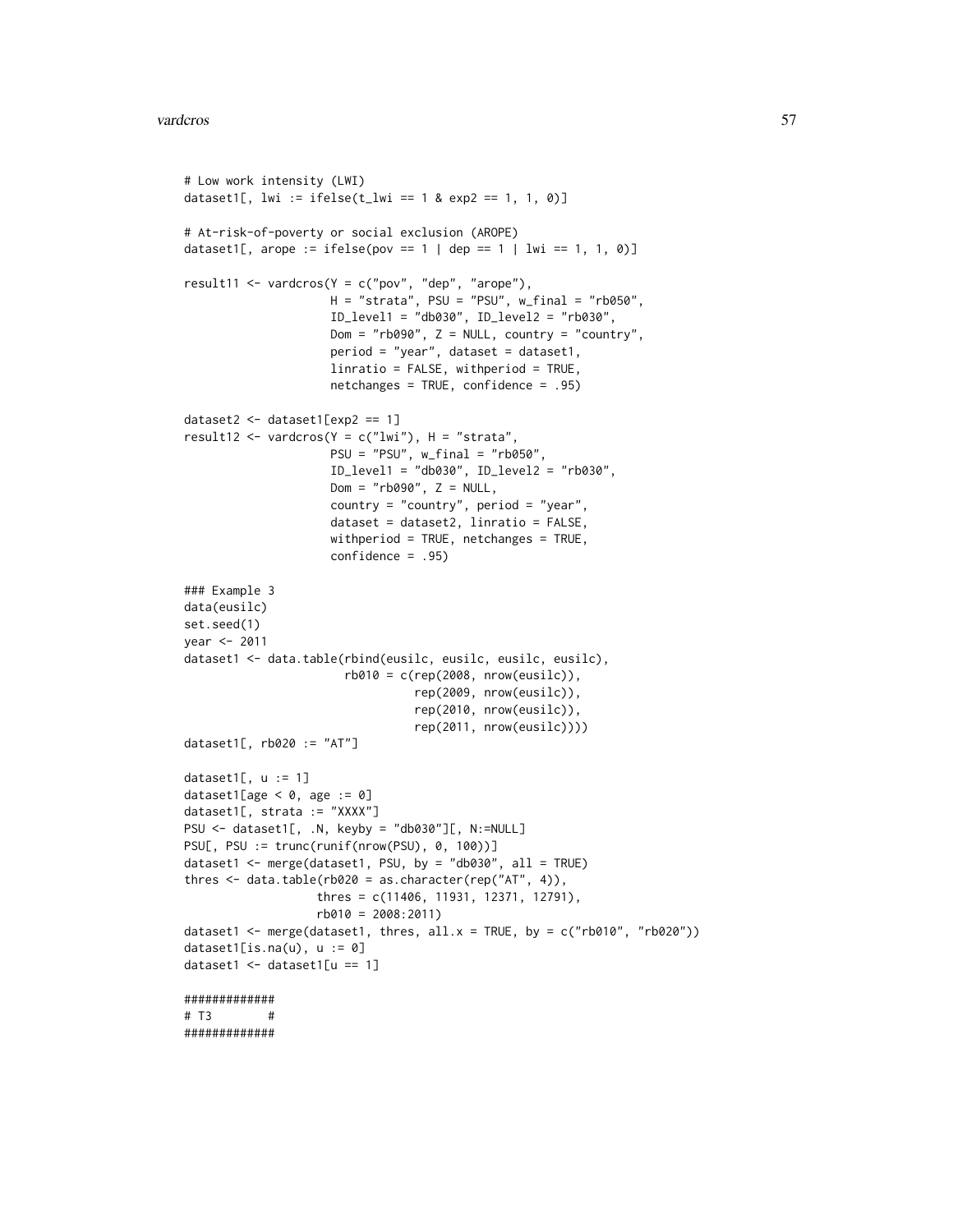```
58 vardcros var den større og den en større og den større og den større og den større og den større og den stø
```

```
T3 \le dataset1[rb010 == year - 3]
T3[, strata1 := strata]
T3[, PSU1 := PSU]
T3[, w1 := rb050]
T3[, inc1 := eqIncome]
T3[, rb110_1 := db030]
T3[, pov1 := inc1 \leq thres]
T3 <- T3[, c("rb020", "rb030", "strata", "PSU", "inc1", "pov1"), with = FALSE]
#############
# T2 #
#############
T2 \le dataset1[rb010 == year - 2]
T2[, strata2 := strata]
T2[, PSU2 := PSU]
T2[, w2 := rb050]
T2[, inc2 := eqIncome]
T2[, rb110_2 := db030]
setnames(T2, "thres", "thres2")
T2[, pov2 := inc2 \leq thres2]T2 <- T2[, c("rb020", "rb030", "strata2", "PSU2", "inc2", "pov2"), with = FALSE]
#############
# T1 #
#############
T1 <- dataset1[rb010 == year - 1]
T1[, strata3 := strata]
T1[, PSU3 := PSU]
T1[, w3 := rb050]
T1[, inc3 := eqIncome]
T1[, rb110_3 := db030]
setnames(T1, "thres", "thres3")
T1[, pov3 := inc3 \leq thres3]
T1 <- T1[, c("rb020", "rb030", "strata3", "PSU3", "inc3", "pov3"), with = FALSE]
#############
# T0 #
#############
T0 \leq dataset1[rb010 == year]
T0[, PSU4 := PSU]
T0[, strata4 := strata]
T0[, w4 := rb050]
T0[, inc4 := eqIncome]
T0[, rb110_4 := db030]
setnames(T0, "thres", "thres4")
TØ[, pov4 := inc4 \leq thres4]
T0 <- T0[, c("rb010", "rb020", "rb030", "strata4", "PSU4", "w4", "inc4", "pov4"), with = FALSE]
apv \leq merge(T3, T2, all = TRUE, by = c("rb020", "rb030"))apv <- merge(apv, T1, all = TRUE, by = c("rb020", "rb030"))apv <- merge(apv, T0, all = TRUE, by = c("rb020", "rb030"))
apv <- apv[(!is.na(inc1)) & (!is.na(inc2)) & (!is.na(inc3)) & (!is.na(inc4))]
apv[, ppr := ifelse(((pov4 == 1) & ((pov1 == 1 & pov2 == 1 & pov3 == 1)
                                  | (pov1 == 1 & pov2 == 1 & pov3 == 0)
```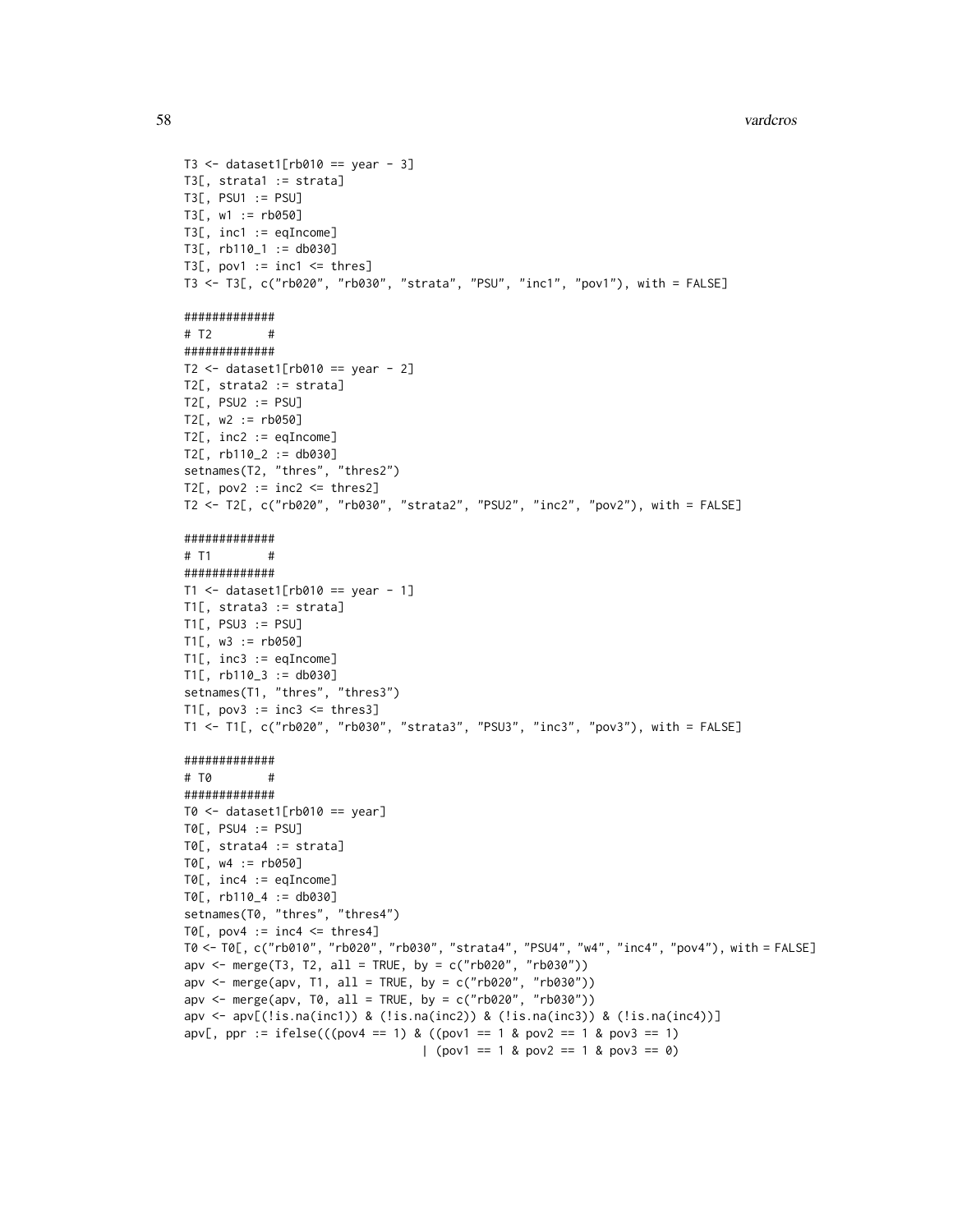### vardcrospoor 59

```
| (pov1 == 1 & pov2 == 0 & pov3 == 1)
                                    [ (pov1 == 0 & pov2 == 1 & pov3 == 1))), 1, 0)
result20 <- vardcros(Y = "ppr", H = "strata", PSU = "PSU",
                      w_{\text{final}} = "w4", ID_{\text{level1}} = "rb030",ID_level2 = "rb030", Dom = NULL,
                      Z = NULL, country = "rb020",
                      period = "rb010", dataset = apv,
                      linratio = FALSE,
                      withperiod = TRUE,
                      netchanges = FALSE,
                      confidence = .95)
result20
## End(Not run)
```
<span id="page-58-0"></span>

| vardcrospoor | Variance estimation for cross-sectional, longitudinal measures for in- |
|--------------|------------------------------------------------------------------------|
|              | dicators on social exclusion and poverty                               |

### Description

Computes the variance estimation for cross-sectional and longitudinal measures for indicators on social exclusion and poverty.

### Usage

```
vardcrospoor(
  Y,
  age = NULL,p1085 = NULL,month_at_work = NULL,
  Y_den = NULL,
  Y_thres = NULL,
  wght_thres = NULL,
 H,
 PSU,
  w_final,
  ID_level1,
  ID_level2,
  Dom = NULL,
  country = NULL,
  period,
  sort = NULL,gender = NULL,
  dataset = NULL,X = NULL,
```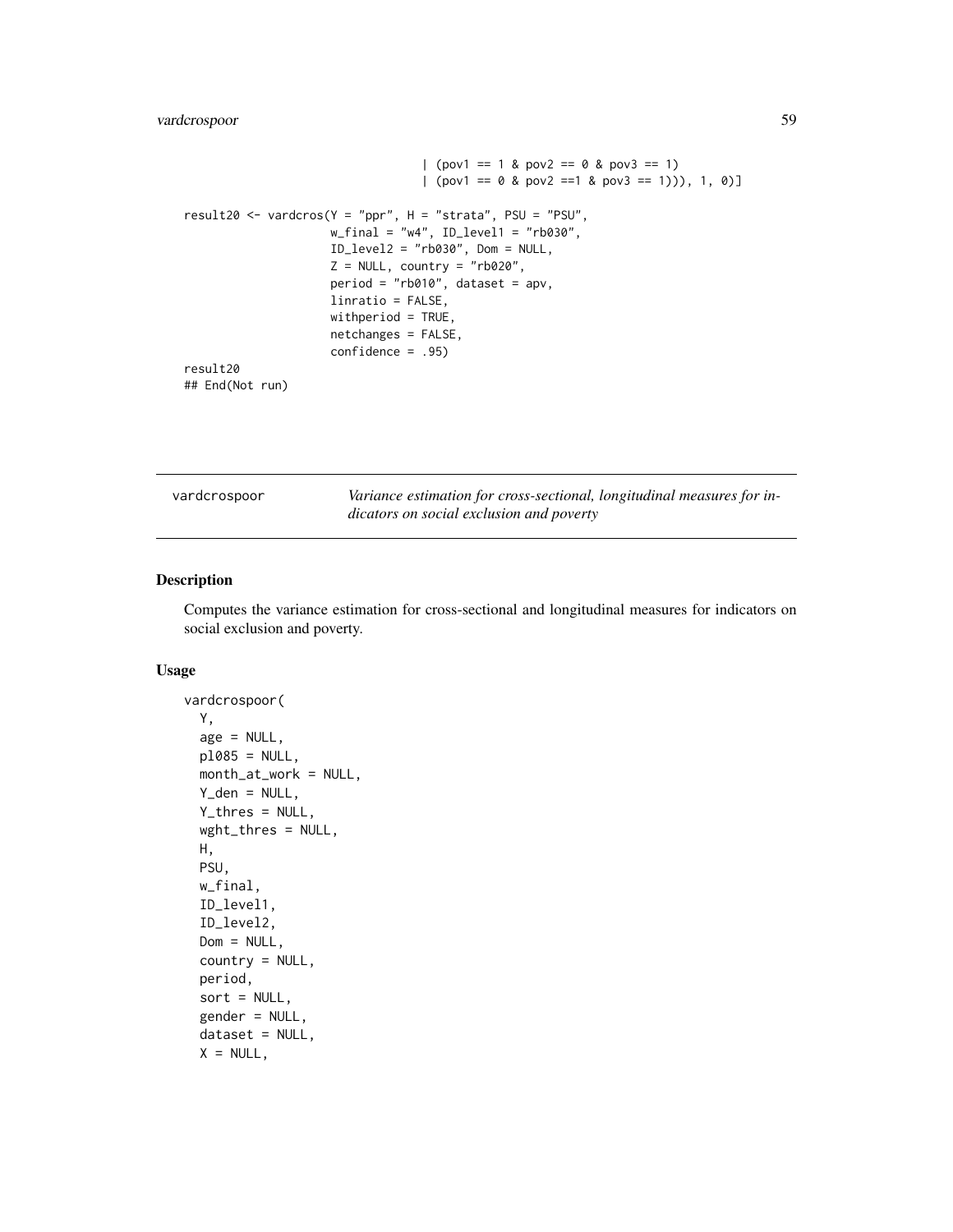```
countryX = NULL,periodX = NULL,
X_ID_level1 = NULL,
ind\_gr = NULL,g = NULL,q = NULL,datasetX = NULL,percentage = 60,
order_quant = 50,
alpha = 20,
use.estVar = FALSE,
withperiod = TRUE,
netchanges = TRUE,
confidence = 0.95,
outp_lin = FALSE,
outp_res = FALSE,
type = "linrmpg",
checking = TRUE
```

```
\mathcal{L}
```
# Arguments

| Y             | Variables of interest. Object convertible to data. table or variable names as<br>character, column numbers.                                                                                                                                                                                                                                                                                                                                                              |
|---------------|--------------------------------------------------------------------------------------------------------------------------------------------------------------------------------------------------------------------------------------------------------------------------------------------------------------------------------------------------------------------------------------------------------------------------------------------------------------------------|
| age           | Age variable. One dimensional object convertible to one-column data.table<br>or variable name as character, column number.                                                                                                                                                                                                                                                                                                                                               |
| p1085         | Retirement variable (Number of months spent in retirement or early retirement).<br>One dimensional object convertible to one-column data. table or variable name<br>as character, column number.                                                                                                                                                                                                                                                                         |
| month_at_work | Variable for total number of month at work (sum of the number of months spent<br>at full-time work as employee, number of months spent at part-time work as<br>employee, number of months spent at full-time work as self-employed (includ-<br>ing family worker), number of months spent at part-time work as self-employed<br>(including family worker)). One dimensional object convertible to one-column<br>data.table or variable name as character, column number. |
| Y_den         | Denominator variable (for example gross individual earnings). One dimensional<br>object convertible to one-column data.table or variable name as character,<br>column number.                                                                                                                                                                                                                                                                                            |
| Y thres       | Variable (for example equalized disposable income) used for computation and<br>linearization of poverty threshold. One dimensional object convertible to one-<br>column data.table or variable name as character, column number or logical<br>vector with only one TRUE value (length of the vector has to be the same as the<br>column count of dataset). Variable specified for inc is used as income_thres<br>if income_thres is not defined.                         |
| wght_thres    | Weight variable used for computation and linearization of poverty threshold.<br>One dimensional object convertible to one-column data. table or variable name<br>as character, column number. Variable specified for weight is used as wght_thres<br>if wght_thres is not defined.                                                                                                                                                                                       |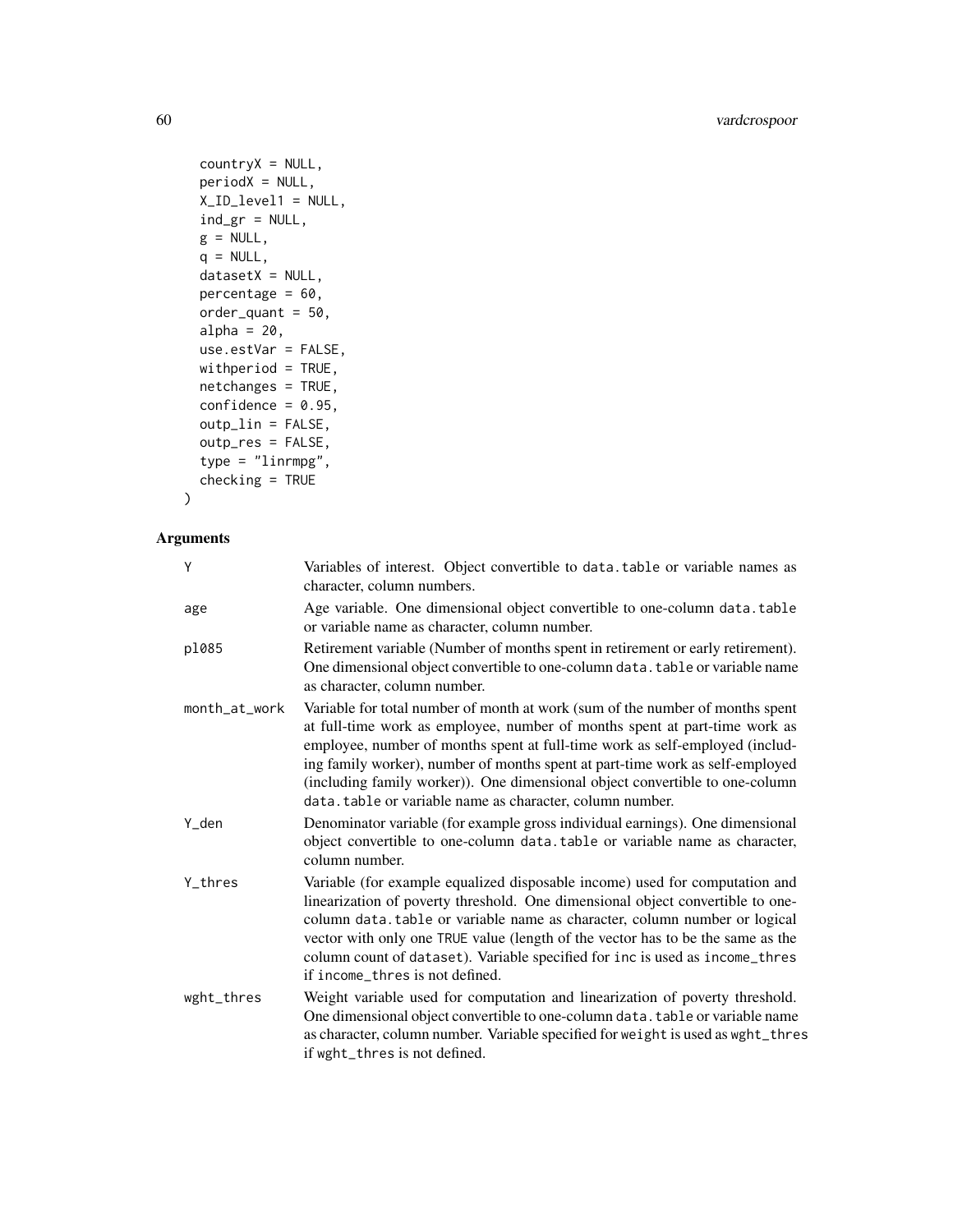| Н           | The unit stratum variable. One dimensional object convertible to one-column<br>data.table or variable name as character, column number.                                                                                                        |
|-------------|------------------------------------------------------------------------------------------------------------------------------------------------------------------------------------------------------------------------------------------------|
| <b>PSU</b>  | Primary sampling unit variable. One dimensional object convertible to one-<br>column data.table or variable name as character, column number.                                                                                                  |
| w_final     | Weight variable. One dimensional object convertible to one-column data. table<br>or variable name as character, column number.                                                                                                                 |
| ID_level1   | Variable for level1 ID codes. One dimensional object convertible to one-column<br>data.table or variable name as character, column number.                                                                                                     |
| ID_level2   | Optional variable for unit ID codes. One dimensional object convertible to one-<br>column data.table or variable name as character, column number.                                                                                             |
| Dom         | Optional variables used to define population domains. If supplied, variables are<br>calculated for each domain. An object convertible to data.table or variable<br>names as character vector, column numbers.                                  |
| country     | Variable for the survey countries. The values for each country are computed in-<br>dependently. Object convertible to data. table or variable names as character,<br>column numbers.                                                           |
| period      | Variable for the survey periods. The values for each period are computed in-<br>dependently. Object convertible to data. table or variable names as character,<br>column numbers.                                                              |
| sort        | Optional variable to be used as tie-breaker for sorting. One dimensional object<br>convertible to one-column data. table or variable name as character, column<br>number.                                                                      |
| gender      | Numerical variable for gender, where 1 is for males, but 2 is for females. One<br>dimensional object convertible to one-column data. table or variable name as<br>character, column number.                                                    |
| dataset     | Optional survey data object convertible to data.table.                                                                                                                                                                                         |
| X           | Optional matrix of the auxiliary variables for the calibration estimator. Object<br>convertible to data. table or variable names as character, column numbers.                                                                                 |
| countryX    | Optional variable for the survey countries. The values for each country are com-<br>puted independently. Object convertible to data.table or variable names as<br>character, column numbers.                                                   |
| periodX     | Optional variable of the survey periods and countries. If supplied, residual es-<br>timation of calibration is done independently for each time period. Object con-<br>vertible to data. table or variable names as character, column numbers. |
| X_ID_level1 | Variable for level1 ID codes. One dimensional object convertible to one-column<br>data.table or variable name as character, column number.                                                                                                     |
| g           | Optional variable of the g weights. One dimensional object convertible to one-<br>column data. table or variable name as character, column number.                                                                                             |
| q           | Variable of the positive values accounting for heteroscedasticity. One dimen-<br>sional object convertible to one-column data. table or variable name as char-<br>acter, column number.                                                        |
| datasetX    | Optional survey data object in household level convertible to data. table.                                                                                                                                                                     |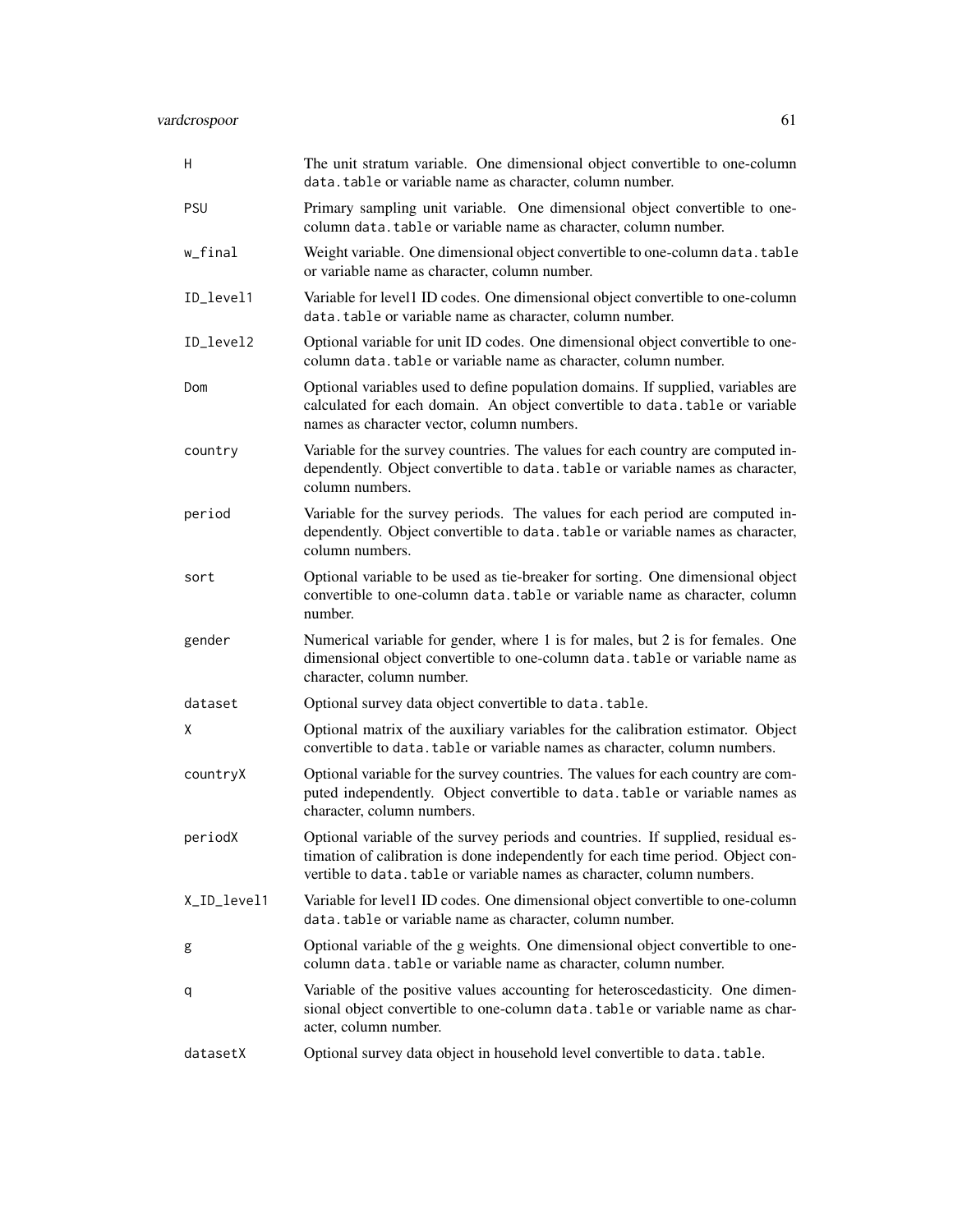percentage A numeric value in range  $[0, 100]$  for p in the formula for poverty threshold computation:

$$
\frac{p}{100}\cdot Z_{\frac{\alpha}{100}}.
$$

For example, to compute poverty threshold equal to 60% of some income quantile,  $p$  should be set equal to 60.

order\_quant A numeric value in range [0, 100] for  $\alpha$  in the formula for poverty threshold computation:

$$
\frac{p}{100} \cdot Z_{\frac{\alpha}{100}}.
$$

For example, to compute poverty threshold equal to some percentage of median income,  $\alpha$  should be set equal to 50.

- a a numeric value in range  $[0, 100]$  for the order of the income quantile share ratio (in percentage).
- withperiod Logical value. If TRUE is value, the results is with period, if FALSE, without period.
- netchanges Logical value. If value is TRUE, then produce two objects: the first object is aggregation of weighted data by period (if available), country, strata and PSU, the second object is an estimation for Y, the variance, gradient for numerator and denominator by country and period (if available). If value is FALSE, then both objects containing NULL.
- confidence Optional positive value for confidence interval. This variable by default is 0.95.
- outp\_lin Logical value. If TRUE linearized values of the ratio estimator will be printed out.
- outp\_res Logical value. If TRUE estimated residuals of calibration will be printed out.
- type a character vector (of length one unless several.ok is TRUE), example "linarpr","linarpt", "lingpg", "linpoormed", "linrmpg", "lingini", "lingini2", "linqsr", "linarr", "linrmir".
- checking Optional variable if this variable is TRUE, then function checks data preparation errors, otherwise not checked. This variable by default is TRUE.
- ind\_gr Optionalvariable by which divided independently X matrix of the auxiliary variables for the calibration. One dimensional object convertible to one-column data.table or variable name as character, column number.
- use.estVar Logicalvalue. If value is TRUE, then R function estVar is used for the estimation of covariance matrix of the residuals. If value is FALSE, then R function estVar is not used for the estimation of covariance matrix of the residuals.

### Value

A list with objects are returned by the function:

- lin\_out a data.table containing the linearized values of the ratio estimator with ID\_level2 and PSU.
- res\_out a data.table containing the estimated residuals of calibration with ID\_level1 and PSU.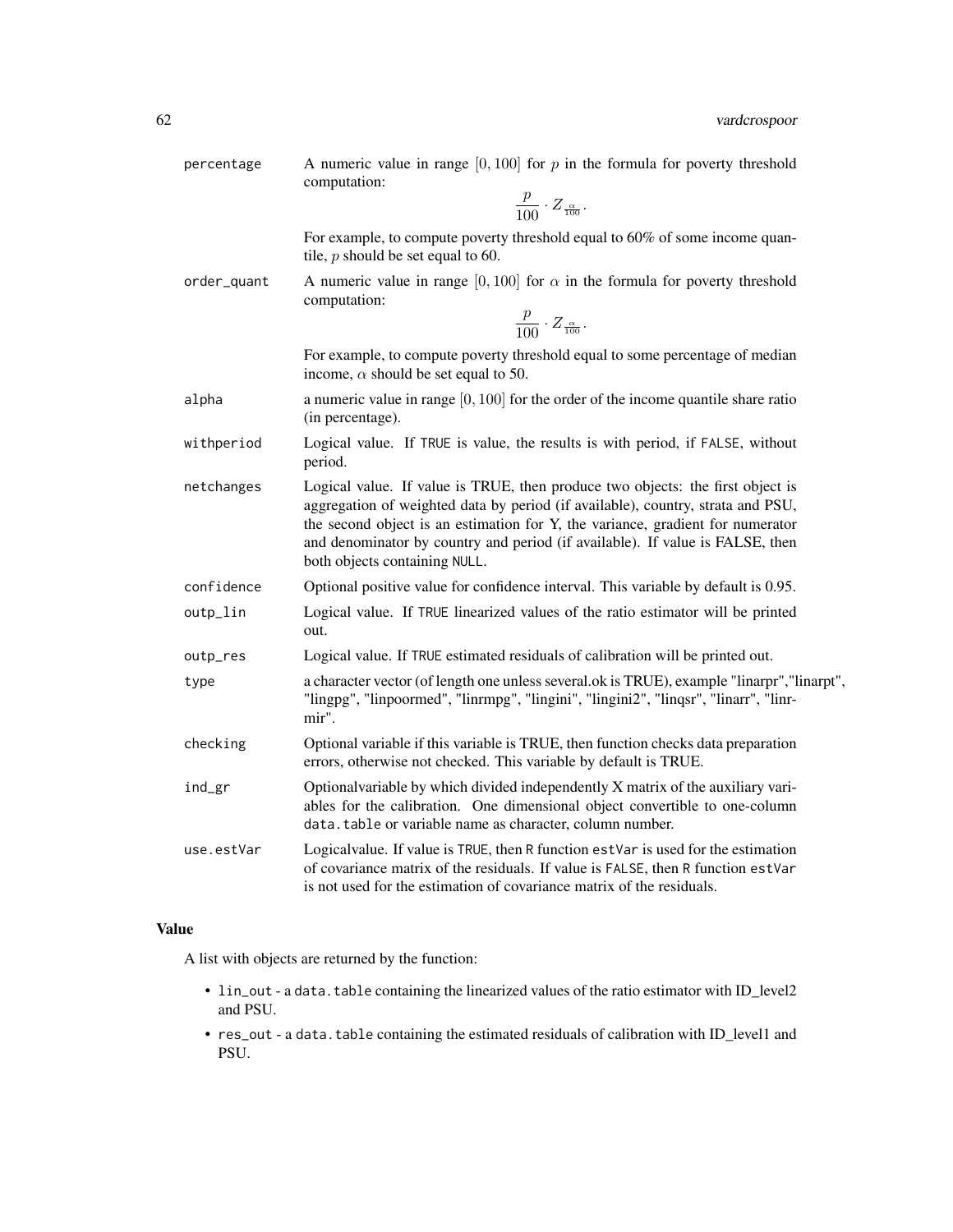### vardcrospoor 63

- data\_net\_changes a data.table containing aggregation of weighted data by period (if available), country, strata, PSU.
- results a data.table containing: period - survey periods, country - survey countries, Dom - optional variable of the population domains, type - type variable, count\_respondents - the count of respondents, pop\_size - the population size (in numbers of individuals), estim - the estimated value, se - the estimated standard error, var - the estimated variance, rse - the estimated relative standard error (coefficient of variation),
	- cv the estimated relative standard error (coefficient of variation) in percentage.

### References

Guillaume Osier, Yves Berger, Tim Goedeme, (2013), Standard error estimation for the EU-SILC indicators of poverty and social exclusion, Eurostat Methodologies and Working papers, URL <http://ec.europa.eu/eurostat/documents/3888793/5855973/KS-RA-13-024-EN.PDF>. Yves G. Berger, Tim Goedeme, Guillame Osier (2013). Handbook on standard error estimation and other related sampling issues in EU-SILC, URL [https://ec.europa.eu/eurostat/cros/content/](https://ec.europa.eu/eurostat/cros/content/handbook-standard-error-estimation-and-other-related-sampling-issues-ver-29072013_en) [handbook-standard-error-estimation-and-other-related-sampling-issues-ver-290720](https://ec.europa.eu/eurostat/cros/content/handbook-standard-error-estimation-and-other-related-sampling-issues-ver-29072013_en)13\_ [en](https://ec.europa.eu/eurostat/cros/content/handbook-standard-error-estimation-and-other-related-sampling-issues-ver-29072013_en) Eurostat Methodologies and Working papers, Handbook on precision requirements and variance estimation for ESS household surveys, 2013, URL [http://ec.europa.eu/eurostat/documents/](http://ec.europa.eu/eurostat/documents/3859598/5927001/KS-RA-13-029-EN.PDF) [3859598/5927001/KS-RA-13-029-EN.PDF](http://ec.europa.eu/eurostat/documents/3859598/5927001/KS-RA-13-029-EN.PDF)

#### See Also

[linrmir](#page-24-0), [linarr](#page-11-0), [vardchanges](#page-37-0)

### Examples

```
library("data.table")
library("laeken")
data(eusilc)
set.seed(1)
dataset1 <- data.table(rbind(eusilc, eusilc),
                       year = c(rep(2010, nrow(eusilc)),rep(2011, nrow(eusilc))))
dataset1[age < 0, age := 0]
PSU \leq dataset1[, .N, keyby = "db030"][, N := NULL]
PSU[, PSU := trunc(runif(nrow(PSU), 0, 100))]
PSU$inc <- runif(nrow(PSU), 20, 100000)
dataset1 <- merge(dataset1, PSU, all = TRUE, by = "db030")
PSU <- eusilc <- NULL
dataset1[, strata := "XXXX"]
dataset1[, strata := as.character(strata)]
dataset1$pl085 <- 12 * trunc(runif(nrow(dataset1), 0, 2))
```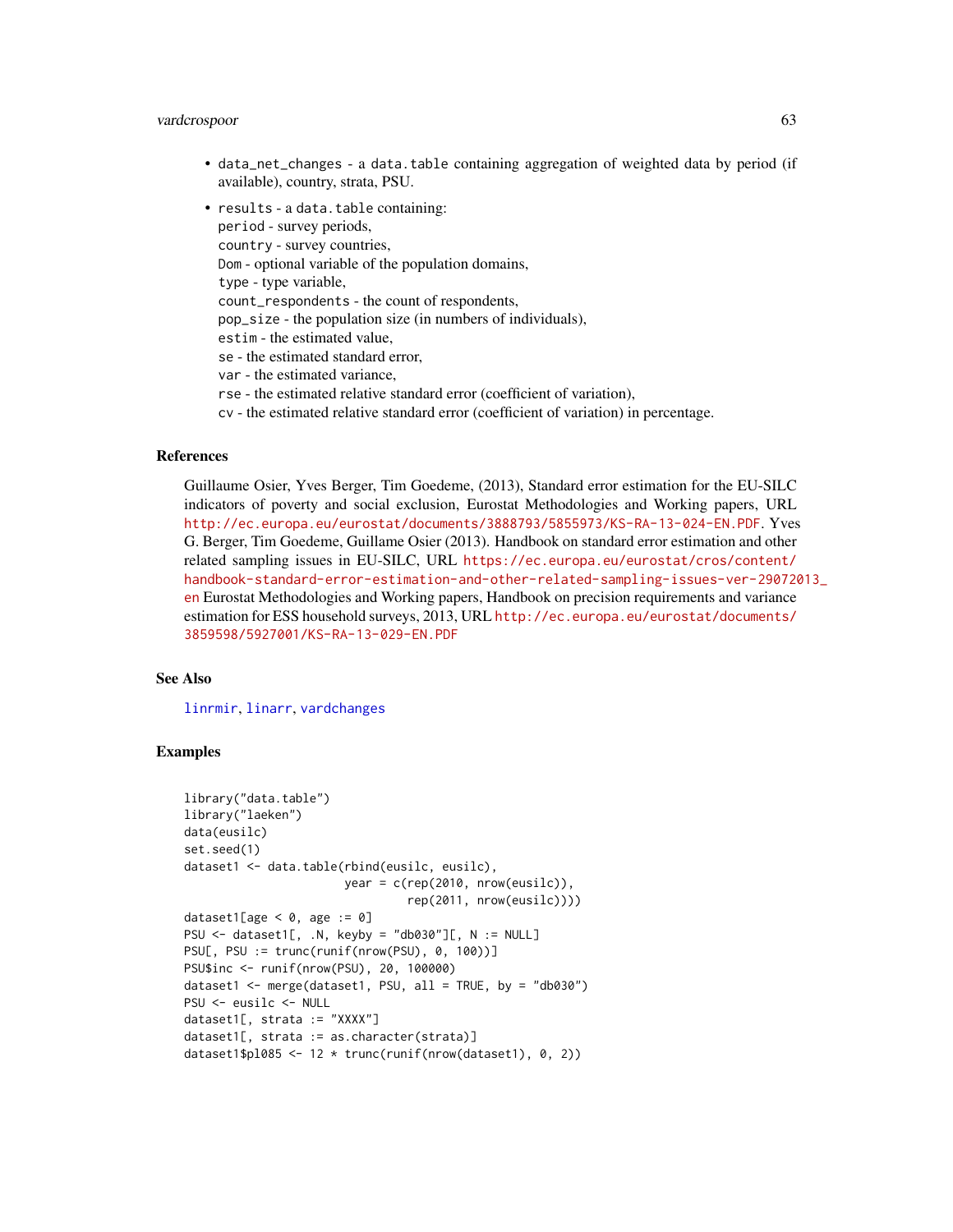```
dataset1$month_at_work <- 12 * trunc(runif(nrow(dataset1), 0, 2))
dataset1[, id_l2 := paste0("V", l])]
result \leq vardcrospoor(Y = "inc", age = "age",
                       pl085 = "pl085",
                       month_at_work = "month_at_work",
                       Y_den = "inc", Y_thres = "inc",
                       wght_thres = "rb050",
                       H = "strata", PSU = "PSU",w_{\text{final}} = "rb050", ID_level1 = "db030",
                       ID\_level2 = "id\_12",Dom = c("rb090", "db040"),
                       country = NULL, period = "year",
                       sort = NULL, gender = NULL,
                       dataset = dataset1,
                       percentage = 60,
                       order_quant = 50L,
                       alpha = 20,
                       confidence = 0.95,type = "linrmpg")
 ## Not run:
result2 <- vardcrospoor(Y = "inc", age = "age",
                         pl085 = "pl085",
                         month_at_work = "month_at_work",
                         Y_den = "inc", Y_thres = "inc",
                         wght_thres = "rb050",
                         H = "strata", PSU = "PSU",
                         w_final = "rb050", ID_level1 = "db030",
                         ID\_level2 = "id\_l2",Dom = c("rb090", "db040"),
                         period = "year", sort = NULL,
                         gender = NULL, dataset = dataset1,
                         percentage = 60,
                         order_quant = 50L,
                         alpha = 20,
                         confidence = 0.95,
                         type = "linrmpg")
result2
## End(Not run)
```

| vardom | Variance estimation of the sample surveys in domain by the ultimate |
|--------|---------------------------------------------------------------------|
|        | cluster method                                                      |

#### Description

Computes the variance estimation of the sample surveys in domain by the ultimate cluster method.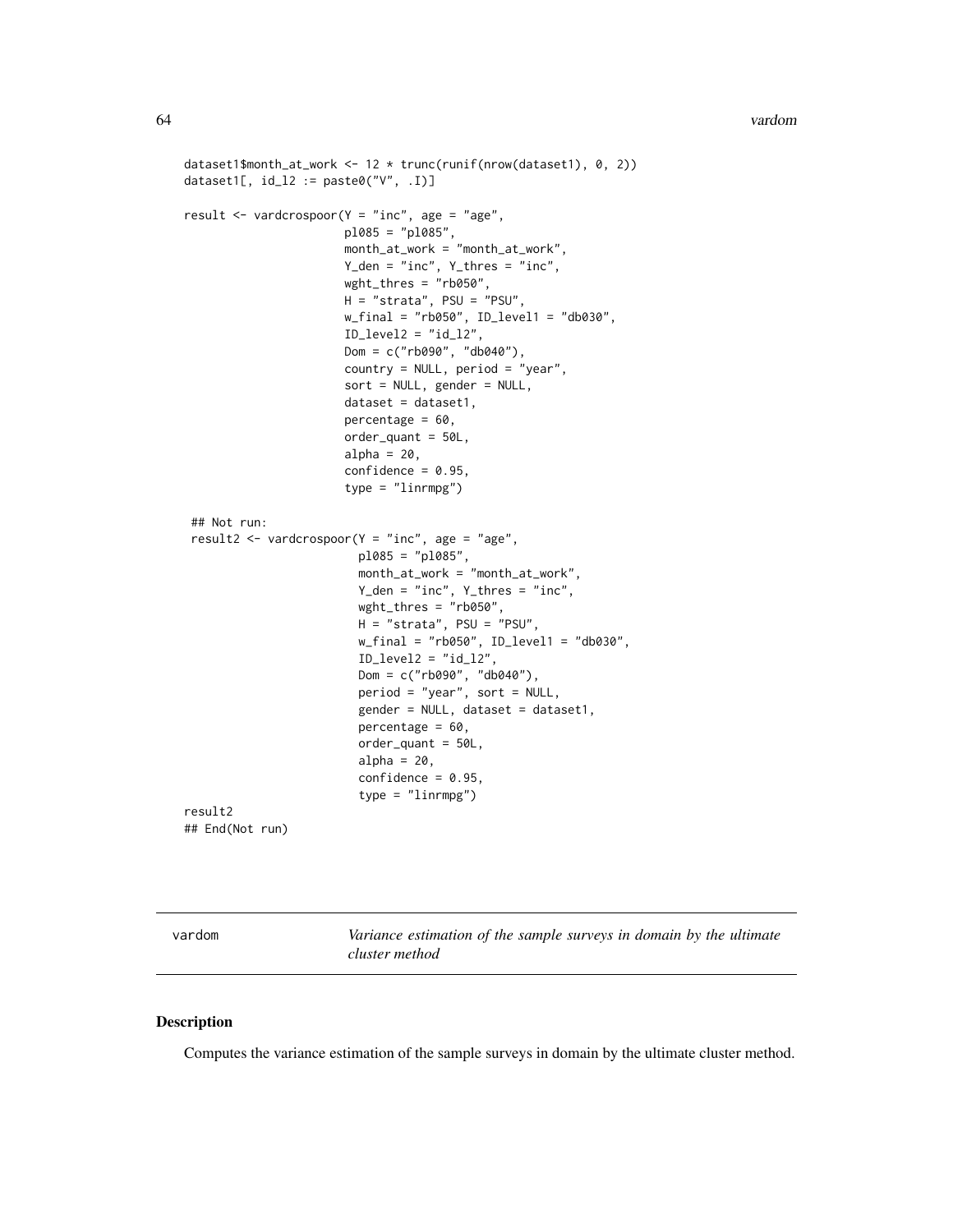### vardom 65

# Usage

```
vardom(
 Y,
 H,
 PSU,
 w_final,
 id = NULL,Dom = NULL,
 period = NULL,
 PSU_sort = NULL,
 N_h = NULL,fh_zero = FALSE,
 PSU_level = TRUE,
 Z = NULL,X = NULL,ind\_gr = NULL,g = NULL,q = NULL,dataset = NULL,
 confidence = 0.95,
 percentratio = 1,
 outp_lin = FALSE,
 outp_res = FALSE
```
### Arguments

)

| Y          | Variables of interest. Object convertible to data. table or variable names as<br>character, column numbers.                                                                                                                |
|------------|----------------------------------------------------------------------------------------------------------------------------------------------------------------------------------------------------------------------------|
| H          | The unit stratum variable. One dimensional object convertible to one-column<br>data.table or variable name as character, column number.                                                                                    |
| <b>PSU</b> | Primary sampling unit variable. One dimensional object convertible to one-<br>column data. table or variable name as character, column number.                                                                             |
| w_final    | Weight variable. One dimensional object convertible to one-column data. table<br>or variable name as character, column number.                                                                                             |
| id         | Optional variable for unit ID codes. One dimensional object convertible to one-<br>column data.table or variable name as character, column number.                                                                         |
| Dom        | Optional variables used to define population domains. If supplied, variables of<br>interest are calculated for each domain. An object convertible to data. table or<br>variable names as character vector, column numbers. |
| period     | Optional variable for survey period. If supplied, residual estimation of cali-<br>bration is done independently for each time period. One dimensional object<br>convertible to one-column data, table.                     |
| PSU_sort   | optional; if PSU_sort is defined, then variance is calculated for systematic sam-<br>ple.                                                                                                                                  |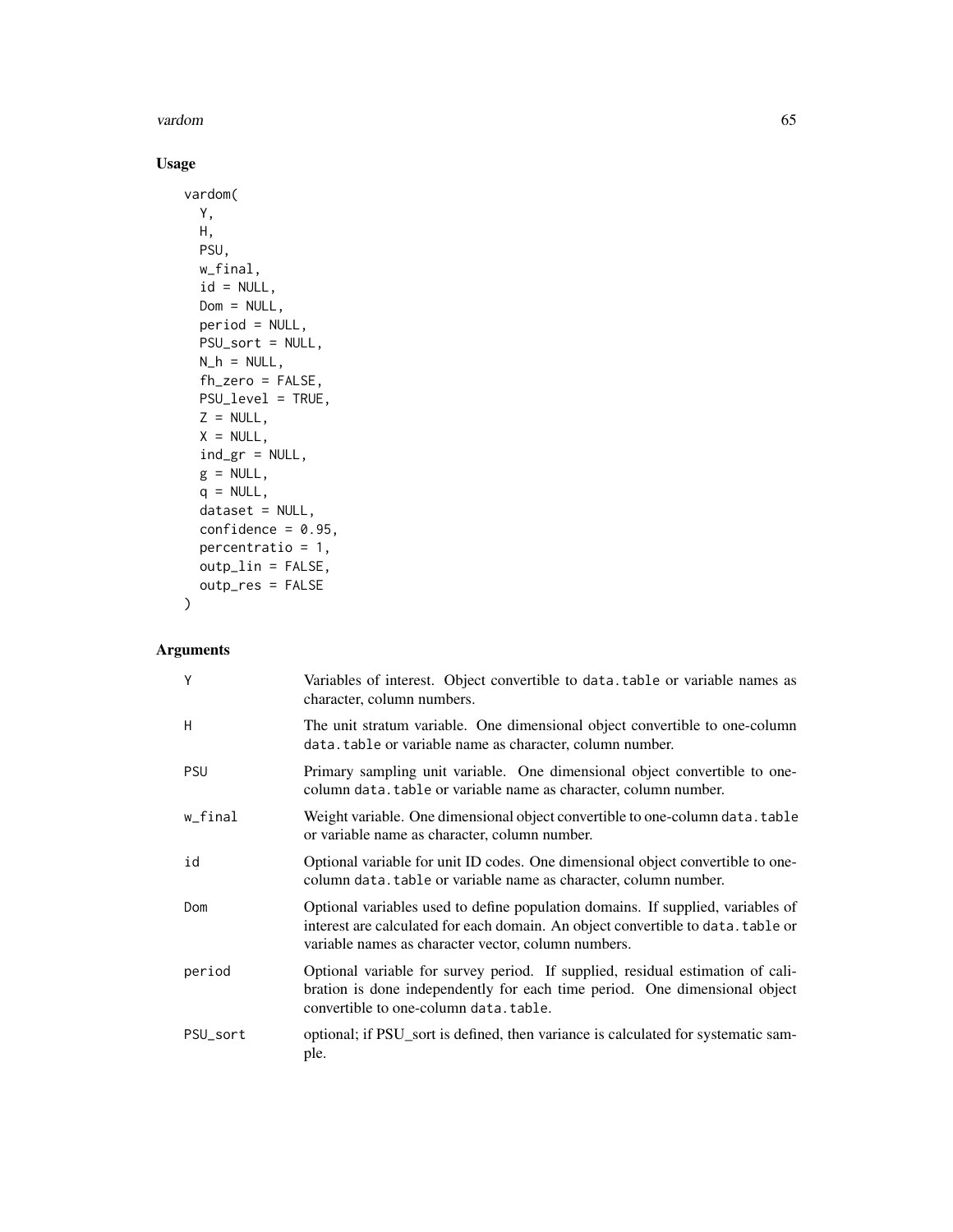| $N_h$        | Number of primary sampling units in population for each stratum (and period<br>if period is not NULL). If N_h = NULL and fh_zero = FALSE (default), N_h is<br>estimated from sample data as sum of weights (w_final) in each stratum (and<br>period if period is not NULL). Optional for single-stage sampling design as it<br>will be estimated from sample data. Recommended for multi-stage sampling<br>design as N_h can not be correctly estimated from the sample data in this case. If<br>N_h is not used in case of multi-stage sampling design (for example, because this<br>information is not available), it is advisable to set fh_zero = TRUE. If period is<br>NULL. A two-column matrix with rows for each stratum. The first column should<br>contain stratum code. The second column - the number of primary sampling<br>units in the population of each stratum. If period is not NULL. A three-column<br>matrix with rows for each intersection of strata and period. The first column<br>should contain period. The second column should contain stratum code. The<br>third column - the number of primary sampling units in the population of each<br>stratum and period. |
|--------------|-----------------------------------------------------------------------------------------------------------------------------------------------------------------------------------------------------------------------------------------------------------------------------------------------------------------------------------------------------------------------------------------------------------------------------------------------------------------------------------------------------------------------------------------------------------------------------------------------------------------------------------------------------------------------------------------------------------------------------------------------------------------------------------------------------------------------------------------------------------------------------------------------------------------------------------------------------------------------------------------------------------------------------------------------------------------------------------------------------------------------------------------------------------------------------------------------|
| fh_zero      | by default FALSE; fh is calculated as division of n_h and N_h in each strata, if<br>TRUE, fh value is zero in each strata.                                                                                                                                                                                                                                                                                                                                                                                                                                                                                                                                                                                                                                                                                                                                                                                                                                                                                                                                                                                                                                                                    |
| PSU_level    | by default TRUE; if PSU_level is TRUE, in each strata fh is calculated as di-<br>vision of count of PSU in sample $(n_h)$ and count of PSU in frame $(N_h)$ . if<br>PSU_level is FALSE, in each strata fh is calculated as division of count of units<br>in sample $(n_h)$ and count of units in frame $(N_h)$ , which calculated as sum of<br>weights.                                                                                                                                                                                                                                                                                                                                                                                                                                                                                                                                                                                                                                                                                                                                                                                                                                       |
| Ζ            | Optional variables of denominator for ratio estimation. Object convertible to<br>data.table or variable names as character, column numbers.                                                                                                                                                                                                                                                                                                                                                                                                                                                                                                                                                                                                                                                                                                                                                                                                                                                                                                                                                                                                                                                   |
| Χ            | Optional matrix of the auxiliary variables for the calibration estimator. Object<br>convertible to data. table or variable names as character, column numbers.                                                                                                                                                                                                                                                                                                                                                                                                                                                                                                                                                                                                                                                                                                                                                                                                                                                                                                                                                                                                                                |
| ind_gr       | Optional variable by which divided independently X matrix of the auxiliary vari-<br>ables for the calibration. One dimensional object convertible to one-column<br>data.table or variable name as character, column number.                                                                                                                                                                                                                                                                                                                                                                                                                                                                                                                                                                                                                                                                                                                                                                                                                                                                                                                                                                   |
| g            | Optional variable of the g weights. One dimensional object convertible to one-<br>column data. table or variable name as character, column number.                                                                                                                                                                                                                                                                                                                                                                                                                                                                                                                                                                                                                                                                                                                                                                                                                                                                                                                                                                                                                                            |
| q            | Variable of the positive values accounting for heteroscedasticity. One dimen-<br>sional object convertible to one-column data. table or variable name as char-<br>acter, column number.                                                                                                                                                                                                                                                                                                                                                                                                                                                                                                                                                                                                                                                                                                                                                                                                                                                                                                                                                                                                       |
| dataset      | Optional survey data object convertible to data. table                                                                                                                                                                                                                                                                                                                                                                                                                                                                                                                                                                                                                                                                                                                                                                                                                                                                                                                                                                                                                                                                                                                                        |
| confidence   | Optional positive value for confidence interval. This variable by default is 0.95.                                                                                                                                                                                                                                                                                                                                                                                                                                                                                                                                                                                                                                                                                                                                                                                                                                                                                                                                                                                                                                                                                                            |
| percentratio | Positive numeric value. All linearized variables are multiplied with percentratio<br>value, by default - 1.                                                                                                                                                                                                                                                                                                                                                                                                                                                                                                                                                                                                                                                                                                                                                                                                                                                                                                                                                                                                                                                                                   |
| outp_lin     | Logical value. If TRUE linearized values of the ratio estimator will be printed<br>out.                                                                                                                                                                                                                                                                                                                                                                                                                                                                                                                                                                                                                                                                                                                                                                                                                                                                                                                                                                                                                                                                                                       |
| outp_res     | Logical value. If TRUE estimated residuals of calibration will be printed out.                                                                                                                                                                                                                                                                                                                                                                                                                                                                                                                                                                                                                                                                                                                                                                                                                                                                                                                                                                                                                                                                                                                |

# Details

Calculate variance estimation in domains based on book of Hansen, Hurwitz and Madow.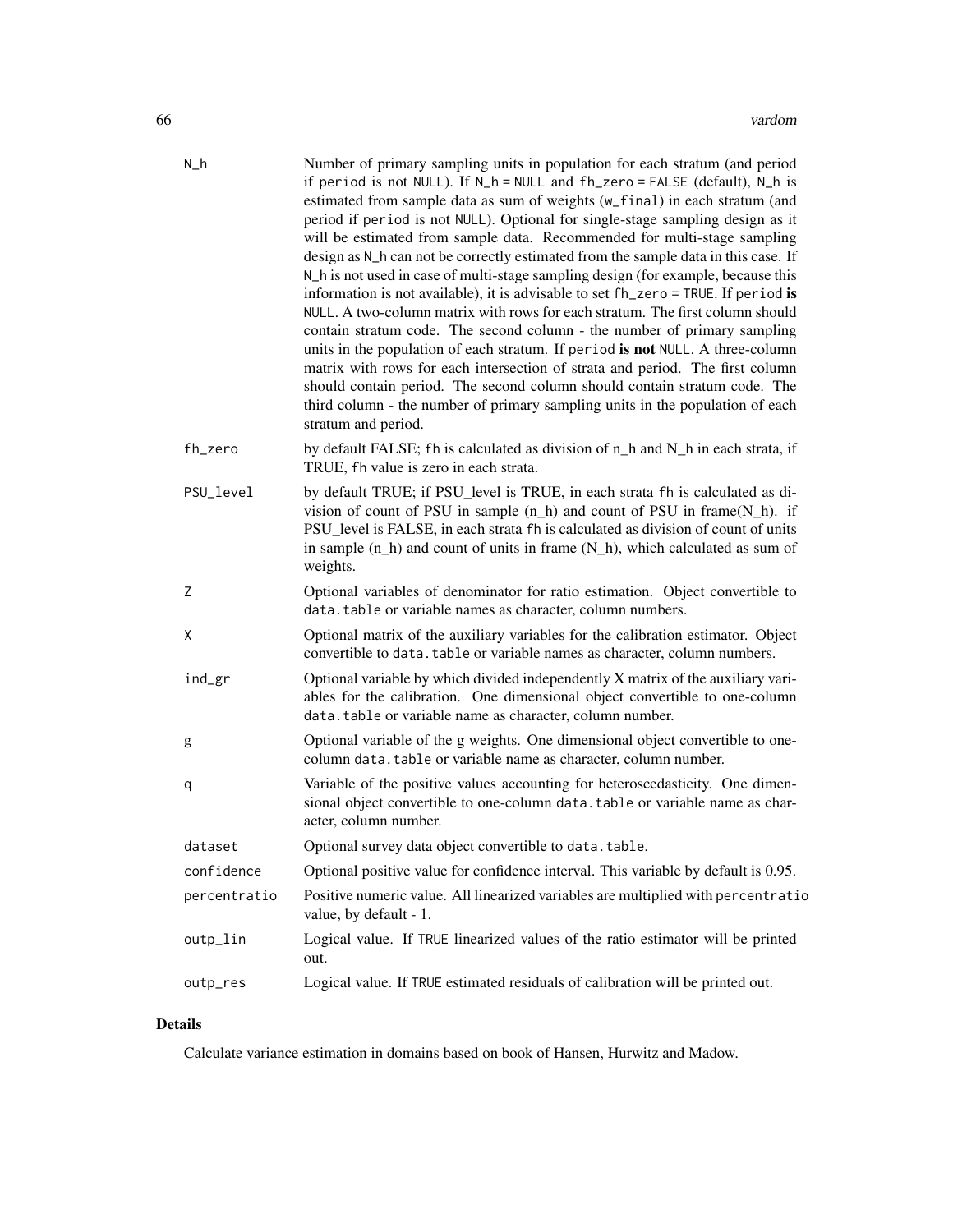#### vardom 67

### Value

A list with objects is returned by the function:

- lin\_out a data.table containing the linearized values of the ratio estimator with id and PSU.
- res\_out a data.table containing the estimated residuals of calibration with id and PSU.
- betas a numeric data.table containing the estimated coefficients of calibration.
- all\_result a data.table, which containing variables: variable names of variables of interest,

Dom - optional variable of the population domains, period - optional variable of the survey periods, respondent\_count - the count of respondents, pop\_size - the estimated size of population, n\_nonzero - the count of respondents, who answers are larger than zero, estim - the estimated value, var - the estimated variance, se - the estimated standard error, rse - the estimated relative standard error (coefficient of variation), cv - the estimated relative standard error (coefficient of variation) in percentage, absolute\_margin\_of\_error - the estimated absolute margin of error, relative\_margin\_of\_error - the estimated relative margin of error in percentage, CI\_lower - the estimated confidence interval lower bound, CI\_upper - the estimated confidence interval upper bound, confidence\_level - the positive value for confidence interval, S2\_y\_HT - the estimated variance of the y variable in case of total or the estimated variance of the linearised variable in case of the ratio of two totals using non-calibrated weights, S2\_y\_ca - the estimated variance of the y variable in case of total or the estimated variance of the linearised variable in case of the ratio of two totals using calibrated weights, S2\_res - the estimated variance of the regression residuals, var\_srs\_HT - the estimated variance of the HT estimator under SRS. var\_cur\_HT - the estimated variance of the HT estimator under current design, var\_srs\_ca - the estimated variance of the calibrated estimator under SRS, deff\_sam - the estimated design effect of sample design, deff\_est - the estimated design effect of estimator, deff - the overall estimated design effect of sample design and estimator, n\_eff - the effective sample size.

#### References

Morris H. Hansen, William N. Hurwitz, William G. Madow, (1953), Sample survey methods and theory Volume I Methods and applications, 257-258, Wiley.

Guillaume Osier and Emilio Di Meglio. The linearisation approach implemented by Eurostat for the first wave of EU-SILC: what could be done from the second wave onwards? 2012

Guillaume Osier, Yves Berger, Tim Goedeme, (2013), Standard error estimation for the EU-SILC indicators of poverty and social exclusion, Eurostat Methodologies and Working papers, URL <http://ec.europa.eu/eurostat/documents/3888793/5855973/KS-RA-13-024-EN.PDF>.

Eurostat Methodologies and Working papers, Handbook on precision requirements and variance estimation for ESS household surveys, 2013, URL [http://ec.europa.eu/eurostat/documents/](http://ec.europa.eu/eurostat/documents/3859598/5927001/KS-RA-13-029-EN.PDF)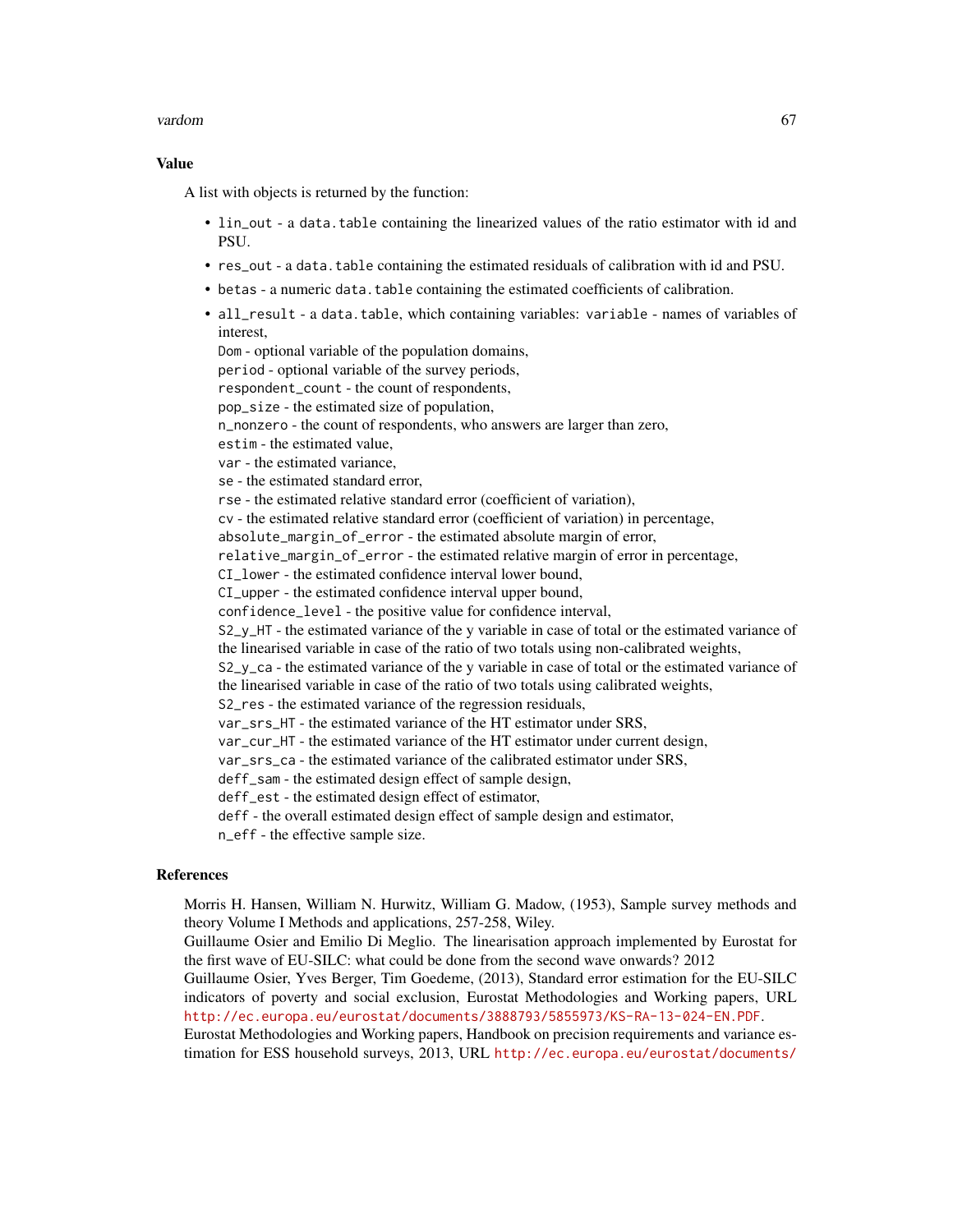#### [3859598/5927001/KS-RA-13-029-EN.PDF](http://ec.europa.eu/eurostat/documents/3859598/5927001/KS-RA-13-029-EN.PDF).

Yves G. Berger, Tim Goedeme, Guillame Osier (2013). Handbook on standard error estimation and other related sampling issues in EU-SILC, URL [https://ec.europa.eu/eurostat/cros/](https://ec.europa.eu/eurostat/cros/content/handbook-standard-error-estimation-and-other-related-sampling-issues-ver-29072013_en) [content/handbook-standard-error-estimation-and-other-related-sampling-issues-ve](https://ec.europa.eu/eurostat/cros/content/handbook-standard-error-estimation-and-other-related-sampling-issues-ver-29072013_en)r-29072013\_ [en](https://ec.europa.eu/eurostat/cros/content/handbook-standard-error-estimation-and-other-related-sampling-issues-ver-29072013_en)

Jean-Claude Deville (1999). Variance estimation for complex statistics and estimators: linearization and residual techniques. Survey Methodology, 25, 193-203, URL [https://www150.statcan.](https://www150.statcan.gc.ca/n1/pub/12-001-x/1999002/article/4882-eng.pdf) [gc.ca/n1/pub/12-001-x/1999002/article/4882-eng.pdf](https://www150.statcan.gc.ca/n1/pub/12-001-x/1999002/article/4882-eng.pdf).

### See Also

[domain](#page-2-0), [lin.ratio](#page-5-0), [residual\\_est](#page-29-0), [vardomh](#page-67-0), [var\\_srs](#page-87-0), [variance\\_est](#page-76-0), [variance\\_othstr](#page-78-0)

#### Examples

```
library("data.table")
library("laeken")
data(eusilc)
dataset1 <- data.table(IDd = paste0("V", 1 : nrow(eusilc)), eusilc)
aa \le vardom(Y = "eqIncome", H = "db040", PSU = "db030",
             w_final = "rb050", id = "rb030", Dom = "db040",
             period = NULL, N_h = NULL, Z = NULL,X = NULL, g = NULL, q = NULL, dataset = dataset1,
             confidence = .95, percentratio = 100,
             outp_lin = TRUE, outp_res = TRUE)
```
<span id="page-67-0"></span>vardomh *Variance estimation for sample surveys in domain for one or two stage surveys by the ultimate cluster method*

### Description

Computes the variance estimation in domain for ID\_level1.

#### Usage

```
vardomh(
 Y,
 H,
 PSU,
  w_final,
  ID_level1,
  ID_level2,
 Dom = NULL,
```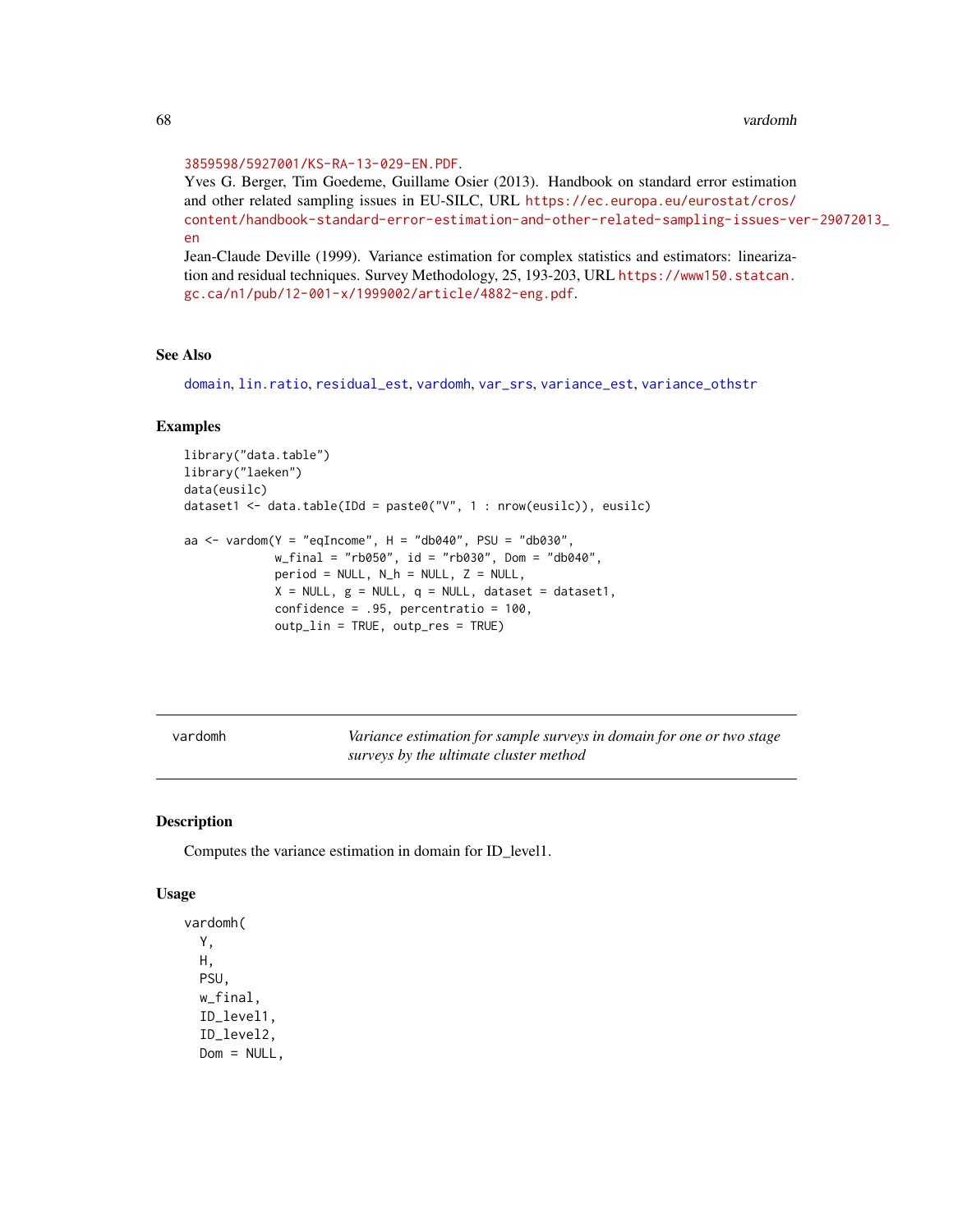vardomh 69 bis 1999 and 1999 and 1999 and 1999 and 1999 and 1999 and 1999 and 1999 and 1999 and 1999 and 1999

```
period = NULL,
 N_h = NULL,PSU_sort = NULL,
  fh_zero = FALSE,
 PSU_level = TRUE,
  Z = NULL,dataset = NULL,
 X = NULL,periodX = NULL,
 X_ID_level1 = NULL,
 ind_gr = NULL,
 g = NULL,q = NULL,datasetX = NULL,confidence = 0.95,
 percentratio = 1,
 outp_lin = FALSE,
 outp_res = FALSE
\mathcal{L}
```
# Arguments

| Y         | Variables of interest. Object convertible to data.table or variable names as<br>character, column numbers.                                                                                                                                                                                                                                                                                                                                                                                       |
|-----------|--------------------------------------------------------------------------------------------------------------------------------------------------------------------------------------------------------------------------------------------------------------------------------------------------------------------------------------------------------------------------------------------------------------------------------------------------------------------------------------------------|
| Η         | The unit stratum variable. One dimensional object convertible to one-column<br>data.table or variable name as character, column number.                                                                                                                                                                                                                                                                                                                                                          |
| PSU       | Primary sampling unit variable. One dimensional object convertible to one-<br>column data.table or variable name as character, column number.                                                                                                                                                                                                                                                                                                                                                    |
| w_final   | Weight variable. One dimensional object convertible to one-column data. table<br>or variable name as character, column number.                                                                                                                                                                                                                                                                                                                                                                   |
| ID_level1 | Variable for level1 ID codes. One dimensional object convertible to one-column<br>data. table or variable name as character, column number.                                                                                                                                                                                                                                                                                                                                                      |
| ID_level2 | Variable for unit ID codes. One dimensional object convertible to one-column<br>data.table or variable name as character, column number.                                                                                                                                                                                                                                                                                                                                                         |
| Dom       | Optional variables used to define population domains. If supplied, values are<br>calculated for each domain. An object convertible to data.table or variable<br>names as character vector, column numbers.                                                                                                                                                                                                                                                                                       |
| period    | Optional variable for the survey periods. If supplied, the values for each pe-<br>riod are computed independently. Object convertible to data. table or variable<br>names as character, column numbers.                                                                                                                                                                                                                                                                                          |
| N_h       | Number of primary sampling units in population for each stratum (and period<br>if period is not NULL). If N_h = NULL and fh_zero = FALSE (default), N_h is<br>estimated from sample data as sum of weights (w_final) in each stratum (and<br>period if period is not NULL) Optional for single-stage sampling design as it will<br>be estimated from sample data. Recommended for multi-stage sampling design<br>as N_h can not be correctly estimated from the sample data in this case. If N_h |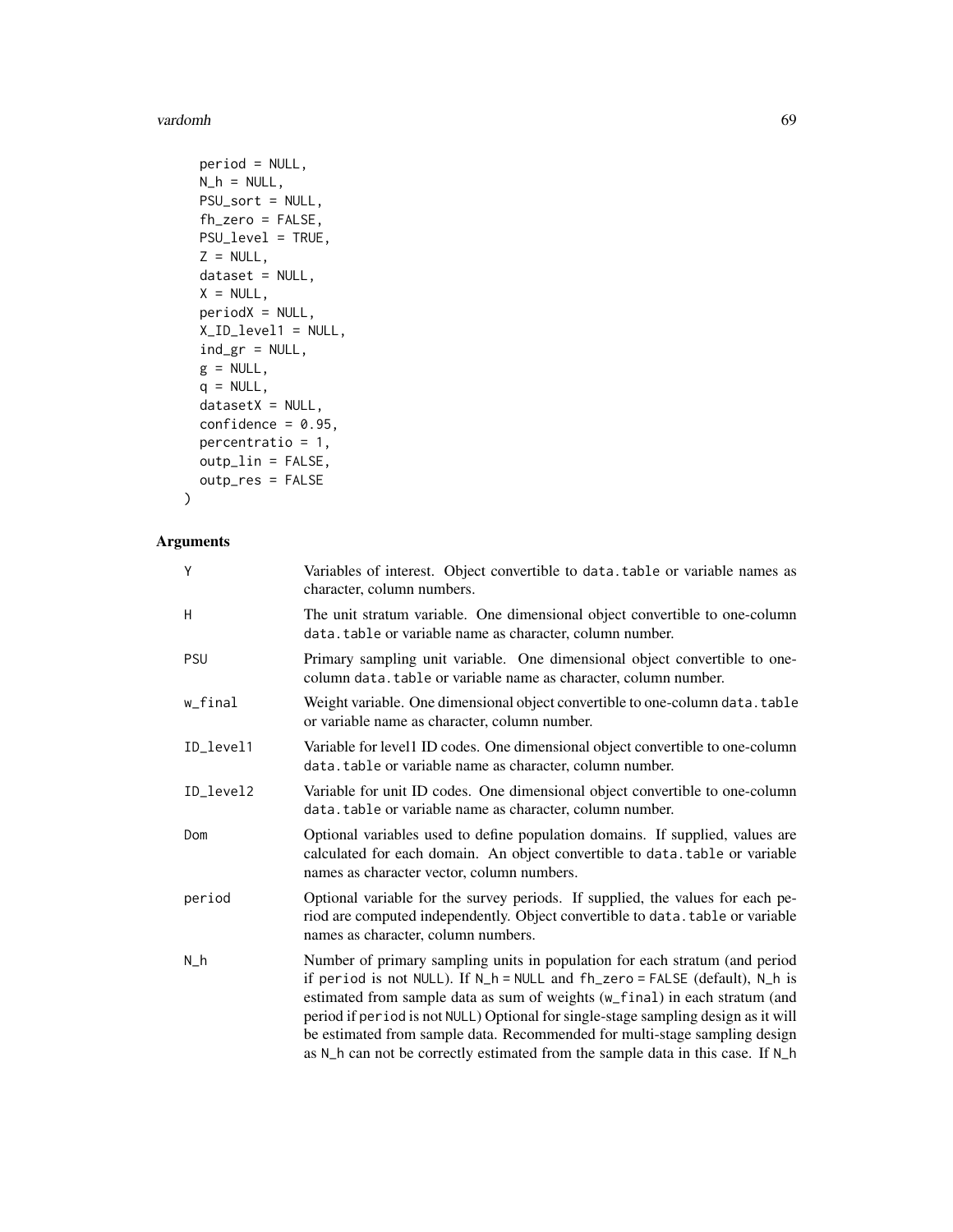| optional; if PSU_sort is defined, then variance is calculated for systematic sam-<br>ple.<br>by default FALSE; fh is calculated as division of n_h and N_h in each strata, if<br>TRUE, fh value is zero in each strata.<br>by default TRUE; if PSU_level is TRUE, in each strata fh is calculated as di-<br>vision of count of PSU in sample $(n_h)$ and count of PSU in frame $(N_h)$ . if |
|---------------------------------------------------------------------------------------------------------------------------------------------------------------------------------------------------------------------------------------------------------------------------------------------------------------------------------------------------------------------------------------------|
|                                                                                                                                                                                                                                                                                                                                                                                             |
|                                                                                                                                                                                                                                                                                                                                                                                             |
| PSU_level is FALSE, in each strata fh is calculated as division of count of units<br>in sample $(n_h)$ and count of units in frame $(N_h)$ , which calculated as sum of<br>weights.                                                                                                                                                                                                         |
| Optional variables of denominator for ratio estimation. Object convertible to<br>data.table or variable names as character, column numbers or logical vector<br>(length of the vector has to be the same as the column count of dataset).                                                                                                                                                   |
| Optional survey data object convertible to data.table.                                                                                                                                                                                                                                                                                                                                      |
| Optional matrix of the auxiliary variables for the calibration estimator. Object<br>convertible to data. table or variable names as character, column numbers.                                                                                                                                                                                                                              |
| Optional variable of the survey periods. If supplied, residual estimation of<br>calibration is done independently for each time period. Object convertible to<br>data.table or variable names as character, column numbers.                                                                                                                                                                 |
| Variable for level1 ID codes. One dimensional object convertible to one-column<br>data. table or variable name as character, column number.                                                                                                                                                                                                                                                 |
| Optional variable by which divided independently X matrix of the auxiliary vari-<br>ables for the calibration. One dimensional object convertible to one-column<br>data.table or variable name as character, column number.                                                                                                                                                                 |
| Optional variable of the g weights. One dimensional object convertible to one-<br>column data.table or variable name as character, column number.                                                                                                                                                                                                                                           |
| Variable of the positive values accounting for heteroscedasticity. One dimen-<br>sional object convertible to one-column data. table or variable name as char-<br>acter, column number.                                                                                                                                                                                                     |
| Optional survey data object in level1 convertible to data.table.                                                                                                                                                                                                                                                                                                                            |
| Optional positive value for confidence interval. This variable by default is 0.95.                                                                                                                                                                                                                                                                                                          |
| Positive numeric value. All linearized variables are multiplied with percentratio<br>value, by default - 1.                                                                                                                                                                                                                                                                                 |
| Logical value. If TRUE linearized values of the ratio estimator will be printed<br>out.                                                                                                                                                                                                                                                                                                     |
| Logical value. If TRUE estimated residuals of calibration will be printed out.                                                                                                                                                                                                                                                                                                              |
|                                                                                                                                                                                                                                                                                                                                                                                             |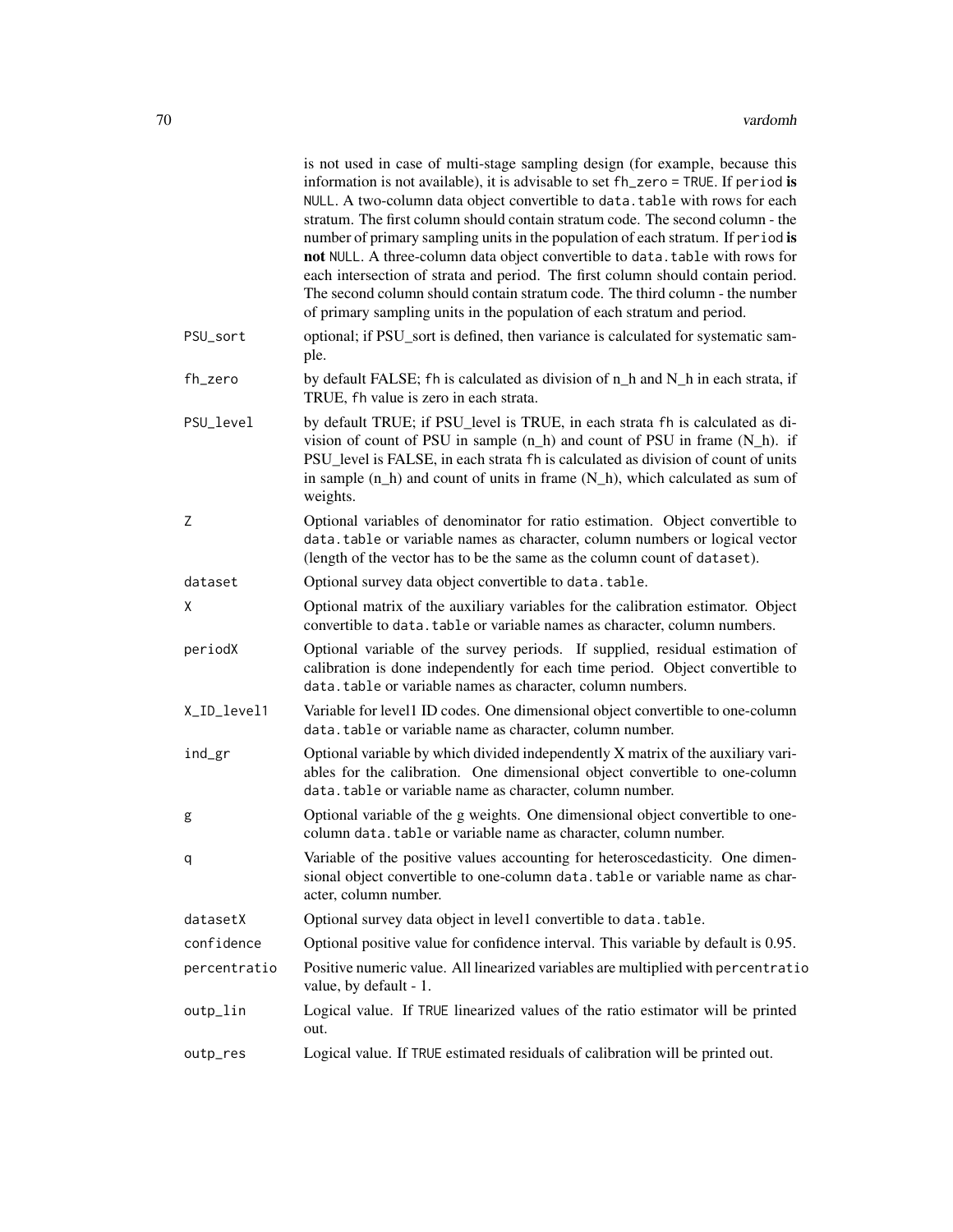#### vardomh 71

### Details

Calculate variance estimation in domains for household surveys based on book of Hansen, Hurwitz and Madow.

### Value

A list with objects are returned by the function:

- lin\_out A data.table containing the linearized values of the ratio estimator with ID\_level2 and PSU.
- res out A data.table containing the estimated residuals of calibration with ID level1 and PSU.
- betas A numeric data.table containing the estimated coefficients of calibration.
- all\_result A data.table, which containing variables: variable names of variables of interest

Dom - optional variable of the population domains, period - optional variable of the survey periods, respondent\_count - the count of respondents, pop\_size - the estimated size of population, n\_nonzero - the count of respondents, who answers are larger than zero, estim - the estimated value, var - the estimated variance, se - the estimated standard error, rse - the estimated relative standard error (coefficient of variation), cv - the estimated relative standard error (coefficient of variation) in percentage, absolute\_margin\_of\_error - the estimated absolute margin of error, relative\_margin\_of\_error - the estimated relative margin of error in percentage, CI\_lower - the estimated confidence interval lower bound, CI\_upper - the estimated confidence interval upper bound, confidence\_level - the positive value for confidence interval, S2\_y\_HT - the estimated variance of the y variable in case of total or the estimated variance of the linearised variable in case of the ratio of two totals using non-calibrated weights, S2\_y\_ca - the estimated variance of the y variable in case of total or the estimated variance of the linearised variable in case of the ratio of two totals using calibrated weights, S2\_res - the estimated variance of the regression residuals, S2\_res - the estimated variance of the regression residuals, var\_srs\_HT - the estimated variance of the HT estimator under SRS for household, var\_cur\_HT - the estimated variance of the HT estimator under current design for household, var\_srs\_ca - the estimated variance of the calibrated estimator under SRS for household, deff\_sam - the estimated design effect of sample design for household, deff\_est - the estimated design effect of estimator for household, deff - the overall estimated design effect of sample design and estimator for household

### References

Morris H. Hansen, William N. Hurwitz, William G. Madow, (1953), Sample survey methods and theory Volume I Methods and applications, 257-258, Wiley.

Guillaume Osier and Emilio Di Meglio. The linearisation approach implemented by Eurostat for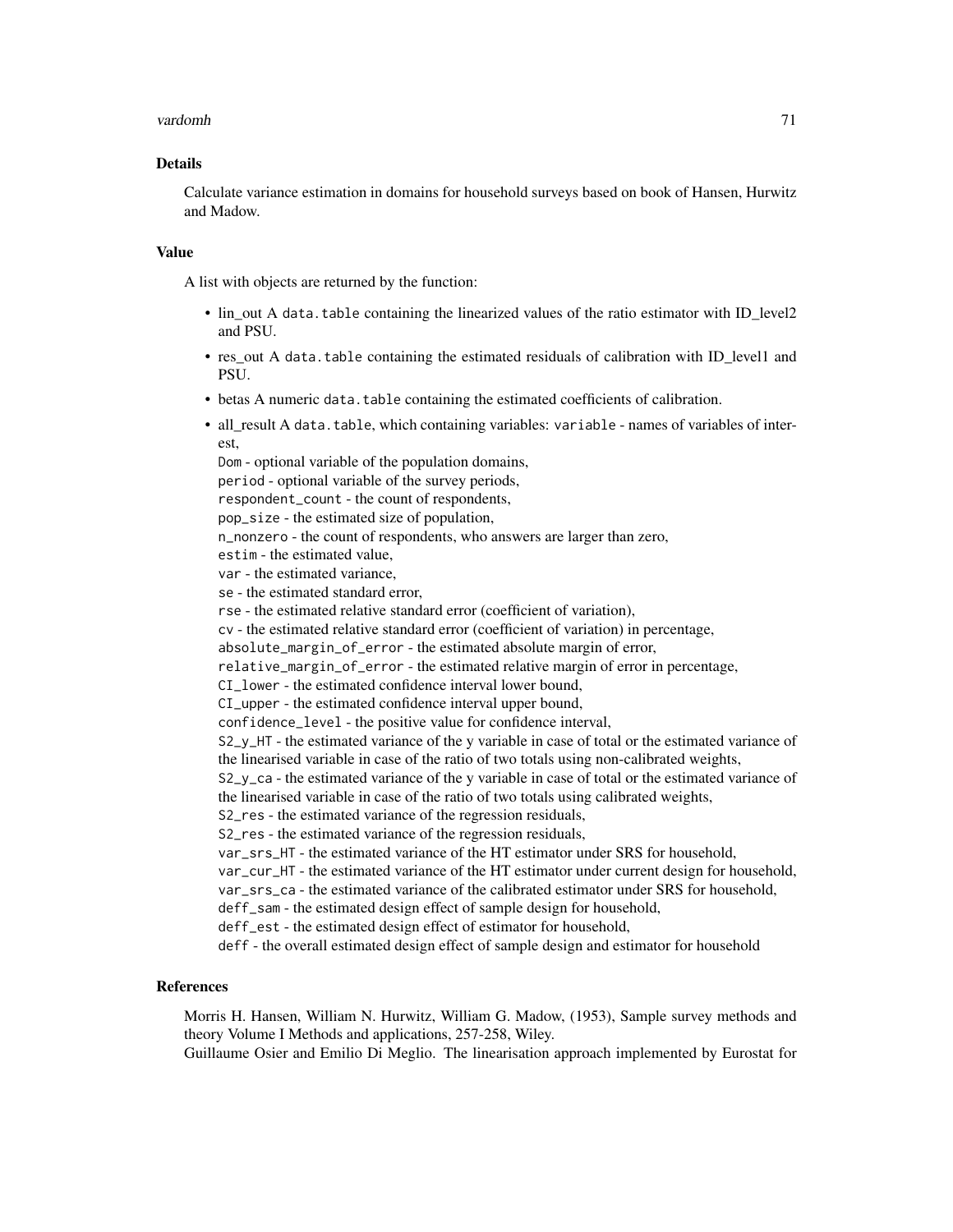the first wave of EU-SILC: what could be done from the second wave onwards? 2012 Guillaume Osier, Yves Berger, Tim Goedeme, (2013), Standard error estimation for the EU-SILC indicators of poverty and social exclusion, Eurostat Methodologies and Working papers, URL <http://ec.europa.eu/eurostat/documents/3888793/5855973/KS-RA-13-024-EN.PDF>. Eurostat Methodologies and Working papers, Handbook on precision requirements and variance estimation for ESS household surveys, 2013, URL [http://ec.europa.eu/eurostat/documents/](http://ec.europa.eu/eurostat/documents/3859598/5927001/KS-RA-13-029-EN.PDF) [3859598/5927001/KS-RA-13-029-EN.PDF](http://ec.europa.eu/eurostat/documents/3859598/5927001/KS-RA-13-029-EN.PDF).

Yves G. Berger, Tim Goedeme, Guillame Osier (2013). Handbook on standard error estimation and other related sampling issues in EU-SILC, URL [https://ec.europa.eu/eurostat/cros/](https://ec.europa.eu/eurostat/cros/content/handbook-standard-error-estimation-and-other-related-sampling-issues-ver-29072013_en) [content/handbook-standard-error-estimation-and-other-related-sampling-issues-ve](https://ec.europa.eu/eurostat/cros/content/handbook-standard-error-estimation-and-other-related-sampling-issues-ver-29072013_en)r-29072013\_ [en](https://ec.europa.eu/eurostat/cros/content/handbook-standard-error-estimation-and-other-related-sampling-issues-ver-29072013_en)

Jean-Claude Deville (1999). Variance estimation for complex statistics and estimators: linearization and residual techniques. Survey Methodology, 25, 193-203, URL [https://www150.statcan.](https://www150.statcan.gc.ca/n1/pub/12-001-x/1999002/article/4882-eng.pdf) [gc.ca/n1/pub/12-001-x/1999002/article/4882-eng.pdf](https://www150.statcan.gc.ca/n1/pub/12-001-x/1999002/article/4882-eng.pdf).

### See Also

[domain](#page-2-0), [lin.ratio](#page-5-0), [residual\\_est](#page-29-0), [var\\_srs](#page-87-0), [variance\\_est](#page-76-0)

### Examples

```
library("data.table")
library("laeken")
data("eusilc")
dataset1 <- data.table(IDd = paste0("V", 1 : nrow(eusilc)), eusilc)
aa \le vardomh(Y = "eqIncome", H = "db040", PSU = "db030",
             w_final = "rb050", ID_level1 = "db030",
             ID\_level2 = "rb030", Dom = "db040", period = NULL,N_h = NULL, Z = NULL, dataset = dataset1, X = NULL,
             XID\_level1 = NULL, g = NULL, q = NULL,datasetX = NULL, confidence = 0.95, percentratio = 1,
             outp_lin = TRUE, outp_res = TRUE)
## Not run:
dataset2 <- copy(dataset1)
dataset1$period <- 1
dataset2$period <- 2
dataset1 <- data.table(rbind(dataset1, dataset2))
# by default without using fh_zero (finite population correction)
aa2 \leq vardomh(Y = "eqIncome", H = "db040", PSU = "db030",
               w_final = "rb050", ID_level1 = "db030",
               ID\_level2 = "rb030", Dom = "db040", period = "period",N_h = NULL, Z = NULL, dataset = dataset1,
               X = NULL, XID\_level1 = NULL,g = NULL, q = NULL, datasetX = NULL,
               confidence = .95, percentratio = 1,
               outp_lin = TRUE, outp_res = TRUE)
```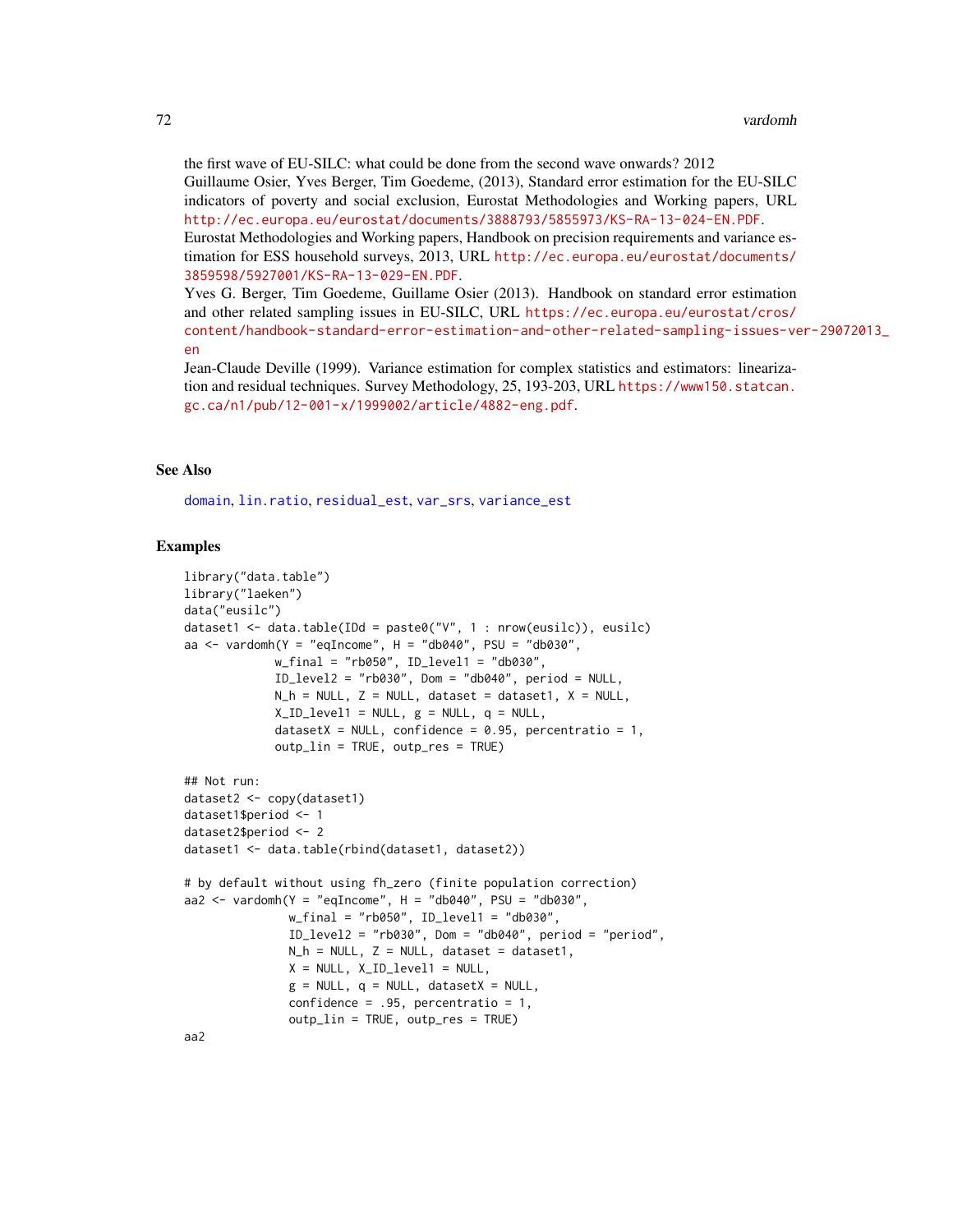```
# without using fh_zero (finite population correction)
aa3 <- vardomh(Y = "eqIncome", H = "db040", PSU = "db030",w_final = "rb050", ID_level1 = "db030",
              ID_level2 = "rb030", Dom = "db040",
              period = "period", N_h = NULL, fh_zero = FALSE,
              Z = NULL, dataset = dataset1, X = NULL,
              X\_ID\_level1 = NULL, g = NULL, q = NULL,datasetX = NULL, confidence = .95,
              percent ratio = 1, outp\_lin = TRUE,
               outp_res = TRUE)
aa3
# with using fh_zero (finite population correction)
aa4 \le vardomh(Y = "eqIncome", H = "db040", PSU = "db030",
              w_final = "rb050", ID_level1 = "db030",
              ID_level2 = "rb030", Dom = "db040",
              period = "period", N_h = NULL, fh_zero = TRUE,
              Z = NULL, dataset = dataset1,
              X = NULL, XID\_level1 = NULL,g = NULL, q = NULL, datasetX = NULL,
               confidence = .95, percentratio = 1,
               outp_lin = TRUE, outp_res = TRUE)
aa4
## End(Not run)
```
<span id="page-72-0"></span>

| vardom_othstr | Variance estimation for sample surveys in domain by the two stratifi- |
|---------------|-----------------------------------------------------------------------|
|               | cation                                                                |

## Description

Computes the variance estimation for sample surveys in domain by the two stratification.

## Usage

```
vardom_othstr(
 Y,
 H,
 H2,
 PSU,
 w_final,
  id = NULL,Dom = NULL,
 period = NULL,
 N_h = NULL,N_h2 = NULL,Z = NULL,
```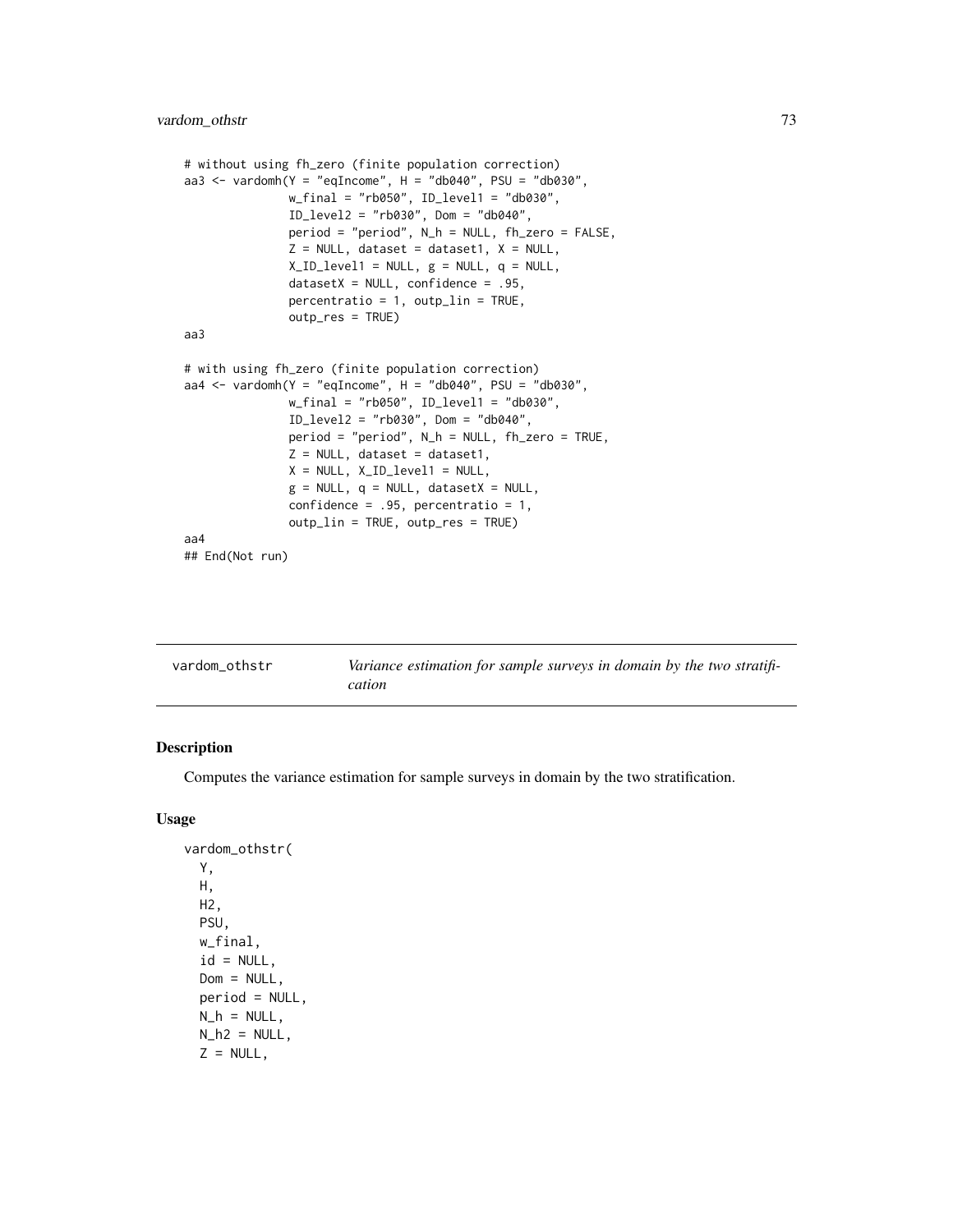```
X = NULL,ind_gr = NULL,
 g = NULL,q = NULL,dataset = NULL,
 confidence = 0.95,
 percentratio = 1,
 outp_lin = FALSE,
 outp_res = FALSE
\mathcal{L}
```

| Y              | Variables of interest. Object convertible to data.table or variable names as<br>character, column numbers.                                                                                                                                                                                                                          |
|----------------|-------------------------------------------------------------------------------------------------------------------------------------------------------------------------------------------------------------------------------------------------------------------------------------------------------------------------------------|
| H              | The unit stratum variable. One dimensional object convertible to one-column<br>data.table or variable name as character, column number.                                                                                                                                                                                             |
| H <sub>2</sub> | The unit new stratum variable. One dimensional object convertible to one-<br>column data.table or variable name as character, column number.                                                                                                                                                                                        |
| PSU            | Primary sampling unit variable. One dimensional object convertible to one-<br>column data.table or variable name as character, column number.                                                                                                                                                                                       |
| w_final        | Weight variable. One dimensional object convertible to one-column data. table<br>or variable name as character, column number.                                                                                                                                                                                                      |
| id             | Optional variable for unit ID codes. One dimensional object convertible to one-<br>column data.table or variable name as character, column number.                                                                                                                                                                                  |
| Dom            | Optional variables used to define population domains. If supplied, linearization<br>of the at-risk-of-poverty rate is done for each domain. An object convertible to<br>data.table or variable names as character vector, column numbers.                                                                                           |
| period         | Optional variable for survey period. If supplied, residual estimation of cali-<br>bration is done independently for each time period. One dimensional object<br>convertible to one-column data.table.                                                                                                                               |
| $N_h$          | optional data object convertible to data. table. If period is supplied, the time<br>period is at the beginning of the object and after time period in the object is<br>stratum. If period is not supplied, the first column in the object is stratum. In the<br>last column is the total of the population in each stratum.         |
| $N_h2$         | optional data object convertible to data. table. If period is supplied, the time<br>period is at the beginning of the object and after time period in the object is new<br>stratum. If period is not supplied, the first column in the object is new stratum.<br>In the last column is the total of the population in each stratum. |
| Z              | optional variables of denominator for ratio estimation. Object convertible to<br>data.table or variable names as character, column numbers.                                                                                                                                                                                         |
| X              | Optional matrix of the auxiliary variables for the calibration estimator. Object<br>convertible to data. table or variable names as character, column numbers.                                                                                                                                                                      |
| ind_gr         | Optional variable by which divided independently X matrix of the auxiliary vari-<br>ables for the calibration. One dimensional object convertible to one-column<br>data.table or variable name as character, column number.                                                                                                         |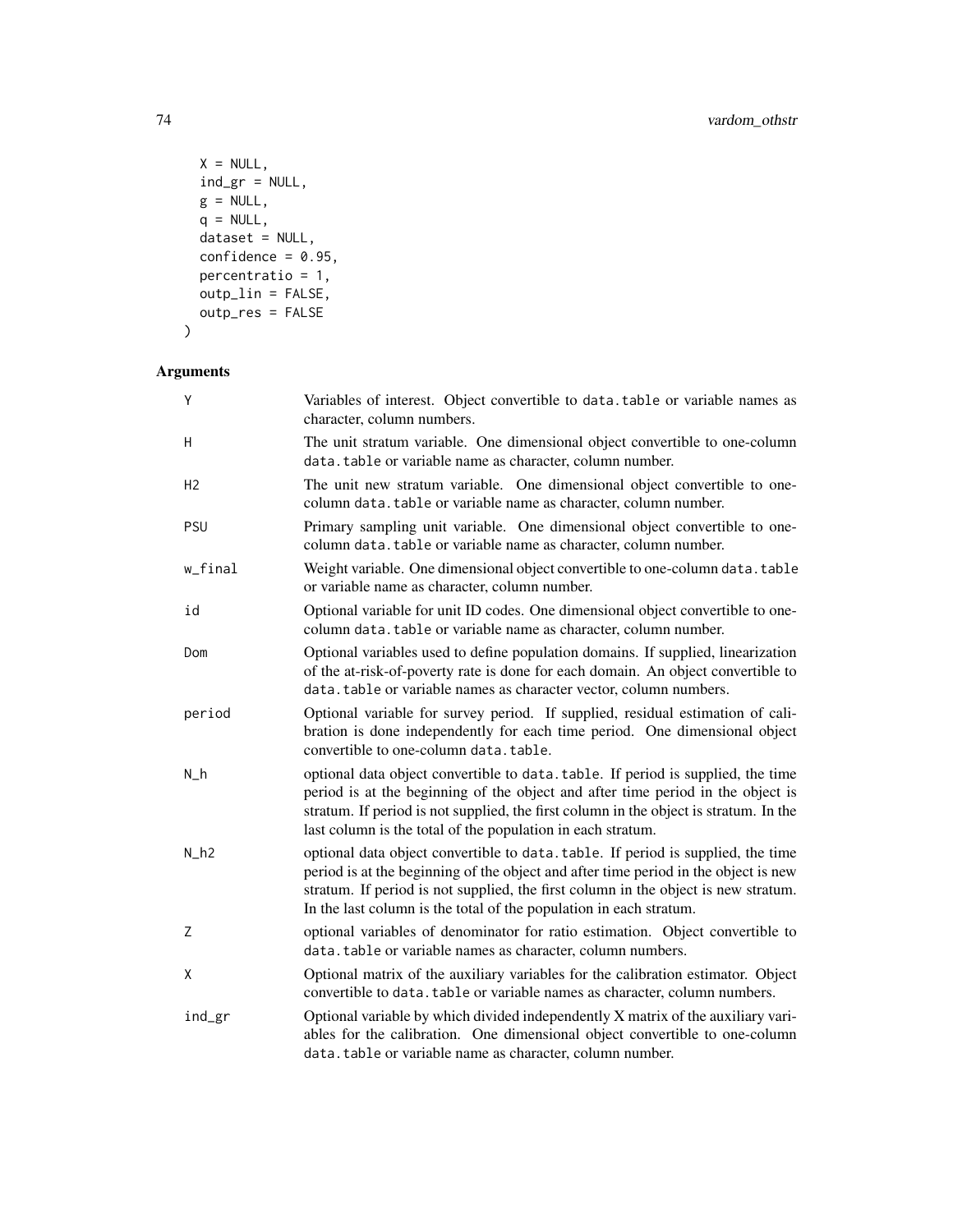| g            | Optional variable of the g weights. One dimensional object convertible to one-<br>column data. table or variable name as character, column number.                                      |
|--------------|-----------------------------------------------------------------------------------------------------------------------------------------------------------------------------------------|
| q            | Variable of the positive values accounting for heteroscedasticity. One dimen-<br>sional object convertible to one-column data. table or variable name as char-<br>acter, column number. |
| dataset      | Optional survey data object convertible to data. table.                                                                                                                                 |
| confidence   | Optional positive value for confidence interval. This variable by default is 0.95.                                                                                                      |
| outp_lin     | Logical value. If TRUE linearized values of the ratio estimator will be printed<br>out.                                                                                                 |
| outp_res     | Logical value. If TRUE estimated residuals of calibration will be printed out.                                                                                                          |
| percentratio | Positivenumeric value. All linearized variables are multiplied with percent ratio<br>value, by default - 1.                                                                             |

## Value

A list with objects are returned by the function:

- lin\_out a data.table containing the linearized values of the ratio estimator with id and PSU.
- res\_out a data.table containing the estimated residuals of calibration with id and PSU.
- betas a numeric data.table containing the estimated coefficients of calibration.
- $s2g a$  data.table containing the  $s^2g$  value.

```
• all_result - a data.table, which containing variables:
  respondent_count - the count of respondents,
  pop_size - the estimated size of population,
 n_nonzero - the count of respondents, who answers are larger than zero,
  estim - the estimated value,
  var - the estimated variance,
  se - the estimated standard error,
  rse - the estimated relative standard error (coefficient of variation),
  cv - the estimated relative standard error (coefficient of variation) in percentage,
  absolute_margin_of_error - the estimated absolute margin of error,
  relative_margin_of_error - the estimated relative margin of error in percentage,
  CI_lower - the estimated confidence interval lower bound,
  CI_upper - the estimated confidence interval upper bound,
  confidence_level - the positive value for confidence interval,
  var_srs_HT - the estimated variance of the HT estimator under SRS,
  var_cur_HT - the estimated variance of the HT estimator under current design,
  var_srs_ca - the estimated variance of the calibrated estimator under SRS,
  deff_sam - the estimated design effect of sample design,
  deff_est - the estimated design effect of estimator,
  deff - the overall estimated design effect of sample design and estimator.
```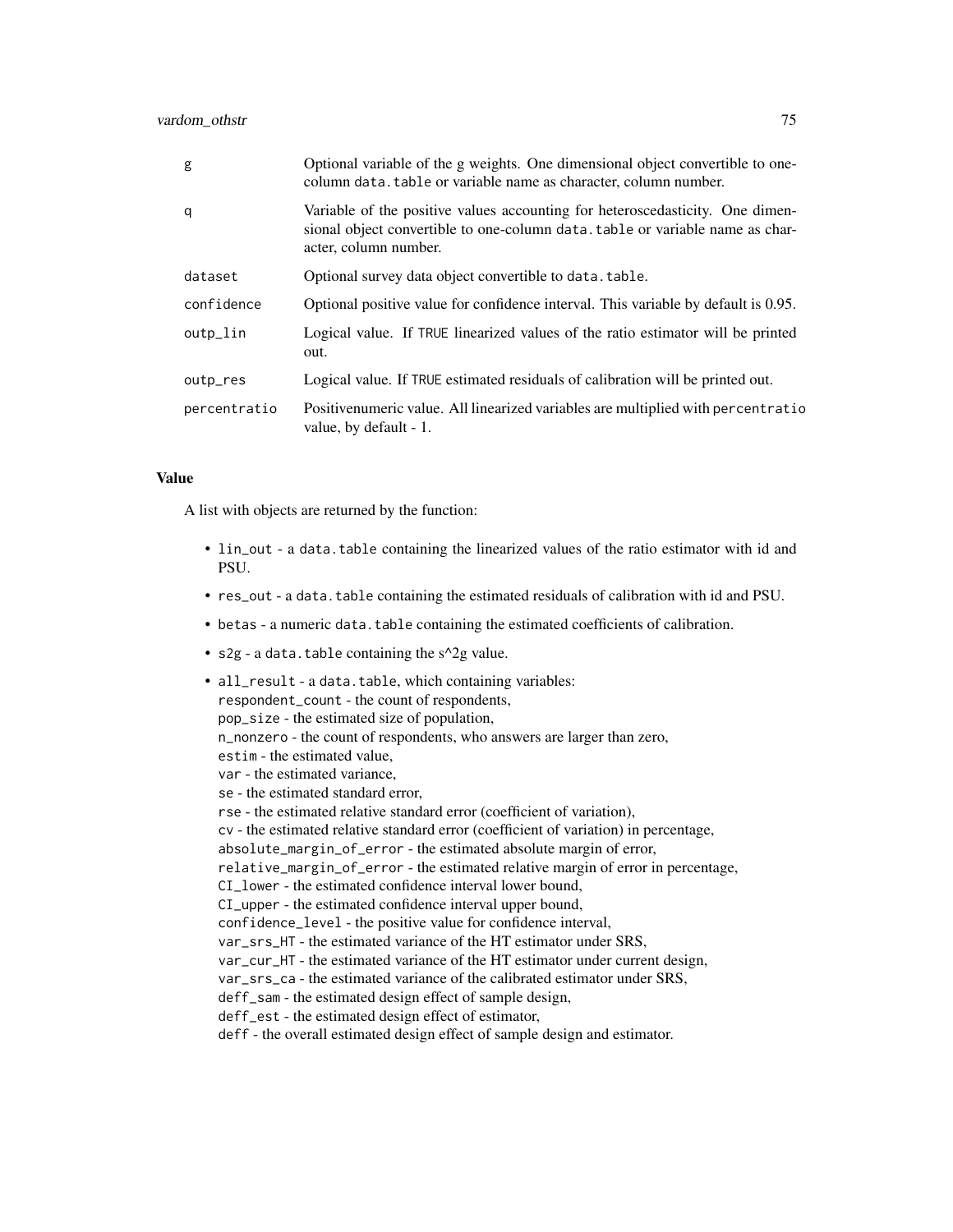#### <span id="page-75-0"></span>References

Jean-Claude Deville (1999). Variance estimation for complex statistics and estimators: linearization and residual techniques. Survey Methodology, 25, 193-203, URL [https://www150.statcan.](https://www150.statcan.gc.ca/n1/pub/12-001-x/1999002/article/4882-eng.pdf) [gc.ca/n1/pub/12-001-x/1999002/article/4882-eng.pdf](https://www150.statcan.gc.ca/n1/pub/12-001-x/1999002/article/4882-eng.pdf). M. Liberts. (2004) Non-response Analysis and Bias Estimation in a Survey on Transportation of

Goods by Road.

## See Also

[domain](#page-2-0), [lin.ratio](#page-5-0), [residual\\_est](#page-29-0), [vardomh](#page-67-0), [var\\_srs](#page-87-0), [variance\\_est](#page-76-0), [variance\\_othstr](#page-78-0)

#### Examples

```
library("laeken")
library("data.table")
data("eusilc")
# Example 1
eusilc1 <- eusilc[1:1000, ]
dataset1 <- data.table(IDd = paste0("V", 1:nrow(eusilc1)), eusilc1)
dataset1[, db040_2 := get("db040")]
N_h2 <- dataset1[, sum(rb050, na.rm = FALSE), keyby = "db040_2"]
aa <- vardom_othstr(Y = "eqIncome", H = "db040", H2 = "db040_2",
                    PSU = "db030", w_final = "rb050", id = "rb030",
                    Dom = "db040", period = NULL, N_h = NULL,N_h2 = N_h2, Z = NULL, X = NULL, g = NULL,
                    q = NULL, dataset = dataset1, confidence = .95,
                    outp_lin = TRUE, outp_res = TRUE)
## Not run:
# Example 2
dataset1 <- data.table(IDd = 1:nrow(eusilc), eusilc)
dataset1[, db040_2 := get("db040")]
N_h2 <- dataset1[, sum(rb050, na.rm = FALSE), keyby = "db040_2"]
aa <- vardom_othstr(Y = "eqIncome", H = "db040", H2 = "db040_2",
                    PSU = "db030", w_final = "rb050", id = "rb030",
                    Dom = "db040", period = NULL, N_h2 = N_h2,Z = NULL, X = NULL, g = NULL, dataset = dataset1,
                    q = NULL, confidence = .95, outp_lin = TRUE,
                    outp_res = TRUE)
 aa
## End(Not run)
```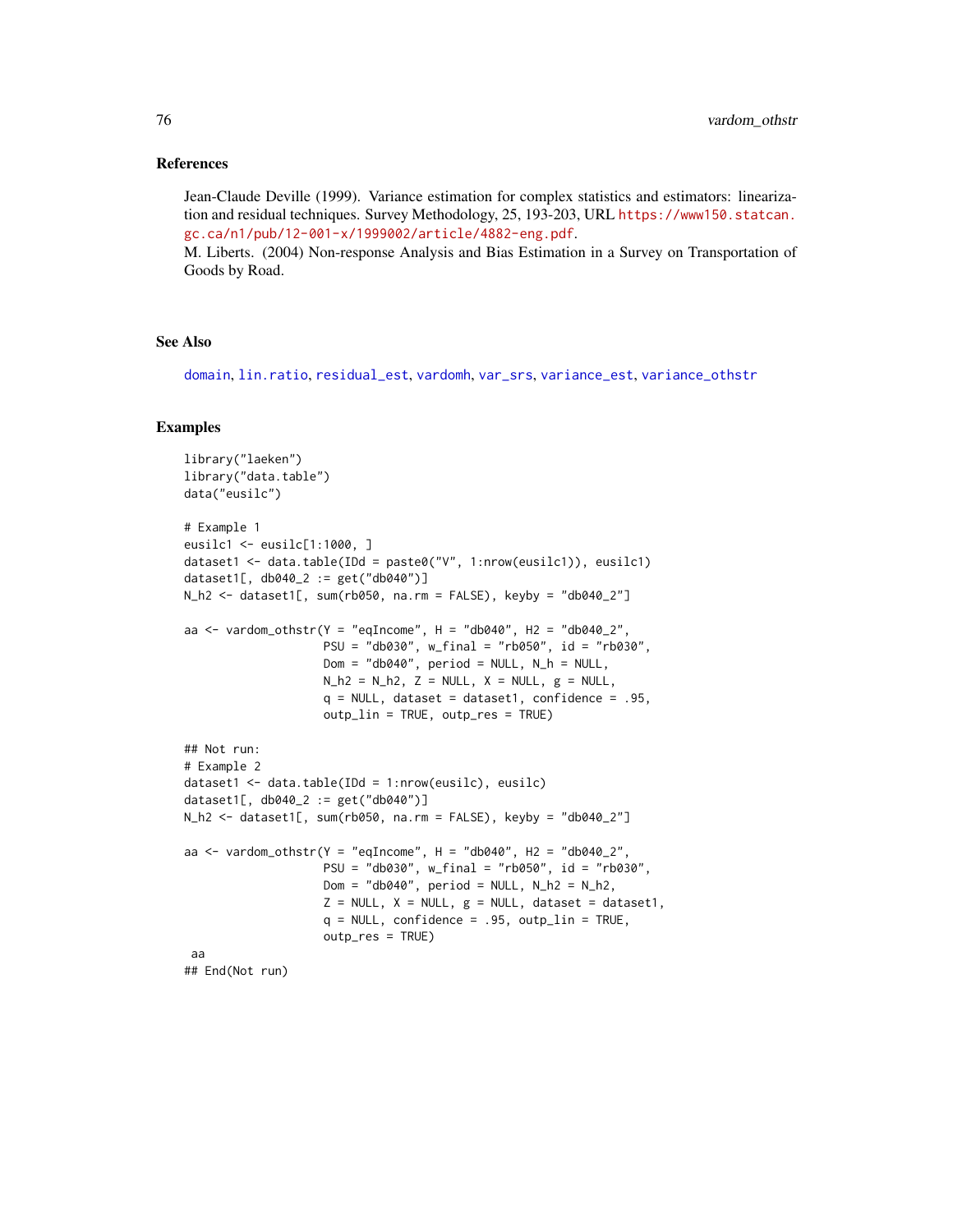<span id="page-76-1"></span><span id="page-76-0"></span>

# Description

Computes the variance estimation by the ultimate cluster method.

# Usage

```
variance_est(
 Y,
 H,
 PSU,
 w_final,
 N_h = NULL,fh_zero = FALSE,
 PSU_level = TRUE,
 PSU_sort = NULL,
 period = NULL,
 dataset = NULL,
 msg = "",checking = TRUE
\mathcal{L}
```

| Y          | Variables of interest. Object convertible to data. table or variable names as<br>character, column numbers.                                                                                                                                                                                                                                                                                                                                                                                                                                                                                                                                                                                                                                                                                                                                                                                                                                                                                              |
|------------|----------------------------------------------------------------------------------------------------------------------------------------------------------------------------------------------------------------------------------------------------------------------------------------------------------------------------------------------------------------------------------------------------------------------------------------------------------------------------------------------------------------------------------------------------------------------------------------------------------------------------------------------------------------------------------------------------------------------------------------------------------------------------------------------------------------------------------------------------------------------------------------------------------------------------------------------------------------------------------------------------------|
| H          | The unit stratum variable. One dimensional object convertible to one-column<br>data. table or variable name as character, column number.                                                                                                                                                                                                                                                                                                                                                                                                                                                                                                                                                                                                                                                                                                                                                                                                                                                                 |
| <b>PSU</b> | Primary sampling unit variable. One dimensional object convertible to one-<br>column data. table or variable name as character, column number.                                                                                                                                                                                                                                                                                                                                                                                                                                                                                                                                                                                                                                                                                                                                                                                                                                                           |
| w_final    | Weight variable. One dimensional object convertible to one-column data. table<br>or variable name as character, column number.                                                                                                                                                                                                                                                                                                                                                                                                                                                                                                                                                                                                                                                                                                                                                                                                                                                                           |
| $N_h$      | Number of primary sampling units in population for each stratum (and period<br>if period is not NULL). If N_h = NULL and fh_zero = FALSE (default), N_h is<br>estimated from sample data as sum of weights (w_final) in each stratum (and<br>period if period is not NULL). Optional for single-stage sampling design as it<br>will be estimated from sample data. Recommended for multi-stage sampling<br>design as N_h can not be correctly estimated from the sample data in this case. If<br>N_h is not used in case of multi-stage sampling design (for example, because this<br>information is not available), it is advisable to set fh_zero = TRUE. If period is<br>NULL. A two-column matrix with rows for each stratum. The first column should<br>contain stratum code. The second column - the number of primary sampling<br>units in the population of each stratum. If period is not NULL. A three-column<br>matrix with rows for each intersection of strata and period. The first column |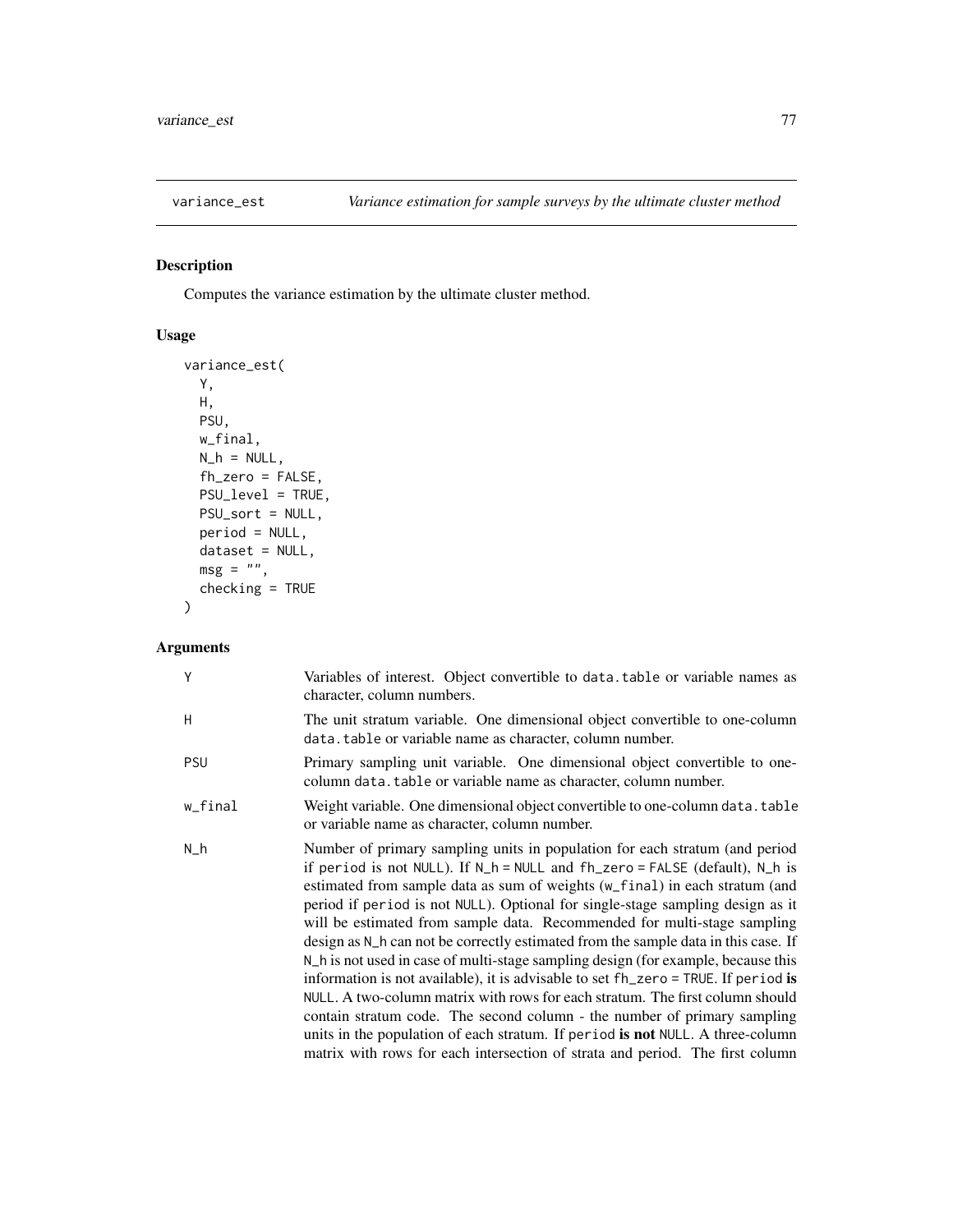|           | should contain period. The second column should contain stratum code. The<br>third column - the number of primary sampling units in the population of each<br>stratum and period.                                                                                                                                                                       |
|-----------|---------------------------------------------------------------------------------------------------------------------------------------------------------------------------------------------------------------------------------------------------------------------------------------------------------------------------------------------------------|
| fh_zero   | by default FALSE; fh is calculated as division of $n_h$ and $N_h$ in each strata, if<br>TRUE, fh value is zero in each strata.                                                                                                                                                                                                                          |
| PSU_level | by default TRUE; if PSU_level is TRUE, in each strata fh is calculated as di-<br>vision of count of PSU in sample $(n_h)$ and count of PSU in frame $(N_h)$ . if<br>PSU_level is FALSE, in each strata fh is calculated as division of count of units<br>in sample $(n_h)$ and count of units in frame $(N_h)$ , which calculated as sum of<br>weights. |
| PSU_sort  | optional; if PSU_sort is defined, then variance is calculated for systematic sam-<br>ple.                                                                                                                                                                                                                                                               |
| period    | Optional variable for the survey periods. If supplied, the values for each pe-<br>riod are computed independently. Object convertible to data. table or variable<br>names as character, column numbers.                                                                                                                                                 |
| dataset   | an optional name of the individual dataset data.table.                                                                                                                                                                                                                                                                                                  |
| msg       | an optional printed text, when function print error.                                                                                                                                                                                                                                                                                                    |
| checking  | Optional variable if this variable is TRUE, then function checks data preparation<br>errors, otherwise not checked. This variable by default is TRUE.                                                                                                                                                                                                   |

#### Details

If we assume that  $n_h \geq 2$  for all h, that is, two or more PSUs are selected from each stratum, then the variance of  $\hat{\theta}$  can be estimated from the variation among the estimated PSU totals of the variable Z:

$$
\hat{V}\left(\hat{\theta}\right) = \sum_{h=1}^{H} \left(1 - f_h\right) \frac{n_h}{n_h - 1} \sum_{i=1}^{n_h} \left(z_{hi\bullet} - \bar{z}_{h\bullet\bullet}\right)^2,
$$

where 
$$
\bullet
$$
  $z_{hi} = \sum_{j=1}^{m_{hi}} \omega_{hij} z_{hij}$   

$$
\bullet \overline{z}_{h\bullet\bullet} = \frac{\left(\sum_{i=1}^{n_h} z_{hi\bullet}\right)}{n_h}
$$

- $f_h$  is the sampling fraction of PSUs within stratum
- $\bullet$  *h* is the stratum number, with a total of H strata
- *i* is the primary sampling unit (PSU) number within stratum  $h$ , with a total of  $n_h$  PSUs
- $\bullet$   $j$  is the household number within cluster  $i$  of stratum  $h,$  with a total of  $m_{hi}$  household
- $w_{hij}$  is the sampling weight for household j in PSU i of stratum h
- $z_{hij}$  denotes the observed value of the analysis variable z for household j in PSU i of stratum h

#### Value

a data.table containing the values of the variance estimation by totals.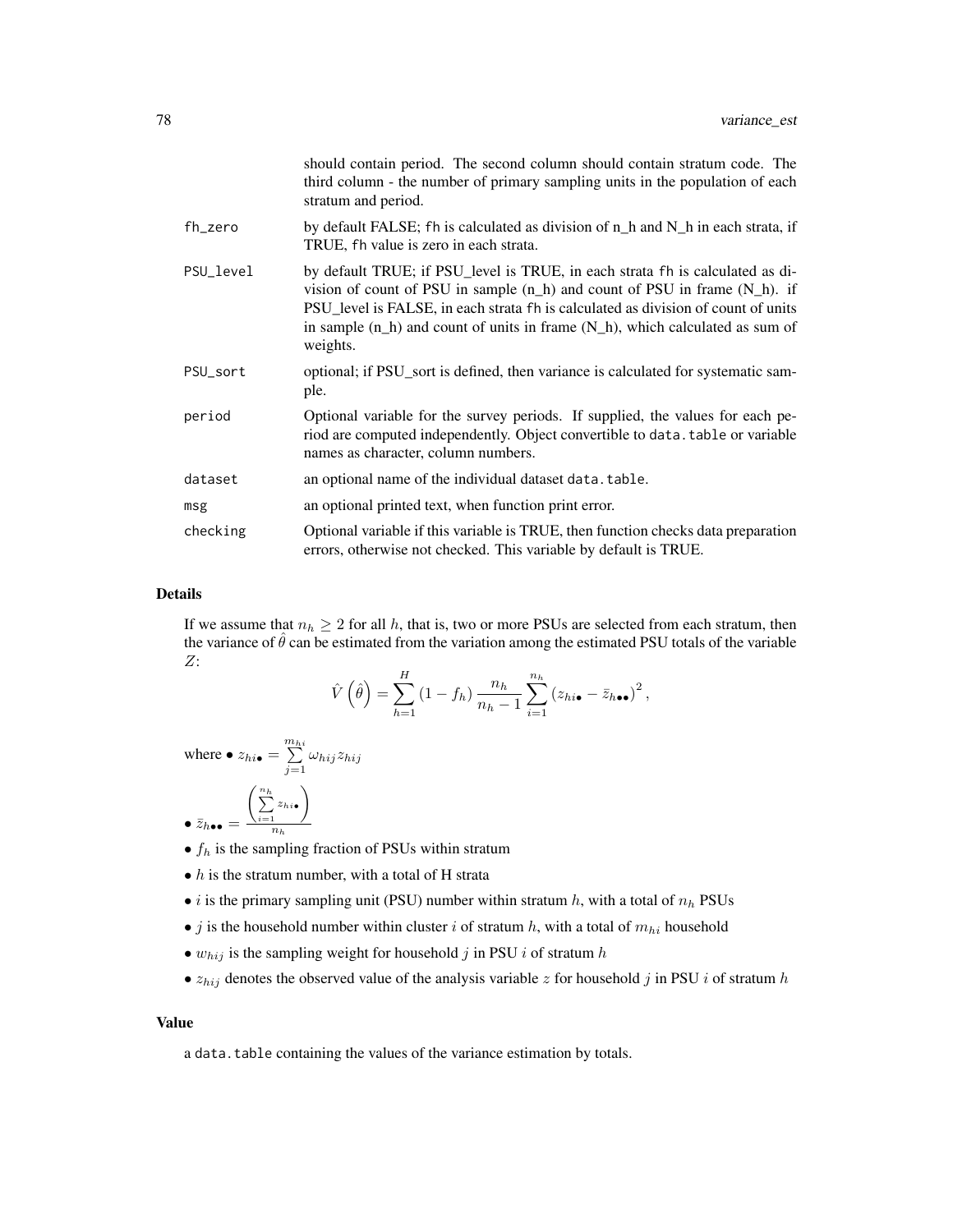## <span id="page-78-1"></span>variance\_othstr 79

#### References

Morris H. Hansen, William N. Hurwitz, William G. Madow, (1953), Sample survey methods and theory Volume I Methods and applications, 257-258, Wiley.

Guillaume Osier and Emilio Di Meglio. The linearisation approach implemented by Eurostat for the first wave of EU-SILC: what could be done from the second onwards? 2012

Eurostat Methodologies and Working papers, Standard error estimation for the EU-SILC indicators of poverty and social exclusion, 2013, URL [http://ec.europa.eu/eurostat/documents/](http://ec.europa.eu/eurostat/documents/3859598/5927001/KS-RA-13-029-EN.PDF) [3859598/5927001/KS-RA-13-029-EN.PDF](http://ec.europa.eu/eurostat/documents/3859598/5927001/KS-RA-13-029-EN.PDF).

Yves G. Berger, Tim Goedeme, Guillame Osier (2013). Handbook on standard error estimation and other related sampling issues in EU-SILC, URL [https://ec.europa.eu/eurostat/cros/](https://ec.europa.eu/eurostat/cros/content/handbook-standard-error-estimation-and-other-related-sampling-issues-ver-29072013_en) [content/handbook-standard-error-estimation-and-other-related-sampling-issues-ve](https://ec.europa.eu/eurostat/cros/content/handbook-standard-error-estimation-and-other-related-sampling-issues-ver-29072013_en)r-29072013\_ [en](https://ec.europa.eu/eurostat/cros/content/handbook-standard-error-estimation-and-other-related-sampling-issues-ver-29072013_en)

```
Eurostat Methodologies and Working papers, Handbook on precision requirements and variance es-
timation for ESS household surveys, 2013, URL http://ec.europa.eu/eurostat/documents/
3859598/5927001/KS-RA-13-029-EN.PDF.
```
## See Also

[domain](#page-2-0), [lin.ratio](#page-5-0), [linarpr](#page-6-0), [linarpt](#page-9-0), [lingini](#page-14-0), [lingini2](#page-15-0), [lingpg](#page-17-0), [linpoormed](#page-20-0), [linqsr](#page-22-0), [linrmpg](#page-26-0), [residual\\_est](#page-29-0), [vardom](#page-63-0), [vardomh](#page-67-0), [varpoord](#page-81-0), [variance\\_othstr](#page-78-0)

#### Examples

```
Ys \le rchisq(10, 3)
w \leq -rep(2, 10)PSU \leftarrow 1 : length(Ys)
H <- rep("Strata_1", 10)
# by default without using fh_zero (finite population correction)
variance_set(Y = Ys, H = H, PSU = PSU, w\_final = w)## Not run:
 # without using fh_zero (finite population correction)
 variance_est(Y = Ys, H = H, PSU = PSU, w_final = w, fh_zero = FALSE)
 # with using fh_zero (finite population correction)
 variance_est(Y = Ys, H = H, PSU = PSU, w_final = w, fh_zero = TRUE)
## End(Not run)
```
<span id="page-78-0"></span>variance\_othstr *Variance estimation for sample surveys by the new stratification*

## **Description**

Computes s2g and the variance estimation by the new stratification.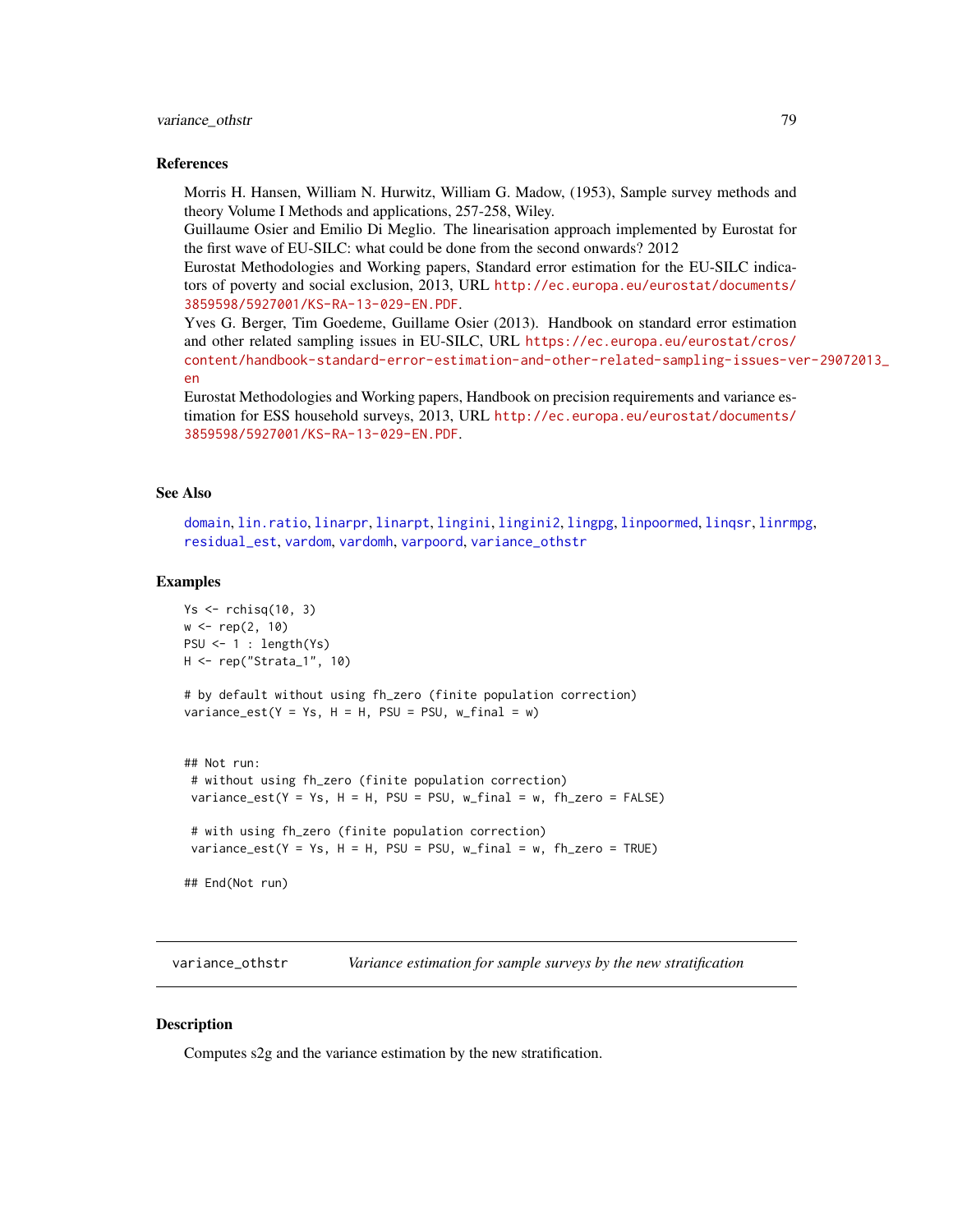# Usage

```
variance_othstr(
  Y,
  H,
 \overline{H2},
  w_final,
  N_h = NULL,N_h2,
  period = NULL,
  dataset = NULL,checking = TRUE\mathcal{L}
```

| Υ              | Variables of interest. Object convertible to data.table or variable names as<br>character, column numbers or logical vector with only one TRUE value (length<br>of the vector has to be the same as the column count of dataset).                                                                                                                       |
|----------------|---------------------------------------------------------------------------------------------------------------------------------------------------------------------------------------------------------------------------------------------------------------------------------------------------------------------------------------------------------|
| H              | The unit stratum variable. One dimensional object convertible to one-column<br>data.table or variable name as character, column number or logical vector<br>with only one TRUE value (length of the vector has to be the same as the column<br>count of dataset).                                                                                       |
| H <sub>2</sub> | The unit new stratum variable. One dimensional object convertible to one-<br>column data.table or variable name as character, column number or logical<br>vector with only one TRUE value (length of the vector has to be the same as the<br>column count of dataset).                                                                                  |
| w_final        | Weight variable. One dimensional object convertible to one-column data. table<br>or variable name as character, column number or logical vector with only one<br>TRUE value (length of the vector has to be the same as the column count of<br>dataset).                                                                                                |
| $N_h$          | optional; either a data. frame giving the first column - stratum, but the second<br>column - the total of the population in each stratum.                                                                                                                                                                                                               |
| $N_h$ 2        | optional; either a data. frame giving the first column - new stratum, but the<br>second column - the total of the population in each new stratum.                                                                                                                                                                                                       |
| period         | Optional variable for the survey periods. If supplied, the values for each period<br>are computed independently. One dimensional object convertible to one-column<br>data.table or variable name as character, column number or logical vector<br>with only one TRUE value (length of the vector has to be the same as the column<br>count of dataset). |
| dataset        | Optional survey data object convertible to data.table.                                                                                                                                                                                                                                                                                                  |
| checking       | Optional variable if this variable is TRUE, then function checks data preparation<br>errors, otherwise not checked. This variable by default is TRUE.                                                                                                                                                                                                   |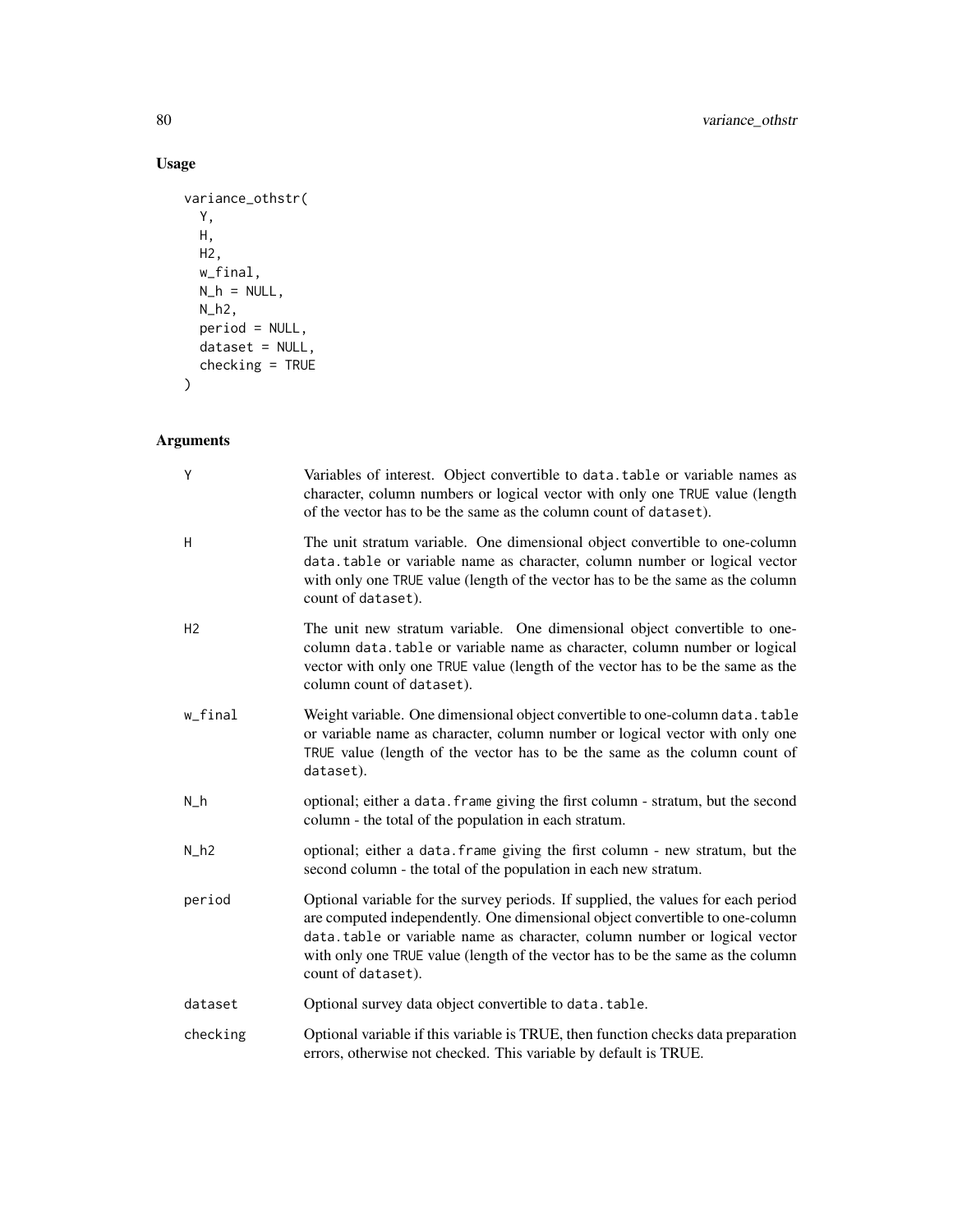variance\_othstr 81

#### Details

It is possible to compute population size  $M_g$  from sampling frame. The standard deviation of g-th stratum is

$$
S_g^2 = \frac{1}{M_g - 1} \sum_{k=1}^{M_g} (y_{gk} - \bar{Y}_g)^2 = \frac{1}{M_g - 1} \sum_{k=1}^{M_g} y_{gk}^2 - \frac{M_g}{M_g - 1} \bar{Y}_g^2
$$

 $\frac{M_g}{\sum}$  $k=1$  $y_{g_k}^2$  and  $\bar{Y}_g^2$  have to be estimated to estimate  $S_g^2$ . Estimate of  $\frac{M_g}{\sum}$  $k=1$  $y_{gk}^2$  is  $\sum^H$  $h=1$  $\frac{N_h}{n_h} \sum_{n=1}^{n_h}$  $i=1$  $y_{gi}^2 z_{hi}$ where

 $z_{hi} = \begin{cases} 0, & h_i \notin \theta_g \\ 1, & h_i \in \theta_g \end{cases}$  $\begin{cases} 0, & h_i \neq g_j \\ 1, & h_i \in \theta_g \end{cases}$ ,  $\theta_g$  is the index group of successfully surveyed units belonging to g-th stratum. #'Estimate of  $\bar{Y}_g^2$  is

$$
\hat{\bar{Y}}_g^2 = \left(\hat{\bar{Y}}_g\right)^2 - \hat{Var}\left(\hat{\bar{Y}}\right)
$$

$$
\hat{\bar{Y}}_g = \frac{\hat{Y}_g}{M_g} = \frac{1}{M_g} \sum_{h=1}^{H} \frac{N_h}{n_h} \sum_{i=1}^{n_h} y_{hi} z_{hi}
$$

So the estimate of  $S_g^2$  is

$$
s_g^2 = \frac{1}{M_g - 1} \sum_{h=1}^H \frac{N_h}{n_h} \sum_{i=1}^{n_h} y_{hi}^2 z_{hi} - \frac{M_g}{M_g - 1} \left( \left( \frac{1}{M_g} \sum_{h=1}^H \frac{N_h}{n_h} \sum_{i=1}^{n_h} y_{hi} z_{hi} \right)^2 - \frac{1}{M_g^2} \sum_{h=1}^H N_h^2 \left( \frac{1}{n_h} - \frac{1}{N_h} \right) \frac{1}{n_h - 1} \sum_{i=1}^{n_h} \left( y_{hi} z_{hi} - \frac{1}{n_h} \sum_{t=1}^{n_h} y_{ht} z_{ht} \right)^2 \right)
$$

Two conditions have to realize to estimate  $S_g^2$  :  $n_h > 1$ ,  $\forall g$  and  $\theta_g \neq 0$ ,  $\forall g$ .

Variance of  $\hat{Y}$  is

$$
Var\left(\hat{Y}\right) = \sum_{g=1}^{G} M_g^2 \left(\frac{1}{m_g} - \frac{1}{M_g}\right) S_g^2
$$

Estimate of  $\hat{Var}(\hat{Y})$  is

$$
\hat{Var}\left(\hat{Y}\right) = \sum_{g=1}^{G} M_g^2 \left(\frac{1}{m_g} - \frac{1}{M_g}\right) s_g^2
$$

## Value

A list with objects are returned by the function:

- betas A numeric data.table containing the estimated coefficients of calibration.
- s2g A data.table containing the  $s^2$ g value.
- var\_est A data.table containing the values of the variance estimation.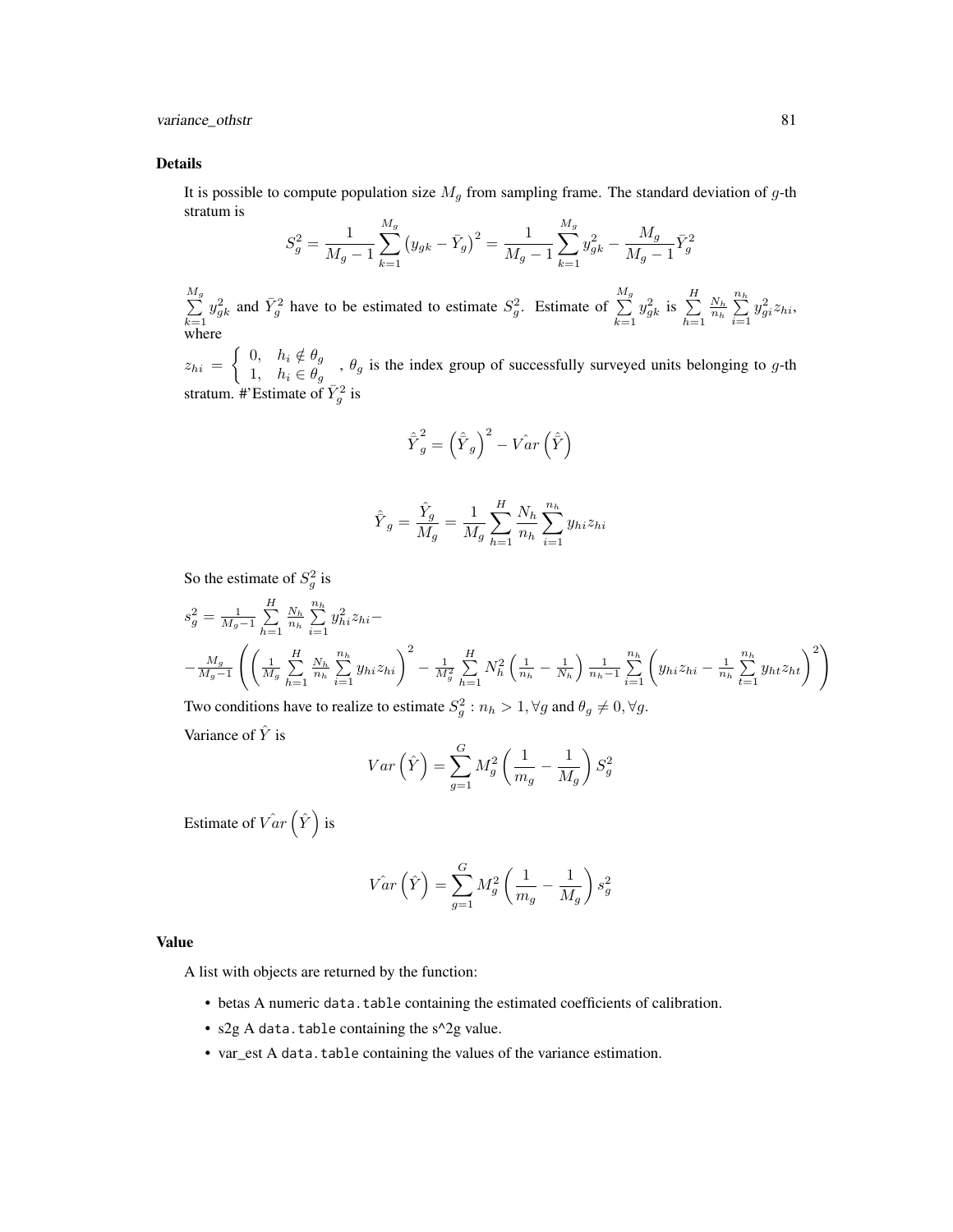## <span id="page-81-1"></span>References

M. Liberts. (2004) Non-response Analysis and Bias Estimation in a Survey on Transportation of Goods by Road.

#### See Also

[domain](#page-2-0), [lin.ratio](#page-5-0), [linarpr](#page-6-0), [linarpt](#page-9-0), [lingini](#page-14-0), [lingini2](#page-15-0), [lingpg](#page-17-0), [linpoormed](#page-20-0), [linqsr](#page-22-0), [linrmpg](#page-26-0), [residual\\_est](#page-29-0), [vardom](#page-63-0), [vardom\\_othstr](#page-72-0), [vardomh](#page-67-0), [varpoord](#page-81-0)

## Examples

```
library("data.table")
Y \leftarrow data.table(matrix(runif(50) * 5, ncol = 5))
H \leftarrow data.title(H = as.integer(true(5 * runif(10))))H2 <- data.table(H2 = as.integer(trunc(3 * runif(10))))
N_h <- data.table(matrix(0 : 4, 5, 1))
setnames(N_h, names(N_h), "H")
N_h[, sk:= 10]
N_h2 \leftarrow data.table(matrix(0 : 2, 3, 1))setnames(N_h2, names(N_h2), "H2")
N_h2[, sk2:= 4]
w_final \leq rep(2, 10)
vo \le variance_othstr(Y = Y, H = H, H2 = H2,
                       w_final = w_final,
                       N_h = N_h, N_h = N_hperiod = NULL,
                       dataset = NULL)
vo
```
<span id="page-81-0"></span>varpoord *Estimation of the variance and deff for sample surveys for indicators on social exclusion and poverty*

## Description

Computes the estimation of the variance for indicators on social exclusion and poverty.

#### Usage

```
varpoord(
 Y,
 w_final,
  age = NULL,
```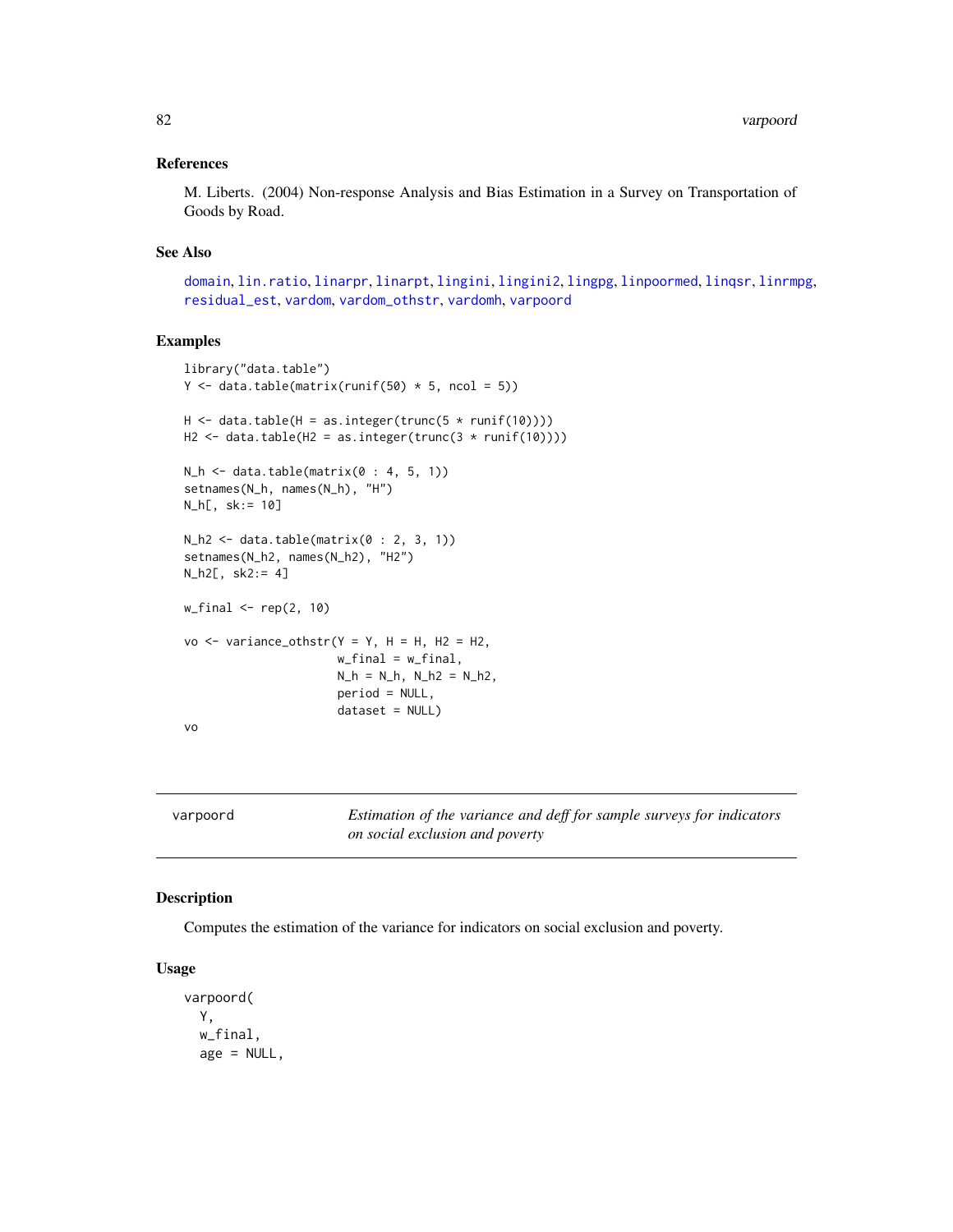#### varpoord 83

```
p1085 = NULL,month_at_work = NULL,
 Y_den = NULL,
 Y_thres = NULL,
 wght_thres = NULL,
  ID_level1,
 ID_level2 = NULL,
 H,
 PSU,
 N_h,
 PSU_sort = NULL,
 fh_zero = FALSE,
 PSU_level = TRUE,
  sort = NULL,Dom = NULL,
 period = NULL,
 gender = NULL,
 dataset = NULL,
 X = NULL,periodX = NULL,
 X_ID_level1 = NULL,
  ind\_gr = NULL,g = NULL,q = NULL,datasetX = NULL,percentage = 60,
 order\_quant = 50,
  alpha = 20,
 confidence = 0.95,outp_lin = FALSE,
 outp_res = FALSE,
  type = "linrmpg"
\mathcal{L}
```

| Y       | Study variable (for example equalized disposable income or gross pension in-<br>come). One dimensional object convertible to one-column data. table or vari-<br>able name as character, column number. |
|---------|--------------------------------------------------------------------------------------------------------------------------------------------------------------------------------------------------------|
| w_final | Weight variable. One dimensional object convertible to one-column data. table<br>or variable name as character, column number.                                                                         |
| age     | Age variable. One dimensional object convertible to one-column data. frame<br>or variable name as character, column number.                                                                            |
| p1085   | Retirement variable (Number of months spent in retirement or early retirement).<br>One dimensional object convertible to one-column data. table or variable name<br>as character, column number.       |
| Y_den   | Denominator variable (for example gross individual earnings). One dimensional<br>object convertible to one-column data, table or variable name as character,                                           |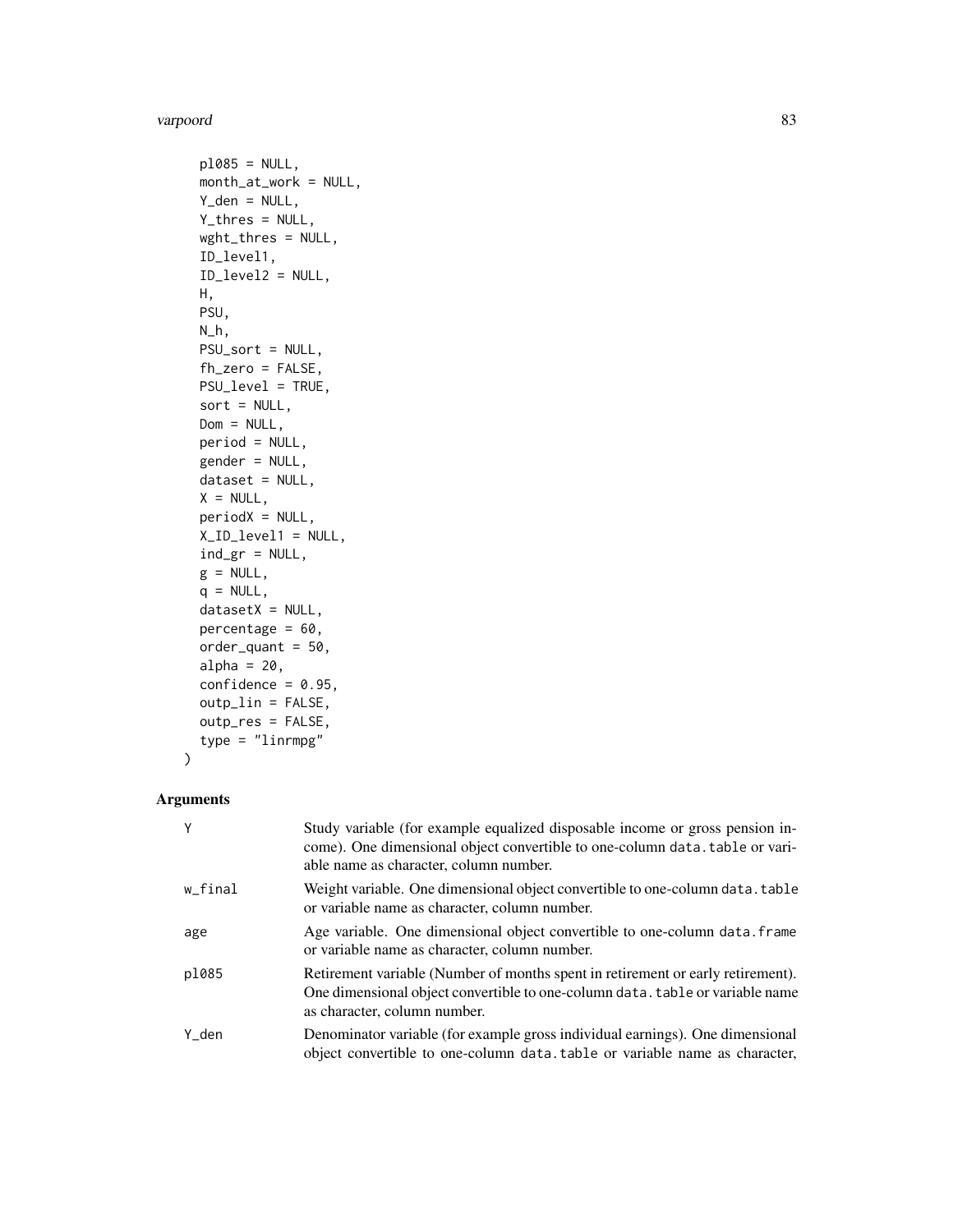column number.

|            | columni humbel.                                                                                                                                                                                                                                                                                                                                                                                                                                                                                                                                                                                                                                                                                                                                                                                                                                                                                                                                                                                                                                                                                                                                                                                                                                               |
|------------|---------------------------------------------------------------------------------------------------------------------------------------------------------------------------------------------------------------------------------------------------------------------------------------------------------------------------------------------------------------------------------------------------------------------------------------------------------------------------------------------------------------------------------------------------------------------------------------------------------------------------------------------------------------------------------------------------------------------------------------------------------------------------------------------------------------------------------------------------------------------------------------------------------------------------------------------------------------------------------------------------------------------------------------------------------------------------------------------------------------------------------------------------------------------------------------------------------------------------------------------------------------|
| Y_thres    | Variable (for example equalized disposable income) used for computation and<br>linearization of poverty threshold. One dimensional object convertible to one-<br>column data.table or variable name as character, column number. Variable<br>specified for inc is used as income_thres if income_thres is not defined.                                                                                                                                                                                                                                                                                                                                                                                                                                                                                                                                                                                                                                                                                                                                                                                                                                                                                                                                        |
| wght_thres | Weight variable used for computation and linearization of poverty threshold.<br>One dimensional object convertible to one-column data. table or variable name<br>as character, column number. Variable specified for weight is used as wght_thres<br>if wght_thres is not defined.                                                                                                                                                                                                                                                                                                                                                                                                                                                                                                                                                                                                                                                                                                                                                                                                                                                                                                                                                                            |
| ID_level1  | Variable for level1 ID codes. One dimensional object convertible to one-column<br>data.table or variable name as character, column number.                                                                                                                                                                                                                                                                                                                                                                                                                                                                                                                                                                                                                                                                                                                                                                                                                                                                                                                                                                                                                                                                                                                    |
| ID_level2  | Optional variable for unit ID codes. One dimensional object convertible to one-<br>column data.table or variable name as character, column number.                                                                                                                                                                                                                                                                                                                                                                                                                                                                                                                                                                                                                                                                                                                                                                                                                                                                                                                                                                                                                                                                                                            |
| H          | The unit stratum variable. One dimensional object convertible to one-column<br>data.table or variable name as character, column number.                                                                                                                                                                                                                                                                                                                                                                                                                                                                                                                                                                                                                                                                                                                                                                                                                                                                                                                                                                                                                                                                                                                       |
| <b>PSU</b> | Primary sampling unit variable. One dimensional object convertible to one-<br>column data.table or variable name as character, column number.                                                                                                                                                                                                                                                                                                                                                                                                                                                                                                                                                                                                                                                                                                                                                                                                                                                                                                                                                                                                                                                                                                                 |
| $N_h$      | Number of primary sampling units in population for each stratum (and period<br>if period is not NULL). If N_h = NULL and fh_zero = FALSE (default), N_h is<br>estimated from sample data as sum of weights (w_final) in each stratum (and<br>period if period is not NULL). Optional for single-stage sampling design as it<br>will be estimated from sample data. Recommended for multi-stage sampling<br>design as N_h can not be correctly estimated from the sample data in this case. If<br>N_h is not used in case of multi-stage sampling design (for example, because this<br>information is not available), it is advisable to set fh_zero = TRUE. If period is<br>NULL. A two-column data object convertible to data. table with rows for each<br>stratum. The first column should contain stratum code. The second column - the<br>number of primary sampling units in the population of each stratum. If period is<br>not NULL. A three-column data object convertible to data. table with rows for<br>each intersection of strata and period. The first column should contain period.<br>The second column should contain stratum code. The third column - the number<br>of primary sampling units in the population of each stratum and period. |
| PSU sort   | optional; if PSU_sort is defined, then variance is calculated for systematic sam-<br>ple.                                                                                                                                                                                                                                                                                                                                                                                                                                                                                                                                                                                                                                                                                                                                                                                                                                                                                                                                                                                                                                                                                                                                                                     |
| fh_zero    | by default FALSE; fh is calculated as division of n_h and N_h in each strata, if<br>TRUE, fh value is zero in each strata.                                                                                                                                                                                                                                                                                                                                                                                                                                                                                                                                                                                                                                                                                                                                                                                                                                                                                                                                                                                                                                                                                                                                    |
| PSU_level  | by default TRUE; if PSU_level is TRUE, in each strata fh is calculated as di-<br>vision of count of PSU in sample $(n_h)$ and count of PSU in frame $(N_h)$ . if<br>PSU_level is FALSE, in each strata fh is calculated as division of count of units<br>in sample $(n_h)$ and count of units in frame( $N_h$ ), which calculated as sum of<br>weights.                                                                                                                                                                                                                                                                                                                                                                                                                                                                                                                                                                                                                                                                                                                                                                                                                                                                                                       |
| sort       | Optional variable to be used as tie-breaker for sorting. One dimensional object<br>convertible to one-column data. table or variable name as character, column<br>number.                                                                                                                                                                                                                                                                                                                                                                                                                                                                                                                                                                                                                                                                                                                                                                                                                                                                                                                                                                                                                                                                                     |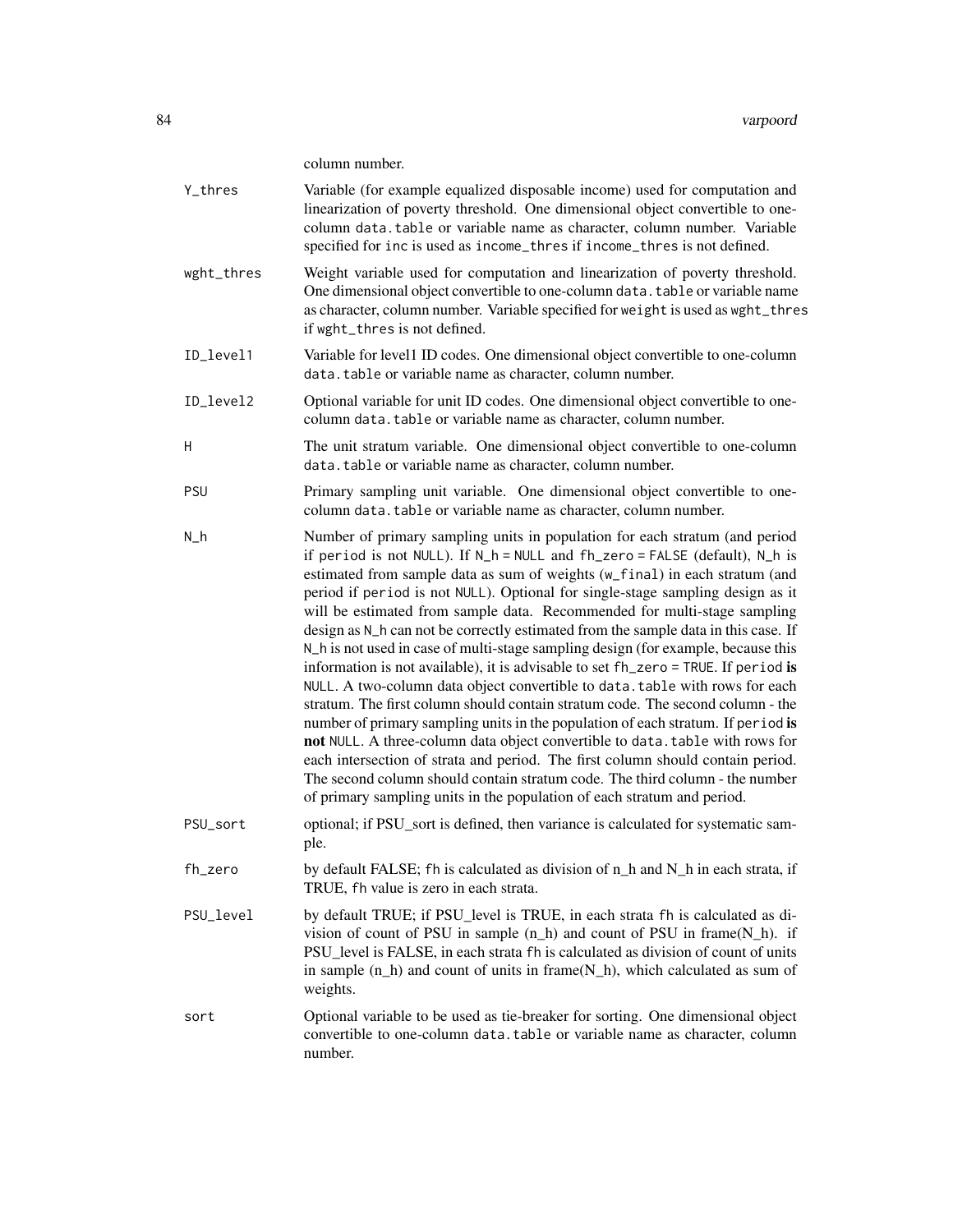| Dom         | Optional variables used to define population domains. If supplied, variables is<br>calculated for each domain. An object convertible to data.table or variable<br>names as character vector, column numbers.                |
|-------------|-----------------------------------------------------------------------------------------------------------------------------------------------------------------------------------------------------------------------------|
| period      | Optional variable for survey period. If supplied, variables is calculated for each<br>time period. Object convertible to data. table or variable names as character,<br>column numbers.                                     |
| gender      | Numerical variable for gender, where 1 is for males, but 2 is for females. One<br>dimensional object convertible to one-column data. table or variable name as<br>character, column number.                                 |
| dataset     | Optional survey data object convertible to data. frame.                                                                                                                                                                     |
| X           | Optional matrix of the auxiliary variables for the calibration estimator. Object<br>convertible to data. table or variable names as character, column numbers.                                                              |
| periodX     | Optional variable of the survey periods. If supplied, residual estimation of<br>calibration is done independently for each time period. Object convertible to<br>data.table or variable names as character, column numbers. |
| X_ID_level1 | Variable for level1 ID codes. One dimensional object convertible to one-column<br>data.table or variable name as character, column number.                                                                                  |
| ind_gr      | Optional variable by which divided independently X matrix of the auxiliary vari-<br>ables for the calibration. One dimensional object convertible to one-column<br>data.table or variable name as character, column number. |
| g           | Optional variable of the g weights. One dimensional object convertible to one-<br>column data.table or variable name as character, column number.                                                                           |
| q           | Variable of the positive values accounting for heteroscedasticity. One dimen-<br>sional object convertible to one-column data. table or variable name as char-<br>acter, column number.                                     |
| datasetX    | Optional survey data object in household level convertible to data. table.                                                                                                                                                  |
| percentage  | A numeric value in range $[0, 100]$ for p in the formula for poverty threshold<br>computation:                                                                                                                              |
|             | $\frac{p}{100} \cdot Z_{\frac{\alpha}{100}}.$                                                                                                                                                                               |
|             | For example, to compute poverty threshold equal to 60% of some income quan-<br>tile, $p$ should be set equal to 60.                                                                                                         |
| order_quant | A numeric value in range [0, 100] for $\alpha$ in the formula for poverty threshold<br>computation:<br>$\frac{p}{100} \cdot Z_{\frac{\alpha}{100}}$ .                                                                       |
|             | For example, to compute poverty threshold equal to some percentage of median<br>income, $\alpha$ should be set equal to 50.                                                                                                 |
| alpha       | a numeric value in range $[0, 100]$ for the order of the income quantile share ratio<br>(in percentage).                                                                                                                    |
| confidence  | Optional positive value for confidence interval. This variable by default is 0.95.                                                                                                                                          |
| outp_lin    | Logical value. If TRUE linearized values of the ratio estimator will be printed<br>out.                                                                                                                                     |
| outp_res    | Logical value. If TRUE estimated residuals of calibration will be printed out.                                                                                                                                              |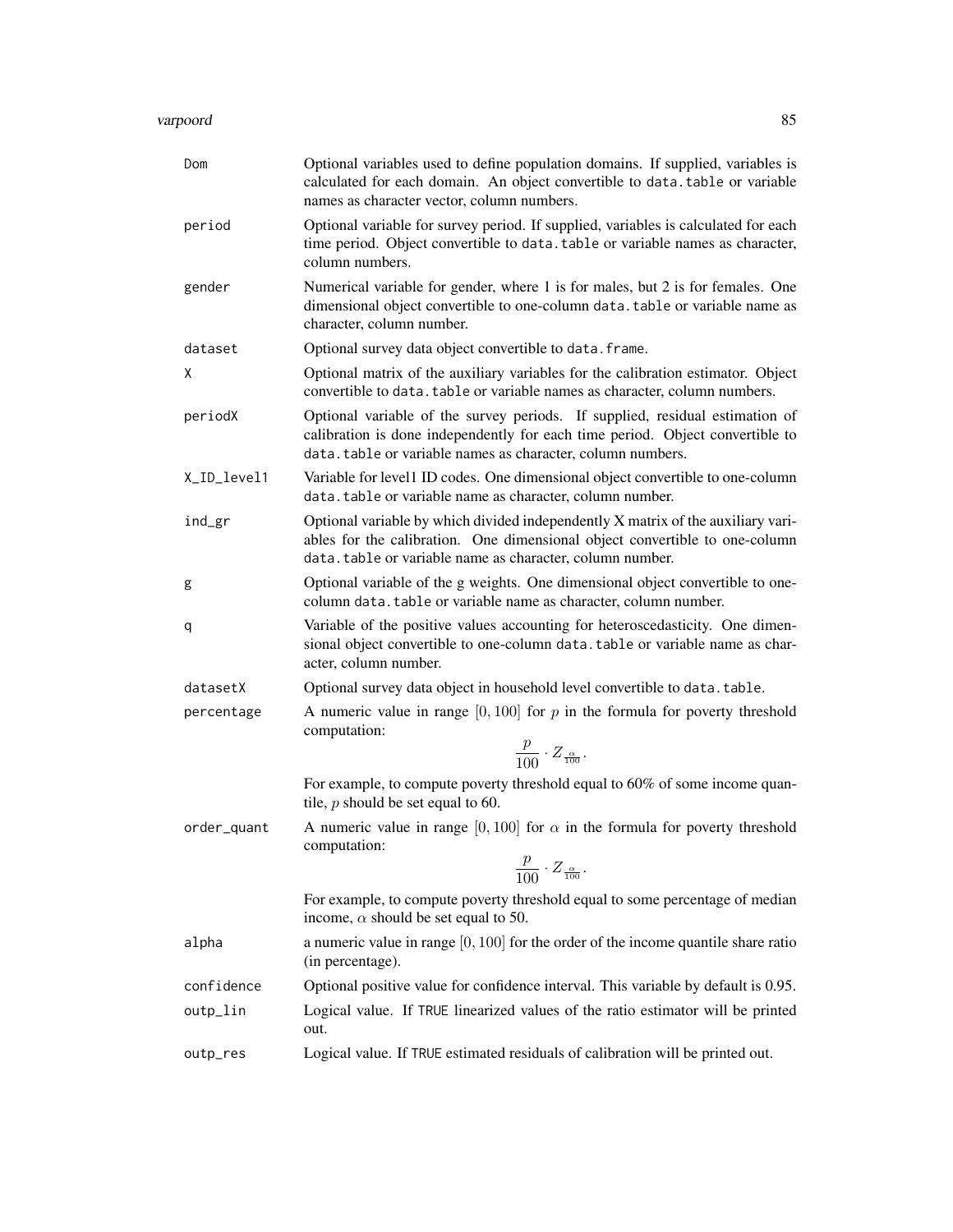| type          | a character vector (of length one unless several ok is TRUE), example "linarpr", "linarpt",<br>"lingpg", "linpoormed", "linrmpg", "lingini", "lingini2", "lingsr", "linarr", "linr-<br>mir".                                                                                                                                                                                                                                                                             |
|---------------|--------------------------------------------------------------------------------------------------------------------------------------------------------------------------------------------------------------------------------------------------------------------------------------------------------------------------------------------------------------------------------------------------------------------------------------------------------------------------|
| month_at_work | Variable for total number of month at work (sum of the number of months spent<br>at full-time work as employee, number of months spent at part-time work as<br>employee, number of months spent at full-time work as self-employed (includ-<br>ing family worker), number of months spent at part-time work as self-employed<br>(including family worker)). One dimensional object convertible to one-column<br>data.table or variable name as character, column number. |

#### Value

A list with objects are returned by the function:

- lin\_out a data. table containing the linearized values of the ratio estimator with ID\_level2 and PSU.
- res\_out a data.table containing the estimated residuals of calibration with ID\_level1 and PSU.
- betas a numeric data.table containing the estimated coefficients of calibration.

| • all_result - a data.table, which containing variables:                                         |
|--------------------------------------------------------------------------------------------------|
| respondent_count - the count of respondents,                                                     |
| pop_size - the estimated size of population,                                                     |
| n_nonzero - the count of respondents, who answers are larger than zero,                          |
| value - the estimated value,                                                                     |
| var - the estimated variance,                                                                    |
| se - the estimated standard error,                                                               |
| rse - the estimated relative standard error (coefficient of variation),                          |
| cv - the estimated relative standard error (coefficient of variation) in percentage,             |
| absolute_margin_of_error - the estimated absolute margin of error,                               |
| relative_margin_of_error - the estimated relative margin of error in percentage,                 |
| CI_lower - the estimated confidence interval lower bound,                                        |
| CI_upper - the estimated confidence interval upper bound,                                        |
| confidence_level - the positive value for confidence interval,                                   |
| S2_y_HT - the estimated variance of the y variable in case of total or the estimated variance of |
| the linearised variable in case of the ratio of two totals using non-calibrated weights,         |
| S2_y_ca - the estimated variance of the y variable in case of total or the estimated variance of |
| the linearised variable in case of the ratio of two totals using calibrated weights,             |
| S2_res - the estimated variance of the regression residuals,                                     |
| var_srs_HT - the estimated variance of the HT estimator under SRS for household,                 |
| var_cur_HT - the estimated variance of the HT estimator under current design for household,      |
| var_srs_ca - the estimated variance of the calibrated estimator under SRS for household,         |
| deff_sam - the estimated design effect of sample design for household,                           |
| deff_est - the estimated design effect of estimator for household,                               |
| deff - the overall estimated design effect of sample design and estimator for household          |

## References

Eric Graf and Yves Tille, Variance Estimation Using Linearization for Poverty and Social Exclusion Indicators, Survey Methodology, June 2014 61 Vol. 40, No. 1, pp. 61-79, Statistics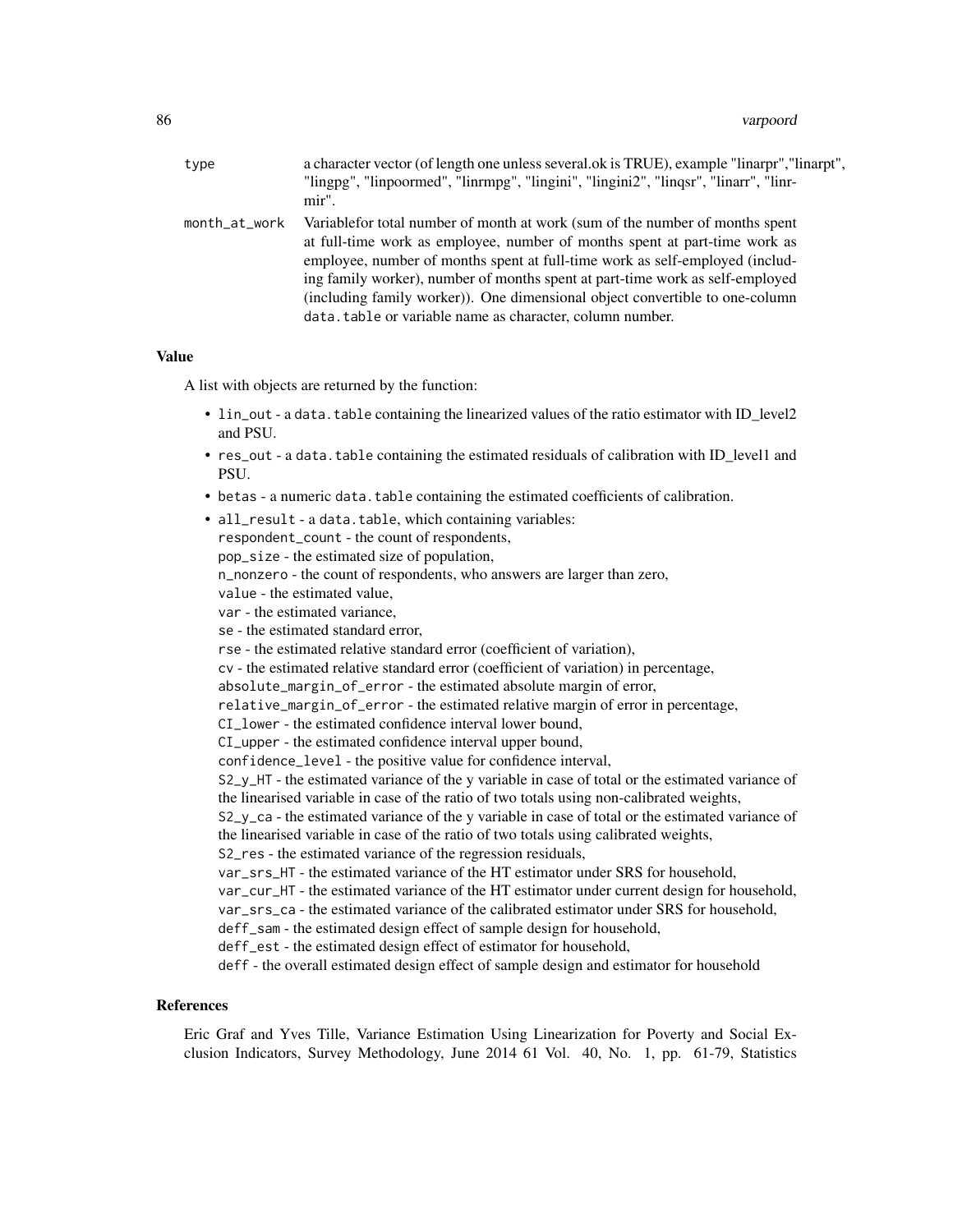#### <span id="page-86-0"></span>varpoord 87

Canada, Catalogue no. 12-001-X, URL [https://www150.statcan.gc.ca/n1/pub/12-001-x/](https://www150.statcan.gc.ca/n1/pub/12-001-x/12-001-x2014001-eng.pdf) [12-001-x2014001-eng.pdf](https://www150.statcan.gc.ca/n1/pub/12-001-x/12-001-x2014001-eng.pdf)

Guillaume Osier and Emilio Di Meglio. The linearisation approach implemented by Eurostat for the first wave of EU-SILC: what could be done from the second wave onwards? 2012

Guillaume Osier (2009). Variance estimation for complex indicators of poverty and inequality. *Journal of the European Survey Research Association*, Vol.3, No.3, pp. 167-195, ISSN 1864-3361, URL <https://ojs.ub.uni-konstanz.de/srm/article/view/369>.

Eurostat Methodologies and Working papers, Standard error estimation for the EU-SILC indicators of poverty and social exclusion, 2013, URL [http://ec.europa.eu/eurostat/documents/](http://ec.europa.eu/eurostat/documents/3859598/5927001/KS-RA-13-029-EN.PDF) [3859598/5927001/KS-RA-13-029-EN.PDF](http://ec.europa.eu/eurostat/documents/3859598/5927001/KS-RA-13-029-EN.PDF).

Jean-Claude Deville (1999). Variance estimation for complex statistics and estimators: linearization and residual techniques. Survey Methodology, 25, 193-203, URL [https://www150.statcan.](https://www150.statcan.gc.ca/n1/pub/12-001-x/1999002/article/4882-eng.pdf) [gc.ca/n1/pub/12-001-x/1999002/article/4882-eng.pdf](https://www150.statcan.gc.ca/n1/pub/12-001-x/1999002/article/4882-eng.pdf).

Eurostat Methodologies and Working papers, Handbook on precision requirements and variance estimation for ESS household surveys, 2013, URL [http://ec.europa.eu/eurostat/documents/](http://ec.europa.eu/eurostat/documents/3859598/5927001/KS-RA-13-029-EN.PDF) [3859598/5927001/KS-RA-13-029-EN.PDF](http://ec.europa.eu/eurostat/documents/3859598/5927001/KS-RA-13-029-EN.PDF).

Matti Langel, Yves Tille, Corrado Gini, a pioneer in balanced sampling and inequality theory. *Metron - International Journal of Statistics*, 2011, vol. LXIX, n. 1, pp. 45-65, URL [http:](http://dx.doi.org/10.1007/BF03263549) [//dx.doi.org/10.1007/BF03263549](http://dx.doi.org/10.1007/BF03263549).

Morris H. Hansen, William N. Hurwitz, William G. Madow, (1953), Sample survey methods and theory Volume I Methods and applications, 257-258, Wiley.

Yves G. Berger, Tim Goedeme, Guillame Osier (2013). Handbook on standard error estimation and other related sampling issues in EU-SILC, URL [https://ec.europa.eu/eurostat/cros/](https://ec.europa.eu/eurostat/cros/content/handbook-standard-error-estimation-and-other-related-sampling-issues-ver-29072013_en) [content/handbook-standard-error-estimation-and-other-related-sampling-issues-ve](https://ec.europa.eu/eurostat/cros/content/handbook-standard-error-estimation-and-other-related-sampling-issues-ver-29072013_en)r-29072013\_ [en](https://ec.europa.eu/eurostat/cros/content/handbook-standard-error-estimation-and-other-related-sampling-issues-ver-29072013_en)

Working group on Statistics on Income and Living Conditions (2004) Common cross-sectional EU indicators based on EU-SILC; the gender pay gap. *EU-SILC 131-rev/04*, Eurostat.

## See Also

[vardom](#page-63-0), [vardomh](#page-67-0), [linarpt](#page-9-0)

#### Examples

```
library("data.table")
library("laeken")
data("eusilc")
dataset <- data.table(IDd = paste0("V", 1 : nrow(eusilc)), eusilc)
dataset1 <- dataset[1 : 1000]
#use dataset1 by default without using fh_zero (finite population correction)
aa \leq varpoord(Y = "eqIncome", w_final = "rb050",
               Y_thres = NULL, wght_thres = NULL,
               ID_level1 = "db030", ID_level2 = "IDd",
              H = "db040", PSU = "rb030", N_h = NULL,sort = NULL, Dom = NULL,gender = NULL, X = NULL,XID\_level1 = NULL, g = NULL,
```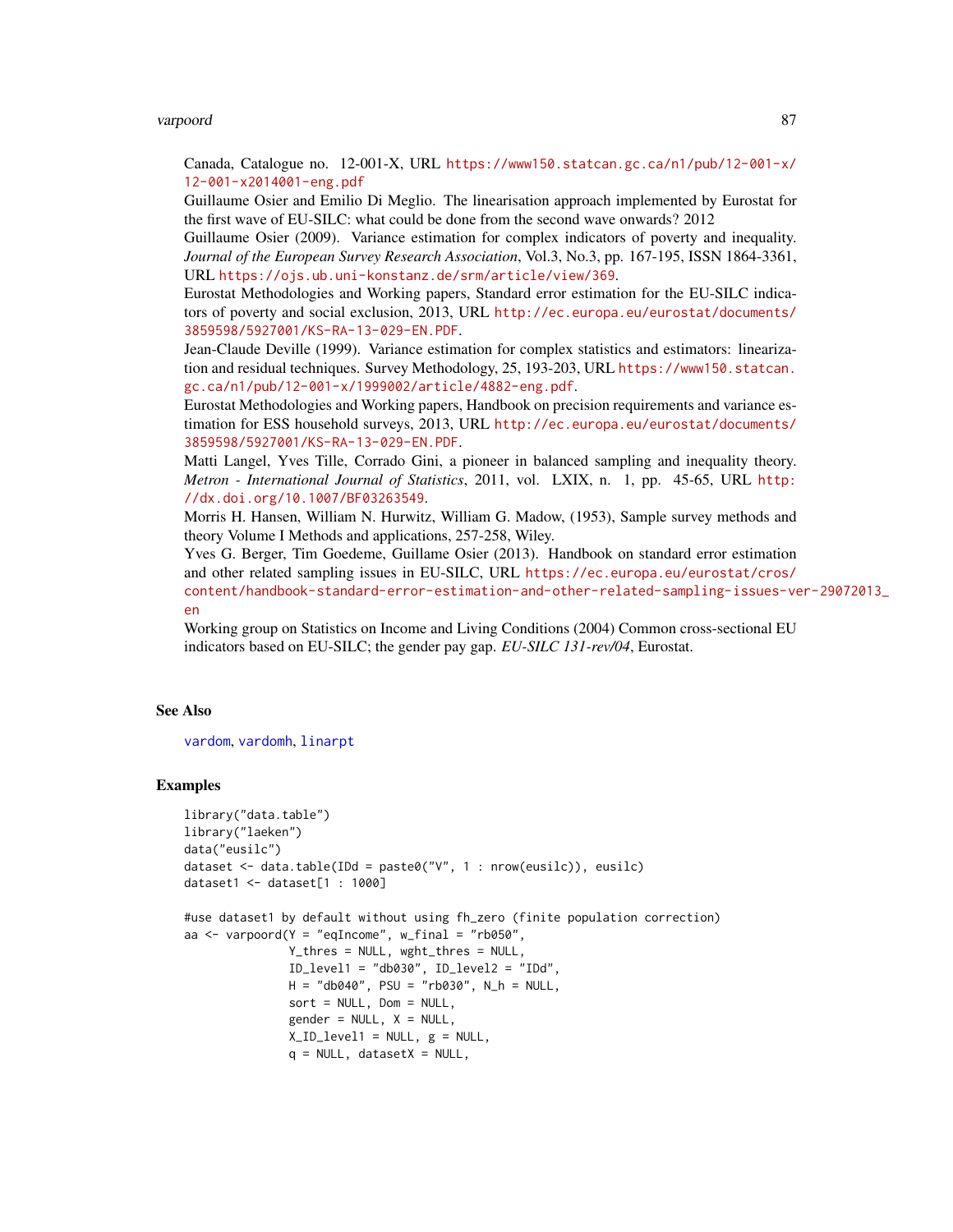```
dataset = dataset1, percentage = 60,
               order_quant = 50L, alpha = 20,
               confidence = .95, outp_lin = FALSE,
               outp_res = FALSE, type = "linarpt")
aa
## Not run:
# use dataset1 by default with using fh_zero (finite population correction)
aa2 \le varpoord(Y = "eqIncome", w_final = "rb050",
                 Y_thres = NULL, wght_thres = NULL,
                 ID_level1 = "db030", ID_level2 = "IDd",
                 H = "db040", PSU = "rb030", N_h = NULL,fh_zero = TRUE, sort = NULL, Dom = "db040",
                 gender = NULL, X = NULL, X<u> ID-level1 = NULL,</u>
                 g = NULL, datasetX = NULL, dataset = dataset1,
                 percentage = 60, order_quant = 50L,
                 alpha = 20, confidence = .95, outp_lin = FALSE,
                 outp_res = FALSE, type = "linarpt")
 aa2
 aa2$all_result
 # using dataset1
 aa4 \le varpoord(Y = "eqIncome", w_final = "rb050",
                 Y_thres = NULL, wght_thres = NULL,
                 ID_level1 = "db030", ID_level2 = "IDd",
                 H = "db040", PSU = "rb030", N_h = NULL,sort = NULL, Dom = "db040",gender = NULL, X = NULL,X_ID_level1 = NULL, g = NULL,
                 datasetX = NULL, dataset = dataset,
                 percentage = 60, order_quant = 50L,
                 alpha = 20, confidence = .95,
                 outp_lin = TRUE, outp_res = TRUE,
                 type = "linarpt")
aa4$lin_out[20 : 40]
## End(Not run)
```
<span id="page-87-0"></span>var\_srs *The estimation of the simple random sampling.*

## Description

Computes the estimation of the simple random sampling.

#### Usage

 $var\_srs(Y, w = rep(1, length(Y)))$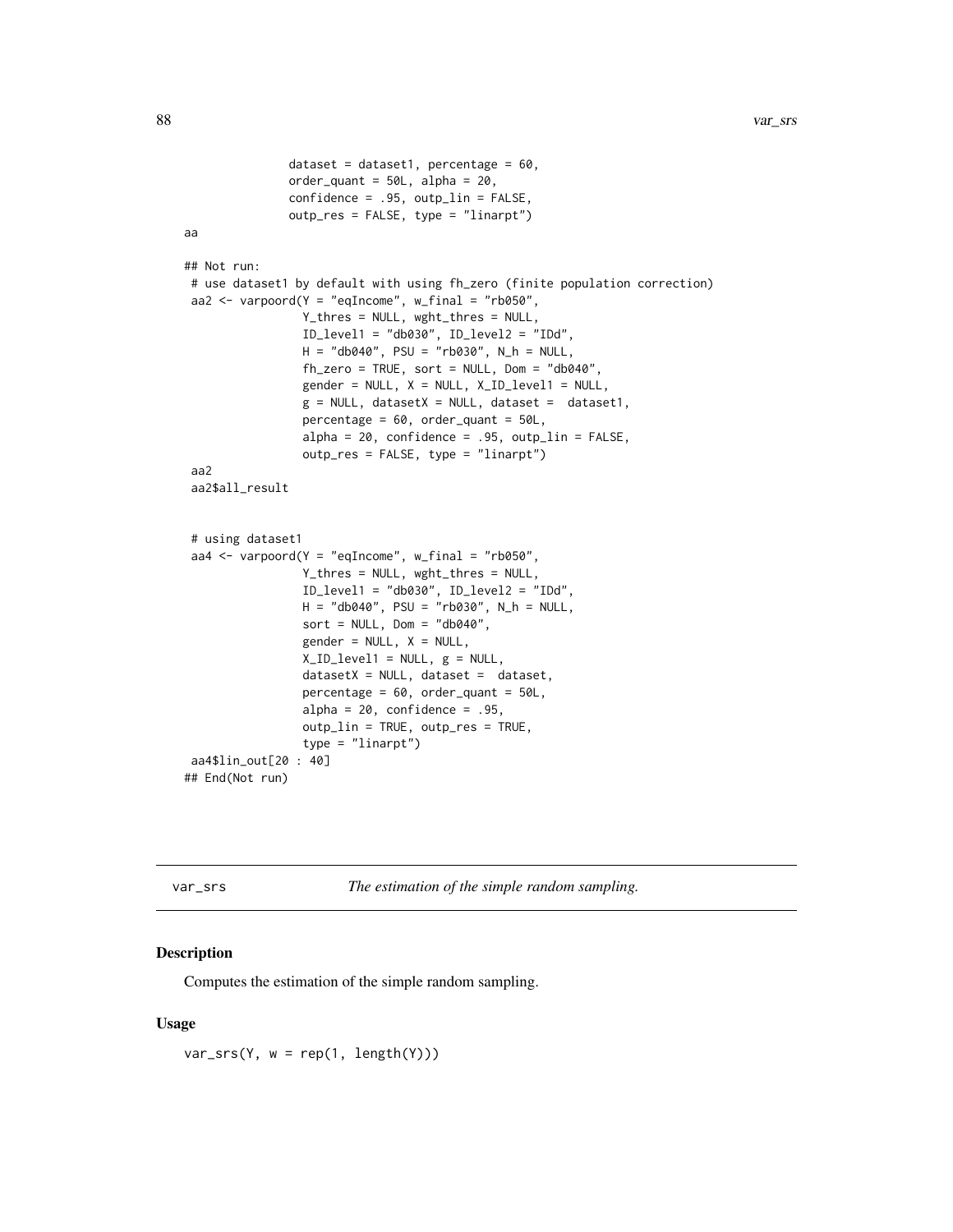#### <span id="page-88-0"></span>var\_srs 89

## Arguments

|   | The variables of interest.                                                     |
|---|--------------------------------------------------------------------------------|
| W | Weight variable. One dimensional object convertible to one-column data. frame. |

## Value

A list with objects are returned by the function:

- S2p a data.table containing the values of the variance estimation of the population.
- varsrs a data.table containing the values of the variance estimation of the simple random sampling.

## References

Yves G. Berger, Tim Goedeme, Guillame Osier (2013). Handbook on standard error estimation and other related sampling issues in EU-SILC, URL [https://ec.europa.eu/eurostat/cros/](https://ec.europa.eu/eurostat/cros/content/handbook-standard-error-estimation-and-other-related-sampling-issues-ver-29072013_en) [content/handbook-standard-error-estimation-and-other-related-sampling-issues-ve](https://ec.europa.eu/eurostat/cros/content/handbook-standard-error-estimation-and-other-related-sampling-issues-ver-29072013_en)r-29072013\_ [en](https://ec.europa.eu/eurostat/cros/content/handbook-standard-error-estimation-and-other-related-sampling-issues-ver-29072013_en)

## See Also

[vardom](#page-63-0), [vardomh](#page-67-0), [varpoord](#page-81-0)

## Examples

```
Ys <- matrix(rchisq(10, 3), 10, 1)
ws <- c(rep(2, 5), rep(3, 5))
var_srs(Ys, ws)
```